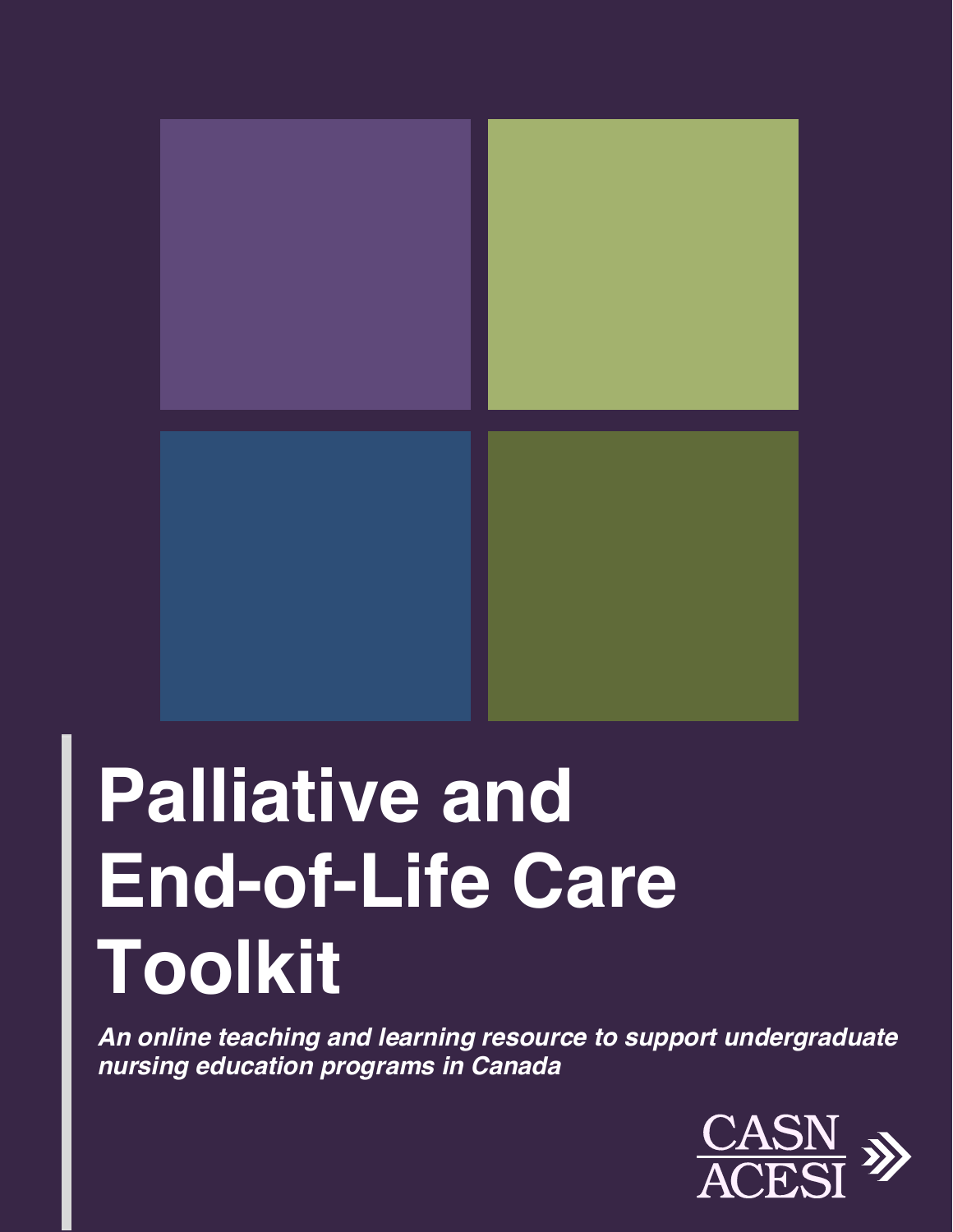*The Canadian Association of Schools of Nursing (CASN) gratefully acknowledges Ms. Ella Mann, M.Sc., RN who developed this Palliative and End-of-Life Care Teaching and Learning Nursing Resource.* 

*Production of this resource has been made possible through a financial contribution from Health Canada.* 

Copyright © Canadian Association of Schools of Nursing, 2012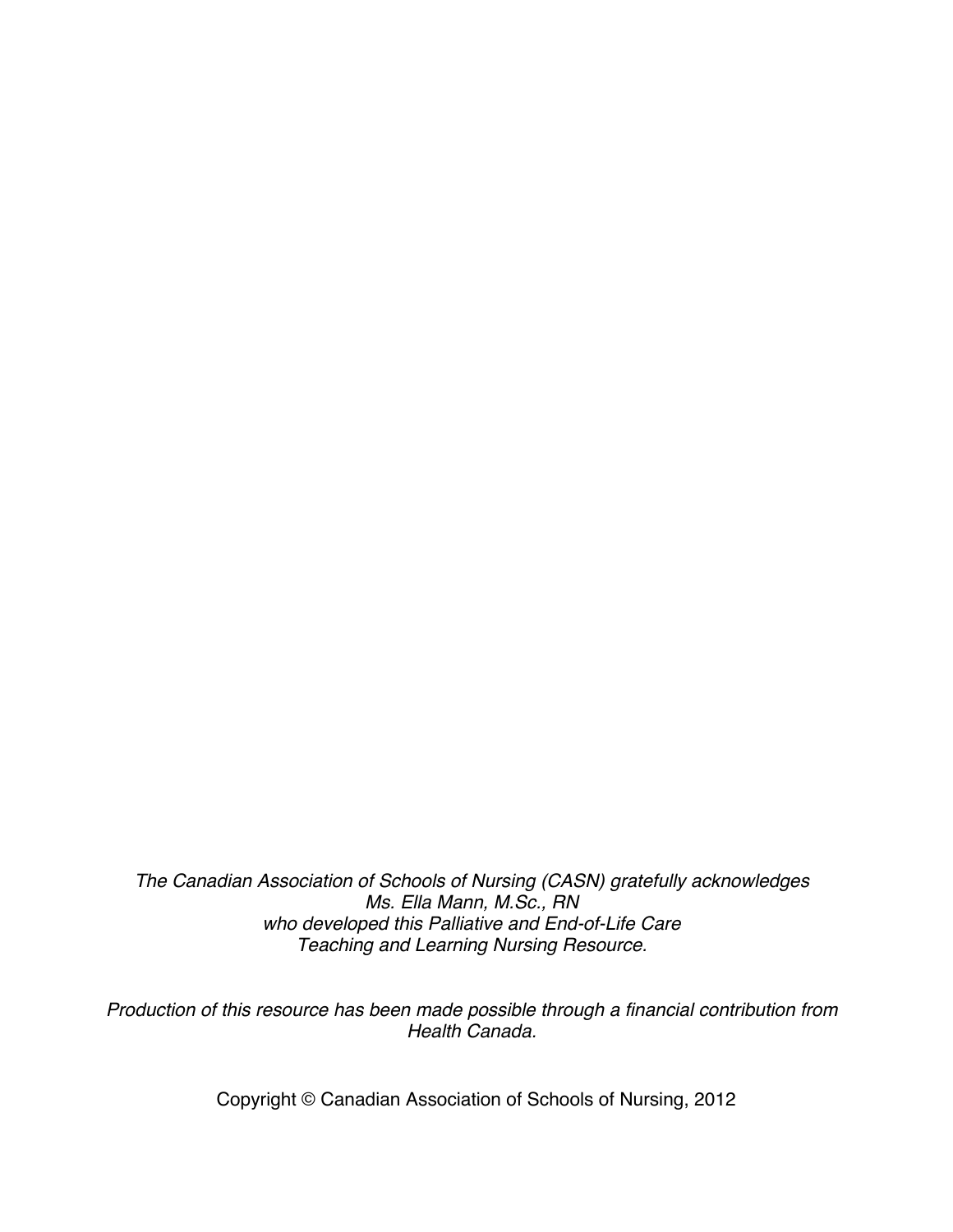# **Table of Contents**

| İ.<br>ii.<br>iii.<br>iv.<br>V.<br>vi.<br>vii.<br>viii.<br>İX. |  |
|---------------------------------------------------------------|--|
|                                                               |  |
| i.<br>ii.<br>iii.<br>iv.                                      |  |
|                                                               |  |
|                                                               |  |
|                                                               |  |
|                                                               |  |
|                                                               |  |
|                                                               |  |
| f)                                                            |  |
|                                                               |  |
|                                                               |  |
| i)                                                            |  |
|                                                               |  |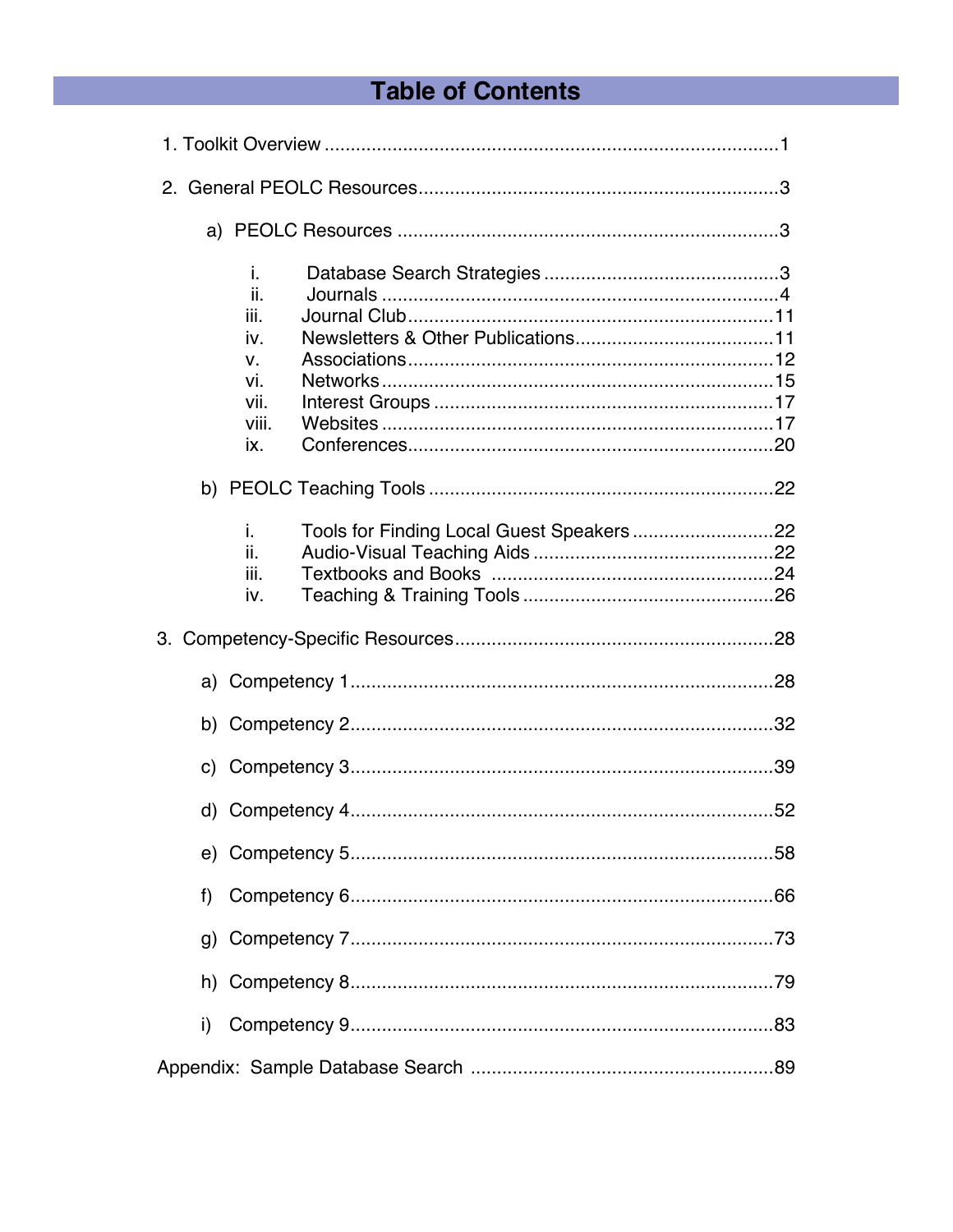# Section 1: Overview of Toolkit

#### **Objectives**

This toolkit is a collection of online resources to assist nursing faculty members in integrating palliative and end-of-life care (PEOLC) content in their courses. Resources contained in this toolkit include:

- $\checkmark$  Search strategies for databases
- $\checkmark$  Journal websites for searching
- $\checkmark$  Professional associations and descriptions of their resources
- $\checkmark$  Strategies for searching the World Wide Web and current online resources
- $\checkmark$  Search strategies for finding textbooks, video clips, and other teaching tools

#### **Organization**

This toolkit is organized into two main sections:

#### *1. General Resources*

This section is divided into two parts. The first part includes strategies and resources that can be used to access PEOLC content. The second part focuses on resources that can help with teaching PEOLC content effectively. Due to the broad nature of this section, Canadian resources are the focus where appropriate (e.g. professional associations, networks, interest groups, websites, etc.), with some international resources listed (e.g. professional associations, journals, etc.).

#### *2. Competency-Specific Resources*

This section is broken down into the nine PEOLC competencies. Each section contains resources for both content and teaching that address each competency individually. While there is some overlap between the content of the specific competencies and the 'General Resources' sections, most of the resources are different. Due to the focused nature of each competency, the resources in this section are from international resources.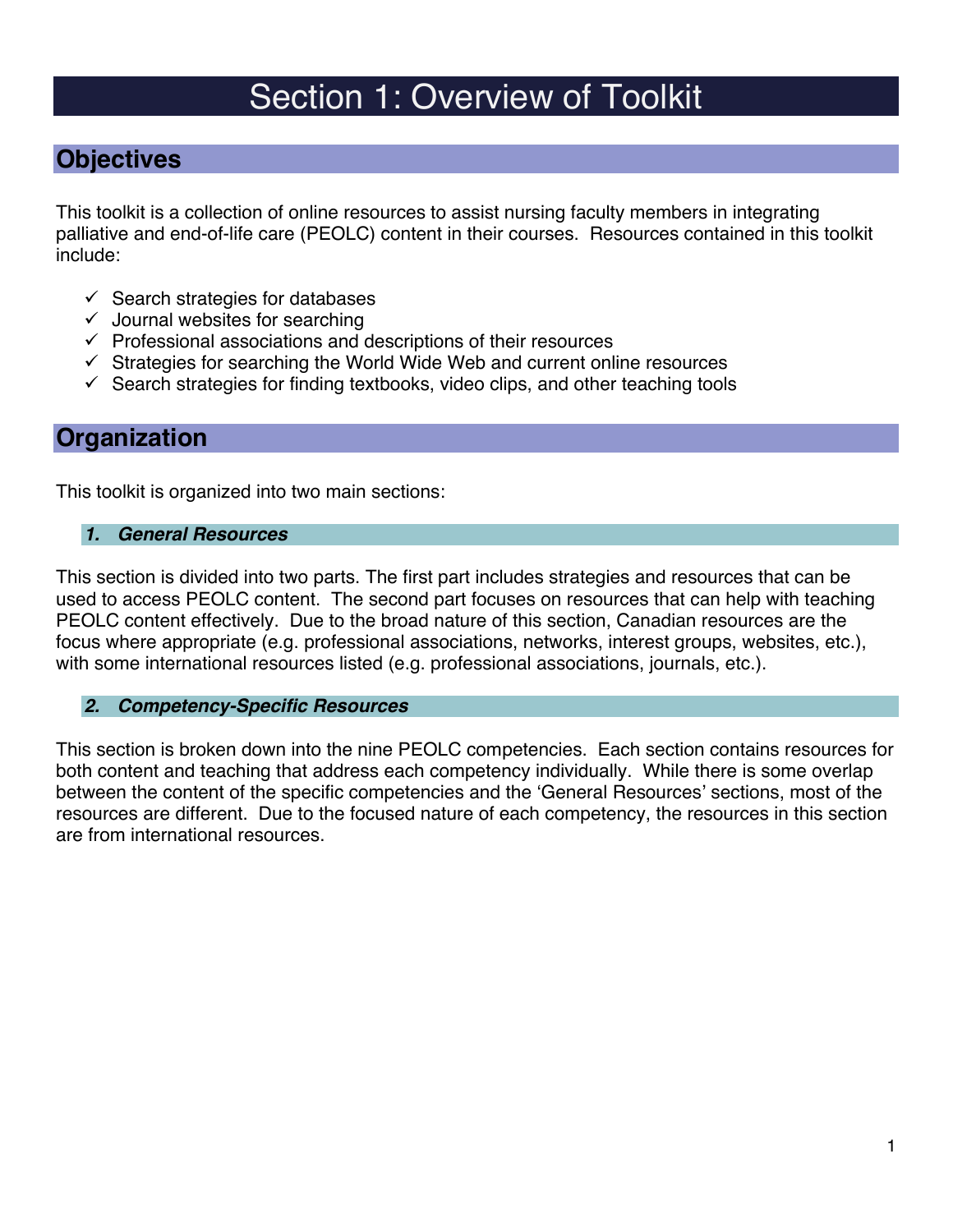# **Tips for Using this Resource**

# *Database Search Strategies:*



#### Journals

The journals provide an additional option for identifying research related to palliative and end-of-life care (PEOLC) and education. The *Aims & Scope* outline what the journal identifies as its focus to guide your selection of which journals to search. Most journal webpages have a 'search' tool to help identify relevant articles.

#### Newsletters, Associations, Networks, Interest Groups, Websites

These resources provide access to people working in PEOLC tools for those receiving care or for their caregivers, summaries of information, etc. The description and/or list of online resources outline the type of information available at each site.

### Teaching Tools

The teaching tools include elements to help with planning curriculum (e.g. textbooks, books for book review projects, etc.) as well as audio-visual aides for use within a lecture.

#### Search Strategies



These are outlined at the start of each sub-section and are marked with this symbol.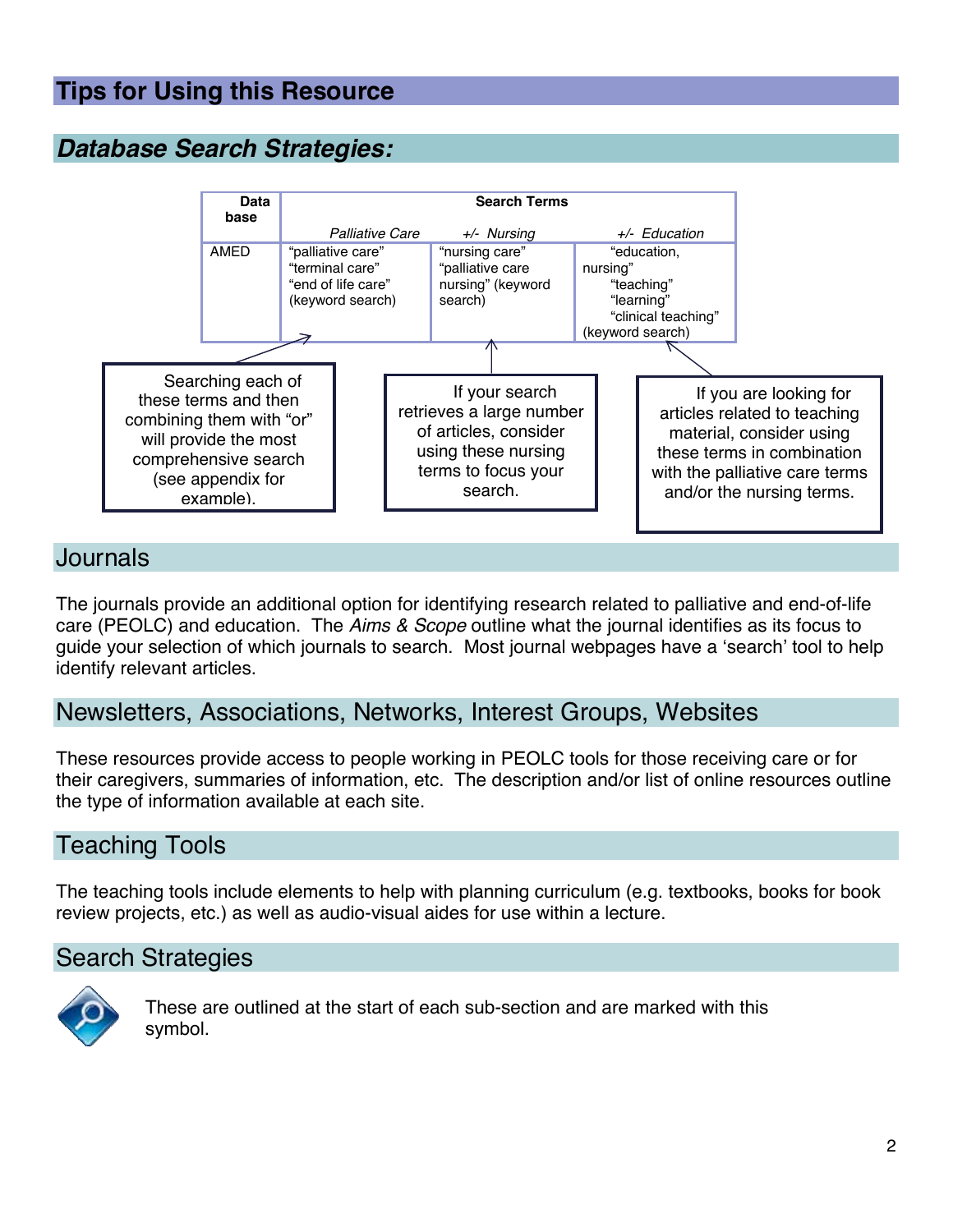# Section 2: General PEOLC Resources

#### **a) PEOLC Resources**

# *i. Database Search Strategies*

| <b>Database</b> | <b>Search Terms</b>                                                                                                      |                                                                                                                      |                                                                                                                                                                                         |
|-----------------|--------------------------------------------------------------------------------------------------------------------------|----------------------------------------------------------------------------------------------------------------------|-----------------------------------------------------------------------------------------------------------------------------------------------------------------------------------------|
|                 | <b>Palliative Care</b>                                                                                                   | $+/-$ Nursing                                                                                                        | +/- Education                                                                                                                                                                           |
| <b>AMED</b>     | "palliative care"<br>"terminal care"<br>"end of life care"<br>(keyword search)                                           | "nursing care"<br>"palliative care nursing"<br>(keyword search)                                                      | "education, nursing"<br>"teaching"<br>"learning"<br>"clinical teaching" (keyword<br>search)                                                                                             |
| <b>CINAHL</b>   | "palliative care"<br>"terminal care"<br>"terminally ill patients"<br>"end of life care"<br>(keyword search)              | "hospice and palliative<br>nursing"<br>"holistic nursing"<br>"nursing practice,<br>evidence-based"<br>"nursing care" | "education, nursing"<br>"curriculum"<br>"education, clinical"<br>"learning environment,<br>clinical"<br>"learning methods"<br>"teaching"<br>"education research"<br>"students, nursing" |
| <b>Cochrane</b> | "palliative care"<br>"end of life care"<br>"terminal care"<br>(search above terms<br>in title, abstract, or<br>keywords) | "nursing"<br>(search above term in title,<br>abstract, or keywords)                                                  | "nursing students"<br>"learning"<br>(search above terms in title,<br>abstract, or keywords)                                                                                             |
| <b>Embase</b>   | "palliative therapy"<br>"terminal care"<br>(includes end of life<br>and hospice care)<br>"attitude to death"             | "evidence-based nursing"<br>"hospice nursing"<br>"holistic nursing"<br>"palliative care nursing"<br>(keyword search) | "nursing education"<br>"nursing student"<br>"curriculum"<br>"education program"<br>"teaching"                                                                                           |
| <b>Medline</b>  | "palliative care"<br>"terminal care"<br>"end of life care"<br>(keyword search)                                           | "evidence-based nursing"<br>"holistic nursing"<br>"palliative care nursing"<br>(keyword search)                      | "education, nursing"<br>"curriculum"<br>"teaching"<br>"students, nursing"                                                                                                               |

#### Example Findings:

DiBarolo, M.C. & Seldomridge, L.A. (2009, August). Cinemeducation: Teaching end-of-life issues using feature films. *Journal of Gerontological Nursing, 35*(8), 30-36.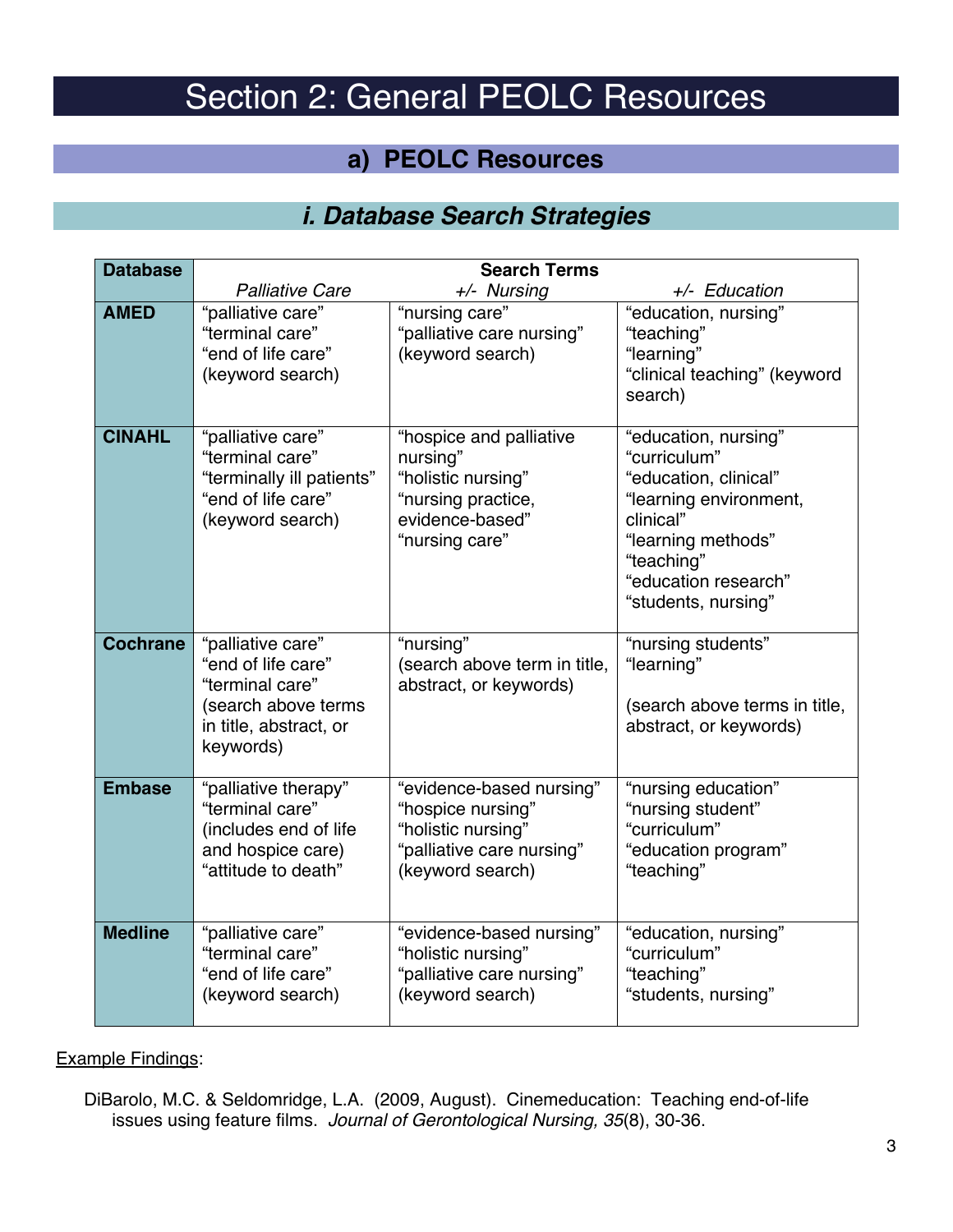Fine, R.L. (2010, October). Keeping the patient at the center of patient- and family-centered care. *Journal of Pain & Symptom Management, 40*(4), 621-625.

# *ii. Journals*

#### Journal Search Tools:



University libraries: Relevant journals can be identified through many universities by using their libraries' online search tools to identify journals with terms such as "palliative," "end-of-life," or "hospice," in their title.

#### Example Journal Search Tools:

- o Dalhousie University http://libraries.dal.ca/advanced\_search\_options/advanced\_search. html?libraryTab= Journals
- o McGill University http://www.mcgill.ca/library/
- o Memorial University http://www.library.mun.ca/
- o Queen's University http://library.queensu.ca/research/ejournals/
- o University of Alberta http://www.library.ualberta.ca/ejournals/
- o University of British Columbia http://search.library.ubc.ca/#journals
- o University of New Brunswick -http://www.lib.unb.ca/eresources/index.php?sub= journals
- o University of Prince Edward Island http://library.upei.ca/
- o University of Saskatchewan http://library.usask.ca/
- o University of Winnipeg http://library.uwinnipeg.ca/research/discovery-tools/ journal-search



- o Directory of Open Access Journals
	- *Website:* http://www.doaj.org/
	- *Search terms:* "palliative care." 'hospice," and "endof-life"



- o Gateway for Free E-Journals
	- *Website:* http://www.icast.org.in/ejournal/ejournal.php
		- *\* currently no palliative care journals are listed in the index*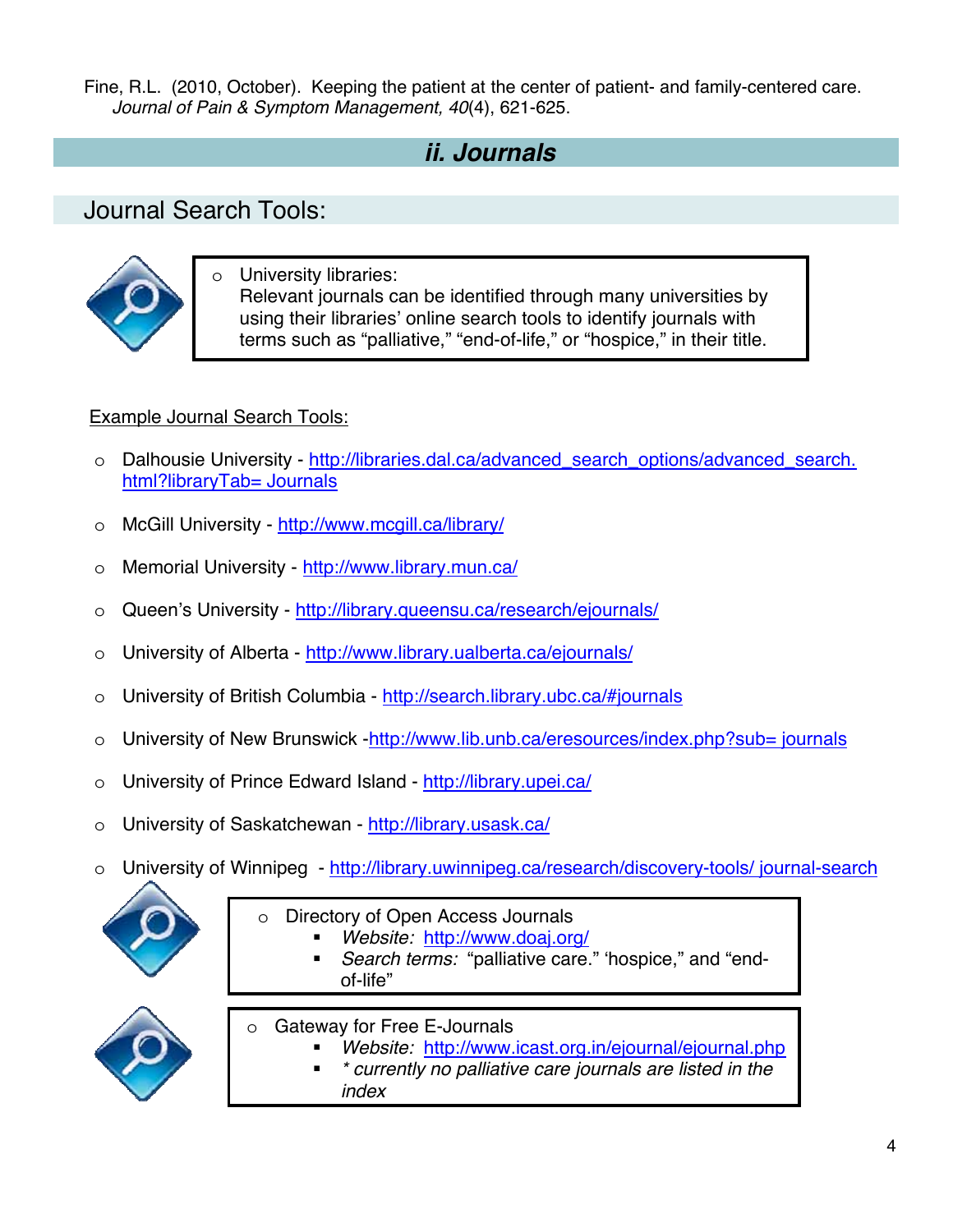#### Journals:

- o *Advances in Palliative Medicine* 
	- *Website*: http://www.advpm.eu/
	- *Access:* FREE online access
	- *Aims & Scope: Advances in Palliative Medicine* is a quaternary created by specialists in palliative care. It is addressed to professionals from different branches of medicine who meet terminally ill patients in their daily practice. The journal focuses mainly on education and aims at popularizing palliative medicine – medical speciality recently undergoing dynamic development in Poland *Advances in Palliative Medicine* contains mainly review papers and selected original papers by Polish authors and reprints of the most interesting foreign publications. Information about medications used in palliative care is published in a special section. In addition the journal notifies of current courses and workshops in the field of palliative medicine.
- o *American Journal of Hospice & Palliative Medicine* (pre-1994: *American Journal of Hospice & Palliative Care)* 
	- *Website:* http://ajh.sagepub.com/
	- *Access:* subscription required, may be accessible free through academic libraries
	- *Aims & Scope: American Journal of Hospice and Palliative Medicine* is a peer-reviewed bi-monthly journal that offers physicians, nurses, psychologists/ psychiatrists, pastoral care professionals, hospice administrators, and related health care professionals highquality, practical, and multidisciplinary information on the medical, administrative, and psychosocial aspects of hospice and palliative care.
- o *BMC Palliative Care* 
	- *Website:* http://www.biomedcentral.com/bmcpalliatcare/
	- *Access:* FREE online access
	- *Aims & Scope: BMC Palliative Care* is an open access journal publishing original peerreviewed research articles in the clinical, scientific, ethical and policy issues, local and international, regarding all aspects of hospice and palliative care for the dying and for those with profound suffering related to chronic illness.
- o *BMJ Supportive & Palliative Care* 
	- *Website:* http://spcare.bmj.com/
	- *Access:* FREE access to issues prior to 2006 if you register, articles past 2006 are available by subscription or may be accessible free through academic libraries
	- *Aims & Scope:* We hold an inclusive view of supportive and palliative care research and we are able to call on expertise to critique the whole range of methodologies within the subject, including those working in transitional research, clinical trials, epidemiology, behavioural sciences, ethics and health service research. Articles with relevance to clinical practice and clinical service development will be considered for publication. The content of the four print editions a year will feature a selection of the on-line journal, and will include original research of an international standard, focused editorial comment as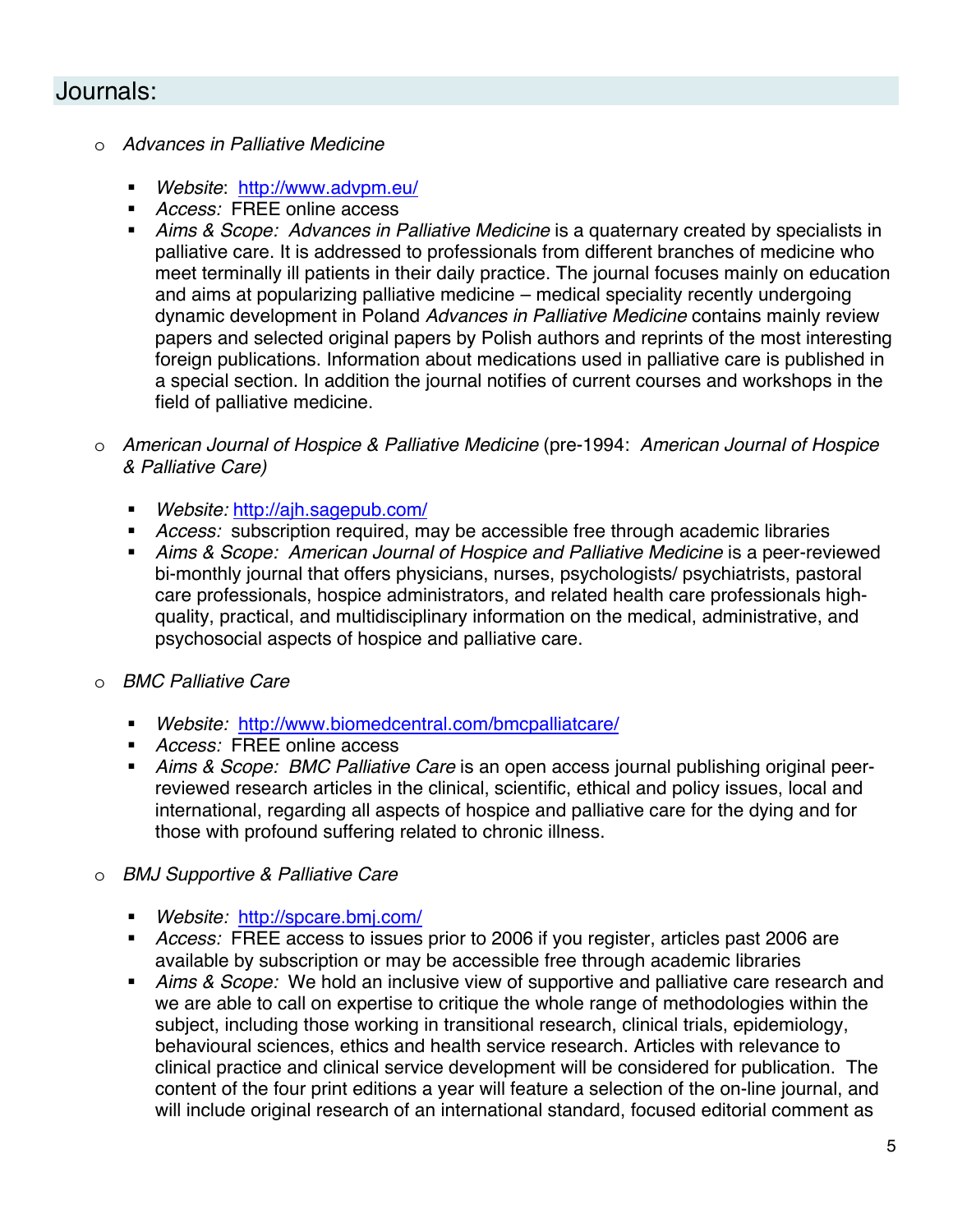well as important systematic reviews. A news section, updated regularly, with rapid publication of correspondence on newsworthy topics will appear online, alongside columns, short reports and opinion pieces. Critiques of current practice and examination of new guidelines will also be a regular feature of the journal as well as a digest of important publications on supportive and palliative care issues from other journals.

- o *Current Opinion in Supportive and Palliative Care* 
	- *Website:* http://journals.lww.com/co-supportiveandpalliativecare/pages/default.aspx
	- *Access:* subscription required, may be accessible for free through academic libraries
	- *Aims & Scope:* A reader-friendly resource, *Current Opinion in Supportive and Palliative Care* provides an up-to-date account of the most important advances in the field of supportive and palliative care. Each issue contains either two or three sections delivering a diverse and comprehensive coverage of all the key issues, including end-of-life management, gastrointestinal systems and respiratory problems. *Current Opinion in Supportive and Palliative Care* is an indispensable journal for the busy clinician, researcher or student with condensed reviews, supplemented with References and Recommended Reading and Current World Literature - a thorough bibliography compiled from the top journals in the field.
- o *End of Life Care Journal* (\*currently transitioning to a free online journal published by St. Christopher's, UK\*)
	- *Website:* http://endoflifecare.co.uk/journal.shtml
	- *Access:* subscription required, may be accessible for free through academic libraries
	- *Aims & Scope:* The journal is written for the front line nurse working in hospital, community and care homes. It will contain articles on practice development, research, reviews of current or new studies, ethical decision-making, the law, debate, case reports and comment pieces all pitched at the appropriate depth and level. This journal provides nurses working in hospitals, care homes, and community settings with evidence-based articles and information so that they can give more effective care to dying patients and their families/friends.
- o *European Journal of Palliative Care* 
	- *Website:* http://www.ejpc.eu.com/ejpchome.asp?FR=1
	- *Access:* subscription required, may be accessible free through academic libraries
	- *Aims & Scope:* The *EJPC* aims to contribute to the advancement of skills and expertise offered by the diverse range of individuals involved in the provision of palliative care across Europe. The journal is designed to be of direct and practical relevance to the following professional groups: palliative care specialists, GPs, nurses (whether home- or hospital/hospice-based), medical and clinical oncologists, anaesthetists and pain specialists, geriatricians, Aids specialists, psychiatrists/ psychologists, social workers and site specialists (e.g. gastroenterologists, chest physicians, gynaecologists).
- o *Illness, Crisis, and Loss* 
	- *Website:* http://www.baywood.com/journals/previewjournals.asp?Id=1054-1373
	- *Access:* subscription required, may be accessible free through academic libraries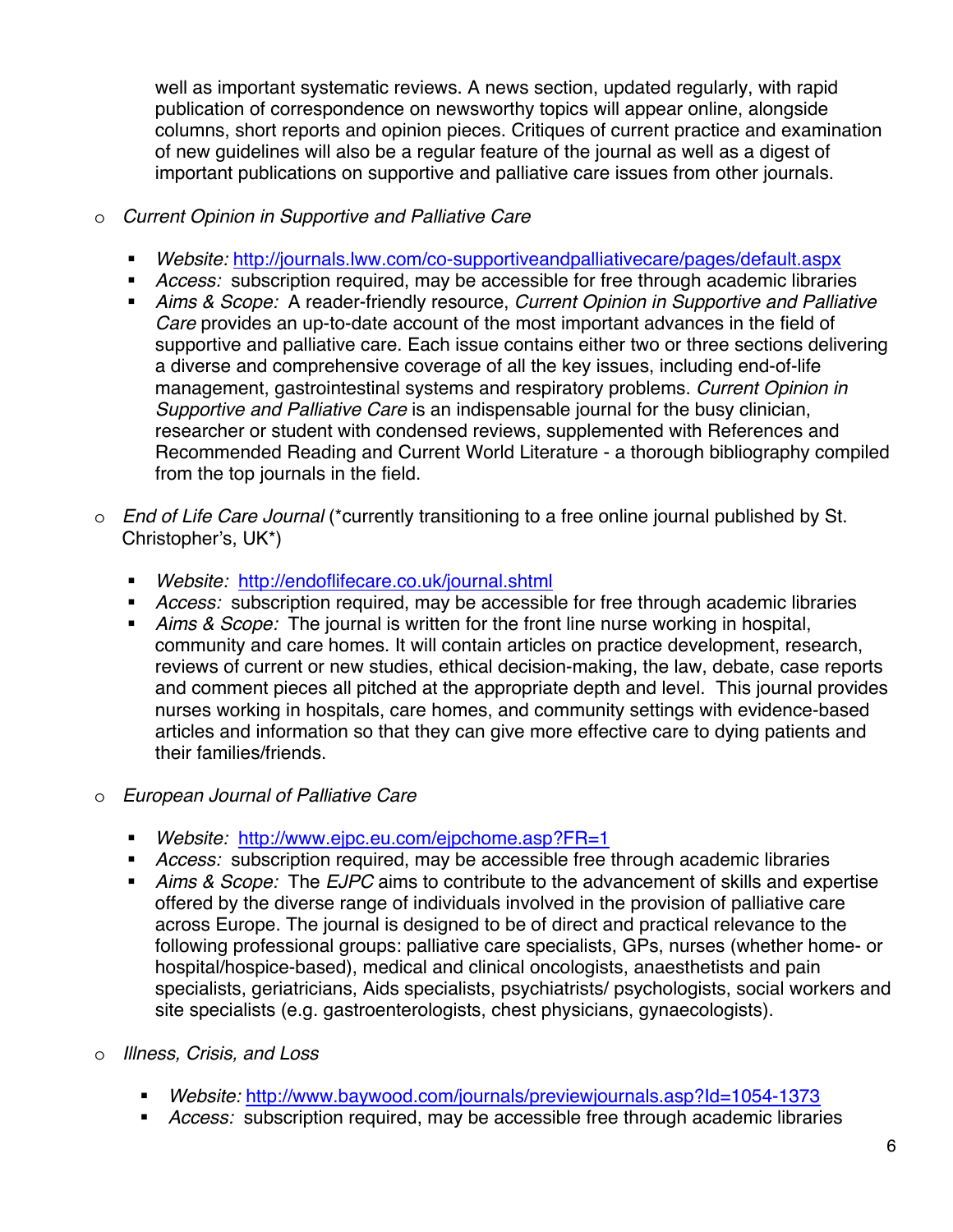- *Aims & Scope: Illness, Crisis & Loss* is the resource that furthers your understanding and knowledge of the psychosocial and ethical issues associated with life-threatening illness, traumatic human crises, grief, and loss. The broad focus of the journal makes it relevant to a wide range of professionals and scholars, such as grief counselors, therapists, social workers, thanatologists, physicians and nurses, medical ethicists, and anyone else who works with people in crisis situations. *Illness, Crisis & Loss* publishes peer-reviewed articles, book reviews, and essays on psychological and ethical issues associated with life-threatening illnesses, traumatic human crises, grief, and loss. Through editorials, interviews, and commentaries, you will also discover the latest thinking on the most pressing ethical and psychosocial issues from those working on the frontlines.
- o *Indian Journal of Palliative Care*
	- *Website:* http://www.jpalliativecare.com/
	- *Access:* FREE online access to HTML articles, PDFs available to subscribers or readers from developing countries
	- *Aims & Scope:* The *Indian Journal of Palliative Care* is an interdisciplinary, peer reviewed journal published 3 Issues under the aegis of the Indian Association of Palliative Care.
- o *Internet Journal of Pain, Symptom Control, and Palliative Care*
	- *Website:* http://www.ispub.com/ostia/index.php?xmlFilePath=journals/ijpsp/front.xml
	- *Access:* FREE online access
	- *Aims & Scope:* This is a peer-reviewed journal.
- o *International Journal of Palliative Nursing*
	- *Website:* http://www.ijpn.co.uk/
	- *Access:* subscription required, may be accessible free through academic libraries
	- *Aims & Scope:* The aim of *IJPN* is to provide nurses with essential information to help them deliver the best possible care and support for their patients. Each issue contains an unparalleled range of peer-reviewed clinical, professional and educational articles, as well as helpful and informative information on practical, legal and policy issues of importance to all palliative nurses. The journal has a strong international focus. It is represented by an eminent international editorial board and articles are commissioned internationally to encourage the sharing of practices and innovations worldwide, and to raise awareness of the different cultural influences on palliative care.
- o *Journal of Hospice and Palliative Nursing* 
	- *Website:* http://journals.lww.com/jhpn/pages/currenttoc.aspx
	- *Access:* subscription required, may be accessible free through academic libraries
	- *Aims & Scope: Journal of Hospice & Palliative Nursing (JHPN)* is the official journal of the Hospice & Palliative Nurses Association and is the professional, peer-reviewed journal for nurses in hospice and palliative care settings. Focusing on the clinical, educational and research aspects of care, *JHPN* offers current and reliable information on end of life nursing. Feature articles in areas such as symptom management, ethics, and futility of care address holistic care across the continuum. Book and article reviews,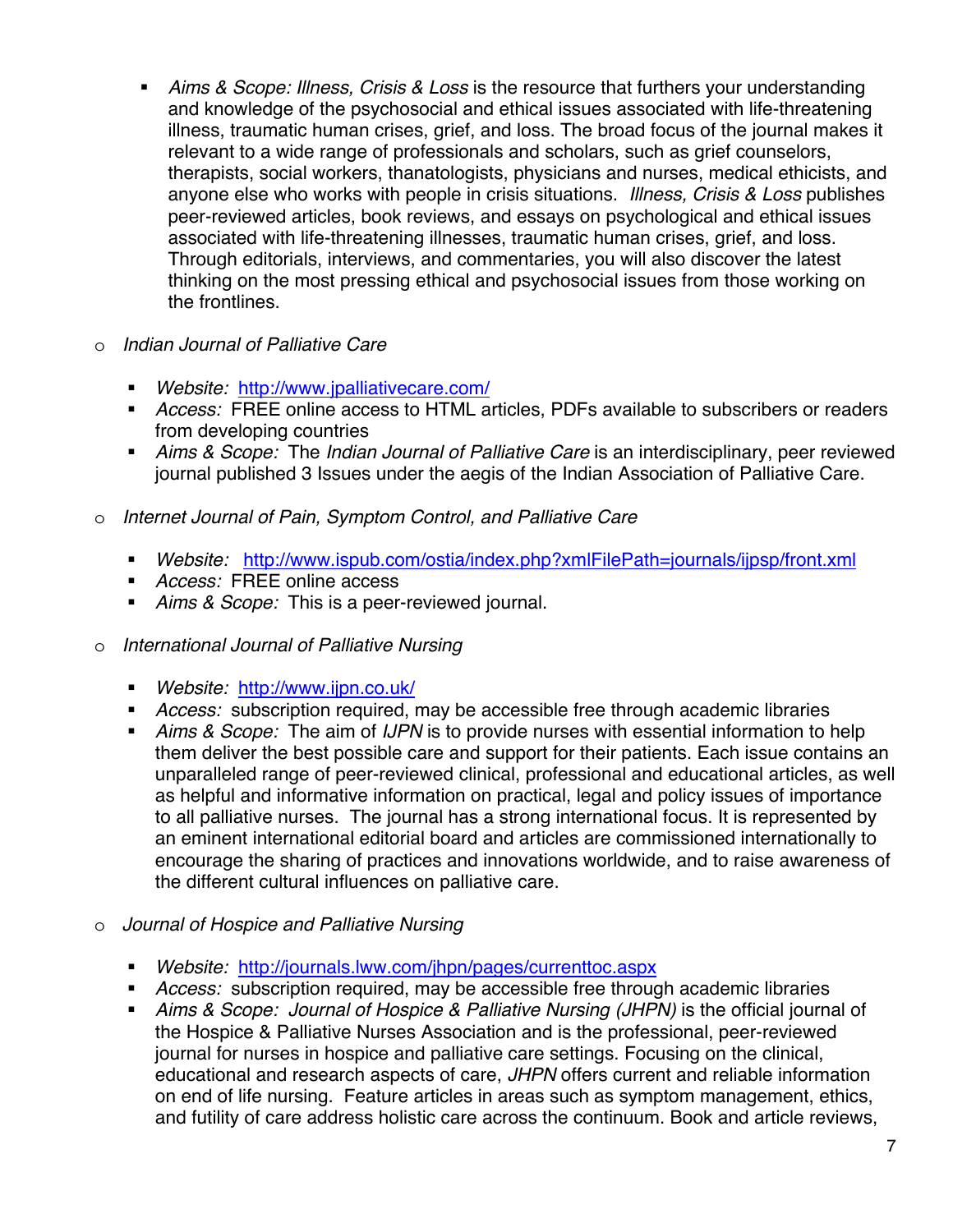clinical updates and case studies create a journal that meets the didactic and practical needs of the nurse caring for patients with serious illnesses in advanced stages. Continuing education, membership and certification association updates and favourite poems/stories are also included.

- o *Journal of Pain and Palliative Care Pharmacotherapy* (pre-2002: *The Hospice Journal* and the *Journal of Pharmaceutical Care in Pain & Symptom Control*)
	- *Website:* http://informahealthcare.com/page/Description?journalCode=ppc
	- *Access:* subscription required, may be accessible free through academic libraries
	- *Aims & Scope: The Journal of Pain & Palliative Care Pharmacotherapy* is an interdisciplinary, peer-reviewed, quarterly publication that addresses advances in acute, chronic, and end-of-life symptom management. It is published both in print and electronically (online). Readers in environments that have institutional subscriptions have access to full text of each issue online. Inside you'll find original research, timely review articles, case reports, commentaries, book and media reviews, and articles on efficacy, safety, cost-effectiveness, availability, delivery systems, ethics, policy, philosophy, and other issues relevant to pharmacotherapy in the management of acute, chronic, and endof-life pain and related symptoms. Readers are invited to submit letters to the Editor for publication consideration. The journal's interdisciplinary, international, 32-member Editorial Board includes leading clinicians, investigators and analysts from the disciplines of bioethics, medicine, nursing, pharmaceutical sciences, psychology, social work, and health care policy.
- o *Journal of Pain and Symptom Management*
	- *Website:* http://www.jpsmjournal.com/
	- *Access:* free online access to abstracts, subscription required to access full articles, may be accessible free through academic libraries
	- *Aims & Scope:* The *Journal of Pain and Symptom Management* is an international, peerreviewed journal and is the leading forum for publication of new research and clinical information related to palliative care and pain management. It is the Official Journal of the American Academy of Hospice and Palliative Medicine, the National Hospice and Palliative Care Organization, and the U.S. Cancer Pain Relief Committee. For more than 20 years, the *Journal of Pain and Symptom Management* has advanced the disciplines of palliative care and pain management through publication of original articles describing both quantitative and qualitative research; narrative and systematic reviews; special articles; practice reports; columns; and letters. It is the major resource for dissemination of new scientific findings in palliative care.
- o *Journal of Palliative Care* (Canadian)
	- *Website:* http://www.criugm.qc.ca/journalofpalliativecare/index.html
	- *Access:* subscription required, may be accessible free through academic libraries
	- *Aims & Scope: The Journal of Palliative Care*, published by the Centre de recherche Institut universitaire de gériatrie de Montreal, is a Canadian-based, peer-reviewed, international and interdisciplinary forum for practical, critical thought on palliative care and palliative medicine. *The Journal*, first published in the Autumn of 1985, is a quarterly publication now in its 25th year. *The Journal's* Editorial Board, authorship, readership,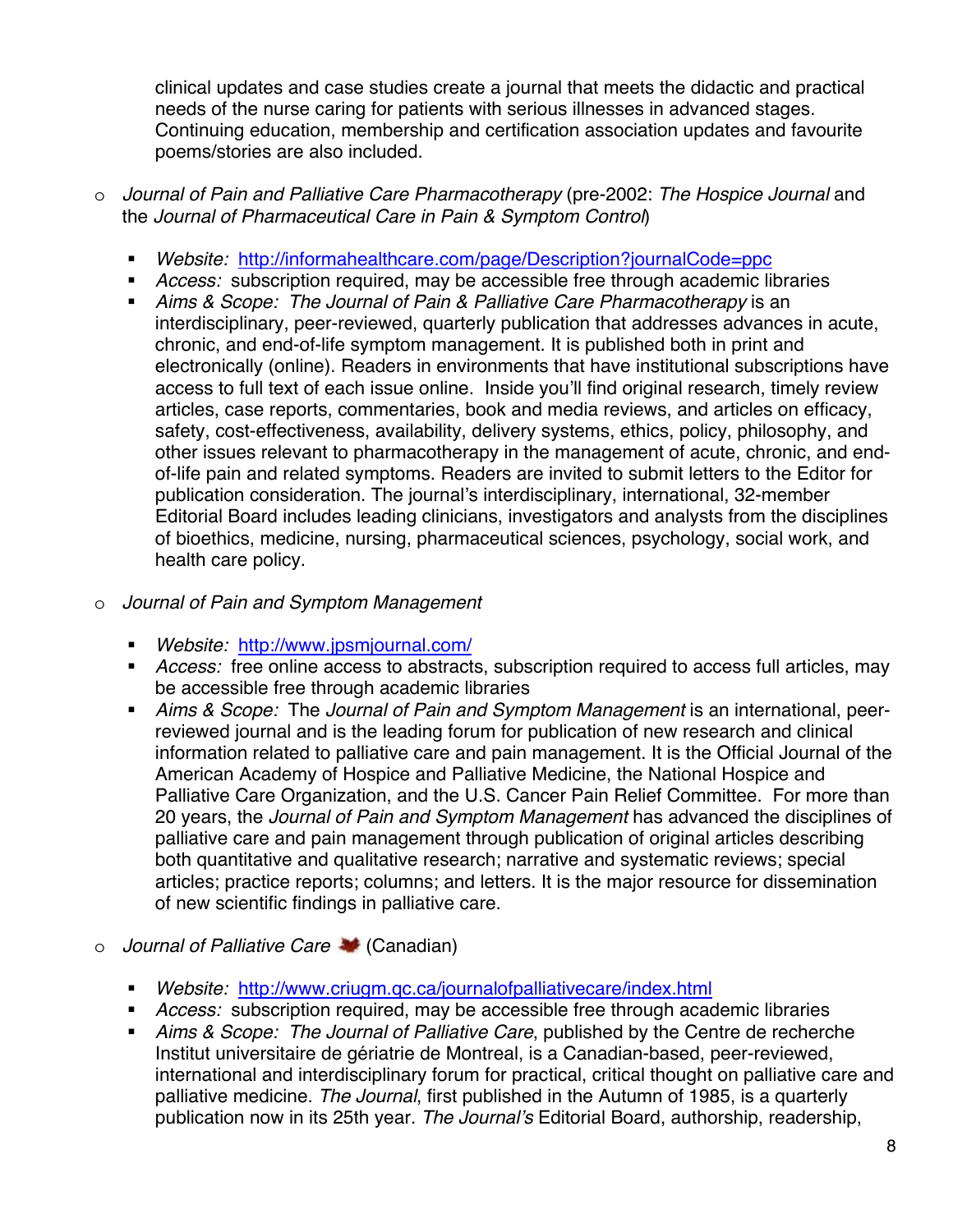and panel of manuscript reviewers is international. The Journal publishes 12 types of papers including reports of original research, opinion papers, current reviews, case reports, book reviews, and reports on international activities. Each manuscript is submitted for evaluation to at least three reviewers.

- o *Journal of Palliative Medicine* 
	- *Website:* http://www.liebertpub.com/products/product.aspx?pid=41
	- *Access:* subscription required, may be accessible free through academic libraries
	- *Aims & Scope: Journal of Palliative Medicine* is the leading peer-reviewed journal covering medical, psychosocial, policy, and legal issues in end-of-life care and relief of suffering for patients with intractable pain. *The Journal*, published by Mary Ann Leibert Inc., presents essential information for professionals in hospice/palliative medicine, focusing on improving quality of life for patients and their families, and the latest developments in drug and non-drug treatments. Online blog for discussion of points raised in the journal also available at http://palliative journal.stanford.edu/

#### o *Journal of Social Work in End-of-Life & Palliative Care* (pre-2005: *Loss, Grief, & Care*)

- *Website:* http://www.tandfonline.com/loi/wzlg20
- *Access:* FREE online access
- *Aims & Scope:* Original research and conceptual articles explore issues crucial to individuals with serious, life-threatening, and life-limiting illness and their families across the lifespan. The focus includes, but is not limited to, the following areas: interprofessional practice and research; practice and policy innovations; practice evaluation; end-of-life communication and decision making; pain management and palliative care; grief and bereavement; ethical issues; sudden traumatic death; secondary trauma and compassion fatigue among professional caregivers. Topics addressed may cover a range of health and mental health community practice settings. The "Reflections" section of the journal is dedicated to using creative writing to give voice to the personal impact of endof-life and palliative care in clinical practice, community organizing, policy practice, research, and education. Content is accepted in three forms: poetry, essays, and case studies.

#### o *OMEGA – Journal of Death and Dying*

- *Website:* http://www.baywood.com/journals/previewjournals.asp?Id=0030-222*8*
- *Access:* subscription required, may be accessible for free through academic libraries
- *Aims & Scope:* This journal brings insight into terminal illness; the process of dying, bereavement, mourning, funeral customs, suicide. Fresh, lucid, responsible contributions from knowledgeable professionals in universities, hospitals, clinics, old age homes, suicide prevention centers, funeral directors and others, concerned with thanatology and the impact of death on individuals and the human community. *OMEGA* is a rigorously peer-refereed journal. Drawing significant contributions from the fields of psychology, sociology, medicine, anthropology, law, education, history and literature, *OMEGA* has emerged as the most advanced and internationally recognized forum on the subject of death and dying. It serves as a reliable guide for clinicians, social workers, and health professionals who must deal with problems in crisis management, e.g., terminal illness, fatal accidents, catastrophe, suicide and bereavement.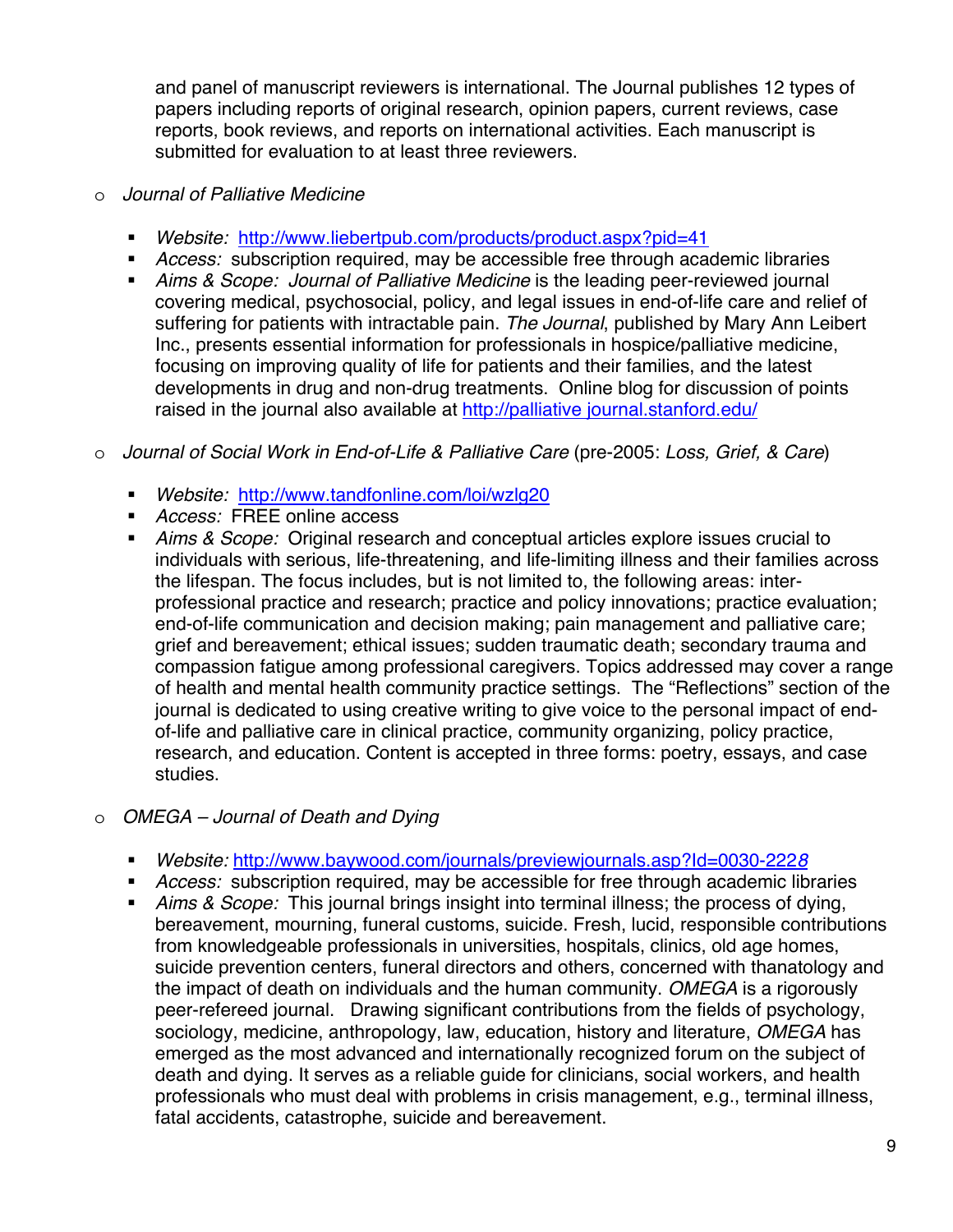#### o *Palliative Care Today*

- *Website:* http://www.cpsonline.info/content/publications/newsletters/newsletters.html
- *Access:* FREE online access
- *Aims & Scope:* not stated
- o *Palliative Care: Research & Treatment* 
	- *Website:* http://www.la-press.com/palliative-care-research-and-treatment-journal-j86
	- *Access:* FREE online access
	- *Aims & Scope: Palliative Care: Research and Treatment* is an international, open access, peer reviewed journal which considers manuscripts on the clinical, scientific, and policy issues surrounding palliative care.
- o *Palliative Medicine* 
	- *Website:* http://pmj.sagepub.com/
	- *Access:* subscription required, may be accessible free through academic libraries
	- *Aims & Scope: Palliative Medicine* is a highly ranked, peer reviewed scholarly journal dedicated to improving knowledge and clinical practice in the palliative care of patients with far advanced disease. This outstanding journal features editorials, original papers, review articles, case reports, correspondence and book reviews. Essential reading for all members of the palliative care team.
- o *Palliative & Supportive Care*
	- *Website:* http://journals.cambridge.org/action/displayJournal?jid=PAX
	- *Access:* subscription required, may be accessible free through academic libraries
	- *Aims & Scope: Palliative & Supportive Care* is an international journal of palliative medicine that focuses on the psychiatric, psychosocial, spiritual, existential, ethical, and philosophical aspects of palliative care. Its aim is to serve as an educational resource for practitioners from a wide array of disciplines engaged in the delivery of care to those with life threatening illnesses along the entire continuum of care from diagnosis to the end of life. The journal's scope is broad and relates to all aspects of palliative medicine that do not directly or exclusively deal with the administration of palliative care or hospice services, or with the primary management of pain and physical symptoms in palliative care.
- o *Progress in Palliative Care* 
	- *Website:* http://maney.co.uk/index.php/journals/ppc/
	- *Access:* subscription required, may be accessible free through academic libraries
	- *Aims & Scope: Progress in Palliative Care* is a peer-reviewed, multidisciplinary journal with an international perspective, which welcomes original research and review papers on a broad range of topics related to end of life care. It provides a central point of reference for all disciplines of the palliative care team in all settings: medical consultants, nurses, administrators, social workers, chaplains/pastoral care staff, counsellors, pharmacists, information staff, paramedical staff and self-help groups. The emphasis of the journal is on the rapid exchange of information amongst those working in palliative care.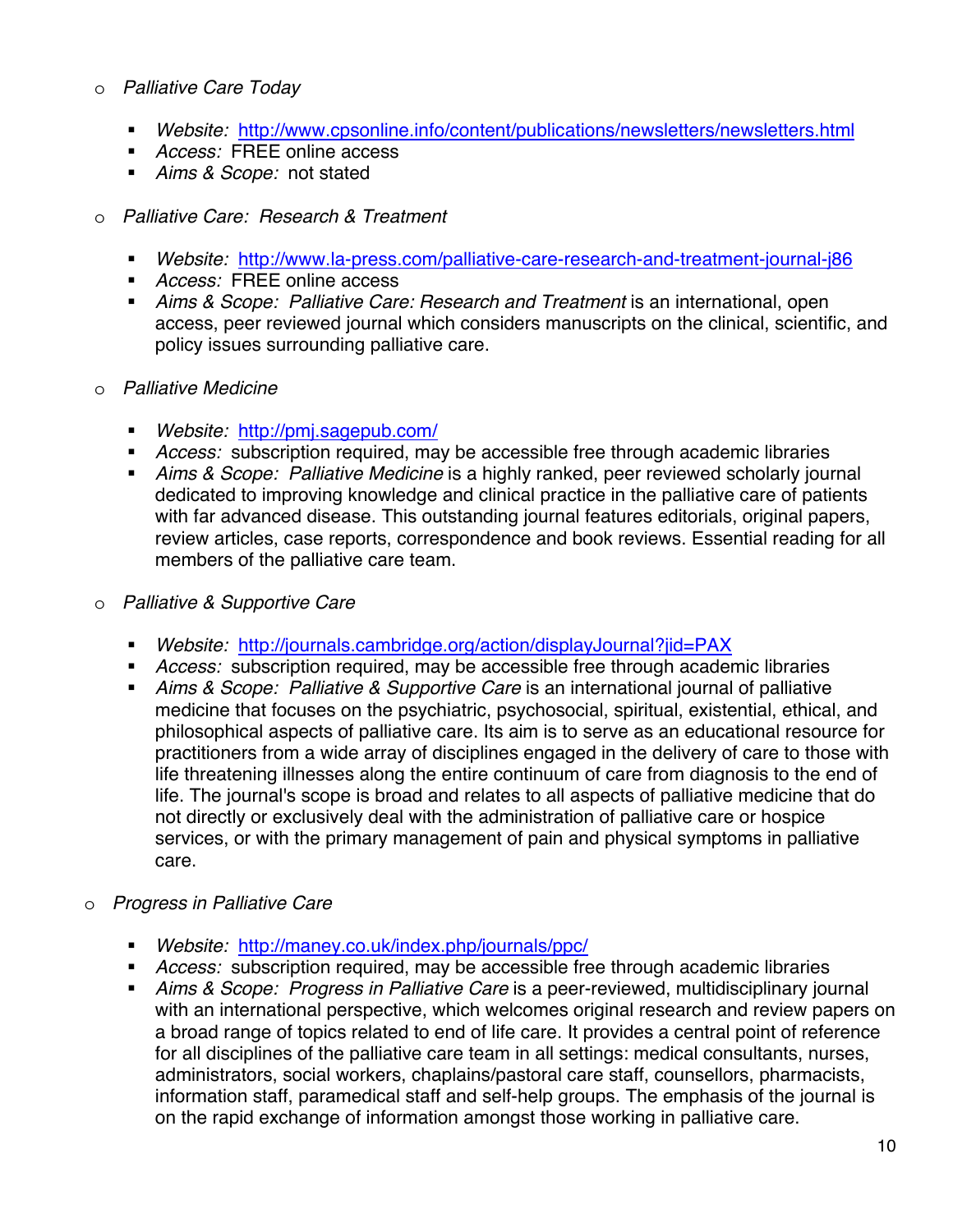#### Related Journals:

- *Age and Ageing*
- *Brains Trust: Palliative Care*
- *Canadian Oncology Nursing Journal*
- *Death Studies*
- *HIV/AIDS: Research and Palliative Care*
- *Journal of Pain and Symptom Management*
- *Journal of Supportive Oncology*
- *Oncology*
- *Oncology Nursing Forum*
- *Pain Management Nursing*
- *Pain Research & Management*
- *Psycho-oncology*
- *Supportive Care in Cancer*

#### *iii. Palliative Care Journal Club*

- *Website:* http://journalclub.pallcare.info/index.php
- *Description:* JournalClub is a web site that filters and organises the many thousands of journal articles being published every week, to help you find the articles that are relevant to your needs. Updated daily, the site allows easy browsing of the latest issues of palliative care journals, and other selected journals from related subjects. Articles that appear to be of particular interest are flagged so you can briefly scan the titles of the 'Editor's choice'. Links allow you to go straight to the articles' abstracts at PubMed.
- *Registration:* FREE

#### *iv. Newsletters & Other Publications*

- o Cancer Pain Release (\*new website currently being developed)
	- *Website:* http://www.whocancerpain.wisc.edu/welcome
	- *Access:* FREE online
	- *Aims & Scope: Cancer Pain Release* is the publication of the World Health Organization global communications program to improve cancer and HIV pain control and palliative care. *Cancer Pain Release* is dedicated to keeping a worldwide and multidisciplinary audience in the health professions and government abreast of relevant information and developments in clinical medicine, education, and policy.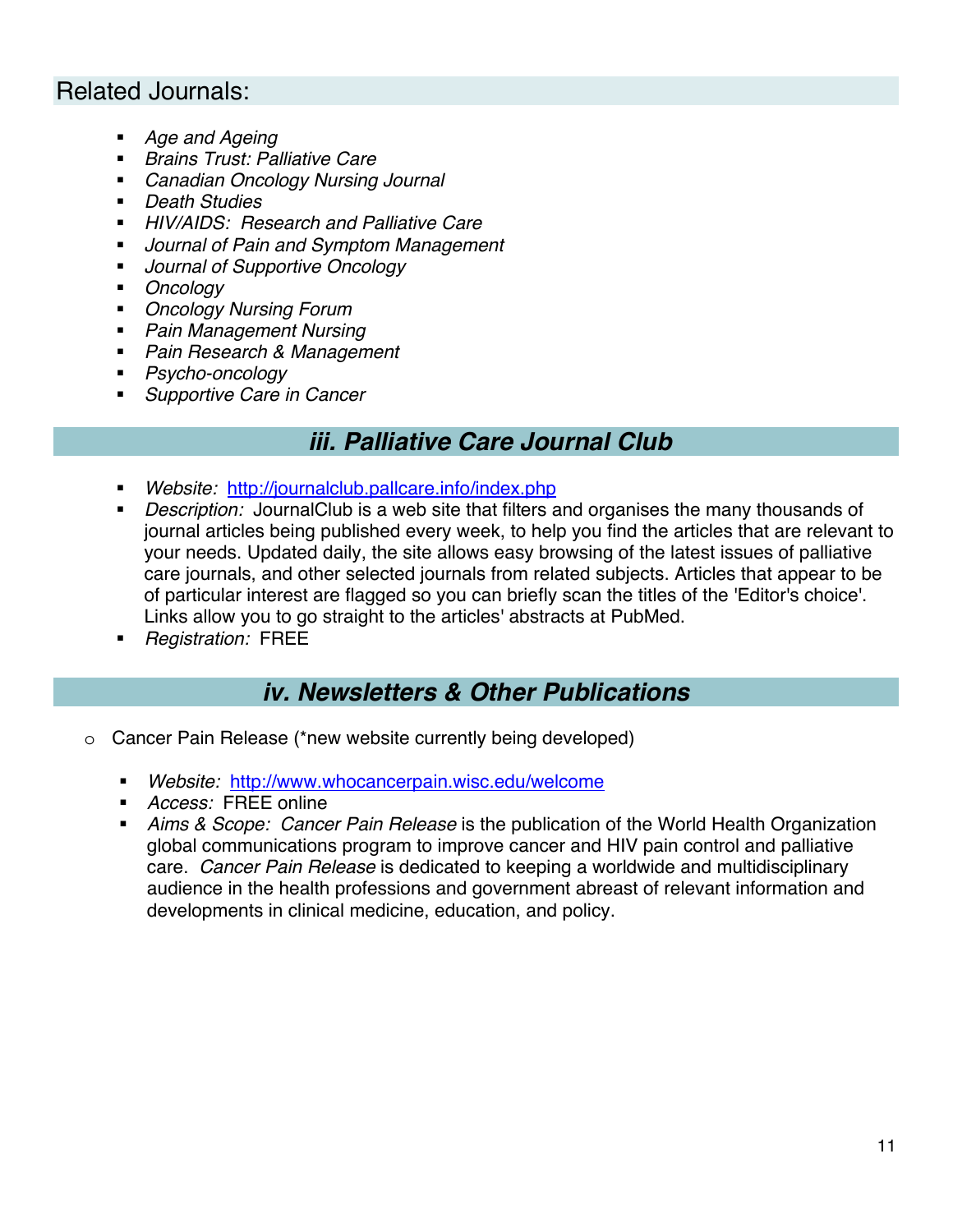# *v. Associations*

#### Association Search Tool:



- o Tool for finding associations:
	- 1. Go to Google homepage: www.google.ca (or search engine of your choice)
		- 2. Enter search terms: (1) "palliative care," "end-of-life," or "hospice" plus (2) "association" plus (3) your desired location (e.g. "Ontario," "Canada," or "international")

#### Canadian Associations:

- o Alberta Hospice Palliative Care Association
	- *Website:* http://ahpca.ca/
	- *Mission:* The AHPCA is the voice of hospice palliative care consumers, professionals and volunteers in Alberta. The AHPCA contributes to the development of a comprehensive and equitable strategy for end-of-life care in Alberta.
	- *Online Resources:* 'You Cared' Certificates, recommendation reports, and resource page (links, books, and fact sheet)
- o Association Québecoise Des Soins Palliatifs
	- *Website:* http://www.aqsp.org/
	- *Mission:* Le Réseau de soins palliatifs du Québec (Réseau) est une association dont la mission vise à faciliter l'accès à des soins palliatifs de qualité à l'ensemble de la population québécoise. Le Réseau est un point de rassemblement pour toutes les questions touchant l'information, la diffusion, la promotion et la formation en soins palliatifs et soins de fin de vie.
	- *Online Resources:* print resources for the client and his/her family members, position statements, conference information, online and print resources, and events.
- o BC Hospice Palliative Care Association
	- *Website:* http://www.hospicebc.org/
	- *Mission:* At BCHPCA our vision is that all people in BC and the Yukon have access to Quality End of Life Care. Our Mission is to build capacity in our communities to support this vision.
	- *Online Resources:* recommended journals, book recommendations, list of book and video catalogue companies, election kit, end-of-life care provincial framework, and annual conference details.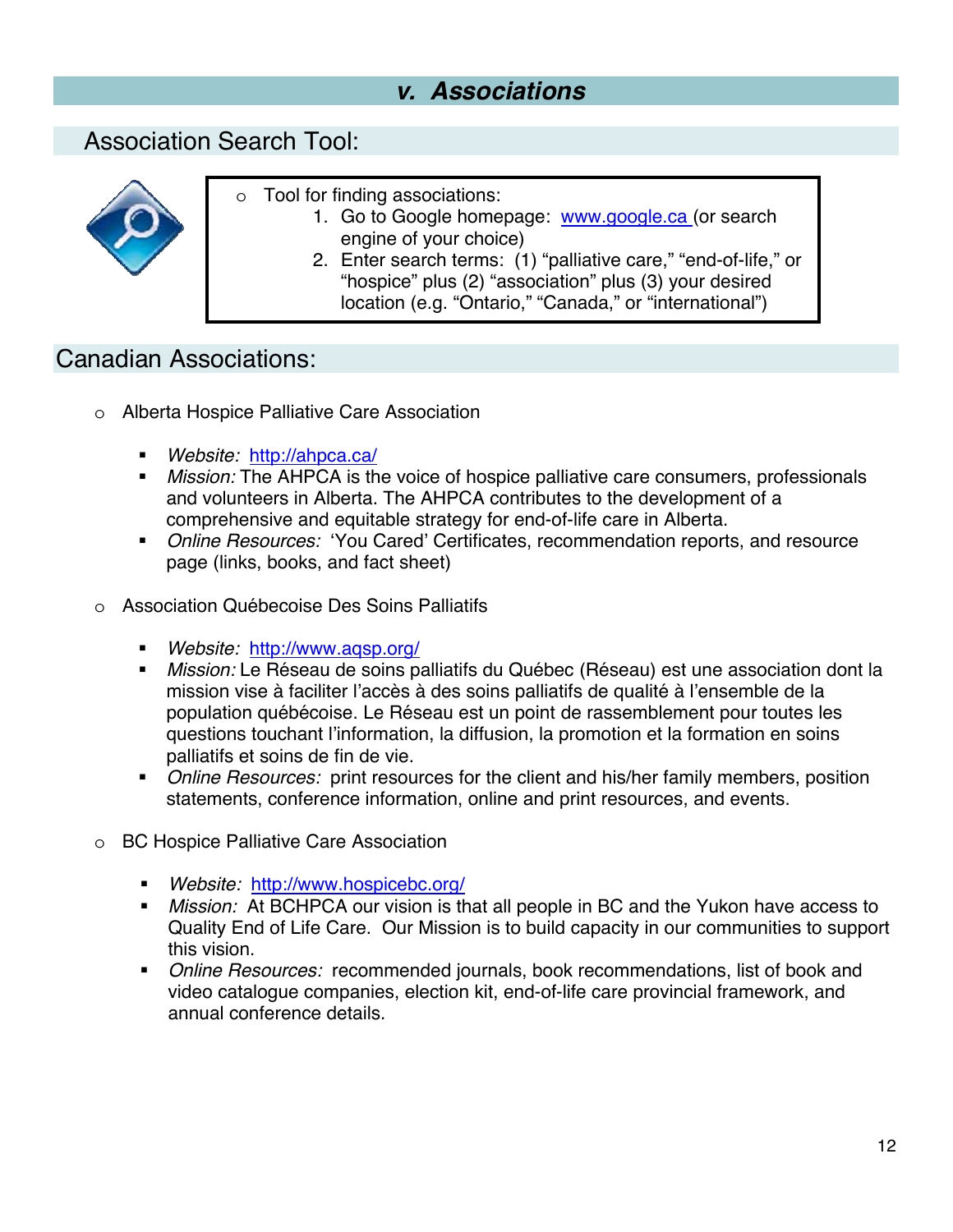- $\circ$  Canadian Hospice Palliative Care Association (\*webpage available in French\*)
	- *Website:* http://www.chpca.net/index
	- *Mission:* The Canadian Hospice Palliative Care Association (CHPCA) is the national association which provides leadership in hospice palliative care in Canada. CHPCA offers leadership in the pursuit of excellence in care for persons approaching death so that the burdens of suffering, loneliness and grief are lessened.
	- *Online Resources:* outline of national framework, Advanced Care Planning Resource Commons (able to search by province), synthesis of Advanced Care Planning tools (includes classroom teaching resources), results of environmental scan, interest groups, standards/norms of practice, fact sheets, and details of annual conference.
- o Canadian Virtual Hospice
	- *Website:* http://www.virtualhospice.ca/en\_US/Main+Site+Navigation/ Home.aspx
	- *Mission:* The Canadian Virtual Hospice provides support and personalized information about palliative and end-of-life care to patients, family members, health care providers, researchers and educators.
	- *Online Resources:* articles on various topics (e.g. symptoms, decisions, providing care, spiritual health, etc.); indexed "ask and answer," "ask a professional," and discussion sections; research portal; tools for practice (e.g. clinical practice guidelines, etc.); course and conference listing; and online networking with 'PallNet.'
- o Hospice Association of Ontario (formerly: End-of-Life Information Service)
	- *Website:* http://www.hospice.on.ca/
	- *Mission:* The Hospice Association's mission is to ensure that our members consistently deliver the finest end-of-life care possible to individuals with lifethreatening conditions, their families and friends.
	- *Online Resources:* hospice certification programs, print manuals, and related links.
- o Hospice & Palliative Care Manitoba
	- *Website:* http://www.manitobahospice.ca/
	- *Mission:* Hospice & Palliative Care Manitoba is your link to quality end-of-life and bereavement care.
	- *Online Resources:* association newsletters, position statements, courses and workshops, norms of practice, professional speaker lists, printed resources, PowerPoint presentations, related links, and annual conference details.
- o Hospice Palliative Care Association of Prince Edward Island
	- *Website:* http://hospicepei.ca/wordpress/
	- *Mission:* The Mission of the Hospice Palliative Care Association of Prince Edward Island is to provide care and support to those living with or dying from a life-threatening illness and to those who are bereaved throughout Prince Edward Island.
	- *Online Resources:* related links and list of definitions.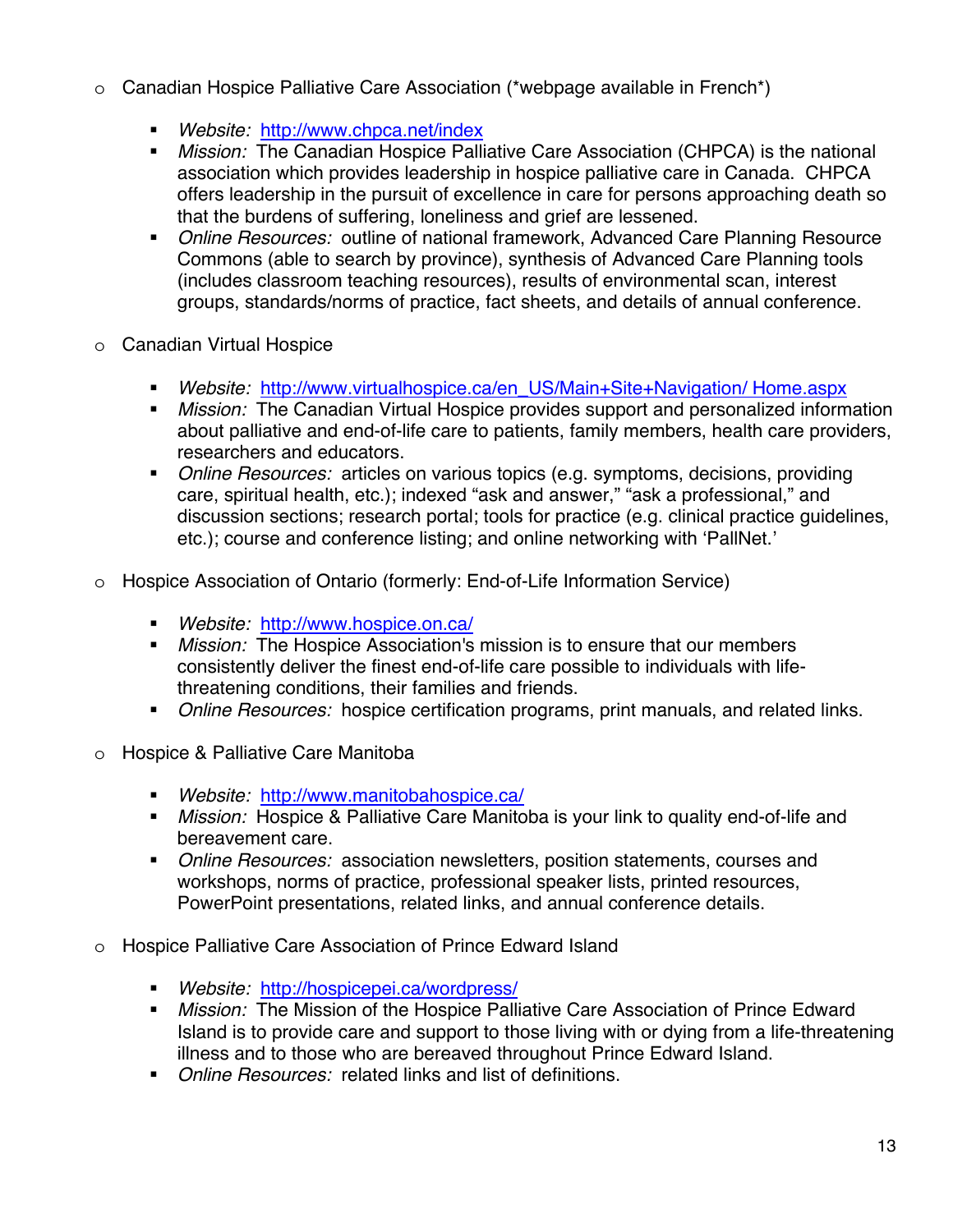- o Manitoba Palliative Care Nurses Association
	- *Website:* http://palliative.info/mpcna/mpcna.htm
	- *Mission:* To provide a forum for the development of public relations strategies to unify, palliative care nursing in Manitoba and our association. The Public Relations Committee will build relationships with other agencies and stakeholders who provide palliative care services for patients and families living with a terminal illness at local and provincial levels.
	- *Online Resources:* online newsletter, upcoming presentations and workshops, and information about the Hospice Palliative Care Nursing Certification Exam.
- o New Brunswick Hospice Palliative Care Association (\*all information also available in French)
	- *Website:* http://www.nbhpca-aspnb.ca/
	- *Mission:* The New Brunswick Hospice Palliative Care Association provides leadership to enhance quality end-of-life-care for individuals and families living with life threatening illnesses in New Brunswick, and works in collaboration with the Canadian Hospice Palliative Care Association and other provincial and national stakeholders to advance hospice palliative care in New Brunswick and in Canada.
	- *Online Resources:* grant information, workshop information, helpful hints, related links, provincial framework, and annual conference details.
- o Newfoundland & Labrador Palliative Care Association
	- *Website:* http://www.nlpalliativecareassociation.com/
	- *Mission:* website currently under construction
	- *Online Resources:* related links, and details of annual conference.
- o Nova Scotia Hospice Palliative Care Association
	- *Website:* http://www.nshpca.ca/
	- *Mission:* Our Mission is to achieve comfort and peace for persons living and dying with a life threatening illness throughout Nova Scotia. The Association exists to promote the philosophy and principles of palliative care through networking, public and professional education, advocacy and research.
	- *Online Resources:* directory of local palliative care programs, guides and standards, related links, and details of annual conference.
- o Ontario Palliative Care Association
	- *Website:* http://www.ontariopalliativecare.org/
	- *Mission:* How we treat those who are dying in our community reflects who we are as a society. All Ontarians have the right to die with dignity, to have access to physical, psychosocial, and spiritual care. As health care providers, volunteers, and family representatives of Ontario's hospice palliative care community we advocate for quality end-of-life care using an integrated and collaborative approach.
	- *Online Resources:* online newsletter, annual reports, application form for print resources, related links, and details of annual conference.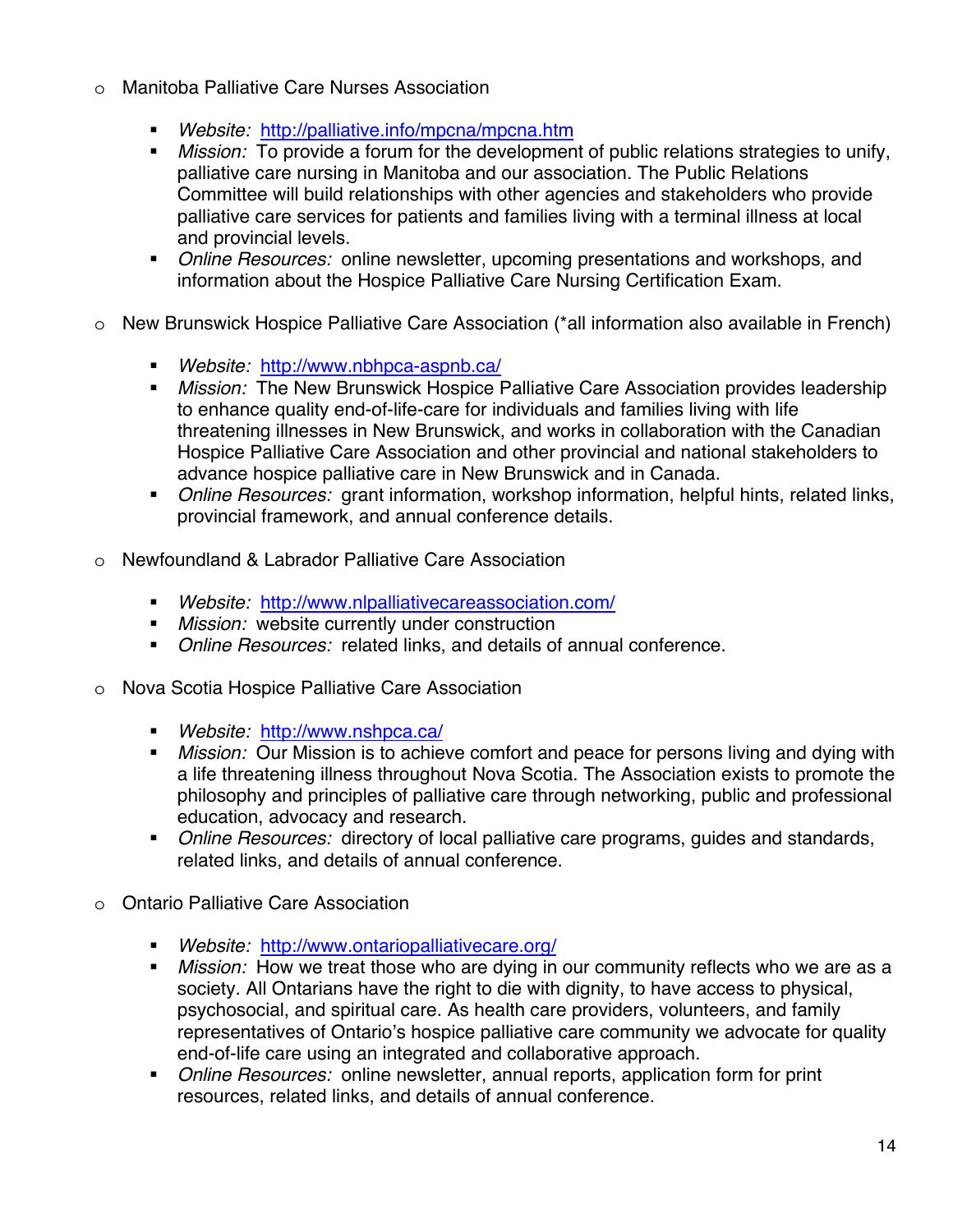- o Saskatchewan Hospice Palliative Care Association
	- *Website:* http://www.saskpalliativecare.org/
	- *Mission:* Our mission is to strive towards achieving comfort and peace for persons across Saskatchewan living and dying with a terminal illness.
	- *Online Resources:* bursaries and awards, online booklets on related legal issues, reports, research contacts, research projects, online newsletters, related links, and details of annual conference.

#### International Associations:

- o International Association of Hospice & Palliative Care
	- *Website:* http://www.hospicecare.com/
	- *Mission:* Our mission is to collaborate and work to improve the quality of life of patients with advanced life-threatening conditions and their families, by advancing hospice and palliative care programs, education, research, and favorable policies around the world.
	- *Online Resources:* online newsletter, link to book/audio-visual resources, manuals, guidelines, program development/research/educational/policy and advocacy tools, and standards.
- o Worldwide Palliative Care Alliance
	- *Website:* http://www.thewpca.org/
	- *Mission:* The Worldwide Palliative Care Alliance promotes universal access to affordable quality palliative care through the support of regional and national hospice and palliative care organisations.
	- *Online Resources:* news updates, toolkits and documents for download, and related links.

#### *vi. Networks*

#### Network Search Tool:



- o Tool for Finding Networks: Various networks exist for specific regions in Ontario, to locate a specific network online:
	- 1. Go to Google homepage: www.google.ca (or search engine of your choice)
	- 2. Enter search terms: (1) "community palliative care network" plus (2) your city or region (e.g. "Toronto," "York Region" or "southeastern Ontario")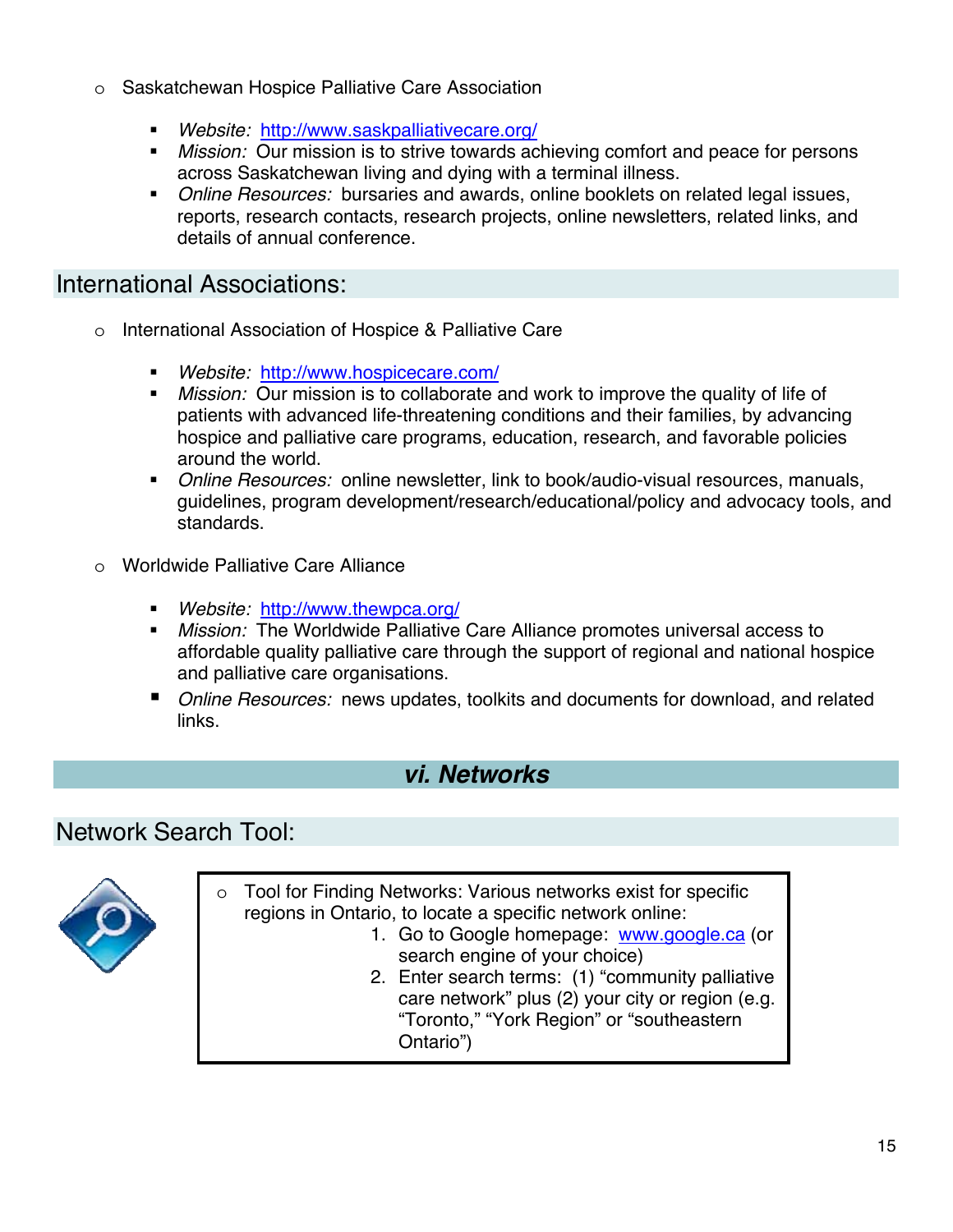- o Example:
	- PalCare Network for York Region (http://www.palcarenetwork.org/)
	- Northwestern Ontario End-of-Life Care Network (http://www.nwoend oflifecare.ca/)
	- Southeastern Ontario Palliative & End-of-Life Care Network (http://www.seopalliativeeolcare.ca/)

#### Local and International Networks:

- o Bereavement Ontario Network
	- *Website:* http://www.bereavementontarionetwork.com/pages/home
	- *Mission:* Bereavement Ontario Network (BON) provides an opportunity to access, in a reciprocal manner, the knowledge, experience, wisdom and sensitivity of other members throughout the province. You can use BON to access this support for your clients, and yourself from across the province.
	- *Online Resources:* details about their annual conference and (with membership) access to a newsletter and interactive section of their webpage.
- o Canadian Network of Palliative Care for Children
	- *Website:* http://www.cnpcc.ca/
	- *Mission:* (1) To develop, coordinate and maintain a Canadian network for pediatric hospice palliative care. (2) To collaborate on national and international activities and initiatives in the field of pediatric hospice palliative care and to seek opportunities for partnerships. (3) To assume a role of leadership in pediatric hospice palliative care and to advocate for the needs of children with life-threatening illness and their families.
	- *Online Resources:* webinars, newsletters, conference information, norms of practice, symptom control guidelines, policies, research updates, teaching materials, related links, and discussion links.
- o Canadian Network of Pediatric Hospices
	- *Website:* http://cnph.ca/
	- *Mission:* The Canadian Network of Pediatric Hospices (CNPH) fosters collaboration and sharing among pediatric residential hospices in Canada. The network provides leadership about pediatric palliative care to residential hospice settings.
	- *Online Resources:* norms of practice and contact list.
- o International Children's Palliative Care Network
	- *Website*: http://www.icpcn.org.uk/
	- *Mission:* The ICPCN represents the voice of children on the Worldwide Palliative Care Alliance. The WPCA is an alliance of national and regional hospice and palliative care organisations. It is a global action network designed to focus exclusively on hospice and palliative care development worldwide.
	- *Online Resources*: definitions, various manuals/standards for download, related links, and directory of international palliative care associations.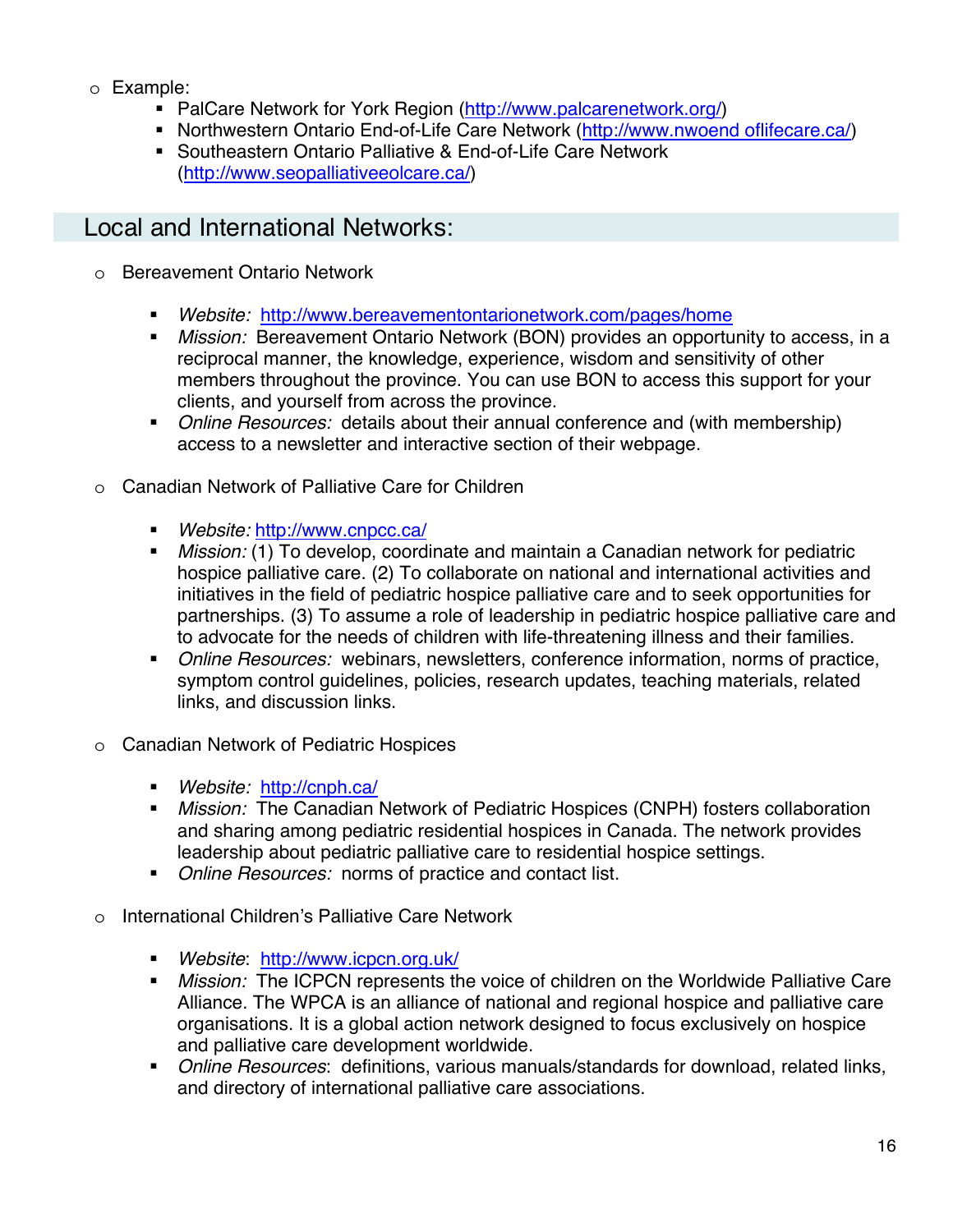- o Palliative Care Network
	- *Website:* http://www.palliativecarenetwork.com/
	- *Mission:* Palliative Care Networks mission is to provide a free platform aiming at empowering palliative care professionals to teach, interact, and exchange ideas with fellow colleagues globally to promote collaboration and an exchange of knowledge.
	- *Online Resources:* international palliative care professional directory, related links, and community (site of member knowledge exchange).

#### *vii. Interest Groups*

#### Interest Group Search Tool:



- o Tool for finding interest groups:
	- 1. Go to Google homepage: www.google.ca (or search engine of your choice)
		- 2. Enter search terms (1) "interest group" plus (2) "palliative care," "end-of-life," or "hospice"

#### Interest Group:

- o Canadian Hospice Palliative Care Association Nurses Special Interest Group
	- *Website*: http://www.chpca.net/nurses\_ig
	- *Mission*: The Canadian Hospice Palliative Care Nurses Group will: (1) Define and advance the unique body of knowledge and the holistic approach used in hospice palliative care nursing. (2) Support hospice palliative care nursing research, education, practice and administration at a national level. (3) Promote hospice palliative care networking opportunities to enhance communication and learning among Canadian nurses. And (4) Influence hospice palliative care public policy development at the national and provincial level.

#### *viii. Websites*

#### Website Search Tools:



- o To locate websites related to palliative and end-of-life care:
	- 1. Go to Google homepage: www.google.ca (or search engine of your choice)
	- 2. Enter search terms: (1) "palliative care," "end-of-life," or "hospice"
	- 3. Depending on your goals or the results, you may want to narrow the search using location terms such as "Quebec" or other related terms such as "education resources," "nursing role," etc.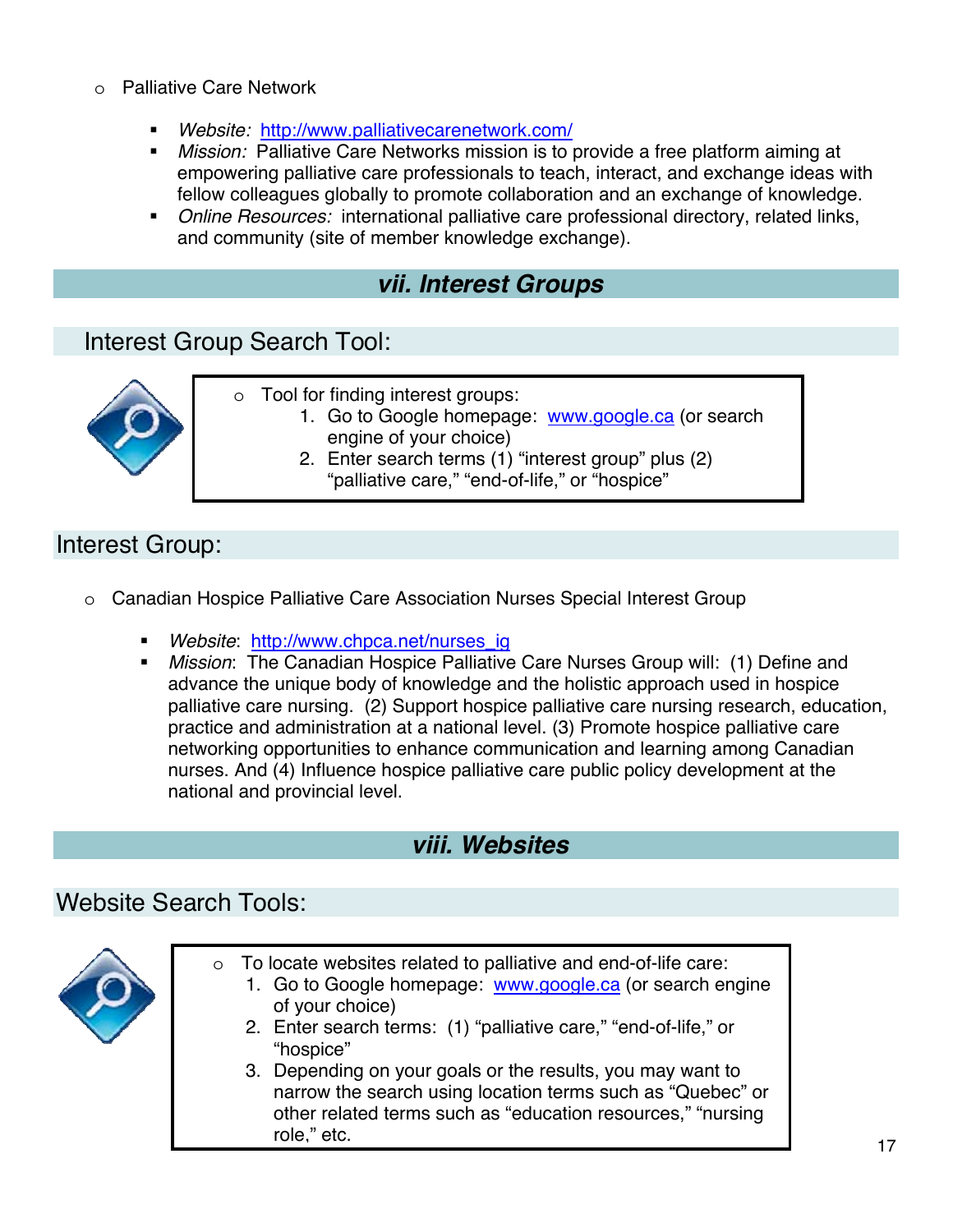#### Websites:

- o Provincial government websites
	- Go to your provincial government webpage (see below)
	- **Enter "palliative care" in the search box** 
		- o Alberta: http://alberta.ca/home/
		- o British Colombia: http://www2.gov.bc.ca/
		- o Manitoba: http://www.gov.mb.ca/
		- o New Brunswick: http://www.gnb.ca/
		- o Newfoundland and Labrador: http://www.gov.nf.ca/
		- o Nova Scotia: http://www.gov.ns.ca/
		- o Ontario: http://www.ontario.ca/
		- o Prince Edward Island: http://www.gov.pe.ca/
		- o Quebec: http://www.gouv.qc.ca/portail/quebec/pgs/commun/
		- o Saskatchewan: http://www.gov.sk.ca/
- o Provincial Ministries of Health:
	- Go to your provincial health ministry webpage (see below)
	- **Enter "palliative care" in the search box** 
		- o Alberta Ministry of Health and Wellness: http://www. health.alberta.ca/
		- o British Colombia Ministry of Health: http://www.gov.bc.ca/ health/
		- o Manitoba Department of Health: http://www.gov.mb.ca/health/ and Department of Healthy Living, Youth, and Seniors: http://www.gov. mb.ca/healthyliving/
		- o New Brunswick Department of Health: http://www.gnb.ca/ 0051/
		- o Newfoundland and Labrador Department of Health and Community Services: http://www.health.gov.nl.ca/health/
		- o Nova Scotia Department of Health and Wellness: http://www.gov.ns. ca/DHW/
		- o Ontario Ministry of Health and Long-Term Care: http://www.health. gov.on.ca/en/
		- o Prince Edward Island Department of Health: http://www.gov.pe.ca/ health/
		- o Ministère de la Santé et des Services sociaux du Québec: http://www. msss.gouv.qc.ca/
		- o Saskatchewan Ministry of Health: http://www.health.gov.sk.ca/
- o Advanced Care Planning
	- *Website:* http://www.advancecareplanning.ca/home.aspx
	- *Resources:* tools to create a plan for end-of-life care
- o Canadian Healthcare Association
	- *Website:* http://www.cha.ca/index.php?option=com\_content&view =frontpage&Itemid=28
	- *Resources:* press releases, etc. with a focus on health policy
- o Canadian Institute of Health Information
	- *Website:* http://www.cihi.ca/CIHI-ext-portal/internet/EN/Home/home/ cihi000001
	- *Resources:* various national statistics and summaries (enter "palliative care" in the search box)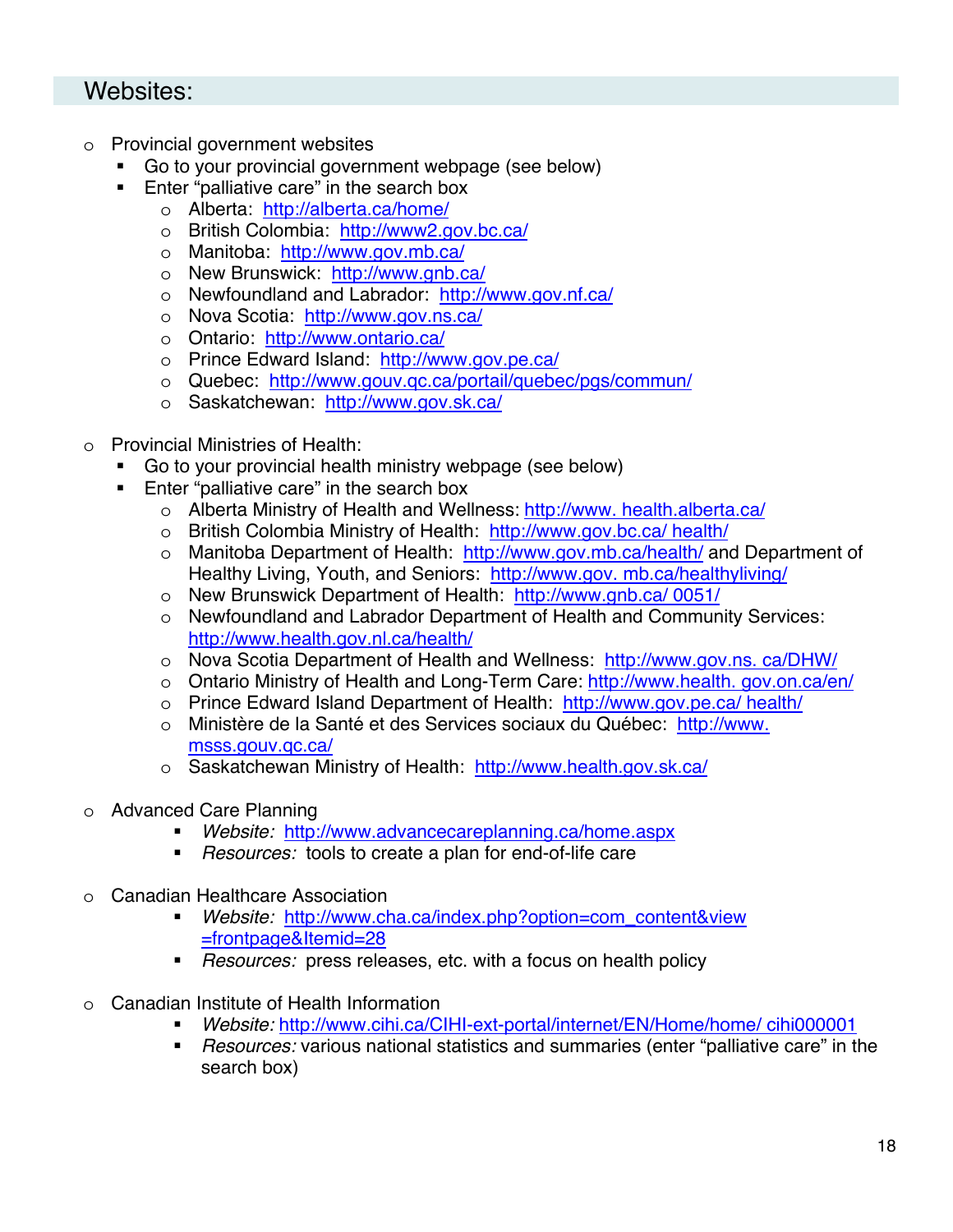- o Canadian Nurses Association
	- *Website:* http://www.cna-nurses.ca/cna/
	- *Resources:* position statement on "Providing Nursing Care at the End of Life"
- o Dalhousie University College of Pharmacy Drug Information Resources
	- *Website:* http://dir.pharmacy.dal.ca/pain.php
	- *Resources:* websites, recommended books, clinical practice guidelines, journals and newsletters, and PubMed search aides.
- o Health Canada
	- **Website:** http://www.hc-sc.gc.ca/hcs-sss/palliat/index-eng.php<br>**Besources:** In this section, you will find information on palliative
	- *Resources:* In this section, you will find information on palliative and end-of-life care in Canada, including information on service delivery and the involvement of the federal government. You will also find links to publications that contain information on palliative and end-of-life care in Canada as well as other related resources.
		- o *Example Resource:* Chronology of Key National Palliative and End-of-Life Care Developments in Canada
- o Hospice International
	- *Website:* http://hospiceinternational.com/index.html
	- *Resources:* links to recent news, lists of Canadian hospice associations/end-of-life organizations, various online resources for printing, and related links.
- o University of Toronto: Ian Anderson Continuing Education Program in End-of-Life Care
	- *Website:* http://www.cme.utoronto.ca/endoflife/default.htm
	- *Resources:* modules (covering topics such as culture, symptom management, communication, etc.) and related links
- o Living Lessons
	- *Website:* http://www.living-lessons.org/
	- *Resources:* related links, legal information, and online resources.
- National Cancer Institute, Coping with Cancer: Supportive and Palliative Care
	- *Website:* http://www.cancer.gov/cancertopics/coping
	- *Resources:* clinical trials, and overviews, screening, assessment, and treatments, for various end-of-life symptoms.
- o Palliative.Info
	- *Website:* http://palliative.info/
	- *Resources:* related links, handouts/modules to facilitate teaching, and other Winnipeg-based protocols and guidelines.
		- o *Example Resource:* Decision making in palliative care: a guide to approaching care choices
- o Quality End-of-Life Care Coalition
	- *Website:* http://www.qelccc.ca/Home
	- *Resources:* fact sheets, annual reports, and related links.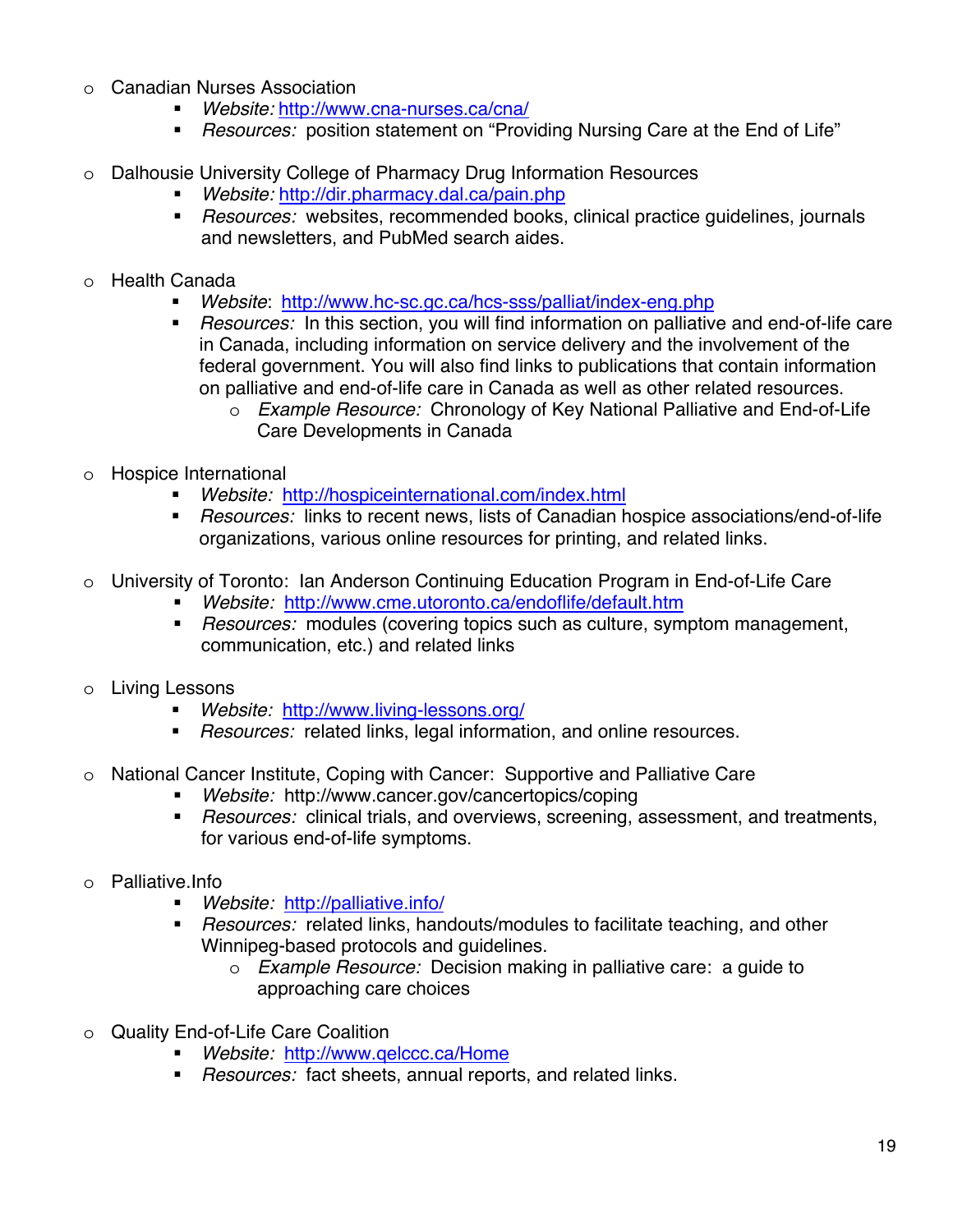- o Regional Palliative Care Program in Edmonton Alberta
	- *Website:* http://www.palliative.org/
	- *Resources:* clinical information/resources, annual conference details, and related links.
		- o *Example Resource:* Clinical Protocol: Bowel care in palliative care
- o World Health Organization
	- *Website:* http://www.who.int/cancer/palliative/en/
	- *Resources:* (\*cancer-specific) definitions, WHO pain relief ladder, capacity building modules, *Cancer Pain Release* publication index (\*free access), and related links.
		- o *Example Resource:* A community approach to palliative care for cancer and HIV/AIDS patients in sub-Saharan Africa
- o World Hospice & Palliative Care Day
	- *Website:* http://www.worldday.org/
	- *Resources:* press releases, international updates on palliative care, and discussion forum.

#### *ix. Conferences*

#### Conference Search Tools:



- o Conference Alerts
	- *Website:* http://www.conferencealerts.com/
	- Select "Palliative Care" from list of "Health and Medicine" topics



- o Google (or search engine of your choice)
	- *Website:* http://www.google.ca/
	- Enter "palliative care conference" plus the year (e.g. "2012")



o All Conferences.com *Website*: http://www.allconferences.com/Health/

Search term "palliative"

#### Canadian Annual Conferences:

- o Canadian Grief and Bereavement Conference
	- *Website:* http://www.griefconference.org/
- o BC Hospice Palliative Care Association Conference
	- *Website:* http://www.hospicebc.org/news-events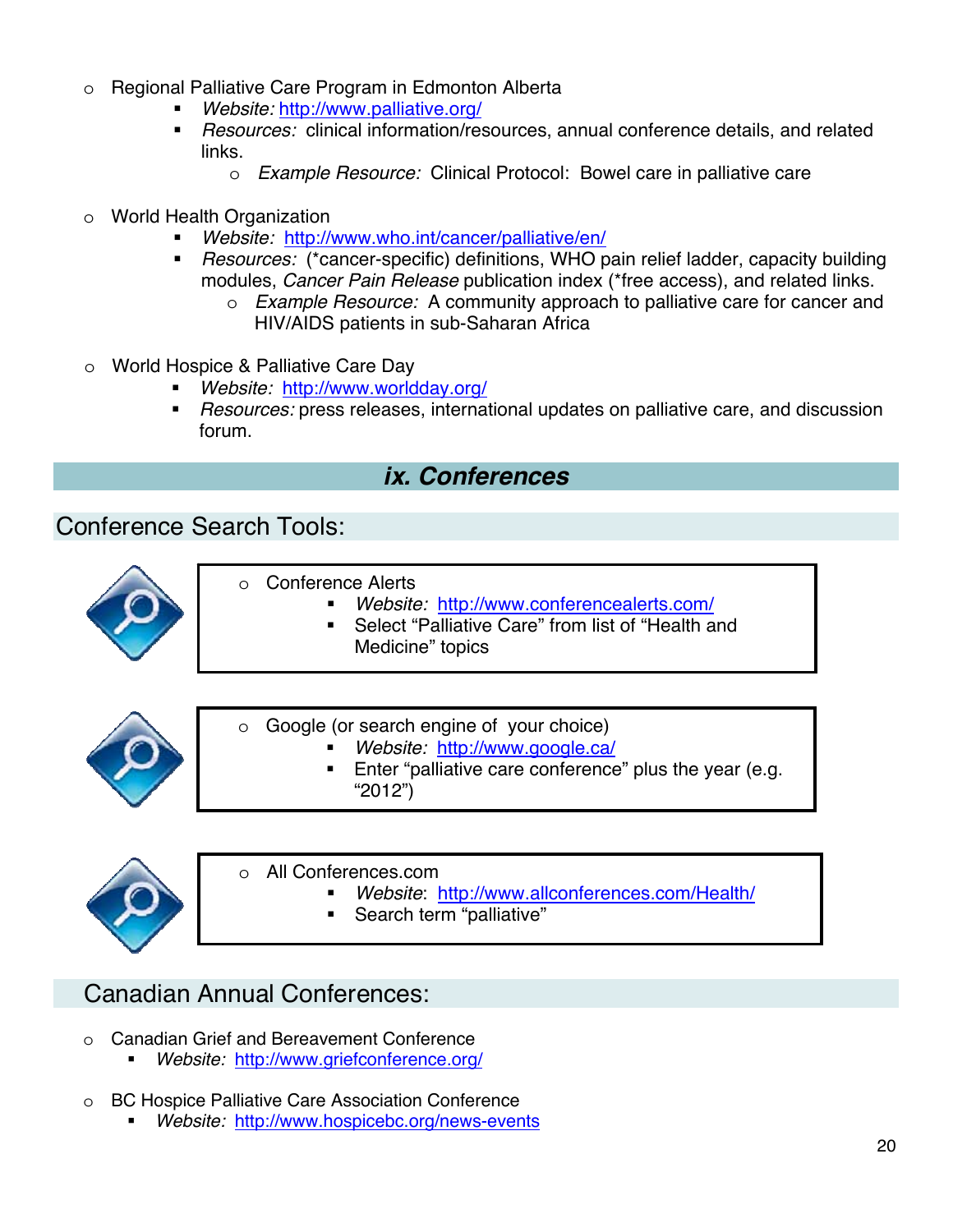- o Bereavement Ontario Network Annual Conference
	- *Website:* http://www.bereavementontarionetwork.com/pages/conference
- o Lakehead University Centre for Education and Research on Aging & Health Bi-Annual Palliative Care Conference
	- *Website:* http://cerah.lakeheadu.ca/palliative-care/
- o Lakeridge Health Annual Hospice Palliative Care Conference
	- *Website:* http://www.lakeridgehealth.on.ca/index.php?id=AWV-40&navID=listMenuRootV
- o Regional Palliative Care Program in Edmonton Alberta: Annual Palliative Care Conference
	- *Website:* http://www.palliative.org/PC/Edu/EducationIdx.html
- o Canadian Hospice Palliative Care Conference
	- *Website:* http://conference.chpca.net/
- o Hospice & Palliative Care Manitoba Annual Provincial Conference
	- *Website :* http://www.manitobahospice.ca/index.php?categoryID=1
- Hospice Palliative Care Ontario Annual Conference
	- *Website:* http://hpcconference.on.ca/
- o Congrès du Réseau de soins palliatifs du Québec
	- *Website:* see link on http://www.aqsp.org/
- Manitoba & Palliative Care Manitoba Provincial Conference
	- *Website:* see link on http://www.manitobahospice.ca/
- New Brunswick Hospice Palliative Care Association
	- *Website:* http://www.nbhpca-aspnb.ca/conference.htm
- o Nova Scotia Hospice Palliative Care Association
	- *Website:* http://www.nshpca.ca/confpast.php?item=2011
- o Saskatchewan Hospice Palliative Care Association Annual Conference
	- *Website:* http://www.saskpalliativecare.org/shpcaconference.html
- Paediatric Palliative Care Research Symposium
	- *Website:* see link on http://www.sickkids.ca/index.html

#### International Annual Conference:

- o International Congress on Palliative Care
	- *Website:* http://www.palliativecare.ca/en/index.html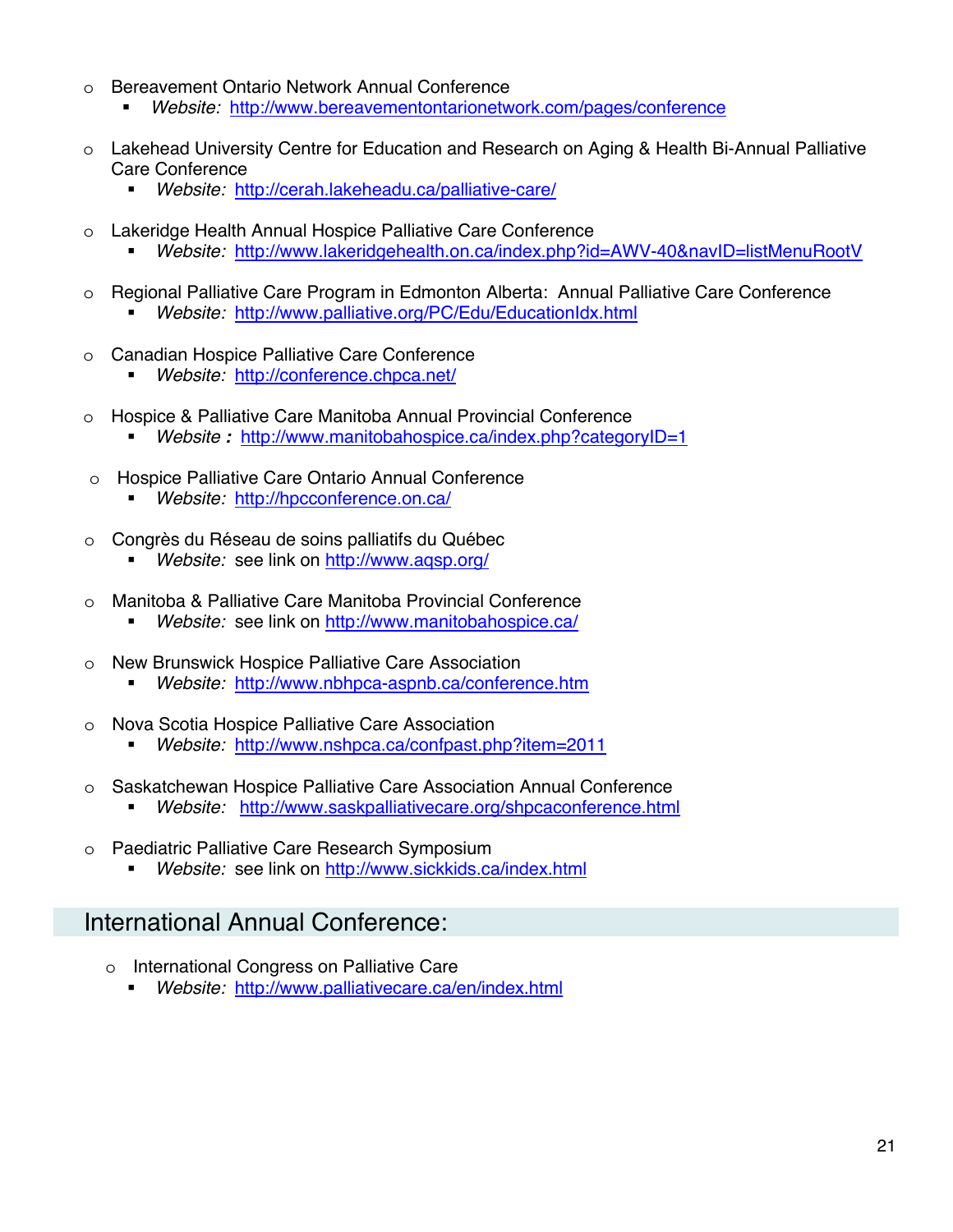# **b) PEOLC Teaching Tools**

#### *i. Guest Speakers*



- Enter search terms: "palliative care," "end-of-life," or "hospice" and your province or region.
- Use the "Contact Us" function on the webpage to call or send an e-mail asking about potential guest speakers

# *ii. Audio-Visual Teaching Aids*

\*NOTE: Check with your university about copyright regulations before using audio-visual resources in teaching material

- o ABC News
	- *Website:* http://abcnews.go.com (search "palliative," "hospice," or "end-of-life")
	- *Example Resource:* "The Power of Palliative Care"
- o Canadian Virtual Hospice
	- *Website:* http://www.virtualhospice.ca/en\_US/Main+Site+Navigation /Home.aspx (search "video")
	- *Example Resource:* link to "Palliative Medicine: Care versus Cure?
- o CBC News
	- *Website:* http://www.cbc.ca/news/canada/ (search "palliative")
	- *Example Resource:* "Palliative care: fighting to survive"
- o Centre to Advance Palliative Care
	- *Website:* http://www.capc.org/support-from-capc/capc-videos/
	- *Example Resource:* "Palliative Care in the News"
- o Compassion and Support at the End of Life
	- *Website:* Ahttp://www.compassionandsupport.org/index.php/resource\_ directory/compassion\_and\_support\_video\_library
	- *Example Resource:* "Community Conversations on Compassionate Care"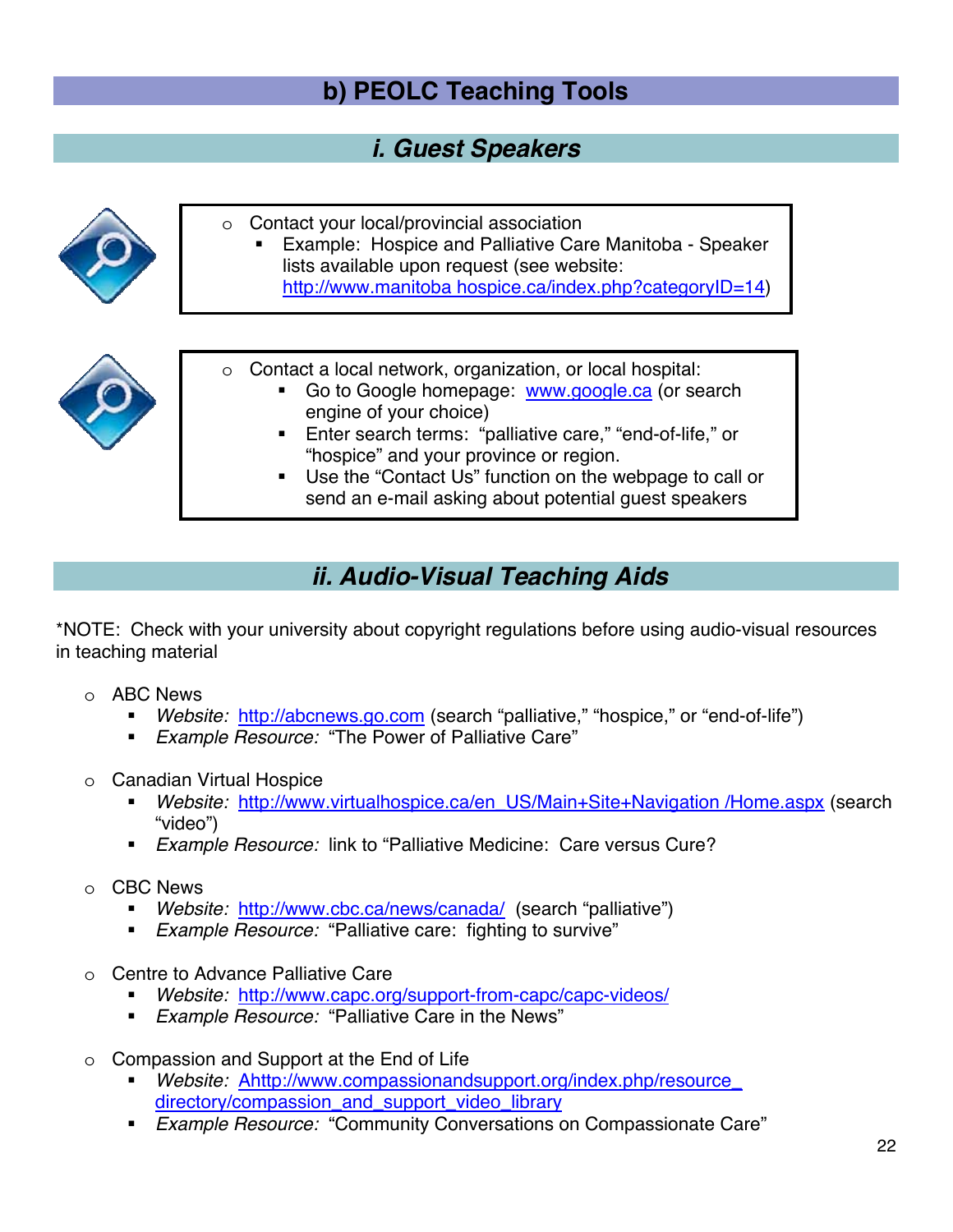- o Get Palliative Care.org<br>Website: http://ww
	- *Website:* http://www.getpalliativecare.org/videos
	- *Example Resource:* "Early Palliative Care: Improving Quality of Life"
- o Google Videos
	- *Website:* http://video.google.ca/?hl=en&tab=wv or http://www.google. ca/ and click on "videos" (search "palliative," "hospice," "end of life care", etc.)
	- *Example Resource:* "How to Talk End-of-Life Care with a Dying Patient"
- o International Association for Hospice and Palliative Care
	- *Website:* http://www.hospicecare.com/Bookstore/video/index.htm
	- *Example Resource:* "A Conspiracy of Silence: Helping the Patient and Family Live with Terminal Illness" (\*videos for purchase)
- o Liberal Senate Forum
	- *Website:* http://www.liberalsenateforum.ca/Liberal-Team/Video
	- *Example Resource:* "Celebrating the Continuing Journey Palliative Care Policy Development in Canada"
- o Life & Death Matters
	- *Website:* http://www.lifeanddeathmatters.ca/Instructional-Media/videos-in-hospicepalliative-care.html
	- *Example Resource:* "Boundaries and Self-Care" (\*videos for purchase, preview for free)
- o Memorial University Nursing Education Resources
	- *Website:* http://www.ucs.mun.ca/~dwestera/index.html
	- *Example Resource:* "Spirituality in Palliative Care"
- o National Institute of Health MedlinePlus
	- *Website:* http://www.nlm.nih.gov/medlineplus/ (search "palliative")
	- *Example Resource:* "Palliative Care is Different from Hospice"
- o Oregon Health & Science University
	- *Website:* http://www.ohsu.edu/xd/education/continuing-education/center-forethics/comfort-care-education/continuing-education/video.cfm
	- *Example Resource:* "Palliative Care Assessment Video"
- Pallium Project Hospice Palliative Care Insights
	- *Website:* http://www.palliativeinsight.net/
	- *Example Resource:* "Supporting the Bereaved Through the Holiday Season" (podcast)
- o South West End-of-Life Care Network:
	- *Website:* http://thehealthline.ca/palliativecare/index.aspx?id=70
	- *Example Resource:* "203 Days" (\*some videos are free, some are for purchase)
- o The Centre for Palliative Care Education
	- *Website:* http://depts.washington.edu/pallcare/training/video.shtml
	- *Example Resource:* videos with recommended discussion questions (e.g. "Respecting the Spiritual Experience of Dying Patients")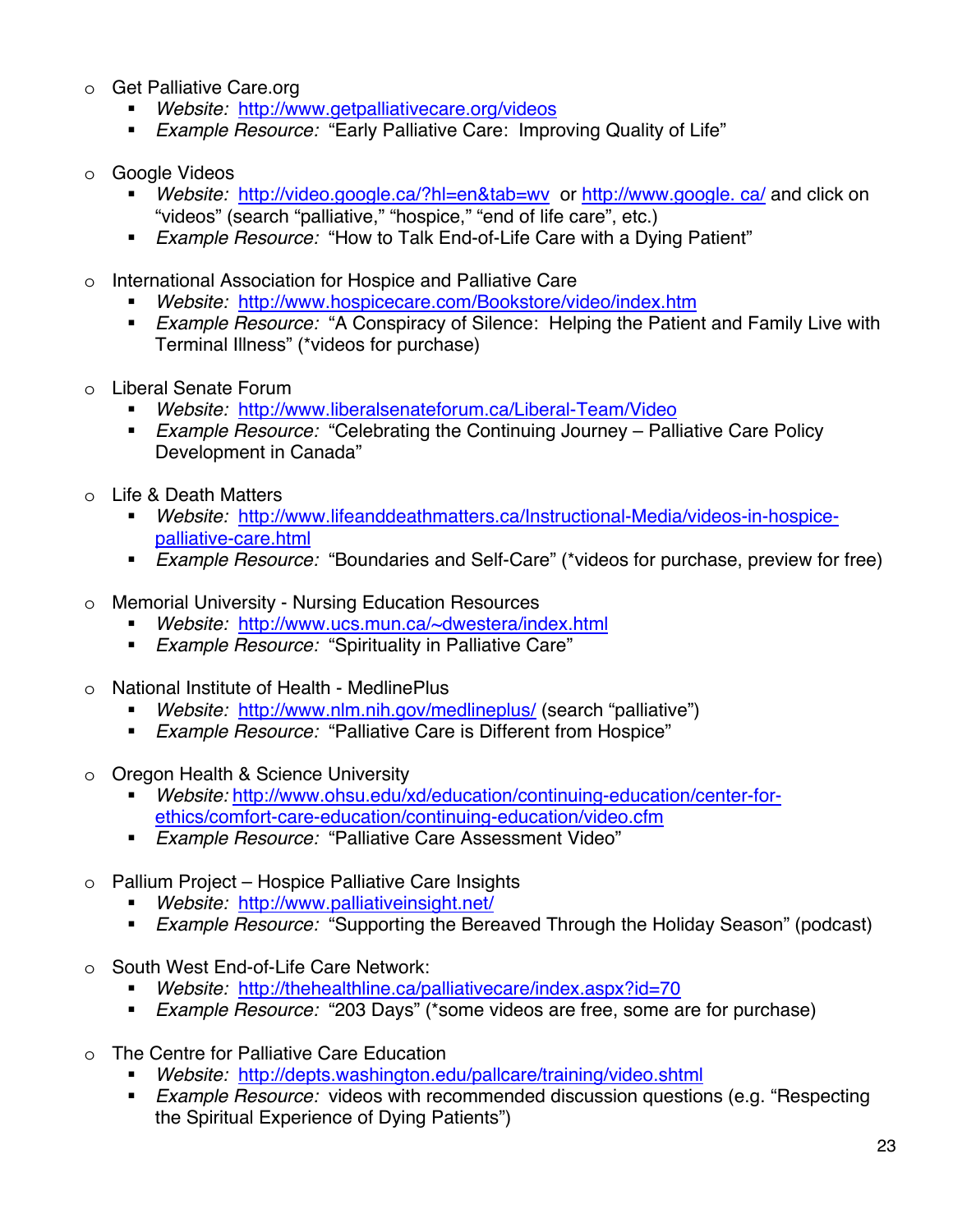- o The Initiative for Paediatric Palliative Care
	- *Website:* http://www.ippcweb.org/video.asp
	- *Example Resource:* "Part One: Speaking the Same Language" (\*videos for purchase)

#### o TVO.org

- *Website:* http://www.tvo.org/TVO/WebObjects/TVO.woa (use search box for term "palliative")
- *Example Resource:* "End of life comfort: Palliative Care Specialist Dr. Marissa Slaven and the importance of tending to the dying."
- o YouTube
	- *Website:* http://www.youtube.com/
	- **Use search box for terms "palliative," "end-of-life," "hospice," etc.**
	- *Example Resource:* "Integrated Palliative Care PEI" http://www. youtube.com/watch?v=O3gO\_qYXuQk

#### *iii. Textbooks and Other Books*



- o General Search:
	- Google search
		- 1. Go to Google homepage: www.google.ca (or search engine of your choice)
		- 2. Enter search term "palliative care," "end-of-life" or "hospice" plus "textbooks" or "books"

#### o Amazon.com

- *Website:* http://www.amazon.ca/
- *Search Notes:* option to search exclusively for textbooks or search all available books; after searching for a general term such as "palliative" in the title, the search can be further narrowed by selecting "Medicine" and from the resulting list "Nursing"
- *Example:* "Nursing Care at the End of Life: Palliative Care for Patients and Families" (Joyce Zerwekh, 2005)
- o Canadian Virtual Hospice
	- *Website:* http://www.virtualhospice.ca/en\_US/Main+Site+Navigation/Home.aspx
	- *Search Notes:* "Books, links and more" listed on the homepage, clicking there brings up a list of topics with recommended books and/or audio-visual resources
	- *Example:* "Long Goodbye: The Deaths of Nancy Cruzan" (Colby, 2003) (listed under "Ethics")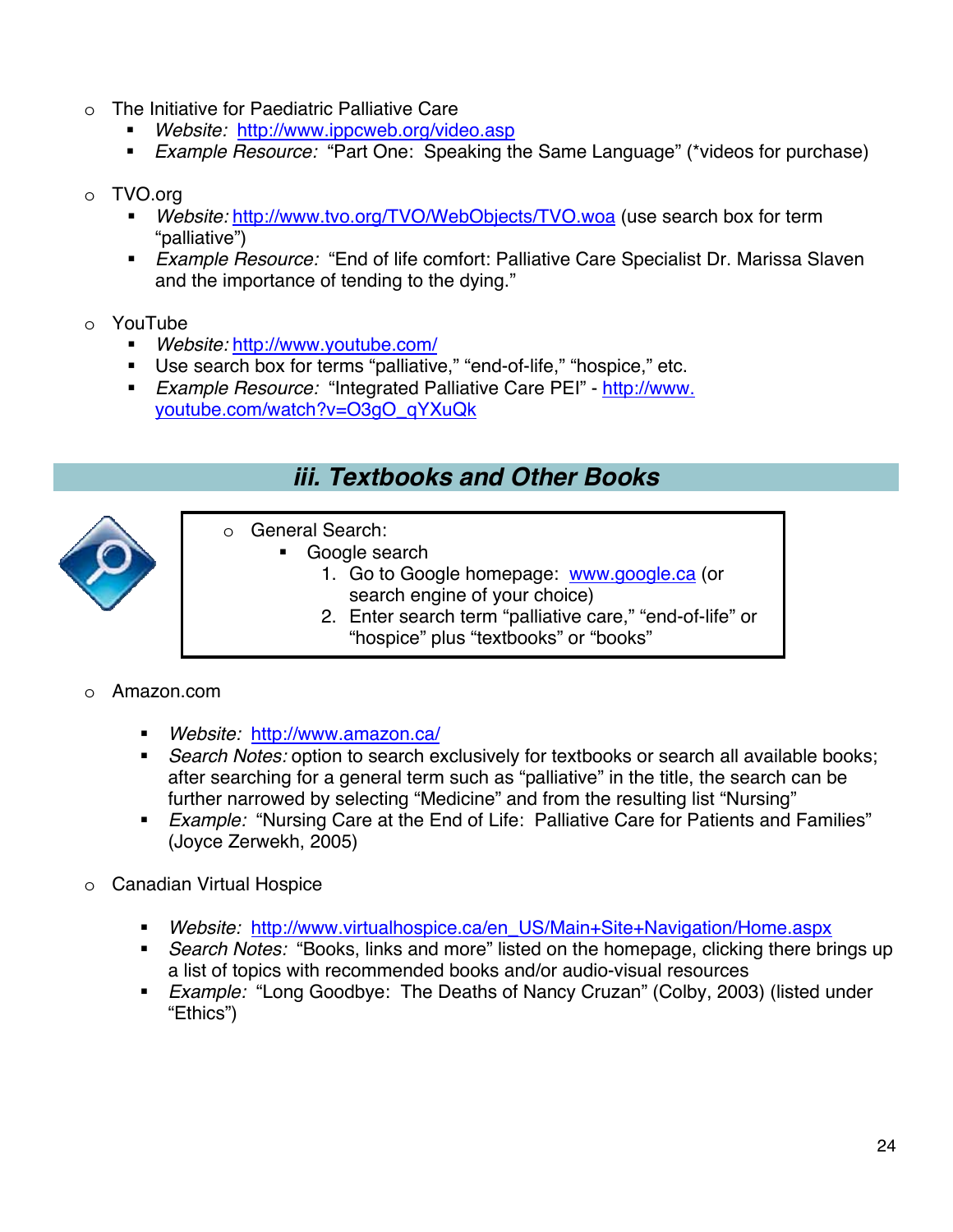#### o Chapters/Indigo

- *Website:* http://www.chapters.indigo.ca/books/
- *Search Notes:* general search of "palliative" retrieved a wide range of textbooks
- *Example:* "Oxford Textbook of Palliative Care Nursing" (Ferrell & Coyle, 2010)
- o Elsevier Nursing
	- *Website:* http://www.elsevier.ca/Nursing
	- *Search Notes:* "palliative care" is currently not listed as a nursing speciality, but can be searched as a keyword
	- *Example:* "Palliative and End of Life Care, An Issue of Nursing Clinics" (Mahon, 2010)
- o Lippincott Williams & Wilkins
	- *Website:* http*://*www.lww.com/
	- *Search Notes:* search "palliative"
	- *Example:* "End-of-Life Care: A Nurse's Guide to Compassionate Care" (Springhouse, 2006)
- o PalliativeBooks.com
	- *Website:* http://www.palliativebooks.com/index.php
	- *Search Notes*: multiple categories to narrow search including "education and training" ("nursing" not listed)
	- *Example*: Teaching Palliative Care: A Practical Guide" (Jeffery, 2002)
- o Palliative Care Matters
	- *Website:* http://www.pallcare.info/ (select "books" from main menu)
	- *Search Notes:* search able to be narrowed from a list of sub-topics, including "nursing"
	- *Example:* "Palliative Care Nursing: Nurses & Patients in the Journey" (Perrin, 2011)
- o Radcliffe Publishing
	- *Website:* http://www.radcliffe-oxford.com/books/
	- *Search Notes:* able to search by keyword (e.g. "palliative")
	- *Example:* "Communication in Palliative Care" (Dunphy, 2011)
- o Springer Publishing Company
	- *Website:* http://www.springerpub.com/resources/Instructors/Nursing
	- *Search Notes:* general search box of "palliative" returned useful results
	- *Example:* Palliative Care Nursing, Quality Care to the End of Life (Matzo & Sherman, 2009)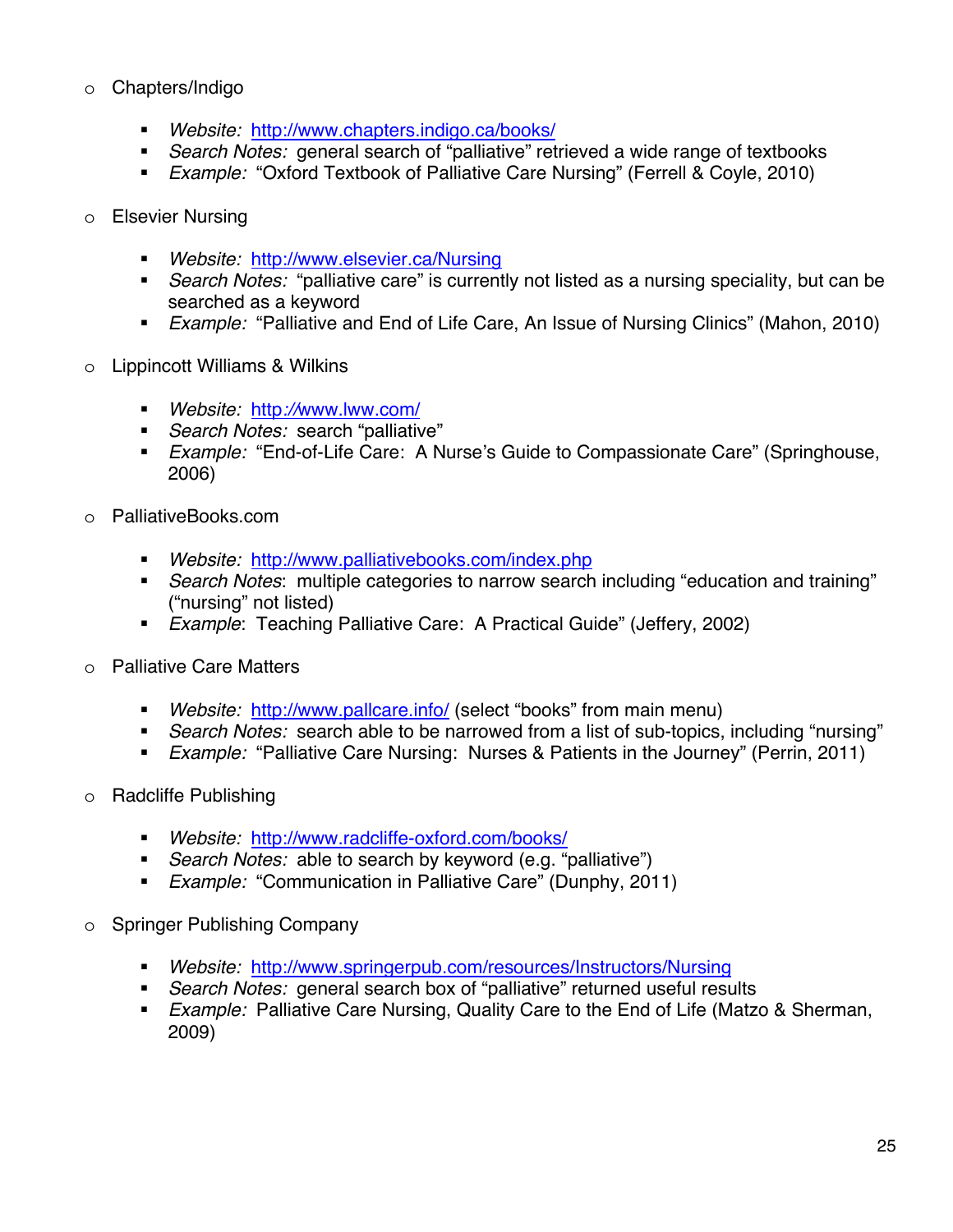- o The National Press
	- *Website:* http://www.nap.edu/
	- *Search Notes:* general search box of "palliative" returned useful, but not nursingspecific results
	- *Example:* "When Children Die: Improving Palliative and End-of-Life Care for Children and Their Families" (Field & Behrman, 2003)

#### Free Online Textbook:

- o Palliative Care Guidelines
	- *Website:* http://book.pallcare.info/
	- *Description:* The site aims to offer up-to-date, evidence based information and guidance on professional aspects of palliative care. The information contained is designed to complement, not replace, the relationship between a patient and his/her own physician. Whilst much of the material will be universal, the website is based in the Wales, UK (United Kingdom) and may not reflect legal or other restrictions on practice in other countries.
	- *Overview:* major headings include physical symptoms & signs, physical disease, psychological & spiritual, medication, pathways & frameworks, reference, and formulary

### Palliative Care Book Reviews:

- o IAHPC (International Association for Hospice and Palliative Care) Palliative Care Book Reviews:
	- *Website:* http://www.hospicecare.com/bookshop/hospice-palliative-care-bookreviews/index.html
	- *Search Notes:* nursing-specific book reviews available, review includes publishing information, cost (as per Amazon.com), overview of chapters and topics, and features (e.g. patients' stories, references to specific codes of conduct, etc.)

# *iv. Teaching & Training Tools*

#### Teaching & Training Search Tool:



- o To search for teaching training or tools for palliative and endof-life care:
	- 1. Go to Google homepage: www.google.ca (or other search engine of your choice)
	- 2. Enter search term "teaching end-of-life care" or "teaching palliative care"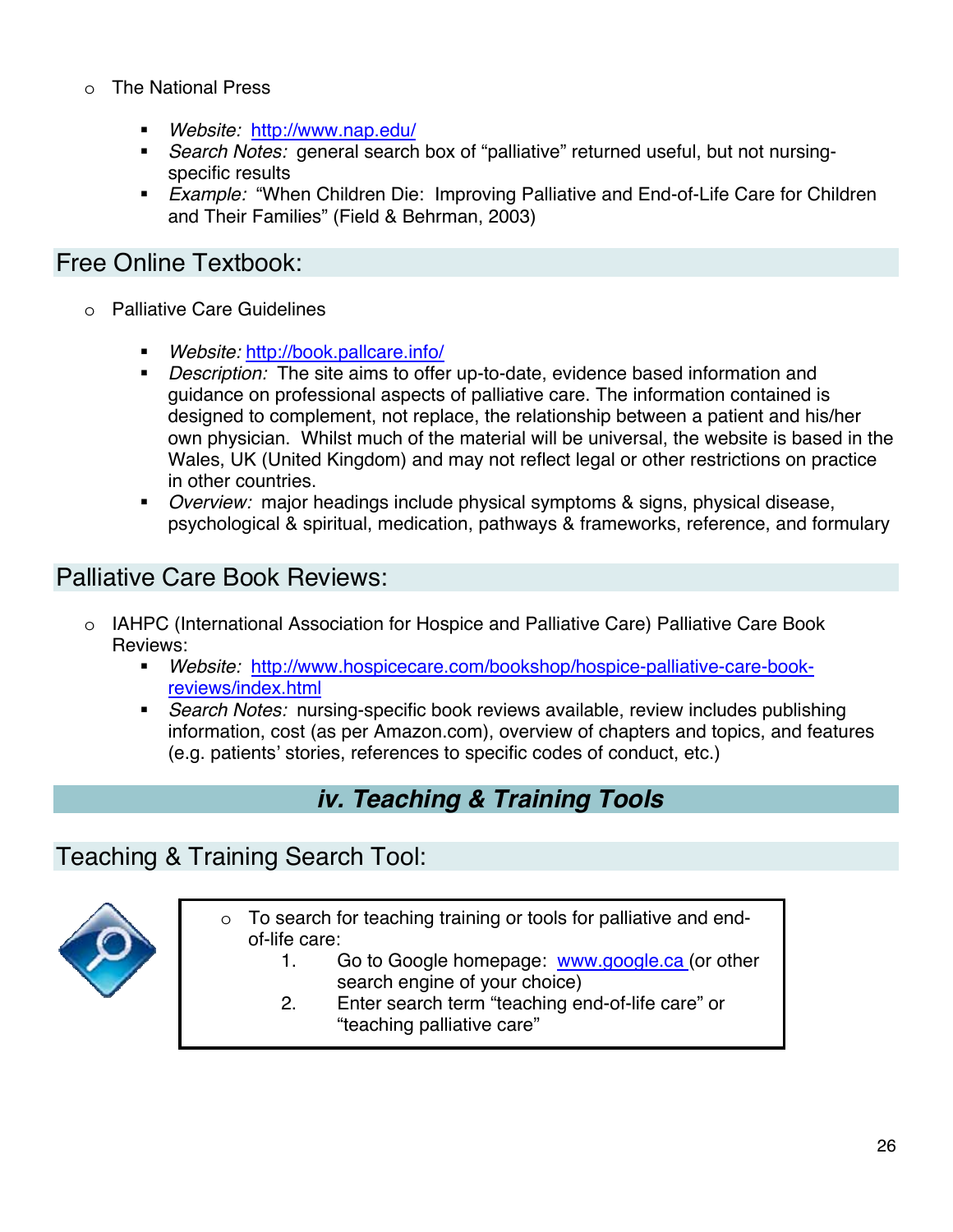- o Centre to Advance Palliative Care: "Education Techniques in Palliative Care"
	- *Website:* http://campus.capc.org/PalliativeCareCourses/EducationTechniquesin **PalliativeCare**
	- *Description:* Health professional education is a common strategy for increasing palliative care referrals. Education requires careful planning and execution to meet the needs of learners and objectives of the palliative care program. Participants of this course will utilize worksheets and a sample lesson plan to design an education program suitable for health professionals within their clinical setting.
	- *Format:* online, cost \$35
- o Palliative.info: Manitoba Palliative Care Teaching Material
	- *Website:* http://palliative.info/pages/TeachingMaterial.htm
	- *Description:* These presentations and other documents are offered here for unrestricted public use. They may be edited as you wish, and although we do not require or expect that acknowledgement of their source be given, such acknowledgment is appreciated when material is used without editing or modification.
	- *Format:* list of presentations arranged by topic (e.g. general information, pain management, communication, delirium, etc.)
- o Education Future Physicians in Palliative and End-of-Life Care
	- *Website:* http://www.afmc.ca/efppec/pages/main.html
	- *Description:* The module is an interprofessional education module intended for formal caregivers and undergraduate and postgraduate students in the health professionals. It has been produced in an interprofessional approach for an audience which includes health care professionals such as physicians, nurses, social workers, spiritual advisors, and trained volunteers for palliative care services.
	- *Format:* curriculum and teacher's guide available for download from the website for free
- o Teaching Journals:
	- *Clinical Simulation in Nursing* o *Website:* http://www.nursingsimulation.org/
	- *International Journal of Nursing Education Scholarship* o *Website:* http://www.bepress.com/ijnes/
	- *Journal of Nursing Education* o *Website:* http://www.slackjournals.com/jne
	- *Nurse Education in Practice*
		- o *Website:* http://www.elsevier.com/wps/find/journaldescription.cws\_home/ 623062/description#description
	- *Nursing Education Perspectives* o *Website:* http://www.nlnjournal.org/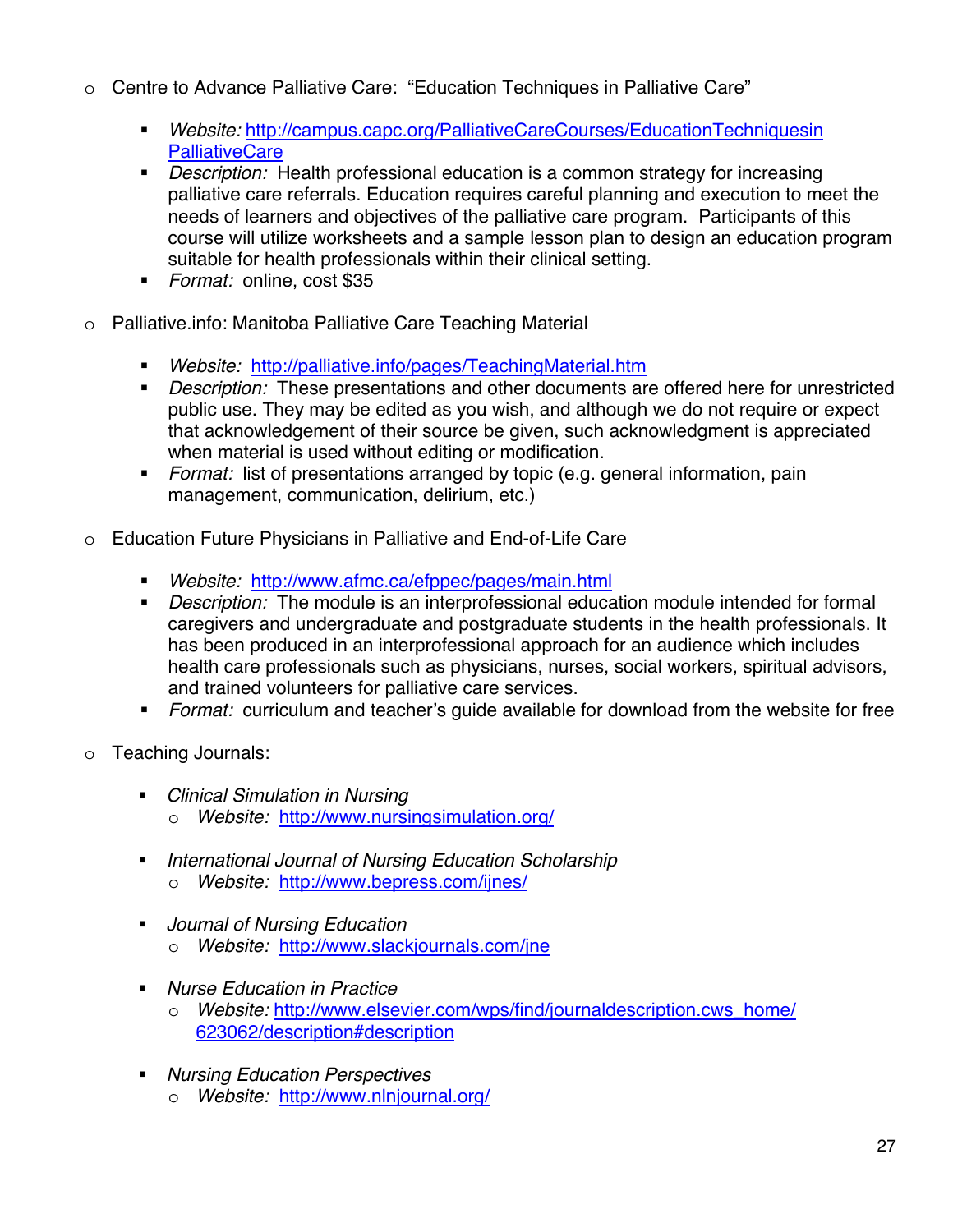# Section 3: Competency-Specific Resources

# **a) Competency 1**

**Competency I: Uses requisite relational skills to support decision making and negotiate modes of palliative and end-of-life care on an ongoing basis.** 

#### *Database Search Strategies*

| <b>Database</b> | <b>Search Terms</b>                                                                                                                                                                                                                 |                                                                                                                                                                                               |                                                                                                                                                                                                                                                                                                         |
|-----------------|-------------------------------------------------------------------------------------------------------------------------------------------------------------------------------------------------------------------------------------|-----------------------------------------------------------------------------------------------------------------------------------------------------------------------------------------------|---------------------------------------------------------------------------------------------------------------------------------------------------------------------------------------------------------------------------------------------------------------------------------------------------------|
|                 |                                                                                                                                                                                                                                     | General                                                                                                                                                                                       | Competency I:<br>Communication                                                                                                                                                                                                                                                                          |
|                 | <b>Palliative Care Nursing</b>                                                                                                                                                                                                      | $(+/-)$ Nursing<br>Education                                                                                                                                                                  |                                                                                                                                                                                                                                                                                                         |
| <b>AMED</b>     | "palliative care"<br>"terminal care"<br>"end of life care"<br>(keyword search)<br>"nursing care"<br>"palliative care<br>nursing" (keyword<br>search)                                                                                | "education, nursing"<br>"teaching"<br>"learning"<br>"clinical teaching"<br>(keyword search)                                                                                                   | "communication"<br>"decision making"<br>"patient centered care"<br>"patient education"<br>"referral and consultation"<br>"informed consent"<br>"patient rights" (keyword<br>search)<br>"family centered care"<br>(keyword search)                                                                       |
| <b>CINAHL</b>   | "palliative care"<br>"terminal care"<br>"terminally ill patients"<br>"end of life care"<br>(keyword search)<br>"hospice and palliative<br>nursing"<br>"holistic nursing"<br>"nursing practice,<br>evidence-based"<br>"nursing care" | "education, nursing"<br>"curriculum"<br>"education, clinical"<br>"learning<br>environment,<br>clinical"<br>"learning methods"<br>"teaching"<br>"education<br>research"<br>"students, nursing" | "communication"<br>"decision-making" (includes<br>patient, family, advanced care<br>planning, clinical, support<br>techniques, and dissent and<br>disputes)<br>"family centred care"<br>"patient centered care"<br>"patient education"<br>"consent"<br>"patient rights"<br>"referral"<br>"consultation" |
| <b>Cochrane</b> | "palliative care"<br>"end of life care"<br>"terminal care"<br>(search above terms<br>in title, abstract, or<br>keywords)<br>"nursing"<br>(search above term in                                                                      | "nursing students"<br>"learning"<br>(search above<br>terms in title,<br>abstract, or<br>keywords)                                                                                             | "patient education"<br>"decision-making"<br>"consent"<br>"patient rights"<br>(search above terms in title,<br>abstract, or keywords)                                                                                                                                                                    |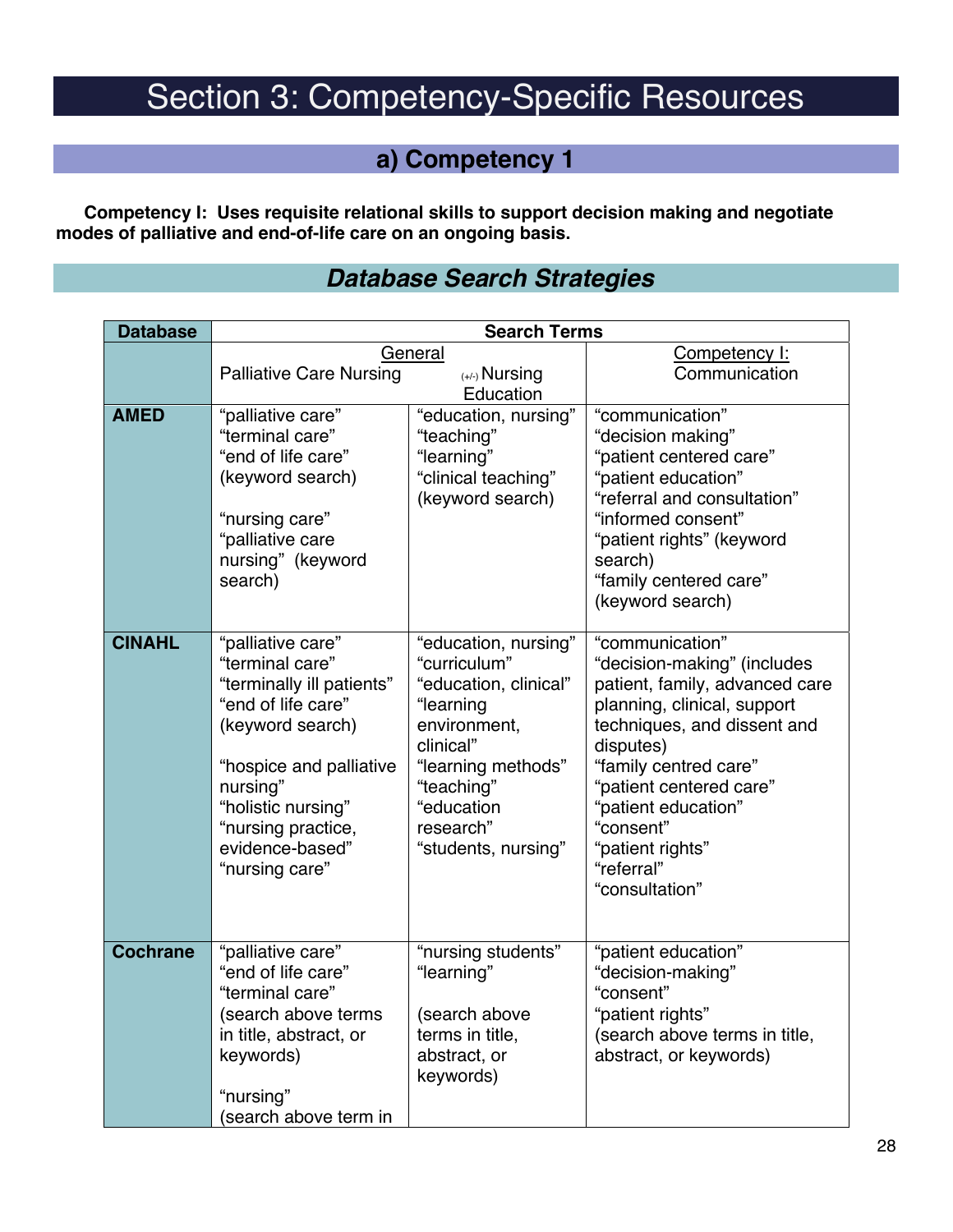|                | title, abstract, or<br>keywords)                                                                                                                                                                                                           |                                                                                                  |                                                                                                                                                                                                                                                                              |
|----------------|--------------------------------------------------------------------------------------------------------------------------------------------------------------------------------------------------------------------------------------------|--------------------------------------------------------------------------------------------------|------------------------------------------------------------------------------------------------------------------------------------------------------------------------------------------------------------------------------------------------------------------------------|
| <b>Embase</b>  | "palliative therapy"<br>"terminal care"<br>(includes end of life<br>and hospice care)<br>"attitude to death"<br>"evidence-based<br>nursing"<br>"hospice nursing"<br>"holistic nursing"<br>"palliative care<br>nursing" (keyword<br>search) | "nursing education"<br>"nursing student"<br>"curriculum"<br>"education<br>program"<br>"teaching" | "interpersonal communication"<br>"patient education"<br>"decision making"<br>"medical information"<br>"patient right"<br>"patient care planning"<br>"nurse patient relationship"<br>"patient referral" (includes<br>consultation)                                            |
| <b>Medline</b> | "palliative care"<br>"terminal care"<br>"end of life care"<br>(keyword search)<br>"evidence-based<br>nursing" "holistic<br>nursing"<br>"palliative care<br>nursing" (keyword<br>search)                                                    | "education, nursing"<br>"curriculum"<br>"teaching"<br>"students, nursing"                        | "nurse-patient relations"<br>"professional-family relations"<br>"decision-making"<br>"patient-care planning"<br>"communication"<br>"patient education as topic"<br>"referral and consultation"<br>"consent"<br>"patient rights"<br>"family-centred care" (keyword<br>search) |

#### Example Findings:

- Dunne, K. (2005, December). Effective communication in palliative care. *Nursing Standard, 20*(13), 57-54.
- Griffie, J., Nelson-Marten, P., & Muchka, S. (2004, January). Acknowledging the 'elephant': communication in palliative care: Speaking the unspeakable when death is imminent. *American Journal of Nursing, 104*(1), 48-57.
- Ronsen, A. & Hanssen, I. (2009, October). Communication in palliative care: Philosophy, teaching approaches, and evaluation of an educational program for nurses. *Nurse Education Today, 29*(7), 791-795.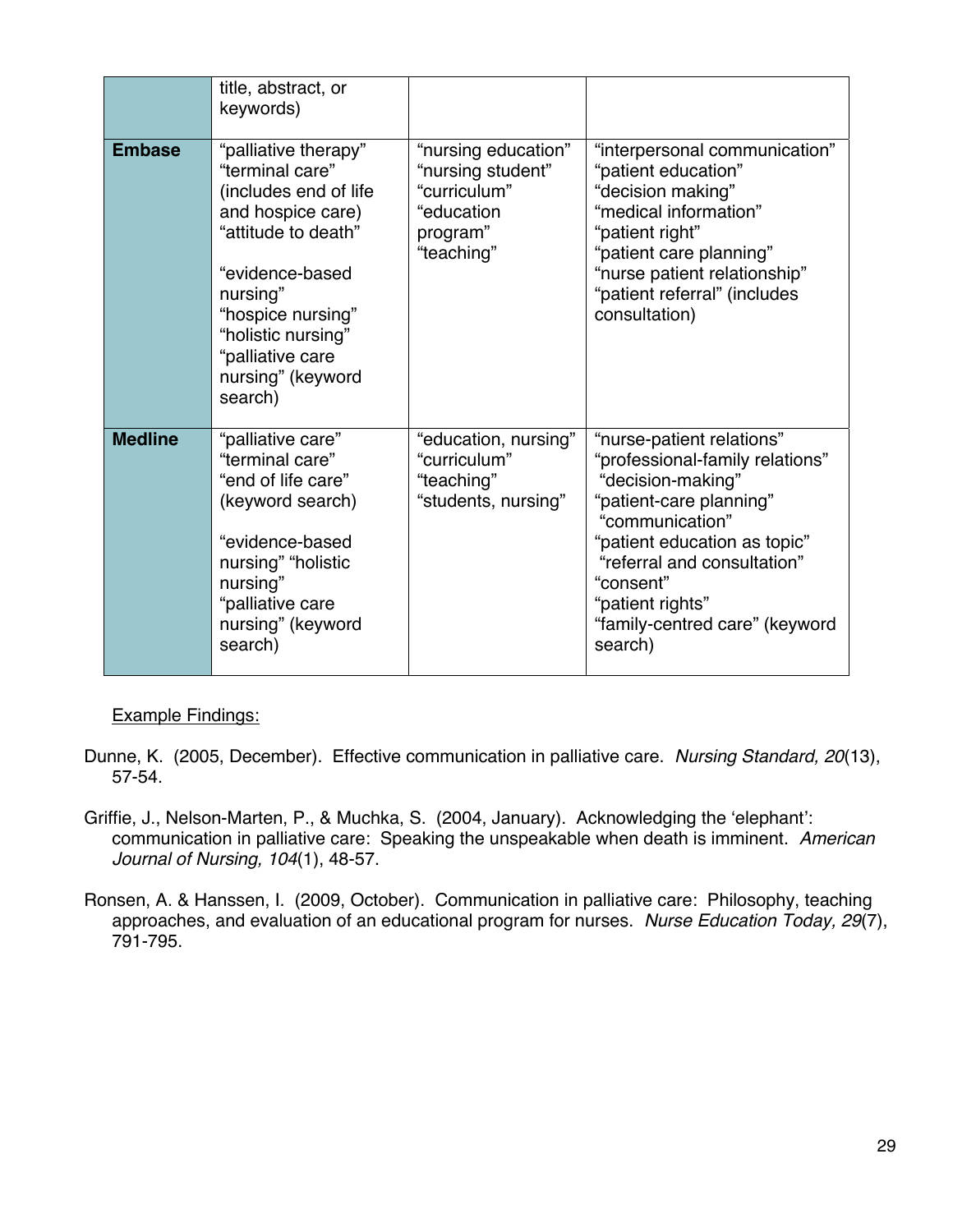#### **Websites**

#### *Search Tool:*



- o To search for online resources related to communication:
	- Go to www.google.ca
	- Search using phrases such as "discussing end-oflife care with your patients," "communication in palliative care," "therapeutic communication palliative care," "end-of-life decision-making," "Haight's life review and experience form," "teaching end-of-life communication," etc.
- Advanced Care Planning
	- *Website:* http://www.advancecareplanning.ca/home.aspx
	- *Resources:* tools to create a plan for end-of-life care
- o Hôpital Général Juif "Creating Hope in a Hopeless Situation"
	- *Website:* http://www.jgh.ca/uploads/PatientVisitor/creerdlespoir.pdf
	- *Resource:* guide to communicating with patients about their end-of-life wishes
- International Association for Hospice & Palliative Care: Manual of Palliative Care
	- *Website:* http://www.hospicecare.com/manual/IAHPCmanual.htm or go to http://www.hospicecare.com and click on the manual listed under "Publications"
	- *Resource:* manual covers multiple palliative care topics, including a section on "Communication with Patients"
- o Ontario Ministry of Health and Long-Term Care "End of Life Decision Making"
	- *Website:* http://www.health.gov.on.ca/english/providers/program/critical\_ care/ccs\_resources/pdf/sah\_eol\_learn.pdf
	- *Resource:* free online package covering key elements of decision-making
- o Palliative.info Manitoba Palliative Care Teaching Material
	- *Website:* http://palliative.info/pages/TeachingMaterial.htm
	- *Resource:* presentations listed under "communication" for use/adjustment and use by the public
- o University of Toronto: Ian Anderson Continuing Education Program in End-of-Life Care
	- *Website:* http://www.cme.utoronto.ca/endoflife/default.htm
	- *Resources:* modules 4 and 5 of the program focus on "End-of-Life Decision Making" and "Communication with Patients and Families", respectively, and can be downloaded for free (link to modules: http://www.cme.utoronto.ca /endoflife/Modules.htm)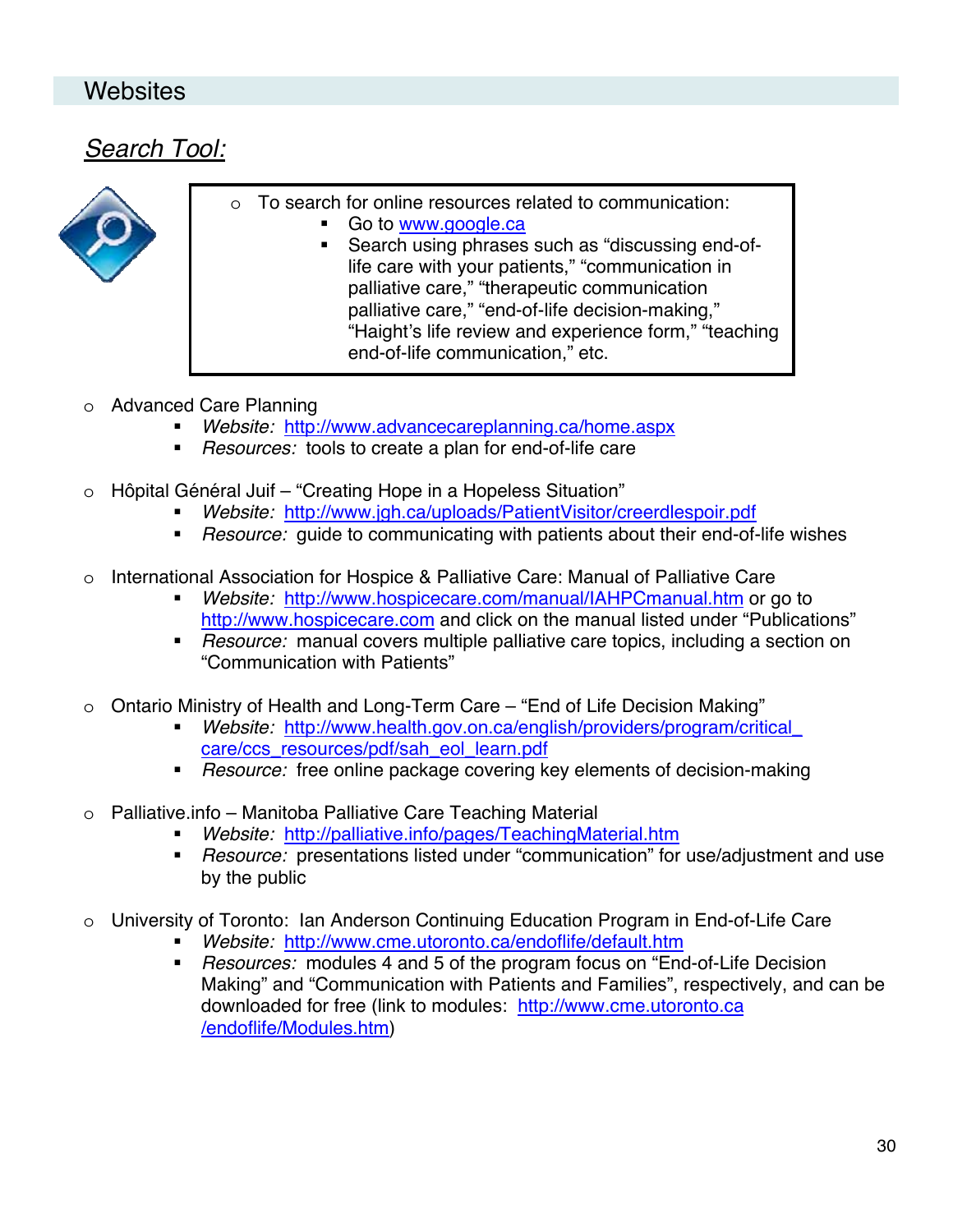#### Workshop

- o Communication Skills: Therapeutic Conversations at the End of Life
	- *Website:* http://www.hospice.on.ca/ho\_education.php#communication
	- **Sponsor: Hospice Association of Ontario**
	- *Overview:* The content of this course focuses on developing communication skills so that interdisciplinary staff can relate to residents, families and each other in a more understanding, respectful, open and direct way when dealing with end-of-life issues. There will be a sound body of theoretical knowledge, appropriate models and opportunities for personal experiencing.

#### Audio-Visual Teaching Aides

- o YouTube
	- *Website:* http://www.youtube.com/
	- *Search Terms:* "communication in palliative care," "empathy in palliative care," "end-oflife decision-making,"
	- *Example Resources:* "Aboriginal (Canada) Palliative Care Communication & Relationship Building,"
- o Google Videos
	- *Website:* http://video.google.ca/?hl=en&tab=wv
	- *Search Terms:* "communication in palliative care,"
	- *Example Resources:* "Practical, team-based palliative care discussion video (pallium.ca)"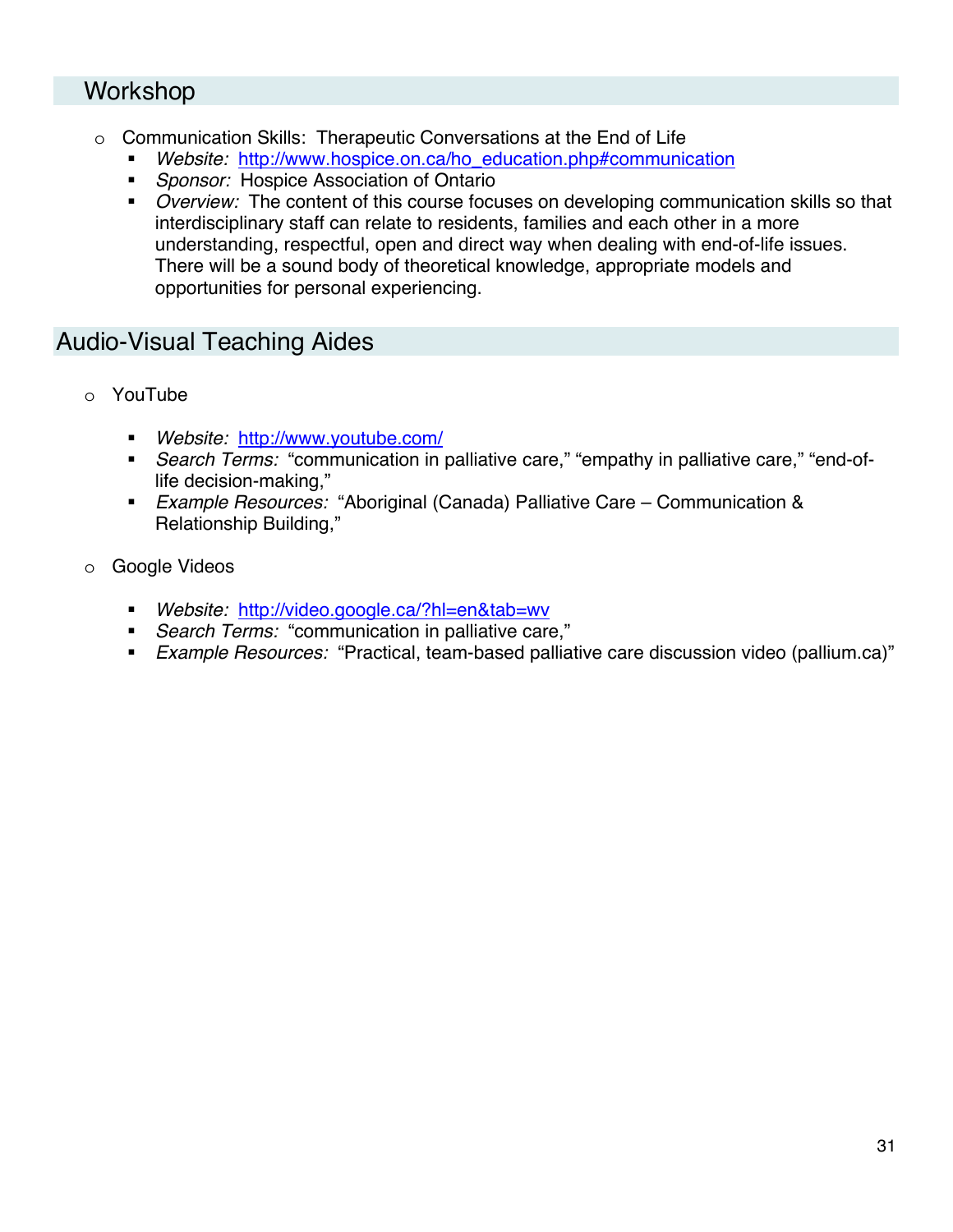# **b) Competency 2**

**Competency 2: Demonstrates knowledge of grief and bereavement to support others from a cross-cultural perspective.** 

# *Database Search Strategies*

| <b>Database</b> | <b>Search Terms</b>                                 |                          |                                        |
|-----------------|-----------------------------------------------------|--------------------------|----------------------------------------|
|                 | General                                             |                          | Competency 2:                          |
|                 | <b>Palliative Care Nursing</b>                      | $(+/-)$ Nursing          | <b>Grief and Bereavement</b>           |
|                 |                                                     | Education                |                                        |
| <b>AMED</b>     | General:                                            | "education, nursing"     | "bereavement"                          |
|                 | "palliative care"                                   | "teaching"               | "stress, psychological"                |
|                 | "terminal care"                                     | "learning"               | "grief interventions" (keyword         |
|                 | "end of life care"                                  | "clinical teaching"      | search)                                |
|                 | (keyword search)                                    | (keyword search)         | "loss" (keyword search)                |
|                 |                                                     |                          | "spirituality and grief" (keyword      |
|                 | <b>Nursing Specific:</b>                            |                          | search)                                |
|                 | "nursing care"                                      |                          | "culture and grief" (keyword           |
|                 | "palliative care<br>nursing" (keyword               |                          | search)<br>"grief symptoms" (keyword   |
|                 | search)                                             |                          | search)                                |
|                 |                                                     |                          | "grief support" (keyword               |
|                 |                                                     |                          | search)                                |
|                 |                                                     |                          | "family grief" (keyword search)        |
|                 |                                                     |                          |                                        |
| <b>CINAHL</b>   | General:                                            | "education, nursing"     | "bereavement"                          |
|                 | "palliative care"                                   | "curriculum"             | "loss"                                 |
|                 | "terminal care"                                     | "education, clinical"    | "grief counselling"                    |
|                 | "terminally ill patients"                           | "learning                | "religion and grieving"                |
|                 | "end of life                                        | environment,             | "culture and grieving"                 |
|                 | care"(keyword search)                               | clinical"                | "grief support"                        |
|                 |                                                     | "learning methods"       | "therapeutic presence"                 |
|                 | <b>Nursing Specific:</b><br>"hospice and palliative | "teaching"<br>"education | "grief assessment"<br>"grief symptoms" |
|                 | nursing"                                            | research"                | "grief theories"                       |
|                 | "holistic nursing"                                  | "students, nursing"      | "support, psychosocial"                |
|                 | "nursing practice,                                  |                          | "stress, psychological"                |
|                 | evidence-based"                                     |                          | "grief measurement" (keyword           |
|                 | "nursing care"                                      |                          | search)                                |
|                 |                                                     |                          |                                        |
| <b>Cochrane</b> | General:                                            | "nursing students"       | "bereavement"                          |
|                 | "palliative care"                                   | "learning"               | "loss"                                 |
|                 | "end of life care"                                  |                          | "psychosocial support"                 |
|                 | "terminal care"                                     | (search above            | "psychological stress"                 |
|                 | (search above terms                                 | terms in title,          | (search above terms in title,          |
|                 | in title, abstract, or                              | abstract, or             | abstract, or keywords)                 |
|                 | keywords)                                           | keywords)                |                                        |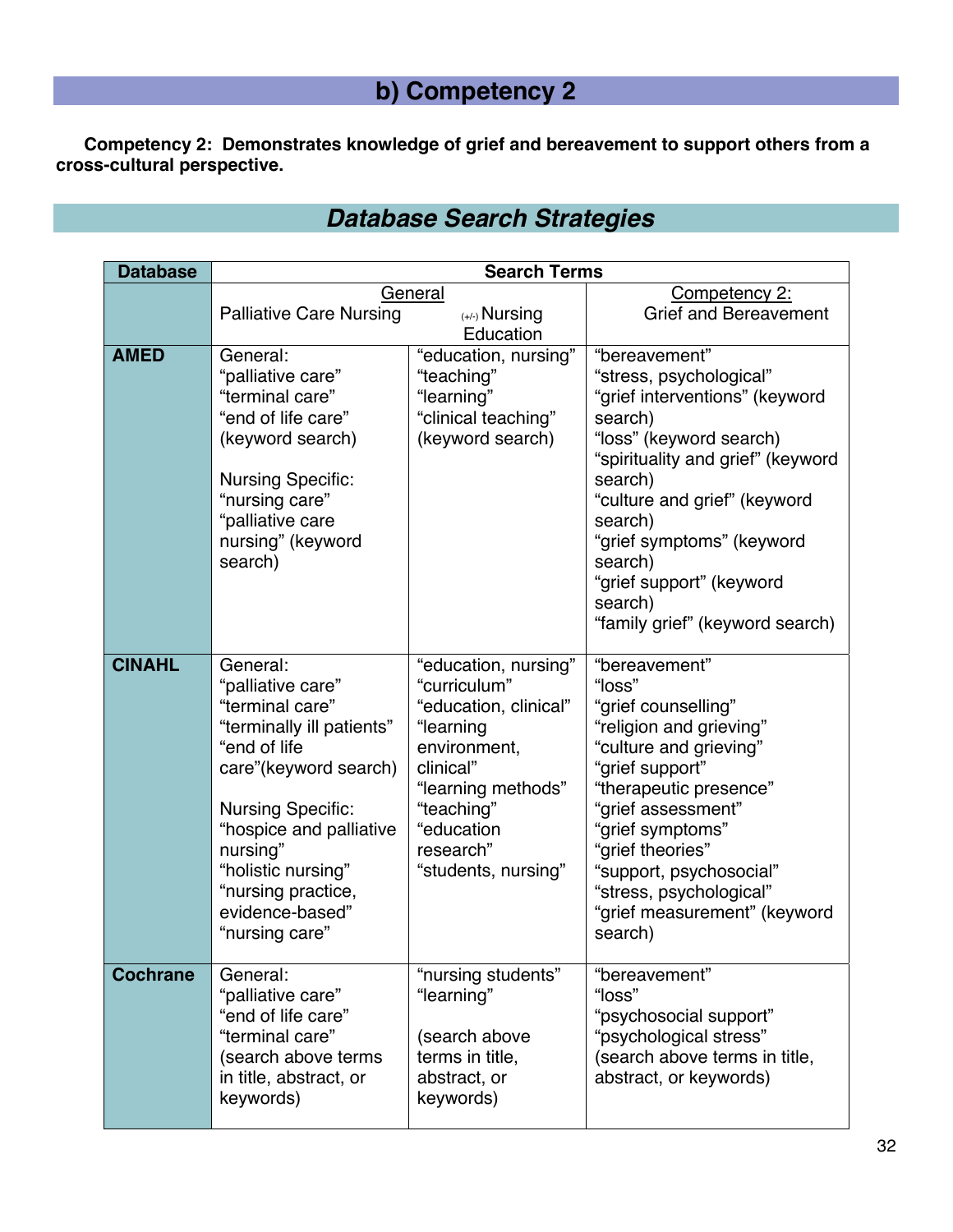|                | <b>Nursing Specific:</b><br>"nursing"<br>(search above term in<br>title, abstract, or<br>keywords)                                                                                                                                                          |                                                                                                  |                                                                                                                                                                                                                                                                                                                                                       |
|----------------|-------------------------------------------------------------------------------------------------------------------------------------------------------------------------------------------------------------------------------------------------------------|--------------------------------------------------------------------------------------------------|-------------------------------------------------------------------------------------------------------------------------------------------------------------------------------------------------------------------------------------------------------------------------------------------------------------------------------------------------------|
| <b>Embase</b>  | General:<br>"palliative therapy"<br>"terminal care"<br>(includes end of life<br>and hospice care)<br><b>Nursing Specific:</b><br>"evidence based<br>nursing"<br>"hospice nursing"<br>"holistic nursing"<br>"palliative care<br>nursing" (keyword<br>search) | "nursing education"<br>"nursing student"<br>"curriculum"<br>"education<br>program"<br>"teaching" | "bereavement"<br>"grief"<br>"bereavement counselling"<br>"attitude to death"<br>"distress syndrome"<br>"emotional distress"<br>"culture and grief" (keyword<br>search)<br>"spirituality and grief" (keyword<br>search)<br>"grief support" (keyword<br>search)<br>"grief interventions" (keyword<br>search)<br>"grief measurement" (keyword<br>search) |
| <b>Medline</b> | General:<br>"palliative care"<br>"terminal care"<br>"end of life care"<br>(keyword search)<br><b>Nursing Specific:</b><br>"evidence-based<br>nursing" "holistic<br>nursing"<br>"palliative care<br>nursing" (keyword<br>search)                             | "education,<br>nursing"<br>"curriculum"<br>"teaching"<br>"students, nursing"                     | "bereavement"<br>"stress, psychological"<br>"religion and psychology"<br>"loss" (keyword search)<br>"grief support" (keyword<br>search)<br>"grief theory" (keyword search)<br>"therapeutic presence"<br>(keyword search)<br>"grief symptoms" (keyword<br>search)                                                                                      |

#### Example Findings:

- Aho, A.L., Astedt-Kurki, P., Tarkka, M., & Kaunonen, M. (2011, February). Development and implementation of a bereavement follow-up intervention for grieving fathers: An action research. *Journal of Clinical Nursing, 20*(3-4), 408-419.
- Holloway, M. (2006, July). Death of the great leveller? Towards a transcultural spirituality of dying and bereavement. *Journal of Clinical Nursing, 15*(7), 833-839.
- Holtslander, L.F. (2008, January-February). Ways of knowing hope: Carper's fundamental patterns as a guide for hope research with bereaved palliative caregivers. *Nursing Outlook, 56*(1), 25-30.
- Iranmanesh, S.,Hosseini, H., & Esmaili, M. (2001, March-April). Evaluating the "good death" concept from Iranian bereaved family member's perspective. *The Journal of Supportive Oncology, 9*(2), 59-63.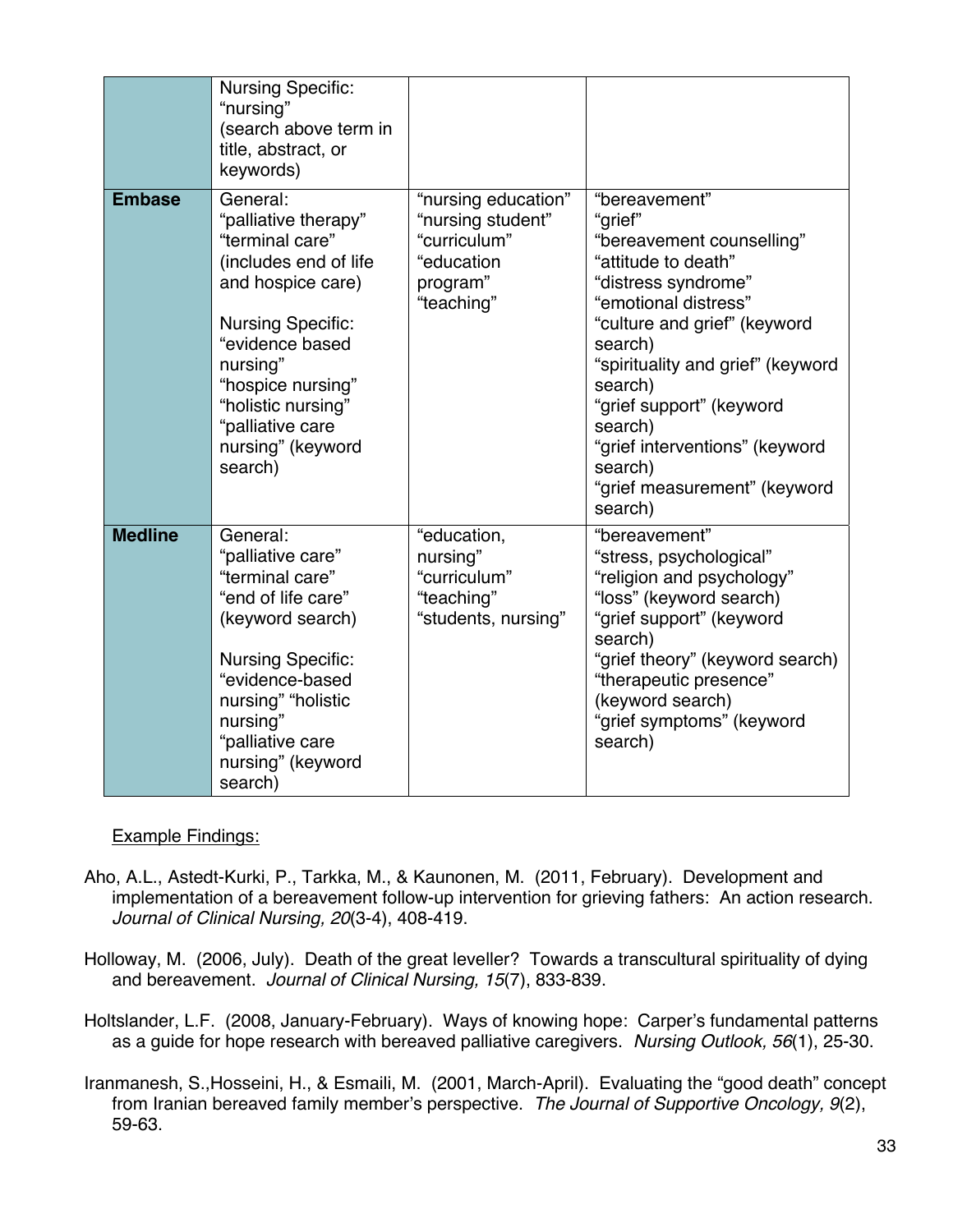- Pearson, H. (2010, September). Managing the emotional aspects of end of life care for children and young people. *Paediatric Nursing, 22*(7), 31-35.
- Stajduhar, K., Martin, W., & Cairns, M. (2010, September). What makes grief difficult? Perspectives from bereaved family caregivers and healthcare providers of advanced cancer patients. *Palliative & Supportive Care, 8*(3), 277-289.

### Journals

- o *Bereavement Care* 
	- *Website:* http://www.tandfonline.com/toc/rber20/current
	- *Access:* FREE online access
	- *Aims & Scope: Bereavement Care* has grown to become a unique international journal that sets a high academic and scientific standard while remaining accessible to nonacademics and non-scientists. Our readers include both volunteers and professionals, from many parts of the world, who work to help bereaved people of all races and creeds. It is their need for reliable and digestible information about all aspects of bereavement that remains our *raison d'être*. The journal contains original papers, articles, reviews and correspondence on all aspects of the care of people bereaved by death. The editors welcome contributions on the needs of people from different cultures, religions and philosophies. Personal experiences and case reports that add something new to our understanding have a place alongside reports of research and innovations in service and theory.
- o *Death Studies* 
	- *Website:* http://www.tandf.co.uk/journals/titles/07481187.asp
	- *Access:* subscription required, may be accessible free through academic libraries
	- *Aims & Scope:* Now published ten times each year, this acclaimed journal provides refereed papers on significant research, scholarship, and practical approaches in the fast growing areas of bereavement and loss, grief therapy, death attitudes, suicide, and death education. It provides an international interdisciplinary forum in which a variety of professionals share results of research and practice, with the aim of better understanding the human encounter with death and assisting those who work with the dying and their families.
- o *Grief Matters: The Australian Journal of Grief and Bereavement* 
	- *Website:* http://www.grief.org.au/resources/grief\_matters
	- *Access:* subscription required, may be accessible free through academic libraries
	- *Aims & Scope:* The journal *Grief Matters: The Australian Journal of Grief and Bereavement* has been published by the Australian Centre for Grief and Bereavement since 1998, and encompasses both academic and applied aspects of grief and bereavement. The journal will be of great benefit to mental health practitioners, tertiary institutions, teaching organisations and occupations related to loss and grief.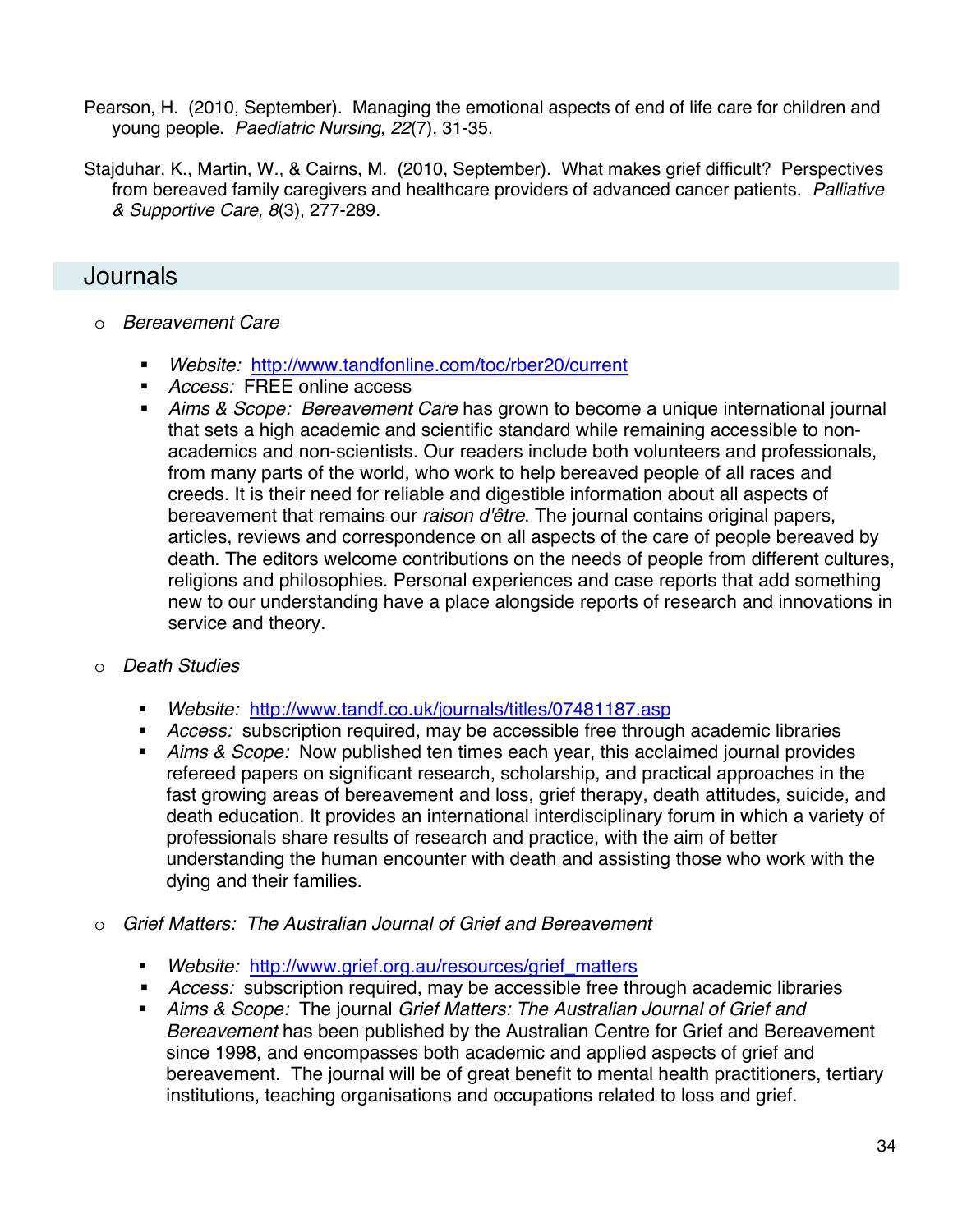#### o *Illness, Crisis, and Loss*

- *Website: http://www.baywood.com/journals/previewjournals.asp?Id=1054-1373*
- *Access:* subscription required, may be accessible free through academic libraries
- *Aims & Scope: Illness, Crisis & Loss* is the resource that furthers your understanding and knowledge of the psychosocial and ethical issues associated with life-threatening illness, traumatic human crises, grief, and loss. The broad focus of the journal makes it relevant to a wide range of professionals and scholars, such as grief counselors, therapists, social workers, thanatologists, physicians and nurses, medical ethicists, and anyone else who works with people in crisis situations. *Illness, Crisis & Loss* publishes peer-reviewed articles, book reviews, and essays on psychological and ethical issues associated with life-threatening illnesses, traumatic human crises, grief, and loss. Through editorials, interviews, and commentaries, you will also discover the latest thinking on the most pressing ethical and psychosocial issues from those working on the frontlines.
- o *Journal of Religion, Spirituality, & Aging* (pre-2004, *Journal of Religious Gerentology*)
	- *Website:* http://www.tandfonline.com/loi/wrsa20
	- *Access:* FREE online access
	- *Aims & Scope:* The *Journal of Religion, Spirituality and Aging* is an interdisciplinary, interfaith professional journal in which the needs, aspirations, and resources of aging constituencies come clearly into focus. Combining practical innovation and scholarly insight, the peer-reviewed journal offers timely information and probing articles on such subjects as long-term care for the aging, support systems for families of the aging, retirement, counseling, death, ethical issues, and more. Providing a crucial balance between theory and practice, the journal informs secular professionals – administrators, counselors, nurses, physicians, recreational rehabilitative therapists, and social workers – about developments in the field of Religion, Spirituality, and Aging. The journal also serves as a resource for religious professionals, such as pastors, religious educators, chaplains, and pastoral counselors who work with aging people and their families.
- o *Journal of Social Work in End-of-Life & Palliative Care* (pre-2005, *Loss, Grief, & Care*)
	- *Website:* http://www.tandfonline.com/loi/wzlg20
	- *Access:* FREE online access
	- *Aims & Scope:* Original research and conceptual articles explore issues crucial to individuals with serious, life-threatening, and life-limiting illness and their families across the lifespan. The focus includes, but is not limited to, the following areas: interprofessional practice and research; practice and policy innovations; practice evaluation; end-of-life communication and decision making; pain management and palliative care; grief and bereavement; ethical issues; sudden traumatic death; secondary trauma and compassion fatigue among professional caregivers. Topics addressed may cover a range of health and mental health community practice settings. The "Reflections" section of the journal is dedicated to using creative writing to give voice to the personal impact of endof-life and palliative care in clinical practice, community organizing, policy practice, research, and education. Content is accepted in three forms: poetry, essays, and case studies.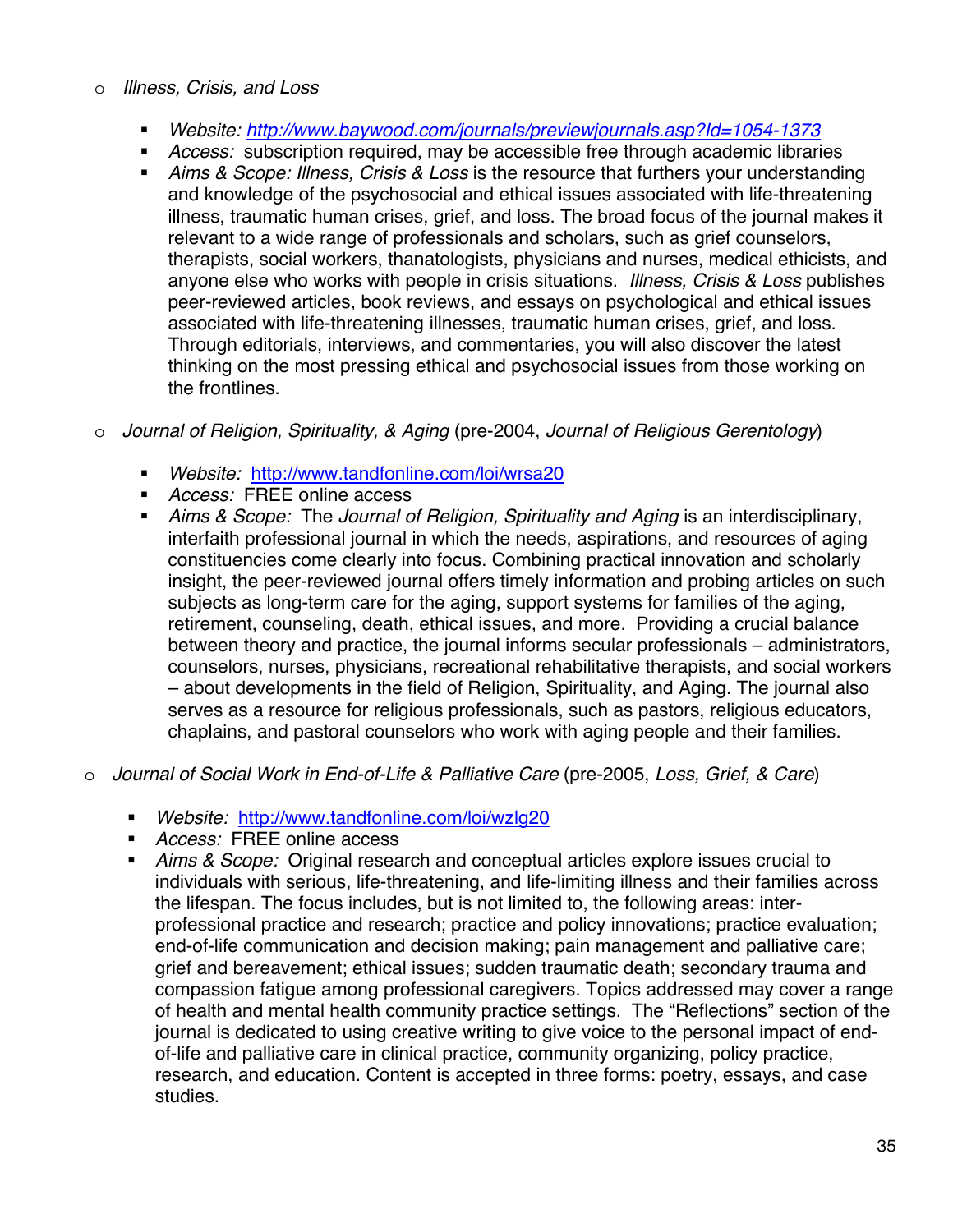## Associations

- o Canadian Mental Health Association
	- *Website:* http://www.cmha.ca/bins/index.asp
	- *Mission:* As a nation-wide, voluntary organization, the Canadian Mental Health Association promotes the mental health of all and supports the resilience and recovery of people experiencing mental illness. The CMHA accomplishes this mission through advocacy, education, research and service.
	- *Online Resources:* list of books on grief, article on stages of grief, and resources for grief after suicide (use search box to find articles on "bereavement," "grief," and "loss")
- **Canadian Psychological Association** 
	- *Website:* http://www.cpa.ca/
	- *Mission:* (1) To improve the health and welfare of all Canadians; (2) To promote excellence and innovation in psychological research, education, and practice; (3) To promote the advancement, development, dissemination, and application of psychological knowledge; and (4) To provide high-quality services to members
	- *Online Resources:* articles on adult and paediatric grief, end-of-life grieving, etc. (use search box to find articles on "grief")
- Grief Nova Scotia
	- *Website:* http://griefns.com (new website currently under construction)
	- *Mission:* (1) Increase and facilitate province-wide access to Grief Services; (2) Create an atmosphere of professional collegiality and practice excellence; (3) Provide Grief and Bereavement promotion and education; (4) Each year Grief NS elects a 12 member Working Group to actively engage our three goals and organize our annual Bereavement Congress.
	- *Online Resource:* details about annual conference, newsletters, related links, etc.

### **Networks**

- o Bereavement Ontario Network
	- *Website:* http://www.bereavementontarionetwork.com/
	- *Mission:* (1) To encourage information sharing and networking among individuals and organizations who come in touch with grief, bereavement and mourning. (2) To increase public awareness of issues of death, dying, and bereavement issues. (3) To identify service gaps on a regional basis and encourage service provision through advocacy and support. And (4) To support the members of Bereavement Ontario Network and their goals and activities.
	- *Online Resources:* details about annual conference, newsletter (for members), and directory of members and regional representatives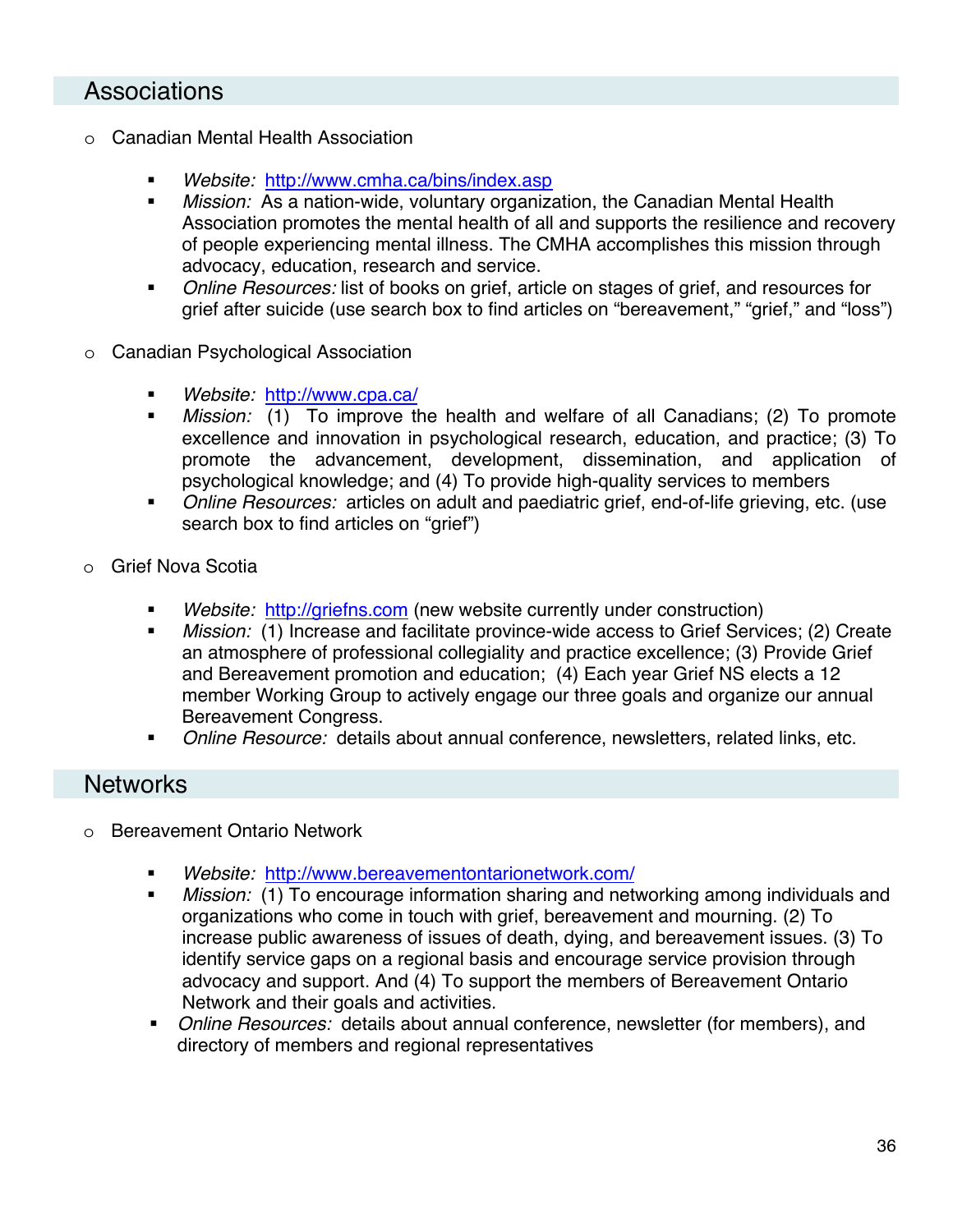## Websites



- o To search for online resources/websites related to grief and bereavement:
	- Go to www.google.ca
		- Search using phrases such as "assessing grief," "family grief assessment," "grief theories and models," "signs and symptoms of grief," "spirituality and grief," "culture and grief," "influences on grief," "supporting grief," "teaching grief and bereavement," "grief and bereavement" + your province, etc.
- o Australian Government Department of Health and Aging: A Systematic Review of the Literature on Complicated Grief
	- *Website:* http://www.health.gov.au/internet/main/publishing.nsf/Content/ palliativecarepubs-rsch-grief
	- *Resource:* includes definitions, measures, risk factors, interventions, and recommendations (reviewed English, peer-reviewed articles from 1990-2005)
- o British Columbia Ministry of Health BC Guidelines.ca
	- *Website:* http://www.bcguidelines.ca/submenu\_palliative.html
	- *Resource:* guidelines, assessment tools/questionnaires, and patient handouts for grief and distress ("Palliative Care for the Patient with Incurable Cancer or Advanced Disease – Part 3: Grief and Distress")
- o Cancer.net: Understanding Grief Within a Cultural Context
	- *Website:* http://www.cancer.net/patient/Coping/Grief+and+Bereavement/ Grief+Among+Cultures
	- *Resource:* overview of points on which cultures differ in the care of an individual preand post-mortem
- o City of Hope Pain & Palliative Care Resource Centre: Guidelines for the Assessment of Bereavement Risk in Family Members of People Receiving Palliative Care
	- *Website:* http://prc.coh.org/BereavGuidelines.pdf
	- *Resource:* overview of assessment, guidelines, grief and bereavement theories, etc.
- o eMentalHealth.ca
	- *Website:* http://www.ementalhealth.ca/
	- *Resource:* select "grief and bereavement" from "A-Z Mental Health Topics and Conditions", able to search for resources by province
- o National Centre for Gerentological Social Work Education
	- *Website:* http://www.cswe.org/
	- *Resource:* (search "grief module" using search box) PowerPoint presentations ("Grief & Loss" and "Grief, Loss, & Bereavement in Older Adults") and teaching notes on grief and loss, including case studies and questions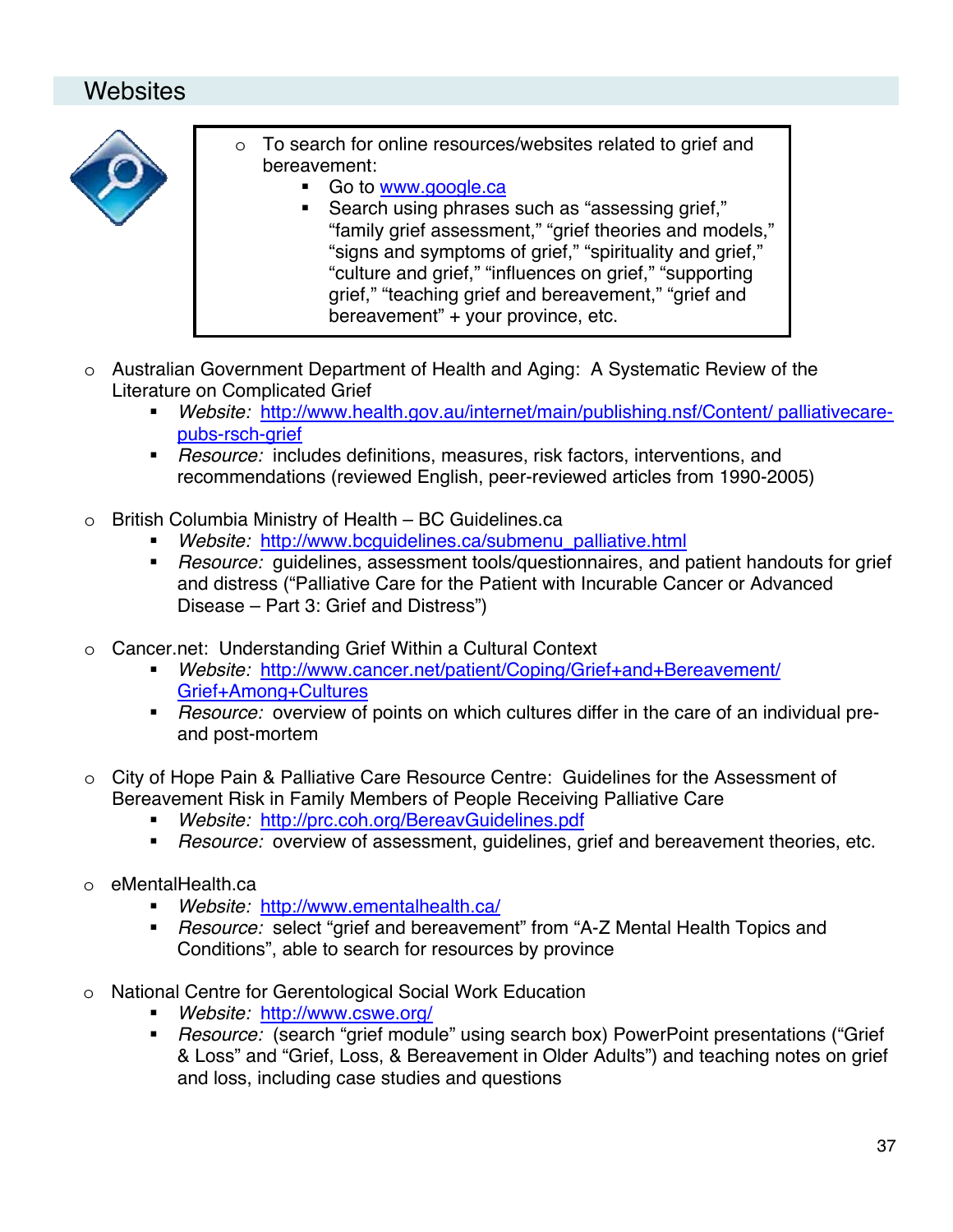- o Toolkit of Instruments to Measure End-of-Life Care
	- *Website:* http://www.chcr.brown.edu/pcoc/toolkit.htm
	- *Resources:* annotated bibliography of tools in various end-of-life domains including grief and bereavement (includes list of tools and brief descriptions)

### **Conferences**

- o Canadian Grief and Bereavement Conference
	- *Website:* http://www.griefconference.org/
- o Grief Nova Scotia Annual Congress
	- *Website:* http://griefns.com/?page\_id=390
- o Ontario Bereavement Network
	- *Website:* http://www.bereavementontarionetwork.com/pages/conference

## Audio-Visual Teaching Aides

- o YouTube
	- *Website:* http://www.youtube.com/
	- *Search Terms:* "grief and bereavement," "grief counselling," "grief and palliative care," etc.
	- *Example Resources:* "When to treat grief and bereavement," "Supporting someone who is grieving – palliative care," "What is grieving like for Aboriginal people? – palliative care," etc.
- o Google Videos
	- *Website:* http://video.google.ca/?hl=en&tab=wv
	- *Search Terms:* "grief and bereavement," "grief counselling," "bereavement care," etc.
	- *Example Resources:* "How to identify the stages of grief," "Reactions to grief in men and women," etc.
- o Australian Centre for Grief and Bereavement
	- *Website:* http://www.grief.org.au/resources/products
	- *Resources:* list of books and DVDs (for purchase) on grief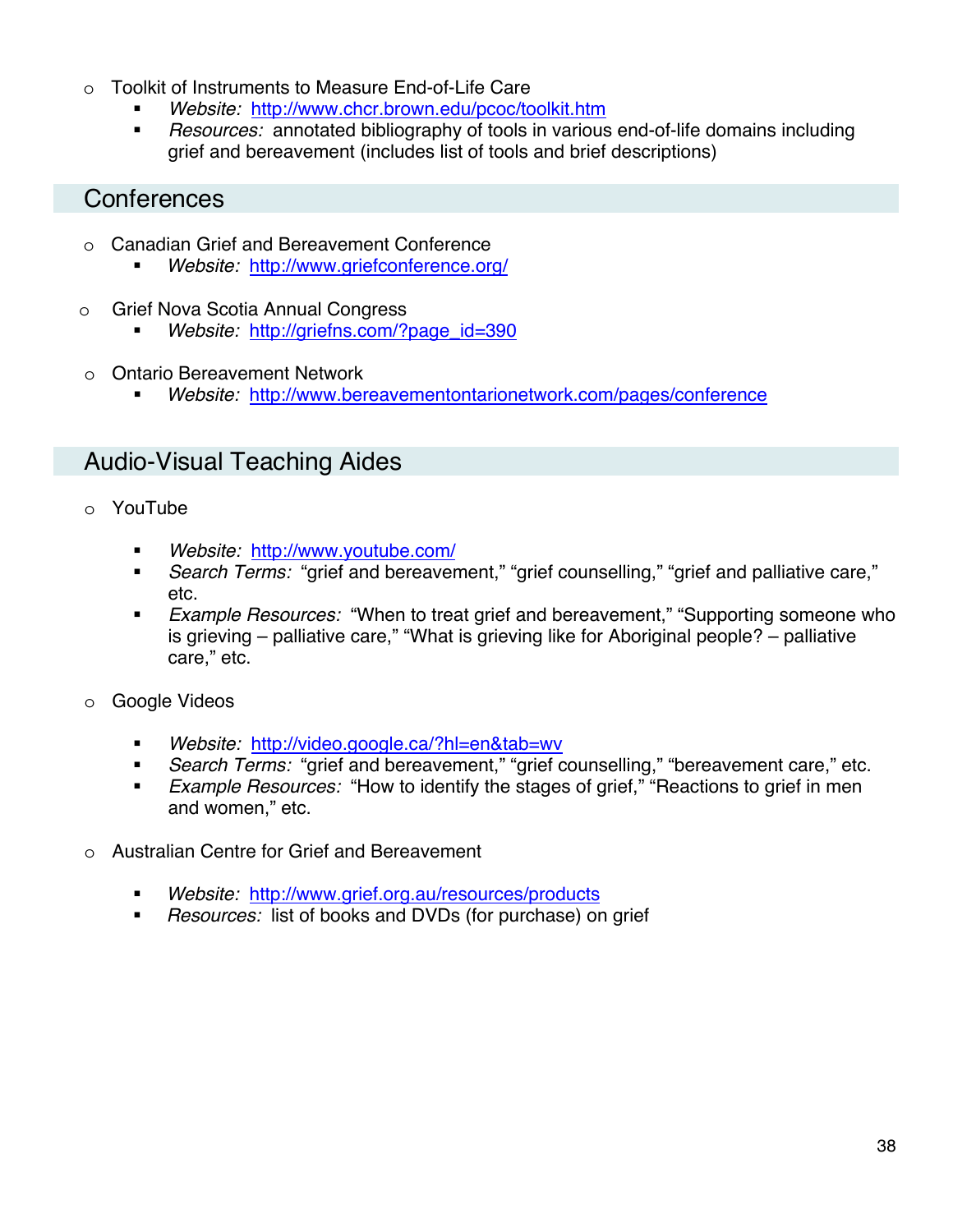# **c) Competency 3**

**Competency 3: Demonstrates knowledge and skill in holistic, family-centered nursing care of persons at end-of-life who are experiencing pain and other symptoms.** 

# *Database Search Strategies*

| <b>Database</b> | <b>Search Terms</b>                                                                                                                                                                                                                                                         |                                                                                                                                                                                                        |                                                                                                                                                                                                                                                                                                                                                                                                                                   |
|-----------------|-----------------------------------------------------------------------------------------------------------------------------------------------------------------------------------------------------------------------------------------------------------------------------|--------------------------------------------------------------------------------------------------------------------------------------------------------------------------------------------------------|-----------------------------------------------------------------------------------------------------------------------------------------------------------------------------------------------------------------------------------------------------------------------------------------------------------------------------------------------------------------------------------------------------------------------------------|
|                 | General<br><b>Palliative Care Nursing</b>                                                                                                                                                                                                                                   | $(+/-)$ Nursing                                                                                                                                                                                        | Competency 3:<br>Pain & Symptom                                                                                                                                                                                                                                                                                                                                                                                                   |
|                 |                                                                                                                                                                                                                                                                             | Education                                                                                                                                                                                              | Management                                                                                                                                                                                                                                                                                                                                                                                                                        |
| <b>AMED</b>     | General:<br>"palliative care"<br>"terminal care"<br>"end of life care"<br>(keyword search)<br><b>Nursing Specific:</b><br>"nursing care"<br>"palliative care nursing"<br>(keyword search)                                                                                   | "education,<br>nursing"<br>"teaching"<br>"learning"<br>"clinical teaching"<br>(keyword search)                                                                                                         | "symptoms"<br>"pain"<br>"fatigue"<br>"nausea"<br>"vomiting"<br>"dyspnea"<br>"constipation"<br>"disease management"<br>"delirium" (keyword search)<br>"spiritual pain" (keyword<br>search)                                                                                                                                                                                                                                         |
| <b>CINAHL</b>   | General:<br>"palliative care"<br>"terminal care"<br>"terminally ill patients"<br>"end of life care"<br>(keyword search)<br><b>Nursing Specific:</b><br>"hospice and palliative<br>nursing"<br>"holistic nursing"<br>"nursing practice,<br>evidence-based"<br>"nursing care" | "education,<br>nursing"<br>"curriculum"<br>"education,<br>clinical"<br>"learning<br>environment,<br>clinical"<br>"learning<br>methods"<br>"teaching"<br>"education<br>research"<br>"students, nursing" | "pain"<br>"constipation"<br>"delirium"<br>"dyspnea"<br>"nausea"<br>"vomiting"<br>"fatigue"<br>"symptoms"<br>(search above with<br>subheading "prevention and<br>control" to narrow search<br>results)<br>"pain" (search with<br>subheadings "drug therapy"<br>and "evaluation")<br>"pain measurement"<br>"emotional pain" (keyword<br>search)<br>"spiritual pain" (keyword<br>search)<br>"symptom management"<br>(keyword search) |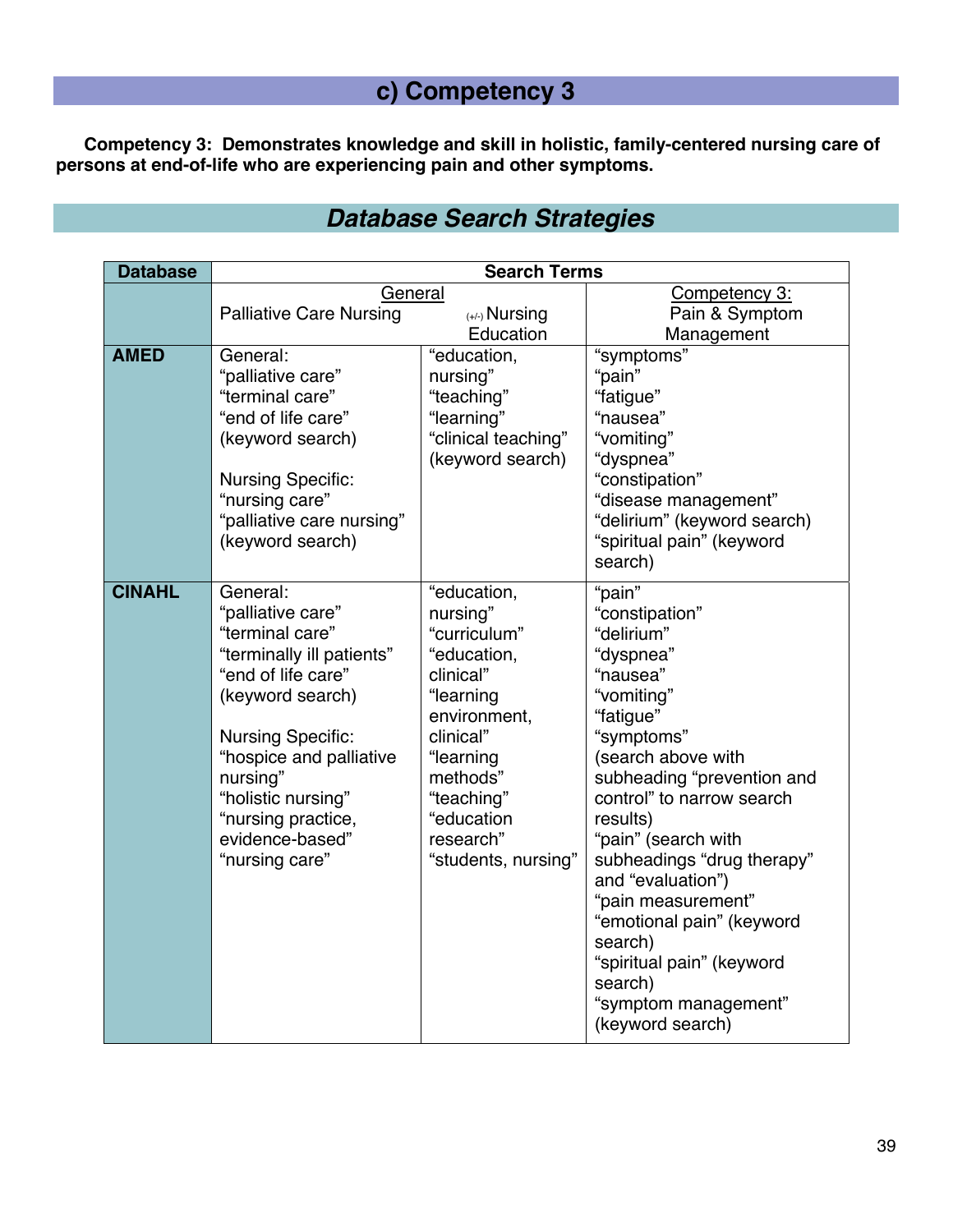| <b>Cochrane</b> | General:<br>"palliative care"<br>"end of life care"<br>"terminal care"<br>(search above terms in<br>title, abstract, or<br>keywords)<br><b>Nursing Specific:</b><br>"nursing"<br>(search above term in<br>title, abstract, or<br>keywords)               | "nursing students"<br>"learning"<br>(search above<br>terms in title,<br>abstract, or<br>keywords)   | "pain"<br>"constipation"<br>"nausea"<br>"vomiting"<br>"fatigue"<br>"dyspnea"<br>"delirium"<br>"symptom management"                                                                                                                                                                                                                                            |
|-----------------|----------------------------------------------------------------------------------------------------------------------------------------------------------------------------------------------------------------------------------------------------------|-----------------------------------------------------------------------------------------------------|---------------------------------------------------------------------------------------------------------------------------------------------------------------------------------------------------------------------------------------------------------------------------------------------------------------------------------------------------------------|
| <b>Embase</b>   | General:<br>"palliative therapy"<br>"terminal care" (includes<br>end of life and hospice<br>care)<br><b>Nursing Specific:</b><br>"evidence based<br>nursing"<br>"hospice nursing"<br>"holistic nursing"<br>"palliative care nursing"<br>(keyword search) | "nursing<br>education"<br>"nursing student"<br>"curriculum"<br>"education<br>program"<br>"teaching" | "pain assessment"<br>Search using subheadings<br>"disease management," "drug<br>therapy," "prevention," and<br>"therapy":<br>"pain"<br>"fatigue"<br>"cancer fatigue"<br>"delirium"<br>"dyspnea"<br>"constipation"<br>"nausea"<br>"vomiting"                                                                                                                   |
| <b>Medline</b>  | General:<br>"palliative care"<br>"terminal care"<br>"end of life care"<br>(keyword search)<br><b>Nursing Specific:</b><br>"evidence-based<br>nursing" "holistic<br>nursing"<br>"palliative care nursing"<br>(keyword search)                             | "education,<br>nursing"<br>"curriculum"<br>"teaching"<br>"students, nursing"                        | "pain measurement"<br>Search using subheading<br>"prevention and control":<br>"constipation"<br>"delirium"<br>"fatigue"<br>"dyspnea"<br>"nausea"<br>"vomiting"<br>"pain" (subheadings "drug<br>therapy," "prevention &<br>control," and "therapy")<br>Keyword search:<br>"symptom management"<br>"emotional pain"<br>"spiritual pain"<br>"psychological pain" |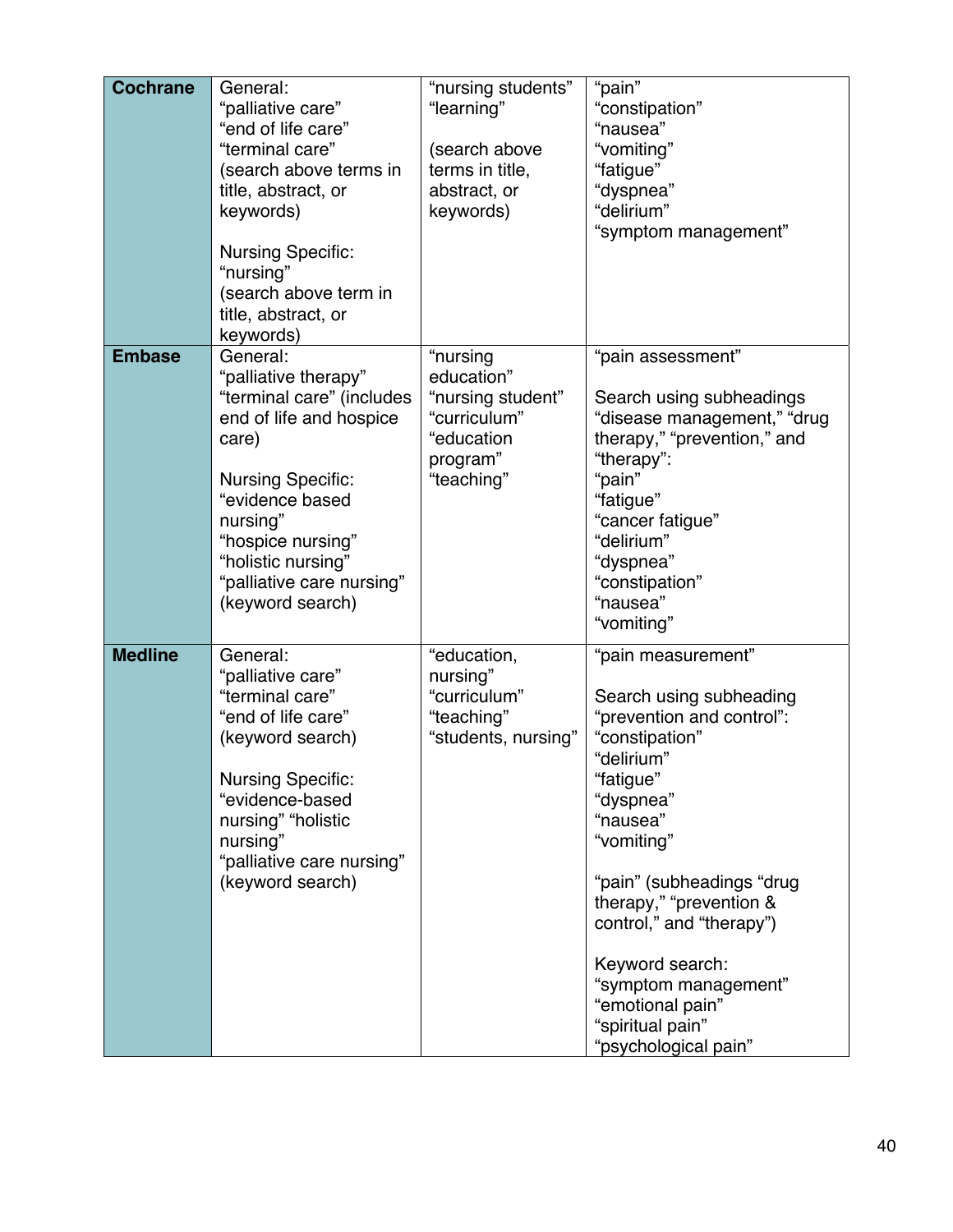#### Example Findings:

- Black, P., Boore, J.R.P., & Parahoo, K. The effect of nurse-facilitated family participation in the psychological care of the critically ill patient. *Journal of Advanced Nursing, 67*(5), 1091-1101.
- Bookbinder, M. & McHugh, M.E. (2010, September). Symptom management in palliative care and end of life care. *Nursing Clinics of North America, 45*(3), 271-327.
- Collins, S., del Vogel-Voogt, E., Visser, A., van de Heide, A. (2008, July). Presence, communication, and treatment of fatigue and pain complaints in incurable cancer. *Patient Education & Counseling, 72*(1), 102-108.
- Martin, D.E.K. (2011, May-June). Palliation of Dyspnea in Patients with Heart Failure. *Dimensions of Critical Care Nursing, 30*(3), 144-149.
- Mularski, R.A., et al. (2009, May). Pain management within the palliative and end-of-life care experience in the ICU. *Chest, 135*(5), 1260-1369.
- Oxberry, S.G. & Lawrie, I. (2009, April). Symptom control and palliative care: Management of breathlessness. *British Journal of Hospital Medicine, 70*(4), 212-216.

#### Journals

- o *Acta Anaesthesiologica Scandinavica* 
	- *Website:* http://www.wiley.com/bw/journal.asp?ref=0001-5172
	- *Access:* some FREE issues/sections, most articles require a subscription but may be accessible free through academic libraries
	- *Aims & Scopes: Acta Anaesthesiologica Scandinavica* publishes papers on original work in the fields of anaesthesiology, intensive care, pain, emergency medicine, and subjects related to their basic sciences, on condition that they are contributed exclusively to this Journal. Case reports and short communications may be considered for publication if of particular interest; also letters to the Editor, especially if related to already published material. The editorial board is free to discuss the publication of reviews on current topics, the choice of which, however, is the prerogative of the board. Every effort will be made by the Editors and selected experts to expedite a critical review of manuscripts in order to ensure rapid publication of papers of a high scientific standard.
- o *Anaesthesia* 
	- *Website:* http://www.wiley.com/bw/aims.asp?ref=0003-2409&site=1
	- *Access:* some FREE issues/sections, most articles require a subscription but may be accessible free through academic libraries
	- *Aims & Scope: Anaesthesia* is the official journal of the Association of Anaesthetists of Great Britain and Ireland and is international in scope and comprehensive in coverage. It publishes original, peer-reviewed articles on all aspects of general and regional anaesthesia, intensive care and pain therapy, including research on equipment. Review articles up to 10,000 words, special articles, case reports and historical notes are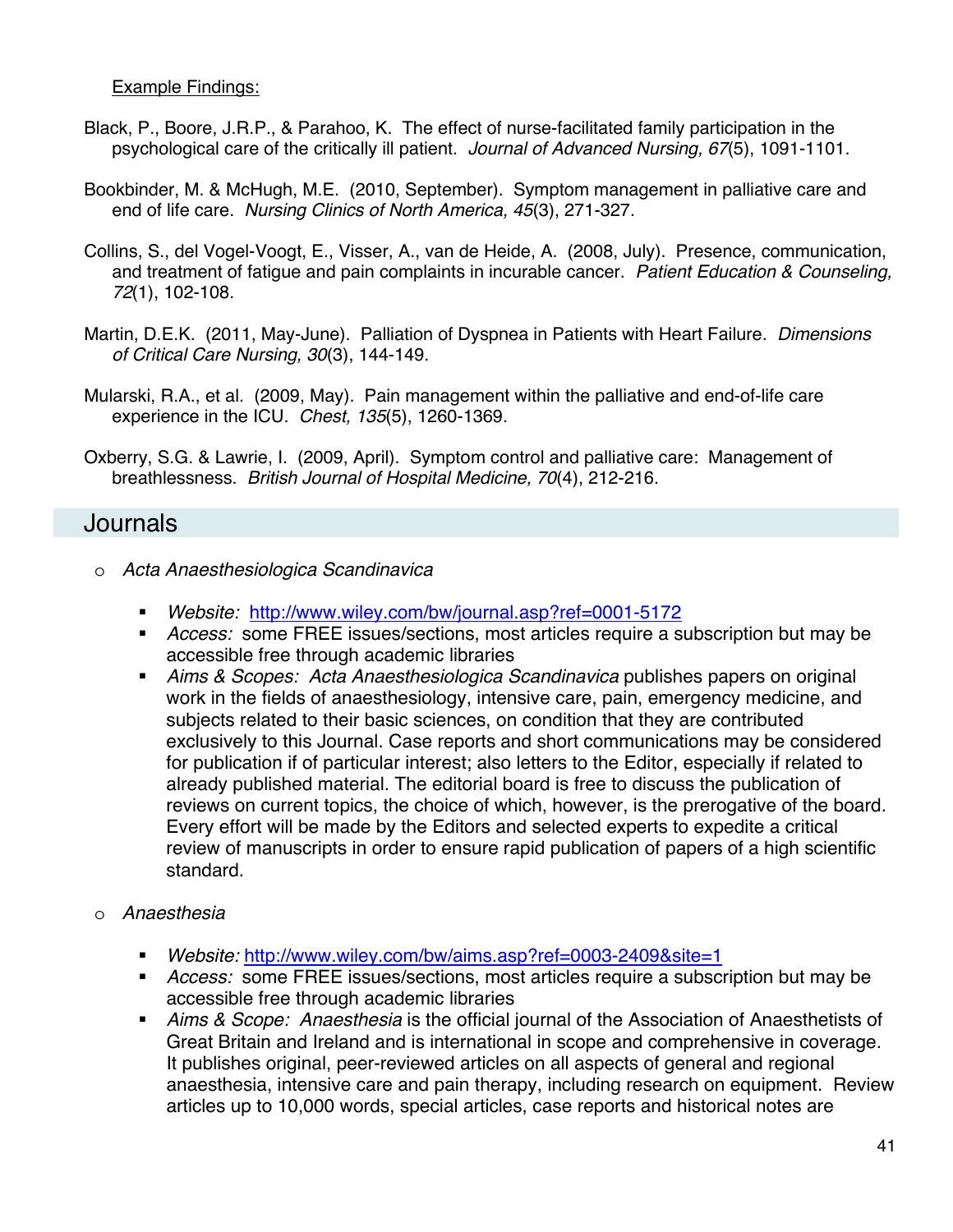welcome. Also published are editorials, book reviews and obituaries of eminent anaesthetists; there is an active correspondence section in each issue.

- o *Anesthesia & Analgesia* 
	- *Website:* http://www.anesthesia-analgesia.org/
	- *Access:* subscription required, may be accessible free through academic libraries
	- *Aims & Scope: Anesthesia & Analgesia* exists for the benefit of current and future patients under the care of health care professionals engaged in the disciplines broadly related to anesthesiology: perioperative medicine, critical care, and pain management. The Journal furthers the care of these patients by reporting the fundamental advances in the sciences of these clinical disciplines and by documenting the clinical, administrative, and educational advances that guide therapy.
- o *Anaesthesia and Intensive Care Medicine* 
	- *Website:* http://www.anaesthesiajournal.co.uk/
	- *Access:* subscription required, may be accessible free through academic libraries
	- *Aims & Scope: Anaesthesia and intensive care medicine*, an invaluable source of up-todate information, with the curriculum of both the Primary and Final FRCA examinations covered over a three-year cycle. Published monthly, this ever-updating text book is an invaluable source for both trainee and experienced anaesthetists. The enthusiastic editorial board, under the guidance of two eminent and experienced series editors, ensures that *Anaesthesia and intensive care medicine* covers all the key topics in a comprehensive and authoritative manner. Articles now include 'learning objectives' and each issue features MCQs, facilitating self-directed learning and enabling readers at all levels to test their knowledge. Each issue is divided between basic scientific and clinical sections. The basic science articles include anatomy, physiology, pharmacology, physics and clinical measurement, while the clinical sections cover anaesthetic agents and techniques, assessment and perioperative management. Further sections cover audit, trials, statistics, ethical and legal medicine, and the management of acute and chronic pain.
- o *Anaesthesia and the Intensive Care Unit* 
	- *Website:* http://www.aaic.net.au/
	- *Access:* some FREE issues/sections, most articles require a subscription but may be accessible free through academic libraries
	- *Aims & Scope: Anaesthesia and Intensive Care* is an educational journal for those associated with anaesthesia, intensive care medicine and pain medicine, and a means by which individuals may inform their colleagues of their research and experience. The Journal presents original articles of scientific and clinical interest. *Anaesthesia and Intensive Care* is published by the Australian Society of Anaesthetists and is the official journal of the Australian Society of Anaesthetists, Australian and New Zealand Intensive Care Society and the New Zealand Society of Anaesthetists.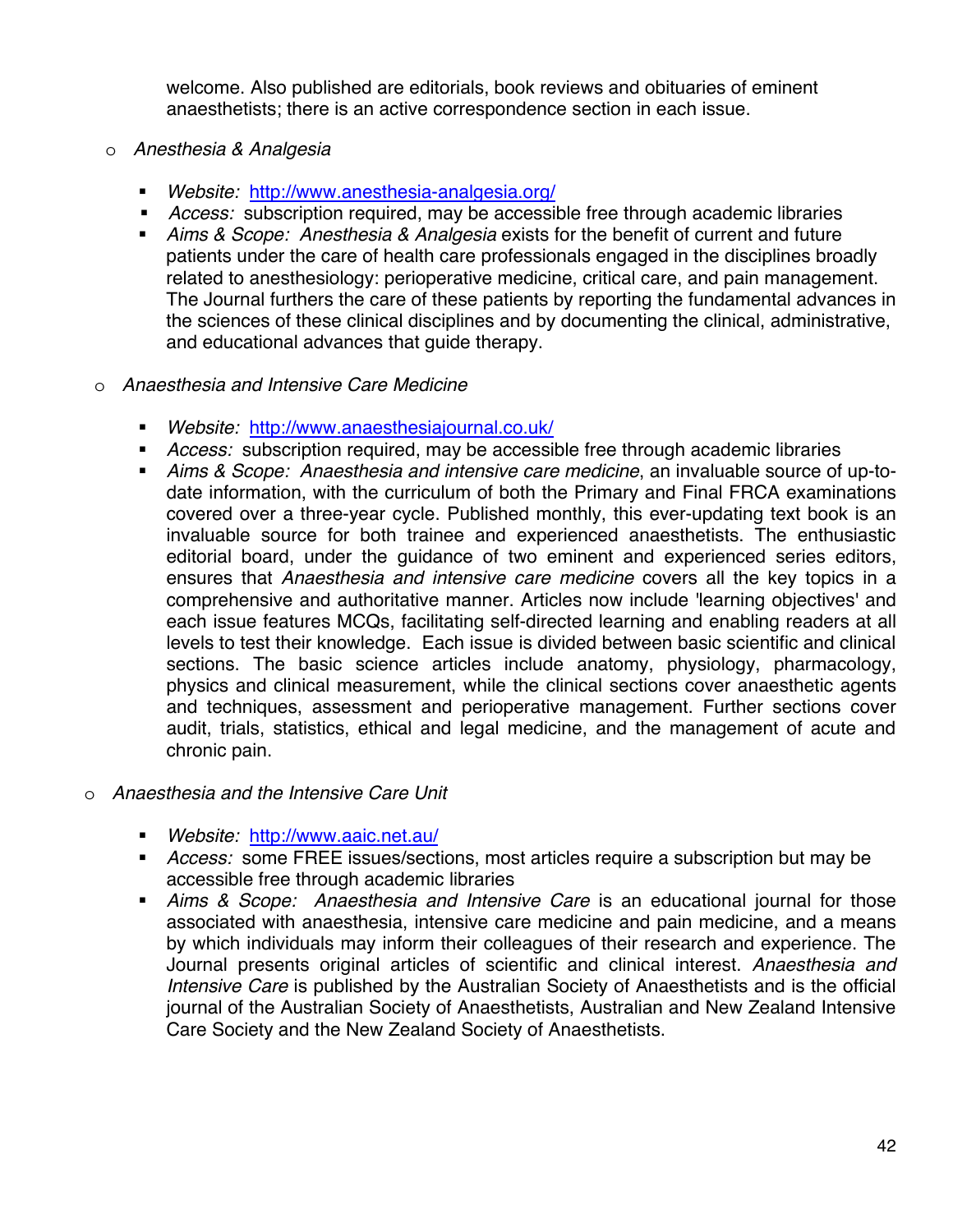#### o *Acute Pain (1997-2009)*

- *Website:* http://www.acutepainjournal.com/
- *Access:* subscription required, may be accessible free through academic libraries
- *Aims & Scope: Acute Pain* is a peer-reviewed international journal, and has a specific emphasis on the clinical presentation and treatment of acute pain, in particular the practical issues of organisation, techniques, safety and efficacy. The topics covered will reflect the multidisciplinary approach taken, making it the only journal devoted specifically to acute pain and its management. The journal covers all areas of acute pain management including: post-operative pain, post-traumatic pain and acute disease related pain.
- o *British Journal of Anaesthesia* 
	- *Website:* http://www.bja.ac.uk/british-journal-of-anaesthesia/
	- *Access:* subscription required, may be accessible free through academic libraries
	- *Aims & Scope:* The *BJA* is the leading European anaesthesia journal (Impact Factor 3.827) and the second highest ranked internationally. We publish peer reviewed original scientific articles relevant to any aspect of anaesthesia, critical care or pain management or to the basic sciences underpinning them. Each issue also contains at least one scientific review article and at least one editorial. The Editor-in-Chief is happy to consider case reports but these must demonstrate originality and genuine educational value if they are to achieve priority for publication.
- o *Clinical Journal of Pain* 
	- *Website:* http://journals.lww.com/clinicalpain/pages/default.aspx
	- *Access:* subscription required, may be accessible free through academic libraries
	- *Aims & Scope: The Clinical Journal of Pain* explores all aspects of pain and its effective treatment, bringing readers the insights of leading anesthesiologists, surgeons, internists, neurologists, orthopedists, psychiatrists and psychologists, clinical pharmacologists, and rehabilitation medicine specialists. This peer-reviewed journal presents timely and thought-provoking articles on clinical dilemmas in pain management; valuable diagnostic procedures; promising new pharmacological, surgical, and other therapeutic modalities; psychosocial dimensions of pain; and ethical issues of concern to all medical professionals. The journal also publishes Special Topic issues on subjects of particular relevance to the practice of pain medicine.
- o *Current Pain and Headache Review (pre-2000, Current Pain Review)* 
	- *Website:* http://www.springer.com/medicine/journal/11916
	- *Access:* subscription required, may be accessible free through academic libraries
	- *Aims & Scope:* The aim of this journal is to help the reader, by providing in a systematic manner, the views of experts on the current advances in the pain and headache field in a clear and readable form and by providing reviews which highlight the most important papers recently published from the wealth of original publications. We accomplish this aim by appointing major authorities in 12 major subject areas across the discipline to select topics to be reviewed by leading experts who can emphasize recent developments and highlight important papers published over the last year on their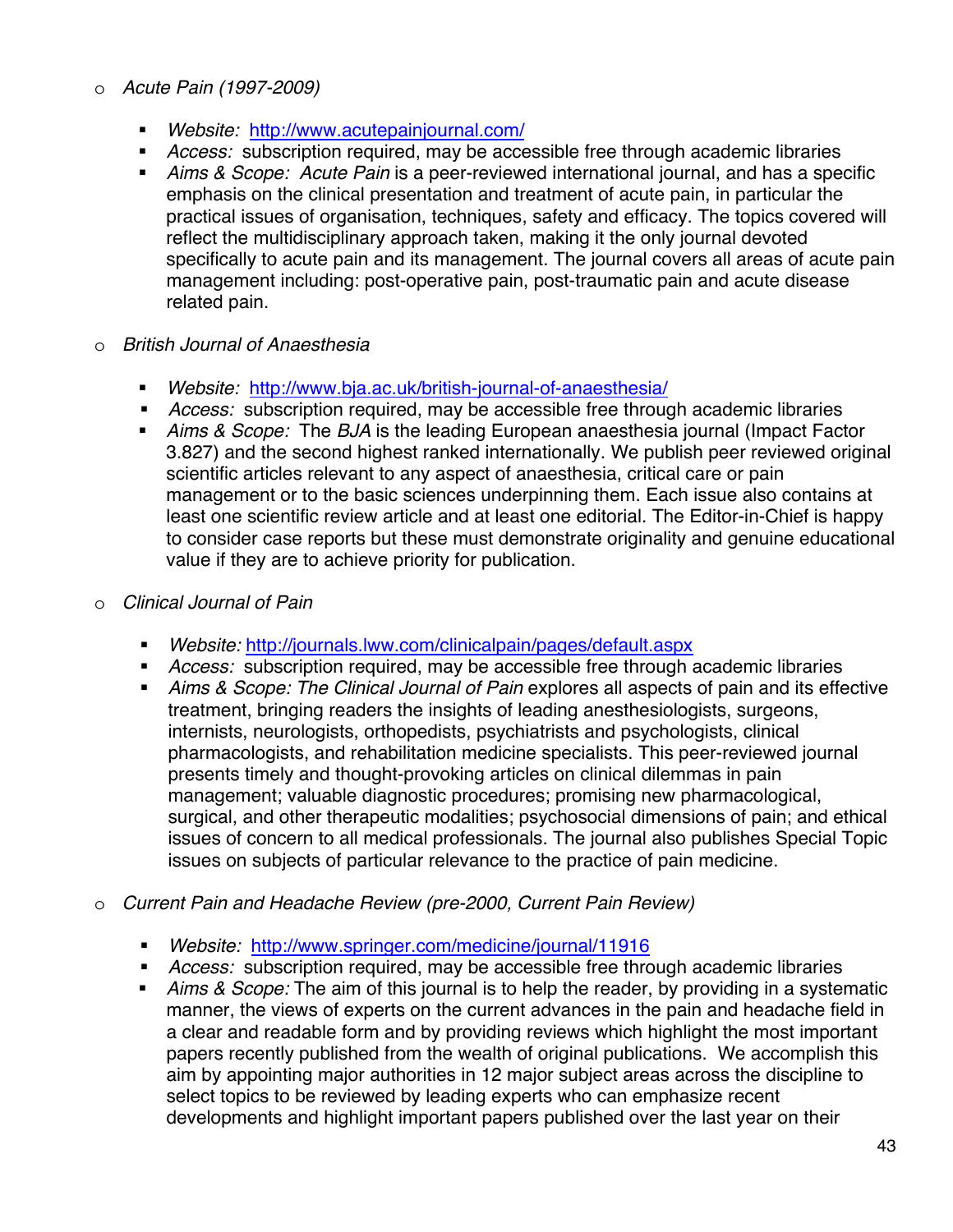topics. We also provide the reader with valuable web sites and the current news on pain.

- o *European Journal of Pain* 
	- *Website:* http://www.europeanjournalpain.com/
	- *Access:* subscription required, may be accessible free through academic libraries
	- *Aims & Scope:* The *European Journal of Pain* is an international multidisciplinary journal that aims to become a global forum on all major aspects of pain and its management. The journal differs from existing pain journals in its clinical and educational emphasis. Submissions from all over the world are welcome. Under the guidance of an international multidisciplinary Editorial Board, the journal publishes articles on clinical and basic research relevant to many medical specialities.
- o *Headache: The Journal of Head and Face Pain* 
	- *Website:* http://www.headachejournal.org/view/0/index.html
	- *Access:* subscription required, may be accessible free through academic libraries
	- *Aims & Scope: Headache: The Journal of Head and Face Pain* publishes original articles on all aspects of head and face pain including communications on clinical and basic research, diagnosis and management, epidemiology, genetics, and pathophysiology of primary and secondary headaches, cranial neuralgias, and pains referred to the head and face. Ten issues annually feature original research investigations, review articles, case reports, short communications, letters to the editor, and news items regarding AHS plus medicolegal and socioeconomic aspects of head pain. *Headache* is the official journal of the American Headache Society®.
- o *Internet Journal of Pain, Symptom Control, and Palliative Care*
	- *Website:* http://www.ispub.com/ostia/index.php?xmlFilePath=journals/ijpsp/ front.xml
	- *Access:* FREE online access
	- *Aims & Scope:* This is a peer-reviewed journal.
- o *Journal of Headache & Pain* 
	- *Website:* http://www.springer.com/medicine/journal/10194
	- *Access:* FREE online access
	- *Aims & Scope:* The *Journal of Headache and Pain* is a peer-reviewed, open access journal. It is specifically dedicated to researchers involved in all aspects of headache and related pain, including theory, methodology, clinical practice and care. The Journal's scope is broad, reflecting the wide application of scientific advances to every branch of headache and related pain management. Within a multidisciplinary perspective, the Journal covers headache and related pain syndromes in the following fields: genetics, neurology, internal medicine, clinical pharmacology, child neuropediatrics, anesthesiology, rheumatology, otology, dentistry, neurotraumatology, neurosurgery, psychiatry, pain management, and addiction.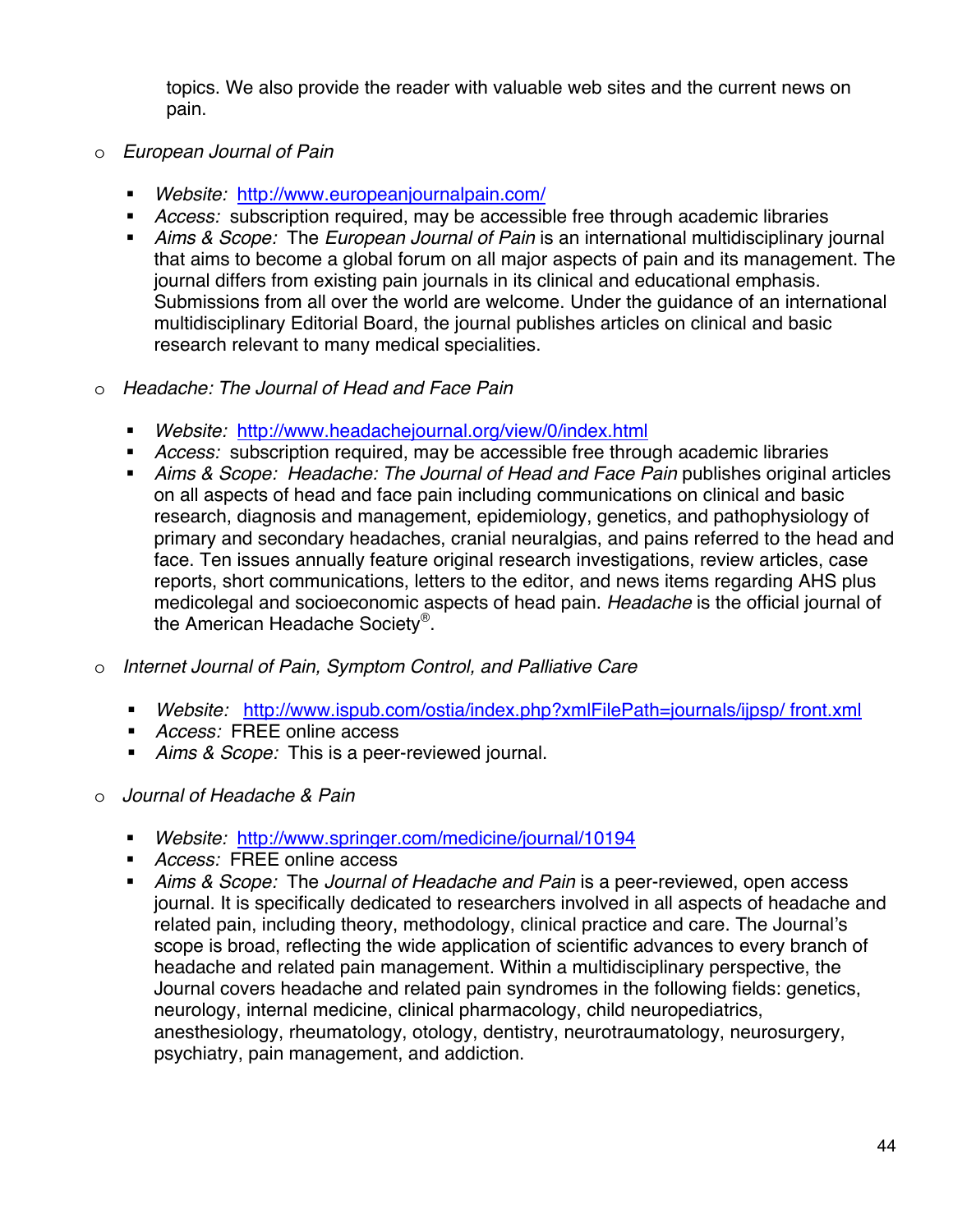#### o *Journal of Musculoskeletal Pain*

- *Website:* http://informahealthcare.com/loi/mup
- *Access:* subscription required, may be accessible free through academic libraries
- *Aims & Scope:* For all professionals who attend patients with chronic muscle pain, the Journal of Musculoskeletal Pain provides you with needed resources for providing the expert care that these patients need. This journal serves as a central resource for the dissemination of information about fibromyalgia, myofascial pain, and other types of musculoskeletal pain. This includes: basic & clinical research; molecular biology; epidemiology; innovative opinion; psychology; anesthesiology; dentistry; neurology; orthopedics; pain management; neurophysiology; neuroanatomy; electrophysiology; therapeutics; medical biochemistry; pharmacology; physiatry; psychiatry; rehabilitation; rheumatology.

#### o *Journal of Pain*

- *Website:* http://www.jpain.org/
- *Access:* subscription required, may be accessible free through academic libraries
- *Aims & Scope: The Journal of Pain* publishes original articles related to all aspects of pain, including clinical and basic research, patient care, education, and health policy. Articles selected for publication in the *Journal* are most commonly reports of original clinical research or reports of original basic research. In addition, invited critical reviews, including meta analyses of drugs for pain management, invited commentaries on reviews, and exceptional case studies are published in the *Journal*. The mission of the *Journal* is to improve the care of patients in pain by providing a forum for clinical researchers, basic scientists, clinicians, and other health professionals to publish original research.
- o *Journal of Pain and Palliative Care Pharmacotherapy* (pre-2002: *The Hospice Journal* and the *Journal of Pharmaceutical Care in Pain & Symptom Control*)
	- *Website:* http://informahealthcare.com/page/Description?journalCode=ppc
	- *Access:* subscription required, may be accessible free through academic libraries
	- *Aims & Scope: The Journal of Pain & Palliative Care Pharmacotherapy* is an interdisciplinary, peer-reviewed, quarterly publication that addresses advances in acute, chronic, and end-of-life symptom management. It is published both in print and electronically (online). Readers in environments that have institutional subscriptions have access to full text of each issue online. Inside you'll find original research, timely review articles, case reports, commentaries, book and media reviews, and articles on efficacy, safety, cost-effectiveness, availability, delivery systems, ethics, policy, philosophy, and other issues relevant to pharmacotherapy in the management of acute, chronic, and end-of-life pain and related symptoms. Readers are invited to submit letters to the Editor for publication consideration. The journal's interdisciplinary, international, 32-member Editorial Board includes leading clinicians, investigators and analysts from the disciplines of bioethics, medicine, nursing, pharmaceutical sciences, psychology, social work, and health care policy.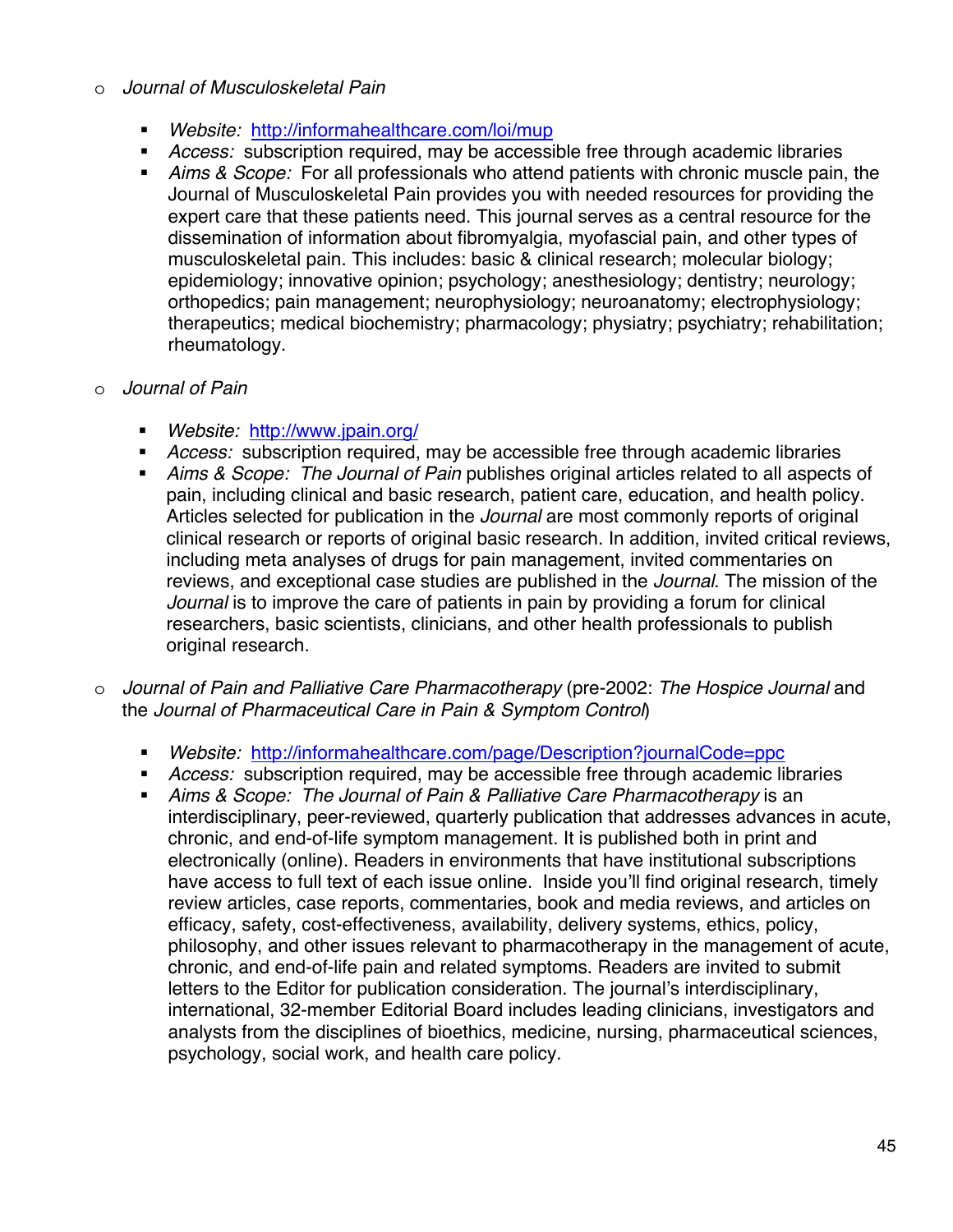#### o *Journal of Pain and Symptom Management*

- *Website:* http://www.jpsmjournal.com/
- *Access:* some FREE issues/sections, most articles require a subscription but may be accessible free through academic libraries
- *Aims & Scope: The Journal of Pain and Symptom Management* is an internationally respected, peer-reviewed journal and serves an interdisciplinary audience of professionals by providing a forum for the publication of the latest clinical research and best practices related to the relief of illness burden among patients afflicted with serious or life-threatening illness. The Journal has strongly supported both quantitative and qualitative research underpinning the evolving discipline of palliative care, including clinical trials of pain or symptom control therapies, epidemiology of phenomena related to life-threatening disease and end-of-life care, instrument development to enhance clinical assessment and facilitate investigation, and health services studies evaluating the outcomes of diverse therapeutic models. It also offers extensive coverage of clinical practice issues, publishing both systematic and narrative reviews, case series and case reports, and both special articles and columns that present important updates on topics as varied as the international diversity of palliative medicine, the economics of palliative care, and bioethics in end-of-life care.
- o *Korean Journal of Pain*
	- *Website:* http://www.epain.org/
	- *Access:* FREE online access
	- *Aims & Scope: The Korean Journal of Pain,* the official journal of the Korean Pain Society founded in 1986, publishes original articles related to all aspects of pain, including clinical and basic research, patient care, education, and health policy. It is published quarterly in English. The mission of the Journal is to improve the care of patients in pain by providing a forum for clinical researchers, basic scientists, clinicians, and other health professionals. Circulation number per issue is 3,000. All or part of the Journal is indexed in KoreaMed, KoMCI Web, KoreaMed Synapse, and WPRIM (Western Pacific Regional Index Medicus). Publication of the Journal was supported by the Korean Federation of Science and Technology Societies Grant funded by the Korean Government (MEST).
- o *Pain* 
	- *Website:* http://www.painjournalonline.com/
	- *Access:* subscription required, may be accessible free through academic libraries
	- *Aims & Scope: PAIN* is the official journal of The International Association for the Study of Pain® (IASP)). IASP publishes PAIN monthly and each issue includes original research on the nature, mechanisms, and treatment of pain. This peer-reviewed journal provides a forum for the dissemination of research in the basic and clinical sciences of multidisciplinary interest and is cited in *Current Contents* and *Index Medicus.*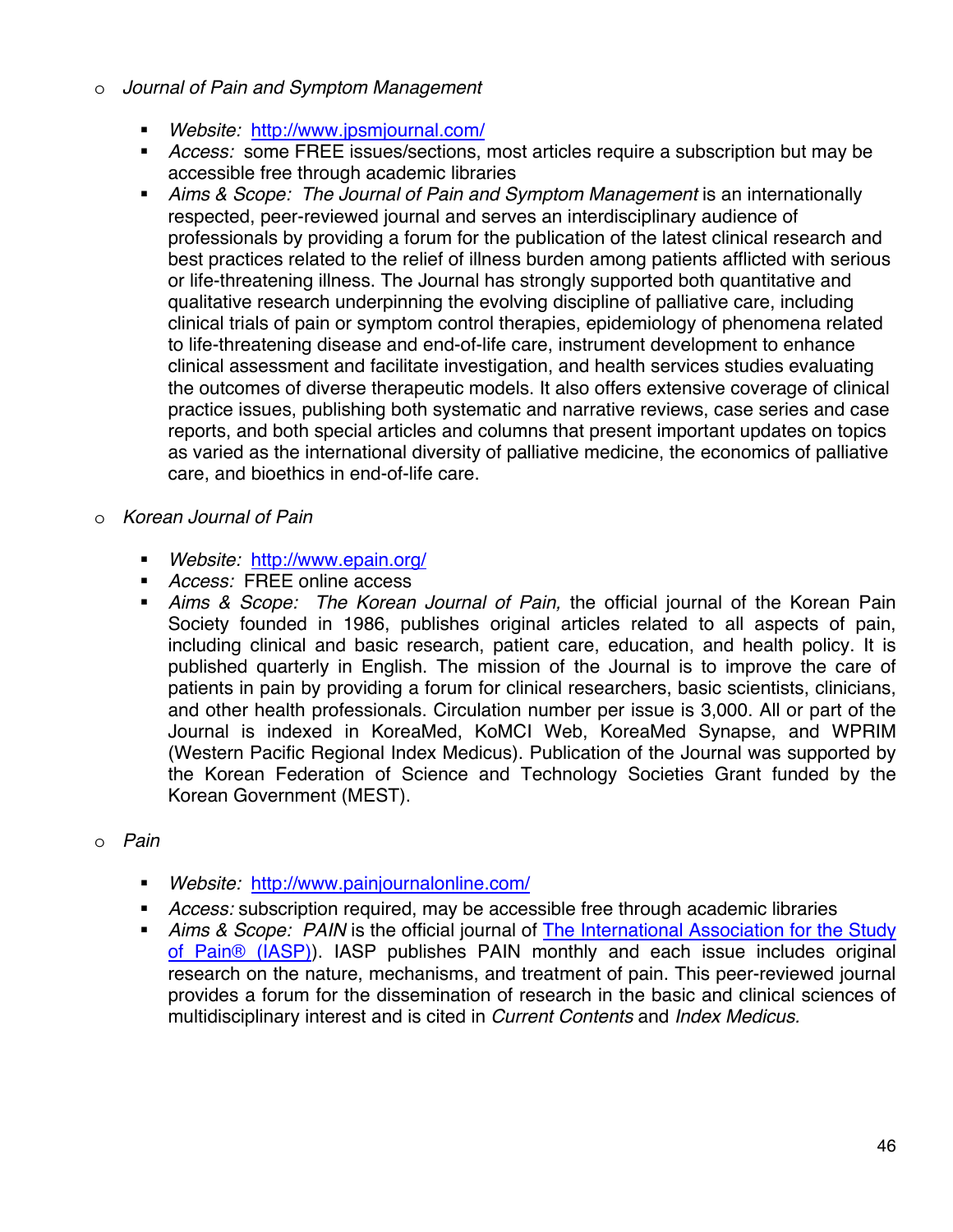#### o *Pain Management Nursing*

- *Website:* http://painmanagementnursing.org/
- *Access:* subscription required, may be accessible free through academic libraries
- *Aims & Scope:* This peer-reviewed journal offers a unique focus on the realm of pain management as it applies to nursing. Original and review articles from experts in the field offer key insights in the areas of clinical practice, advocacy, education, administration, and research. Additional features include practice guidelines and pharmacology updates.
- o *Pain Medicine*
	- *Website:* http://www.wiley.com/bw/journal.asp?ref=1526-2375
	- *Access:* subscription required, may be accessible free through academic libraries
	- *Aims & Scope: Pain Medicine* is a multi-disciplinary journal dedicated to pain clinicians, educators and researchers. This scholarly, indexed publication reflects the rapid growth in pain science and practice as well as the field's need for policy, ethical, and forensic commentary on pain and its management. Readers benefit from both cutting-edge original clinical research and scientific reviews. This is the respected clinical pain journal that gives you special sections on spine pain, aging, primary care, neuropathic pain, substance abuse/addiction, psychiatry/ psychology and brain neuroscience, translational research, ethics and forensic pain medicine, as well as case reports, reviews, clinical investigations, special articles on thematic topics, editorials and guest commentary. Several thematic supplements are published yearly.
	- o *Pain Physician* 
		- *Website:* http://www.painphysicianjournal.com/
		- *Access:* FREE online access
		- *Aims & Scope: Pain Physician* is a bi-monthly journal, the official publication of the American Society of Interventional Pain Physicians (ASIPP). *Pain Physician* is a peerreviewed, multi-disciplinary journal written by and directed to an audience of interventional pain physicians, clinicians and basic scientists with an interest in interventional pain management and pain medicine. *Pain Physician* presents the latest studies, research, and information vital to those in the emerging specialty of interventional pain management – and critical to the people they serve.
	- o *Pain Practice*
		- *Website:* http://onlinelibrary.wiley.com/journal/10.1111/(ISSN)1533-2500
		- *Access:* some FREE issues/sections, most articles require a subscription but may be accessible free through academic libraries
		- *Aims & Scope: Pain Practice*, the official journal of the World Institute of Pain, publishes international multidisciplinary articles on pain and analgesia that provide its readership with up-to-date research, evaluation methods, and techniques for pain management. Special sections including the Consultant's Corner, Images in Pain Practice, Case Studies from Mayo Clinic, Tutorials, and the Evidence-Based Medicine combine to give pain researchers, pain clinicians and pain fellows in training a systematic approach to continuing education in pain medicine.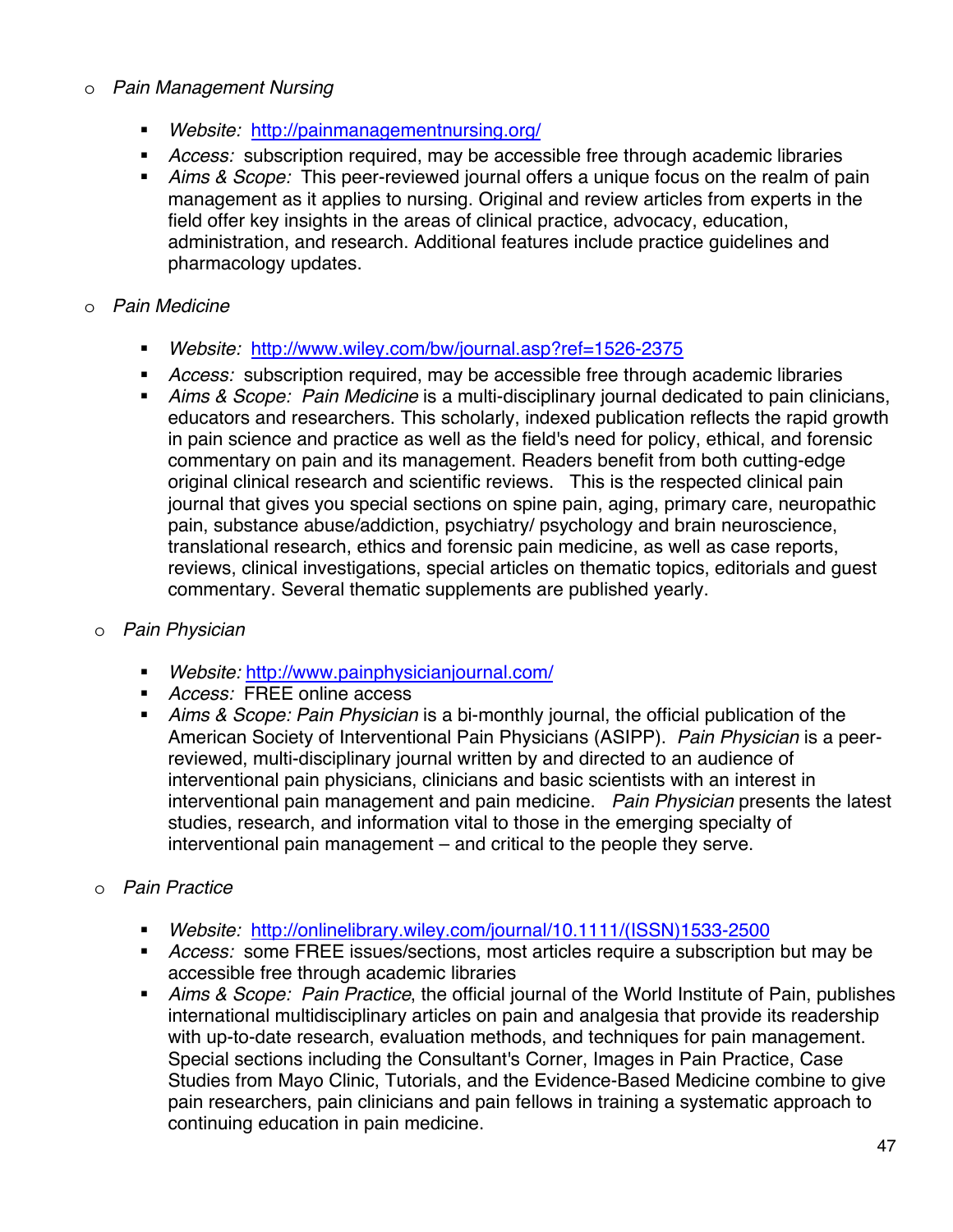#### o *Pain Research and Management*

- *Website:* http://www.canadianpainsociety.ca/en/publications.html
- *Access:* subscription required, may be accessible free through academic libraries
- *Aims & Scope: Pain Research & Management* is the official journal of the Canadian Pain Society and serves as a major venue for the results of Canadian research, society guidelines and continuing medical education. This internationally recognized Journal contains peer-review material pertinent to specialists and general practitioners and addresses all aspects of the management of pain.
- o *Pain Research and Treatment*
	- *Website:* http://www.hindawi.com/journals/prt/
	- *Access:* FREE access online
	- *Aims & Scope:* Pain Research and Treatment is a peer-reviewed, open access journal that publishes original research articles, review articles, and clinical studies in all aspects of pain and pain management.
- o *Practical Pain Management*
	- *Website:* http://www.practicalpainmanagement.com/
	- *Access:* FREE online access
	- *Aims & Scope: Practical Pain Management* is the most prominent pain journal for practicing pain specialists, but it's also read by PCPs, rheumatologists, pediatricians, and emergency medicine specialists—in short, clinicians on the front lines of pain. *Practical Pain Management* was founded in 2000 and is written by pain experts and leaders in the field. It has a circulation of more than 46,000. From arthritis to migraine, multiple sclerosis to fibromyalgia, *Practical Pain Management* provides real-world clinical insights. Pain is complex and can be challenging to treat safely and effectively. *Practical Pain Management* helps clinicians navigate the latest research in pain to bring these benefits to their patients.
- o *Scandinavian Journal of Pain* 
	- *Website:* http://www.scandinavianjournalpain.com/
	- *Access:* subscription required, may be accessible free through academic libraries
	- *Aims & Scope: Scandinavian Journal of Pain* is the official journal of the New Scandinavian Association for the Study of Pain, and publishes high quality reports on original experimental and clinical pain research, observational studies, and educational case reports. To bring the readership up to date with focused reviews of appropriate topics of interest for clinicians and pain researchers.
- o *The Open Pain Journal*
	- *Website:* http://www.benthamscience.com/open/topainj/
	- *Access:* FREE access online
	- *Aims & Scope: The Open Pain Journal* is an open access online journal, which publishes original full length, review, short research articles (letters), and guest edited single topic issues in all areas of pain research and pain medicine. *The Open Pain*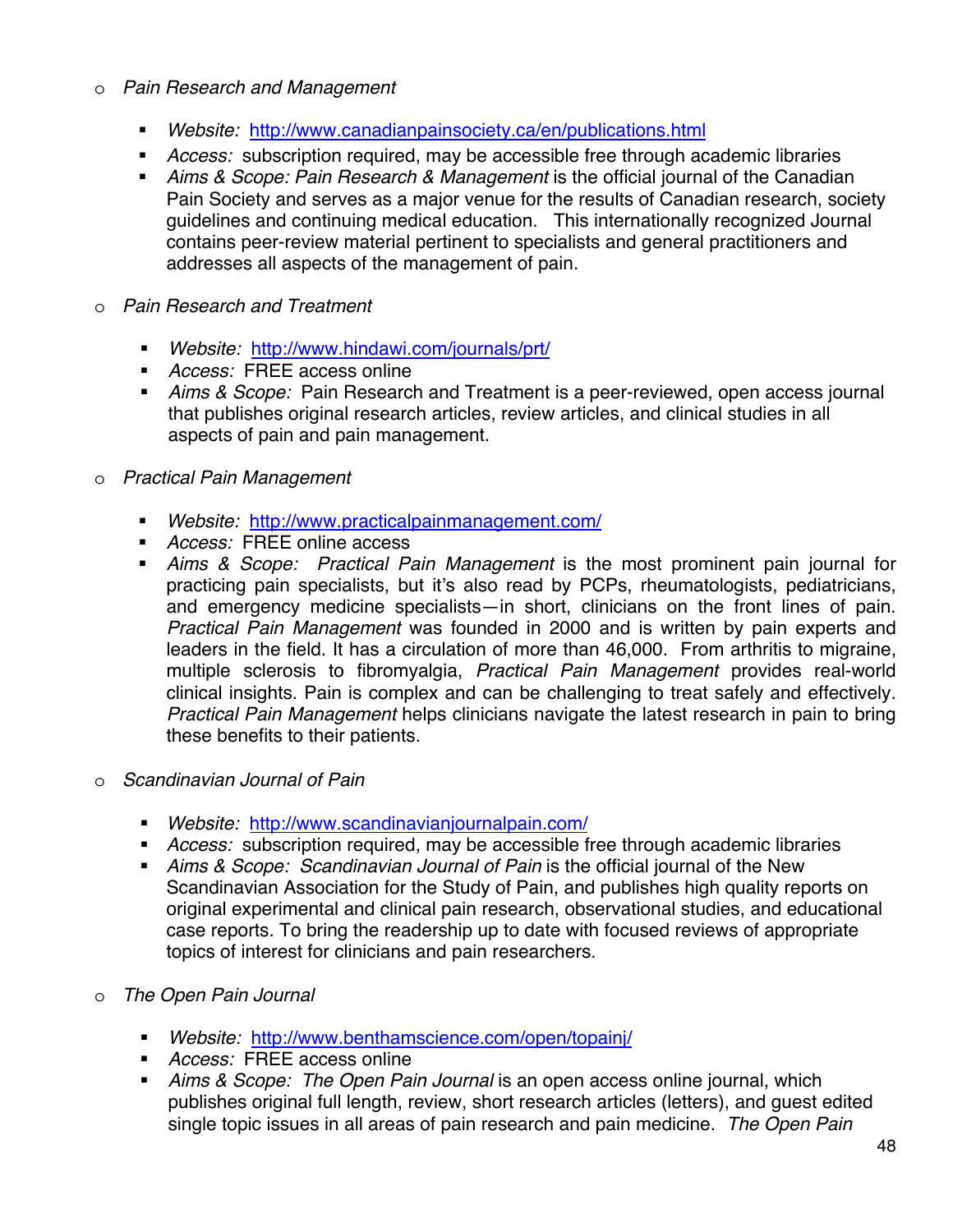*Journal*, a peer-reviewed journal, aims to provide the most complete and reliable source of information on current developments in the field. The emphasis will be on publishing quality articles rapidly and freely available worldwide.

### **Associations**

- o Canadian Pain Society
	- *Website:* http://www.canadianpainsociety.ca/en/
	- *Mission:* (1) To foster and encourage research on pain mechanisms and pain syndromes and to help improve the management of patients with acute and chronic pain by bringing together the basic scientists and health professionals of various disciplines and backgrounds who have an interest in pain research and management. (2) To promote education and training in the field of pain. (3) To promote and facilitate the dissemination of new information in the field of pain. (4) To promote and sponsor regional scientific and educational meetings. (5) To encourage the adoption of a uniform classification, nomenclature, and definition regarding pain and pain syndromes. (6) To encourage the development of local, regional, and possibly even national and international data banks, and to encourage the development of a uniform records system, with respect to information relating to pain mechanisms, syndromes, and management. (7) To inform the general public of the results and implications of current research in the area of pain. (8) To advise national, regional, and local agencies and institutions on standards relating to the use of drugs, appliances, and other procedures in the therapy of pain. (9) To engage in such other activities as may be incidental to or in furtherance of the aforementioned purposes.
	- *Online Resources:* news releases, newsletter, sample patient scenarios for teaching, and related links
- o Cancer Care Ontario
	- *Website:* https://www.cancercare.on.ca/
	- *Mission:* We will improve the performance of the cancer system by driving quality, accountability and innovation in all cancer-related services.
	- *Online Resources:* symptom management tools (listed under "CCO Toolbox")
- o International Association for the Study of Pain
	- *Website:* http://www.iasp-pain.org//AM/Template.cfm?Section=Home
	- *Mission:* IASP brings together scientists, clinicians, health care providers, and policy makers to stimulate and support the study of pain and to translate that knowledge into improved pain relief worldwide.
	- *Online Resources:* free access to books for download (including "Core Curriculum for Professional Education in Pain") and newsletter "Pain: Clinical Updates", and related links.
- o Practical Pain Management
	- *Website:* http://www.practicalpainmanagement.com/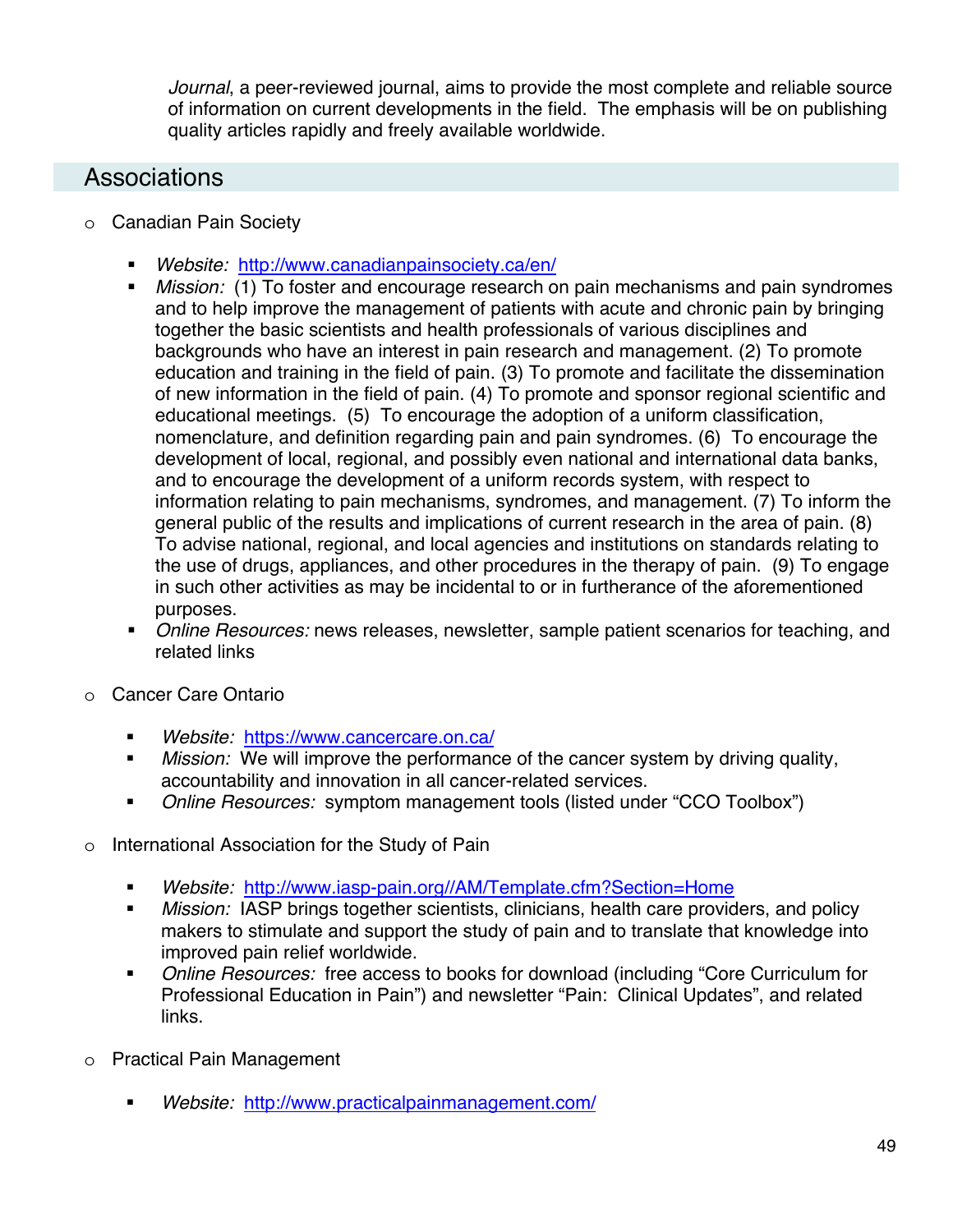- *Mission:* In early 2011, Practical Pain Management launched an online patient and professional education portal. Drawing on the expertise of the journal's editors and authors, Practical Pain Management offers current, useful, and of course, practical information for patients living with chronic pain—and for the medical professionals who treat them. authors, Practical Pain Management offers current, useful, and of course, practical
- **D**online Resources: overview of pain conditions, interventions, diagnostics, etc. and a section that lists all articles from the journal on hospice/palliative care *Online Resources:* overview of pain conditions, interventions, diagnostics, etc. and a
- o World Institute of Pain (note: doctor-focused)
	- **Website:** http://www.worldinstituteofpain.org/site/home.php
	- *Mission:* WIP's mission is to bring together the most recognized experts in the field of pain medicine throughout the world for the advancement and standardization of interventional pain practice and the achievement of improved standards of care for pain patients.
	- **Dian Allerty Construce Achievity Dinteral PR** and stand of *Qnline Resources:* list of educational DVDs, video library, and newsletter

## **Websites**



- o To search for online resources/websites related to pain and symptom management:  $\overline{\phantom{a}}$ 
	- **Co to www.google.ca** and to pain and to pain and to pain and to pain and to pain and to pain and to pain and to pain and to pain and to pain and to pain and to pain and to pain and to pain and to pain and to pain and to p
	- Search using phrases such as "palliative care fatigue," "palliative care pain," "palliative care dyspnea," "palliative care constipation," "palliative \ care delirium," "palliative care symptom" et alle dyspnea," "palliative care constitution," "palliative care constitution," "palliative care constitution," "pal
- o British Columbia Ministry of Health BC Guidelines.ca
	- *Website:* http://www.bcguidelines.ca/submenu\_palliative.html
	- **Biodinal Princips** Pation assessment tools/questionnaires, and patient handouts for symptom management ("Palliative Care for the Patient with Incurable Cancer or Advanced Disease – Part 2: Pain and Symptom Management")
- $\circ$  Fraser Health Hospice Palliative Care Symptom Guidelines
	- *Website:* http://www.fraserhealth.ca/professionals/hospice\_palliative\_care/
	- **-** Resource: various symptoms listed including delirium/restlessness, bowel care, cough, fatigue, nausea and vomiting, terminal secretions/congestion, etc. *Resource:* various symptoms listed including delirium/restlessness, bowel care, cough,
- o North Cumbria Palliative Care Clinical Guidelines
	- *Website:* http://www.gp-palliativecare.co.uk/?c=clinical
	- **Bially and The Construmer Filte Constipation**, pain control, lymphoedema, and breathlessness *Website:* http://www.gp-palliativecare.co.uk/?c=clinical
- o Palliative.org "Bowel Care in Palliative Care" guideline
	- *Website:* http://www.palliative.org/
		- o Resource: guideline listed under 'clinical tools' and "evidenced-based care management tools and guidelines" *Resource:* guideline listed under 'clinical tools' and "evidenced-based care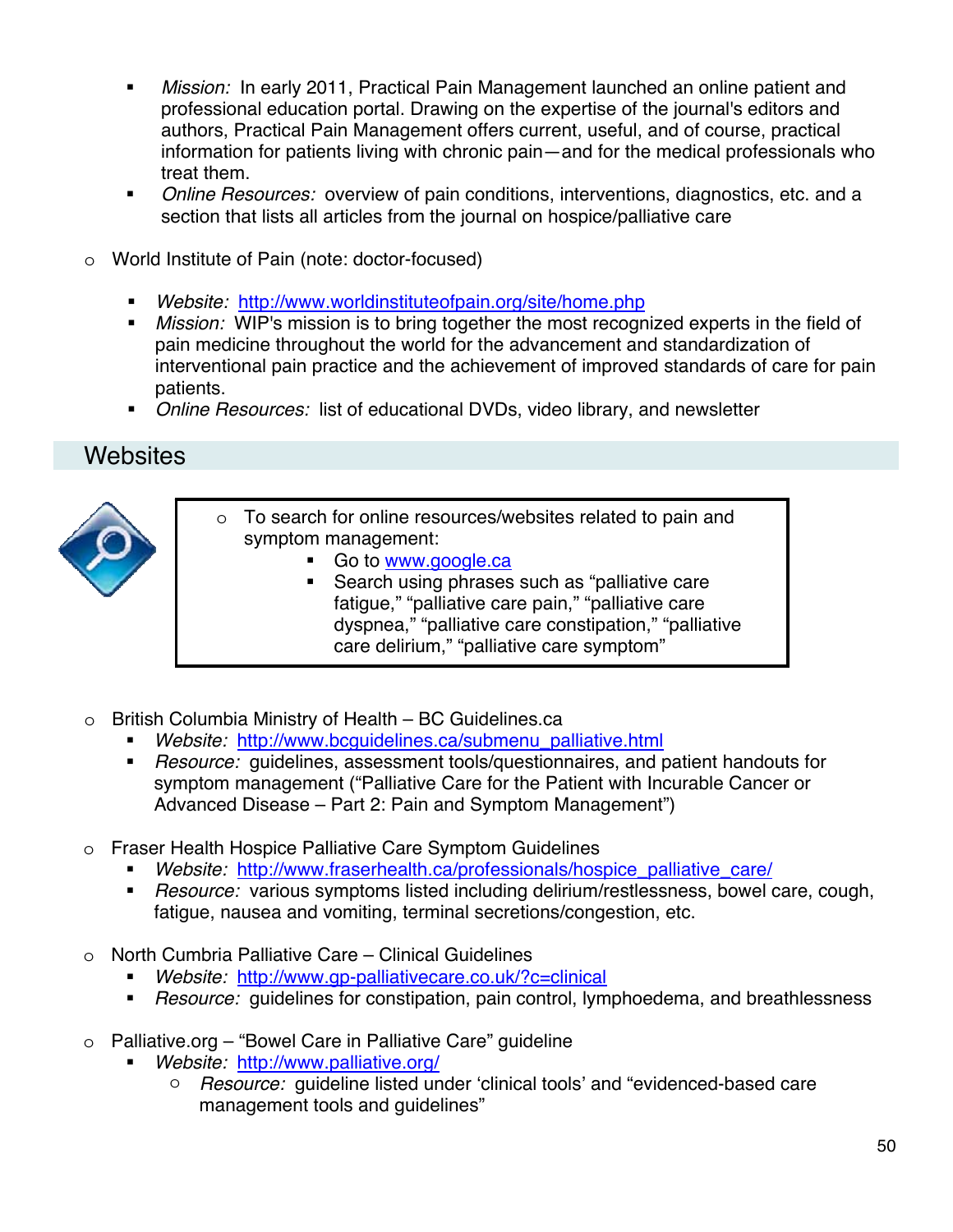### o StopPain.org

- *Website:* http://www.stoppain.org/palliative\_care/content/symptom/other.asp (or go to www.stoppain.org/palliative\_care and type in a symptom such as "fatigue" into the search box)
- *Resource:* information on various palliative care symptoms, online educational modules, etc.

## Audio-Visual Teaching Aides

- o YouTube
	- *Website:* http://www.youtube.com/
	- *Search Terms:* "palliative care symptom management," "pain in palliative care," "delirium palliative care," "end of life care," etc.
	- *Example Resources:* "Delirium presentation, issues, and management in community palliative care," "Reducing pain for those in palliative care," etc.
- o Google Videos
	- *Website:* http://video.google.ca/?hl=en&tab=wv
	- *Search Terms:* "symptom management in palliative care," "pain in palliative care,"
	- *Example Resource:* "VIHA End of Life Principles of Symptom Management"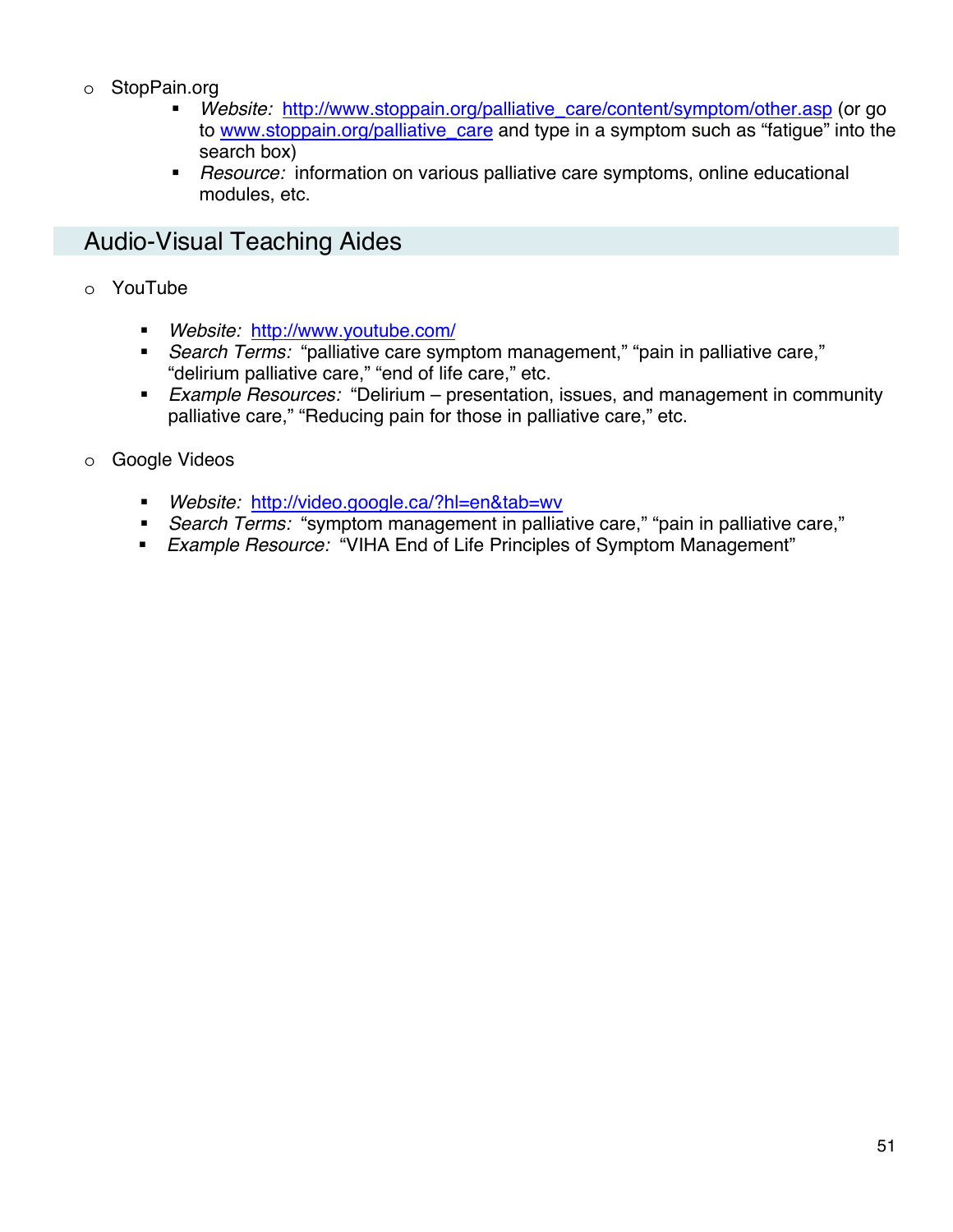## **d) Competency 4**

**Competency 4: Recognizes and responds to the unique end-of-life needs of various populations, such as elders, children, multicultural populations, those with cognitive impairment, language barriers, those in rural and remote areas, those with chronic diseases, mental illness and addictions, and marginalized populations.** 

| <b>Database</b> | <b>Search Terms</b>                                                                                                                                                                                                                                                         |                                                                                                                                                                                                           |                                                                                                                                                                                                                                                                                                                                                                                                                                        |
|-----------------|-----------------------------------------------------------------------------------------------------------------------------------------------------------------------------------------------------------------------------------------------------------------------------|-----------------------------------------------------------------------------------------------------------------------------------------------------------------------------------------------------------|----------------------------------------------------------------------------------------------------------------------------------------------------------------------------------------------------------------------------------------------------------------------------------------------------------------------------------------------------------------------------------------------------------------------------------------|
|                 | General<br><b>Palliative Care Nursing</b>                                                                                                                                                                                                                                   | $(+/-)$ Nursing<br>Education                                                                                                                                                                              | Competency 4:<br><b>Unique Populations</b>                                                                                                                                                                                                                                                                                                                                                                                             |
| <b>AMED</b>     | General:<br>"palliative care"<br>"terminal care"<br>"end of life care"<br>(keyword search)<br><b>Nursing Specific:</b><br>"nursing care"<br>"palliative care<br>nursing" (keyword<br>search)                                                                                | "education,<br>nursing"<br>"teaching"<br>"learning"<br>"clinical teaching"<br>(keyword search)                                                                                                            | "culture<br>"ethnic groups"<br>"health services accessibility"<br>"child health services"<br>"health services for the aged"<br>"rural health services"<br>"rural health"<br>"disability"<br>"language disorders"<br>"mental disorders"<br>"substance abuse"<br>"socioeconomic factors"<br>"minority groups" (keyword<br>search)                                                                                                        |
| <b>CINAHL</b>   | General:<br>"palliative care"<br>"terminal care"<br>"terminally ill patients"<br>"end of life care"<br>(keyword search)<br><b>Nursing Specific:</b><br>"hospice and palliative<br>nursing"<br>"holistic nursing"<br>"nursing practice,<br>evidence-based"<br>"nursing care" | "education,<br>nursing"<br>"curriculum"<br>"education,<br>clinical"<br>"learning<br>environment,<br>clinical"<br>"learning<br>methods"<br>"teaching"<br>"education<br>research"<br>"students,<br>nursing" | "culture"<br>"gender specific care"<br>"ethnic groups"<br>"minority groups"<br>"age specific care"<br>"rural health services"<br>"rural health nursing"<br>"rural population"<br>"health services accessibility"<br>"geographic factors"<br>"developmental disabilities"<br>"mental retardation" (used for<br>"intellectual disabilities")<br>"communication barriers"<br>"mental disorders"<br>"addiction"<br>'socioeconomic factors" |

# *Database Search Strategies*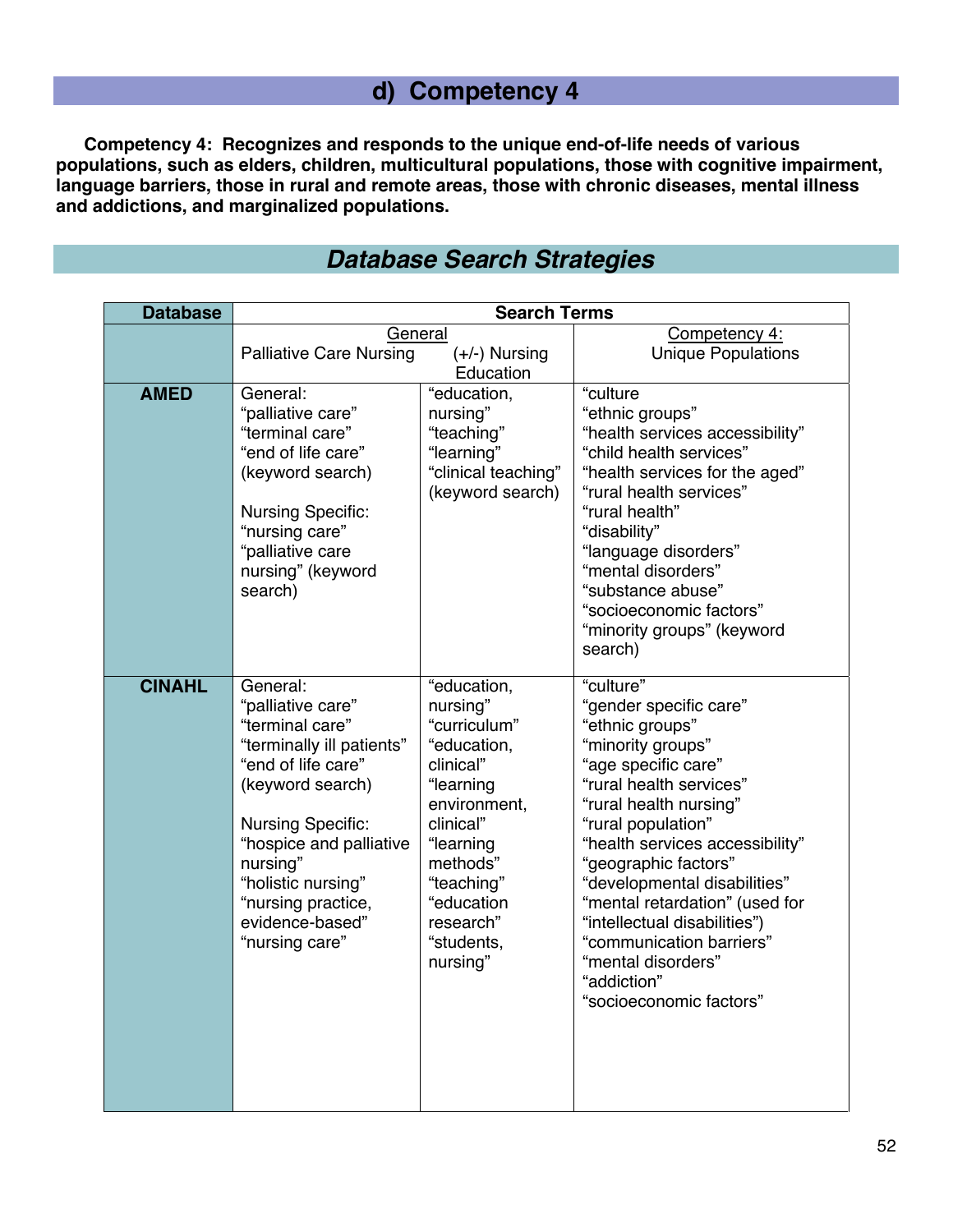| <b>Cochrane</b> | General:<br>"palliative care"<br>"end of life care"<br>"terminal care"<br>(search above terms<br>in title, abstract, or<br>keywords)<br><b>Nursing Specific:</b><br>"nursing"(search<br>above term in title,<br>abstract, or keywords)                      | "nursing students"<br>"learning"<br>(search above<br>terms in title,<br>abstract, or<br>keywords)   | "ethnic groups"<br>"rural health"<br>"disability"<br>"socioeconomic status"                                                                                                                                                                                                                                                                                                                                                                                                                                                        |
|-----------------|-------------------------------------------------------------------------------------------------------------------------------------------------------------------------------------------------------------------------------------------------------------|-----------------------------------------------------------------------------------------------------|------------------------------------------------------------------------------------------------------------------------------------------------------------------------------------------------------------------------------------------------------------------------------------------------------------------------------------------------------------------------------------------------------------------------------------------------------------------------------------------------------------------------------------|
| <b>Embase</b>   | General:<br>"palliative therapy"<br>"terminal care"<br>(includes end of life<br>and hospice care)<br><b>Nursing Specific:</b><br>"evidence based<br>nursing"<br>"hospice nursing"<br>"holistic nursing"<br>"palliative care<br>nursing" (keyword<br>search) | "nursing<br>education"<br>"nursing student"<br>"curriculum"<br>"education<br>program"<br>"teaching" | "cultural factor"<br>"transcultural care"<br>"ethnic group"<br>"minority group"<br>"race"<br>"gender"<br>"elderly care"<br>"child health"<br>"rural health care"<br>"rural population"<br>"health care access"<br>"demography"<br>"language disability"<br>"developmental disorder"<br>"intellectual impairment"<br>"mental disease"<br>"mental disease"<br>"addiction"<br>"health disparity"<br>"social status"                                                                                                                   |
| <b>Medline</b>  | General:<br>"palliative care"<br>"terminal care"<br>"end of life care"<br>(keyword search)<br><b>Nursing Specific:</b><br>"evidence-based<br>nursing" "holistic<br>nursing"<br>"palliative care<br>nursing" (keyword<br>search)                             | "education,<br>nursing"<br>"curriculum"<br>"teaching"<br>"students,<br>nursing"                     | "culture"<br>"transcultural nursing"<br>"cultural competency"<br>"ethnic groups"<br>"minority groups"<br>"sex factors"<br>"gender identity"<br>"child health services"<br>"health services for the aged"<br>"rural health services"<br>"rural health"<br>"rural population"<br>"health services accessibility"<br>"geography"<br>"mental retardation"<br>"developmental disabilities"<br>"communication barriers"<br>"mental disorders"<br>"substance-related disorders"<br>"health status disparities"<br>"socioeconomic factors" |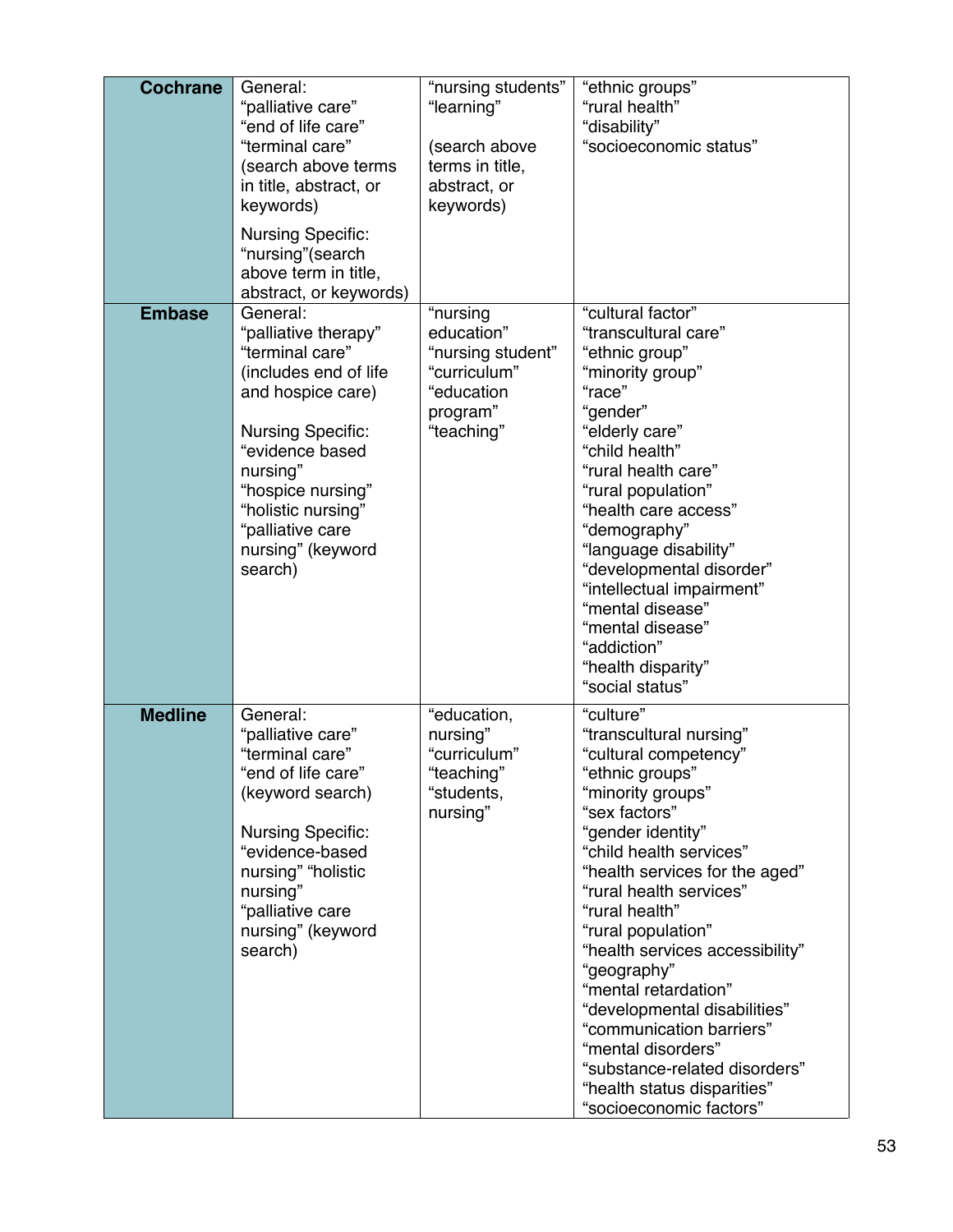#### Example Findings:

- Clark, K. & Phillips, J. (2010, April). End of life care the importance of culture and ethnicity. *Australian Family Physician, 39*(4), 210-213.
- Duffy, S., Jackson, F., Schim, S., Ronis, D. & Fowler, K. (2006, September). Cultural concepts at the end of life. *Nursing Older People, 18*(8), 10-14.
- Goldsmith, B., Hendrix, C.C. & Gentry, J. (2006, September-October). Providing end-of-life palliative care for the developmentally disabled and their families. *Journal of Hospice & Palliative Nursing, 8*(5), 270-275.
- Hinds, P.S., Oakes, L.L., Hicks, J., & Anghelescu, D.L. (2005, February). End-of-life care for children and adolescents. *Seminars in Oncology Nursing, 21*(1), 53-62.
- McGrath, P., Holewa, H., & McGrath, Z. (2007, July). Practical problems for Aboriginal palliative care service provision in rural and remote areas: equipment, power, and travel issues. *Collegian, 14*(3), 21-26.
- Thune-Boyle, I.C.V., Sampson, E.L., Jones, L., King, M., Lee, D.R., & Blanchard, M.R. (2010, May). Challenges to improving end of life care of people with advanced dementia in the UK. *Dementia, 9*(2), 259-284

### **Journals**

- o *Australian Journal of Rural Health* 
	- *Website:* http://www.wiley.com/bw/journal.asp?ref=1038-5282&site=1
	- *Access:* subscription required, may be accessible free through academic libraries
	- *Aims & Scope:* The *Australian Journal of Rural Health* publishes articles in the field of rural health. It facilitates the formation of interdisciplinary networks, so that rural health professionals can form a cohesive group and work together for the advancement of rural practice, in all health disciplines. The Journal aims to establish a national and international reputation for the quality of its scholarly discourse and its value to rural health professionals. All articles, unless otherwise identified, are peer reviewed by at least two researchers expert in the field of the submitted paper. The Journal is taken by subscribers in Canada, Japan, USA and the United Kingdom. Readership includes general practitioners, nurses, allied health professionals, pharmacists, health administrators, universities, rural health units and libraries.
- o *Culture, Health, & Sexuality* 
	- *Website:* http://www.tandfonline.com/loi/tchs20
	- *Access:* some FREE issues/sections, most articles require a subscription but may be accessible free through academic libraries
	- *Aims & Scope: Culture, Health & Sexuality* is a leading international environment for the publication of papers in the fields of culture, health and sexuality. The journal is broad and multi-disciplinary in focus, publishing papers on methodology as well as those that are empirical and conceptual in nature. It offers a forum for debates on policy and practice, adopting a practitioner focus where appropriate. *Culture, Health and*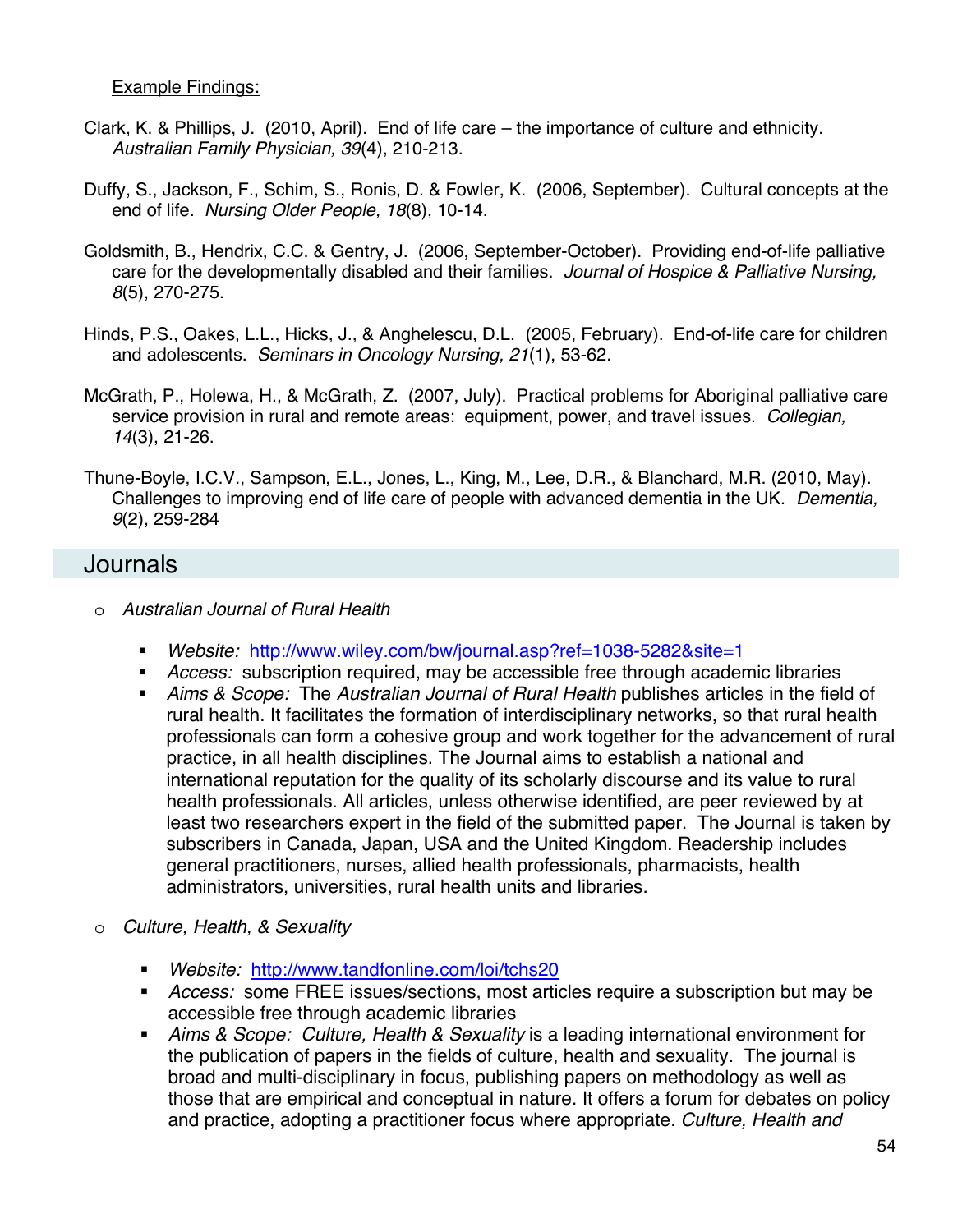*Sexuality* takes a genuinely international stance in its consideration of key issues and concerns, as reflected in the composition of the editorial board.

- o *Disability and Health Journal* 
	- *Website:* http://www.disabilityandhealthjnl.com/
	- *Access:* some FREE issues/sections, most articles require a subscription but may be accessible free through academic libraries
	- *Aims & Scope: Disability and Health Journal* is a scientific, scholarly and multidisciplinary journal for reporting original contributions that advance knowledge in disability and health. Such contributions include reports of empirical research on the characteristics of persons with disabilities, environments, health outcomes, and determinants of health; systematic reviews and tightly conceived theoretical interpretations of research literatures; and evaluative research on new interventions, technologies and programs. The focus will be public health, health promotion, health education, wellness and prevention, reducing the incidence of secondary conditions and medical conditions.
- o *Journal of Health Disparities Research and Practice* 
	- *Website:* http://www.unlv.edu/journals/chdr/journal.html
	- *Access:* FREE online access
	- *Aims & Scope:* To present research that will guide the development of evidence-based solutions, policy and programs in an effort to reduce and ultimately eliminate health disparities. The Journal of Health Disparities research and Practice is an online journal that explores the problems and challenges of health disparities among the diverse populations of the United State and the world. The journal invites submission of original papers from researchers, public health practitioners, and students researching and working on health disparities solutions.
- o *Journal of Rural Health* 
	- *Website:* http://www.wiley.com/bw/journal.asp?ref=0890-765X
	- *Access:* subscription required, may be accessible free through academic libraries
	- *Aims & Scope:* The *Journal of Rural Health*, a quarterly journal published by the NRHA, offers a variety of original research relevant and important to rural health. Some examples include evaluations, case studies, and analyses related to health status and behavior, as well as to health work force, policy and access issues. Quantitative, qualitative and mixed methods studies are welcome. Highest priority is given to manuscripts that reflect scholarly quality, demonstrate methodological rigor, and emphasize practical implications. The journal also publishes articles with an international rural health perspective, commentaries, book reviews and letters.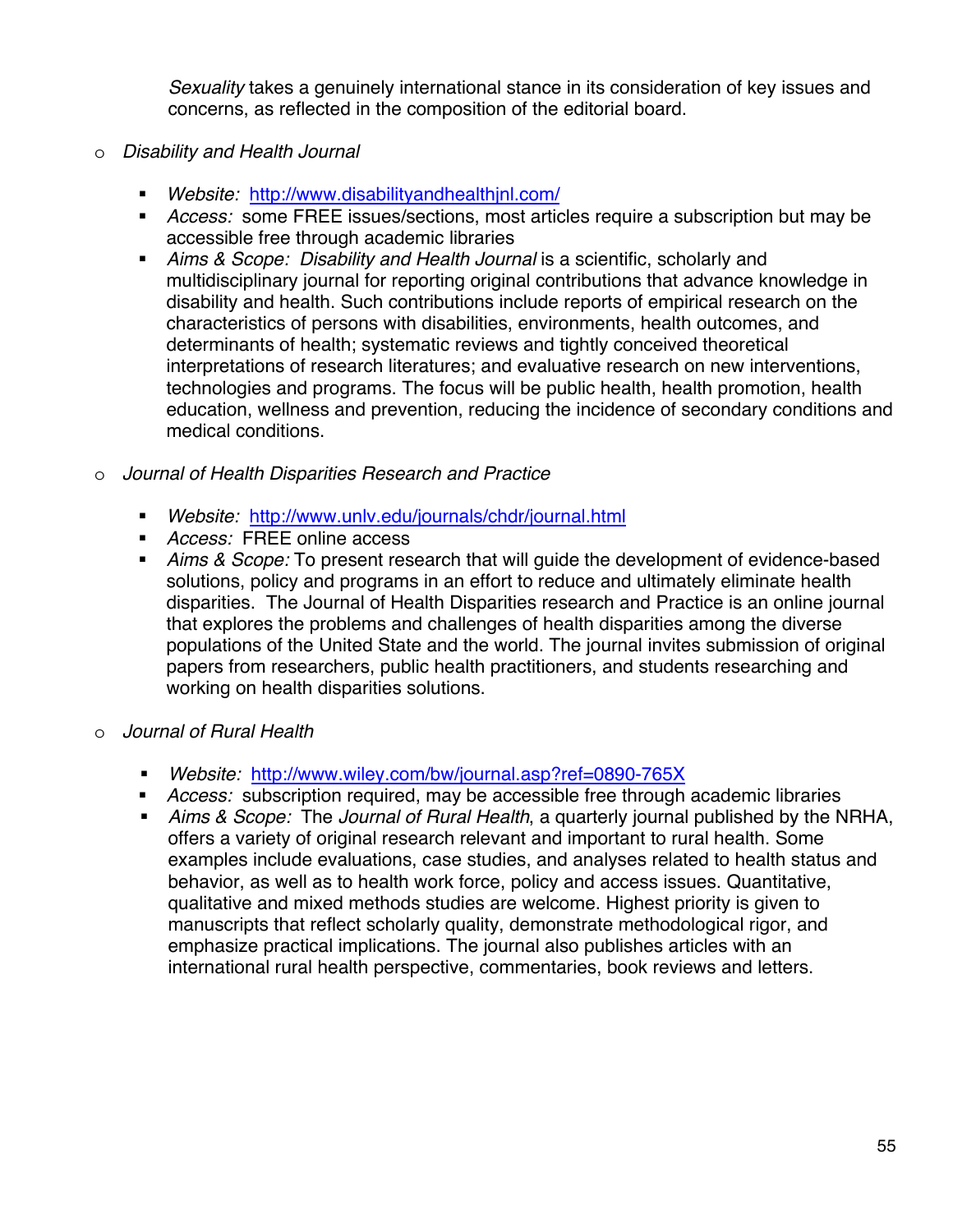### **Networks**

- o Canadian Network of Palliative Care for Children
	- *Website:* http://www.cnpcc.ca/
	- *Mission:* (1) To develop, coordinate and maintain a Canadian network for pediatric hospice palliative care. (2) To collaborate on national and international activities and initiatives in the field of pediatric hospice palliative care and to seek opportunities for partnerships. (3) To assume a role of leadership in pediatric hospice palliative care and to advocate for the needs of children with life-threatening illness and their families.
	- *Online Resources:* webinars, newsletters, conference information, norms of practice, symptom control guidelines, policies, research updates, teaching materials, related links, and discussion links.

### Websites



- o To search for online resources/websites related to unique populations:
	- Go to www.google.ca
	- Search combing "palliative care" with phrases/words such as "culture," "gender differences," "for the elderly," "children," "rural services," "mental health," "chronic disease," "cognitive disability," "dementia," "intellectual disability," etc.
- o BC Cancer Agency Cross-Cultural Palliative Care NET
	- *Website:* http://www.bccancer.bc.ca/RES/ResearchPrograms/net/default.htm
	- *Resource:* "Cross-Cultural Considerations in Promoting Advance Care Planning in Canada"
- o Centre for Cultural Diversity in Ageing
	- *Website:* http://www.culturaldiversity.com.au/practice-guides/palliative-care
	- *Resource:* "Palliative Care" (related links included)
- o Center to Advance Palliative Care
	- *Website:* http://www.capc.org/palliative-care-across-the-continuum/hospitalhospice/Rural-Toolkit-READER.pdf
	- *Resource:* "Providing Hospice and Palliative Care in Rural and Frontier Areas"
- o Europe World Health Organization
	- *Website:* http://www.euro.who.int/\_\_data/assets/pdf\_file/0009/98235/E82933.pdf
	- *Resource:* "Better Palliative Care for Older People"
- o Mental Health Foundation
	- *Website:* http://www.mentalhealth.org.uk/publications/mental-health-palliative-care/
	- *Resource:* "Mental Health and Palliative Care" (free download)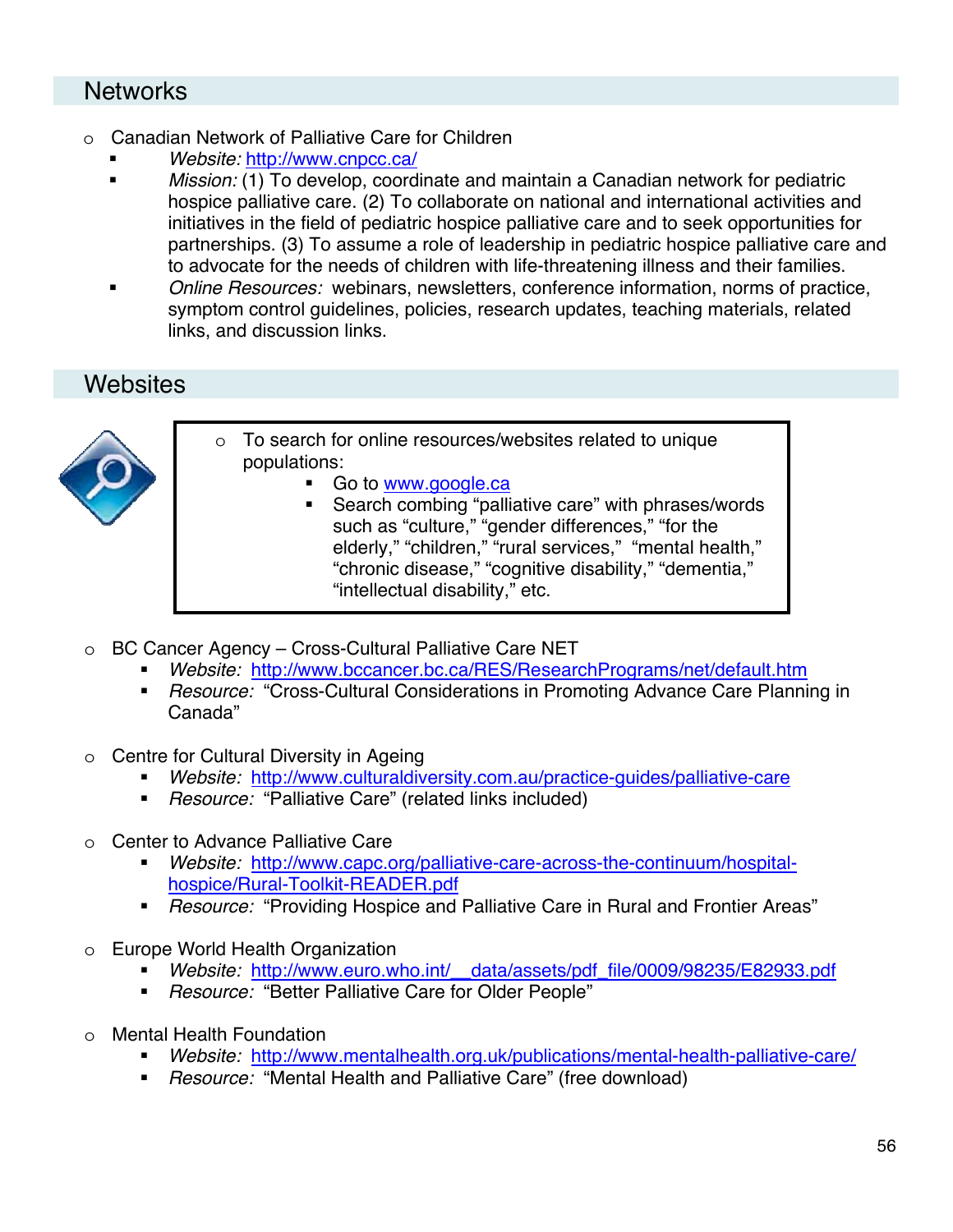- $\circ$  National Cancer Institute NCI Cancer Bulletin November 30<sup>th</sup>, 2010
	- *Website:* http://www.cancer.gov/ncicancerbulletin/113010/page6
	- *Resource:* "Considering Culture when Providing Cancer Care" volume 7,issue 23
- o National Cancer Institute
	- *Website:* http://www.cancer.gov/cancertopics/pdq/supportivecare/substanceabuse /HealthProfessional/page1
	- *Resource:* "Substance Abuse Issues in Cancer"
- o Palliative Care Australia
	- *Website:* http://www.palliativecare.org.au/Portals/46/Multicultural%20 palliative%20care%20guidelines.pdf
	- *Resource:* "Multicultural Palliative Care Guidelines"
- o Palliative Care Guidelines
	- *Website:* http://www.palliativecareguidelines.scot.nhs.uk/pain\_management/ cognitive.asp
	- *Resource:* "Palliative Care Guidelines Pain Management Pain Assessment in Cognitive Impairment"
- o Palliative Dementia Care Resources
	- *Website:* http://www.pdcronline.org/
	- *Resource:* list of articles on end stage dementia care
- o University of Toronto: Ian Anderson Continuing Education Program in End-of-Life Care
	- *Website:* http://www.cme.utoronto.ca/endoflife/default.htm
	- *Resources:* module on culture

### Audio-Visual Teaching Aides

- o YouTube
	- *Website:* http://www.youtube.com/
	- *Search Terms:* "palliative care culture," "palliative care disability," "palliative care rural," "language barrier," etc.
	- *Example Resources:* "Accommodating Cultural Diversity Palliative Care," "Reaching Out to Underserved Populations," etc.
- o Google Videos
	- *Website:* http://video.google.ca/?hl=en&tab=wv
	- *Search Terms:* "palliative care culture," "palliative care cultural sensitivity," "palliative care rural," "palliative care addiction," etc.
	- *Example Resources:* "Aboriginal Palliative Care," "Cultural Competence for Healthcare Providers," "Rural Nurse at Palliative Care," etc.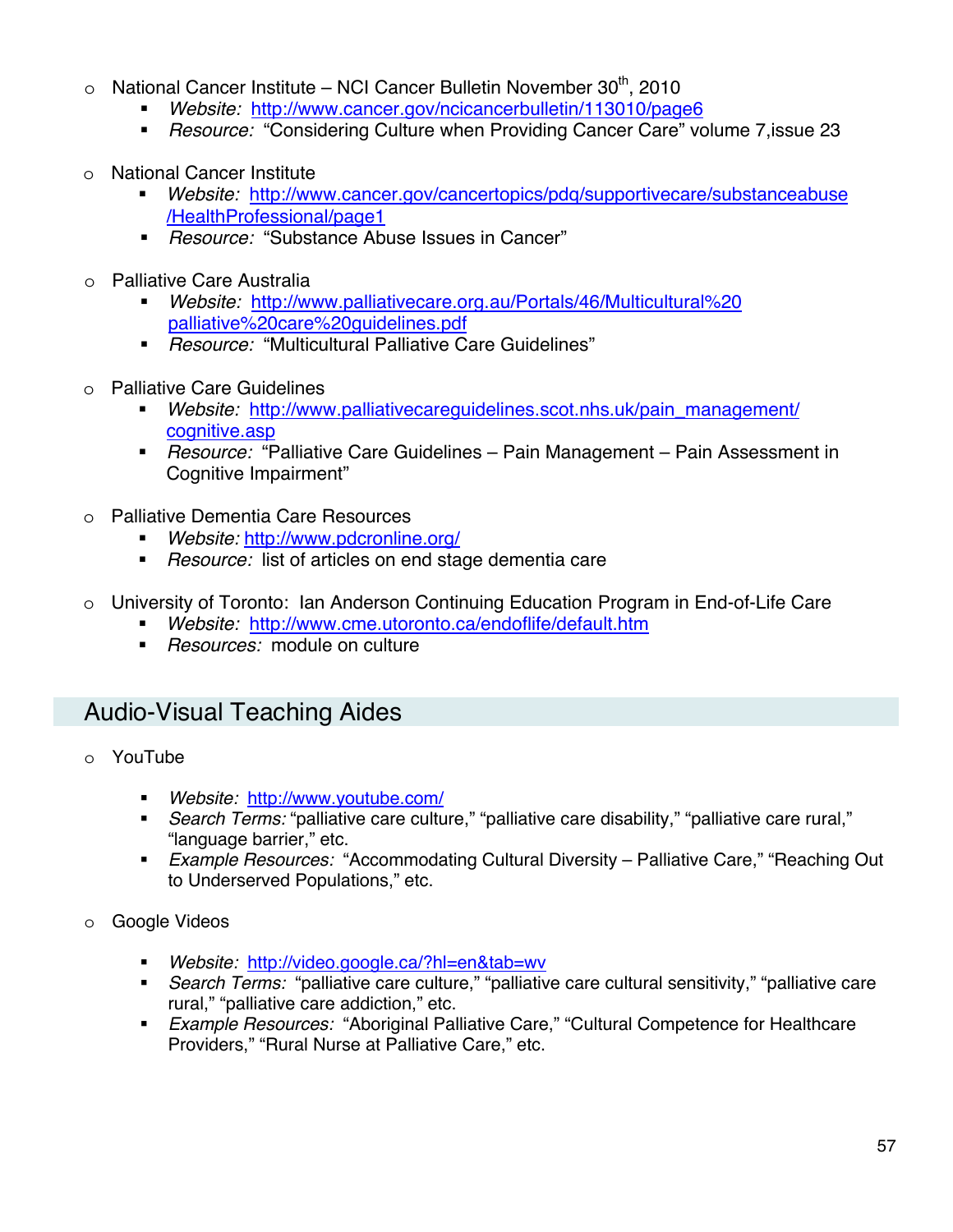# **e) Competency 5**

**Competency 5: Applies ethical knowledge skillfully when caring for persons at end-of-life and their families while attending to one's own responses such as moral distress and dilemmas, and successes with end-of life decision making.** 

| <b>Database</b> | <b>Search Terms</b>                                                                                                                                                                                                                                                         |                                                                                                                                                                                                        |                                                                                                                                                                                                                                                                                                                                                                                                                                                           |
|-----------------|-----------------------------------------------------------------------------------------------------------------------------------------------------------------------------------------------------------------------------------------------------------------------------|--------------------------------------------------------------------------------------------------------------------------------------------------------------------------------------------------------|-----------------------------------------------------------------------------------------------------------------------------------------------------------------------------------------------------------------------------------------------------------------------------------------------------------------------------------------------------------------------------------------------------------------------------------------------------------|
|                 | General                                                                                                                                                                                                                                                                     |                                                                                                                                                                                                        | Competency 5:                                                                                                                                                                                                                                                                                                                                                                                                                                             |
|                 | <b>Palliative Care Nursing</b>                                                                                                                                                                                                                                              | $(+/-)$ Nursing                                                                                                                                                                                        | <b>Ethics</b>                                                                                                                                                                                                                                                                                                                                                                                                                                             |
|                 |                                                                                                                                                                                                                                                                             | Education                                                                                                                                                                                              |                                                                                                                                                                                                                                                                                                                                                                                                                                                           |
| <b>AMED</b>     | General:<br>"palliative care"<br>"terminal care"<br>"end of life care"<br>(keyword search)<br><b>Nursing Specific:</b><br>"nursing care"<br>"palliative care nursing"<br>(keyword search)                                                                                   | "education,<br>nursing"<br>"teaching"<br>"learning"<br>"clinical teaching"<br>(keyword search)                                                                                                         | "ethics"<br>"suicide, assisted"<br>"euthanasia"<br>"treatment refusal"<br>"resuscitation"<br>"legislation"<br>"stress, psychological"<br>"burnout professional"<br>"palliative sedation" (keyword<br>search)<br>"principle of double effect"<br>(keyword search)<br>"moral distress" (keyword<br>search)                                                                                                                                                  |
| <b>CINAHL</b>   | General:<br>"palliative care"<br>"terminal care"<br>"terminally ill patients"<br>"end of life care"<br>(keyword search)<br><b>Nursing Specific:</b><br>"hospice and palliative<br>nursing"<br>"holistic nursing"<br>"nursing practice,<br>evidence-based"<br>"nursing care" | "education,<br>nursing"<br>"curriculum"<br>"education,<br>clinical"<br>"learning<br>environment,<br>clinical"<br>"learning<br>methods"<br>"teaching"<br>"education<br>research"<br>"students, nursing" | "ethics theory"<br>"ethics, professional"<br>"ethics, organizational"<br>"decision-making, ethical"<br>"morals"<br>"euthanasia, passive"<br>"suicide, assisted"<br>"treatment refusal"<br>"resuscitation orders"<br>"stress, psychological"<br>"burnout, professional"<br>"palliative sedation" (keyword<br>search)<br>"principle of double effect"<br>(keyword search)<br>"ethical conflict" (keyword<br>search)<br>"moral distress" (keyword<br>search) |

# *Database Search Strategies*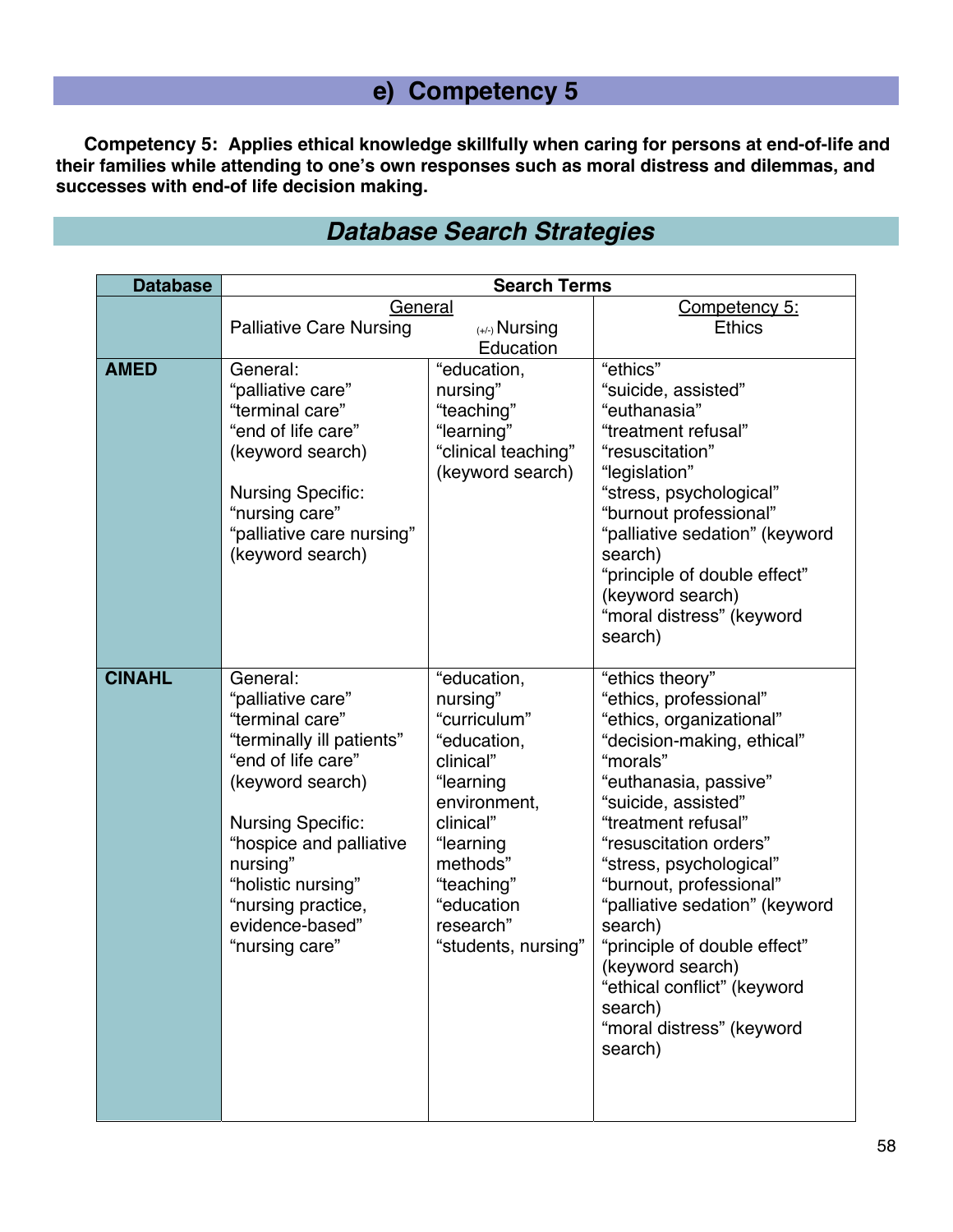| <b>Cochrane</b> | General:<br>"palliative care"<br>"end of life care"<br>"terminal care"<br>(search above terms in<br>title, abstract, or<br>keywords)<br><b>Nursing Specific:</b><br>"nursing"<br>(search above term in<br>title, abstract, or<br>keywords)               | "nursing students"<br>"learning"<br>(search above<br>terms in title,<br>abstract, or<br>keywords)   | "ethics"<br>"decision making"<br>"burnout"                                                                                                                                                                                                                                                                                                                                                                                                                                              |
|-----------------|----------------------------------------------------------------------------------------------------------------------------------------------------------------------------------------------------------------------------------------------------------|-----------------------------------------------------------------------------------------------------|-----------------------------------------------------------------------------------------------------------------------------------------------------------------------------------------------------------------------------------------------------------------------------------------------------------------------------------------------------------------------------------------------------------------------------------------------------------------------------------------|
| <b>Embase</b>   | General:<br>"palliative therapy"<br>"terminal care"<br>(includes end of life and<br>hospice care)<br><b>Nursing Specific:</b><br>"evidence based<br>nursing"<br>"hospice nursing"<br>"holistic nursing"<br>"palliative care nursing"<br>(keyword search) | "nursing<br>education"<br>"nursing student"<br>"curriculum"<br>"education<br>program"<br>"teaching" | "medical ethics"<br>"ethical theory"<br>"morality"<br>"treatment withdrawal"<br>"treatment refusal"<br>"distress syndrome"<br>"passive euthanasia"<br>"active euthanasia"<br>"voluntary euthanasia"<br>"assisted suicide"<br>"mental stress"<br>"burnout"<br>"principle of double effect"<br>(keyword search)<br>"palliative sedation" (keyword<br>search)<br>"terminal sedation" (keyword<br>search)<br>"moral distress" (keyword<br>search)<br>"ethical conflict" (keyword<br>search) |
| <b>Medline</b>  | General:<br>"palliative care"<br>"terminal care"<br>"end of life care"<br>(keyword search)<br><b>Nursing Specific:</b><br>"evidence-based<br>nursing"<br>"holistic nursing"<br>"palliative care nursing"<br>(keyword search)                             | "education,<br>nursing"<br>"curriculum"<br>"teaching"<br>"students, nursing"                        | "morals"<br>"ethics, nursing"<br>"ethical theory"<br>"ethics, institutional"<br>"euthanasia, passive"<br>"euthanasia, active"<br>"double effect principle"<br>"suicide, assisted"<br>"withholding treatment"<br>"treatment refusal"<br>"resuscitation"<br>"conflict (psychology)"<br>"stress, psychological"<br>"burnout, professional"                                                                                                                                                 |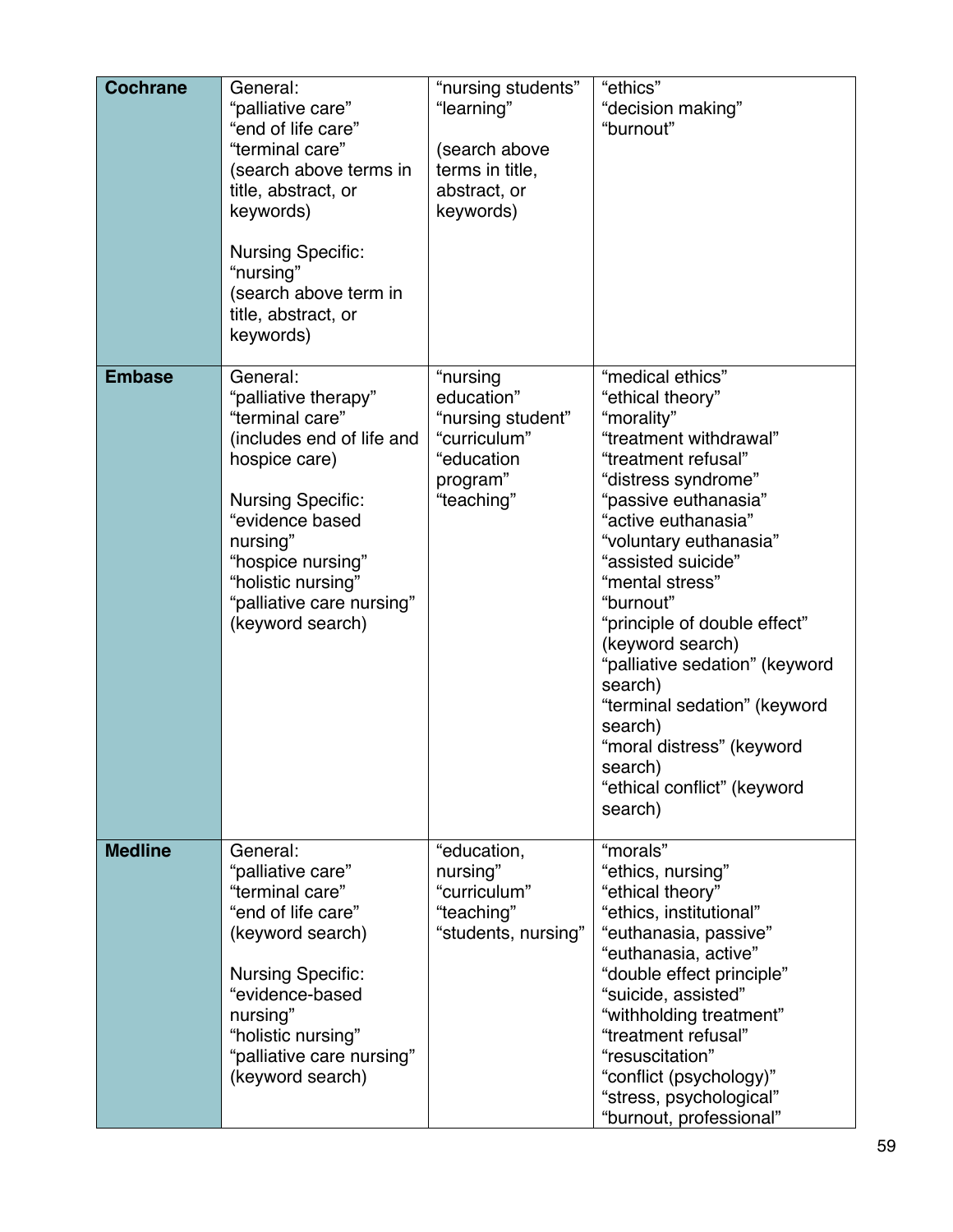|  | "palliative sedation" (keyword<br>search)<br>"terminal sedation" (keyword<br>search)       |
|--|--------------------------------------------------------------------------------------------|
|  | *note "ethics" is sometimes<br>listed as a subheading, which<br>can help narrow the search |

Example Findings:

- Allmark, P., Cobb, M., Liddle, B.J., & Tod, A.M. (2010, July). Is the doctrine of double effect irrelevant in end-of-life decision making? *Nursing Philosophy, 11*(3), 170-177.
- Martins Pereira, S., Fonseca, A.M., & Sofia Carvalho, A. (2011, May). Burnout in palliative care: A systematic review. *Nursing Ethics, 18*(3), 317-326.
- Olsen, M.L., Swetz, K.M., & Mueller, P.S. (2010, October). Ethical decision making with end-of-life care: Palliative sedation and withholding or withdrawing life-sustaining treatments. *Mayo Clinical Proceedings, 85*(10), 949-954.
- Pesut, B. (2009, July). Incorporating patients' spirituality into care using Gadow's ethical framework. *Nursing Ethics, 16*(4), 418-428.

### **Journals**

- o *BMC Medical Ethics* 
	- *Website:* http://www.biomedcentral.com/bmcmedethics/
	- *Access:* FREE online access
	- *Aims & Scope: BMC Medical Ethics* is an Open Access, peer-reviewed journal that considers articles on relation to the ethical aspects of biomedical research and clinical practice, including professional choices and conduct, medical technologies, healthcare systems and health policies.
- o *Cambridge Quarterly of Healthcare Ethics* 
	- *Website:* http://journals.cambridge.org/action/displayJournal?jid=CQH
	- *Access:* subscription required, may be accessible free through academic libraries
	- *Aims & Scope:* The *Cambridge Quarterly of Healthcare Ethics* is designed to address the challenges of biology, medicine and healthcare and to meet the needs of professionals serving on healthcare ethics committees in hospitals, nursing homes, hospices and rehabilitation centres. The aim of the journal is to serve as the international forum for the wide range of serious and urgent issues faced by members of healthcare ethics committees, physicians, nurses, social workers, clergy, lawyers and community representatives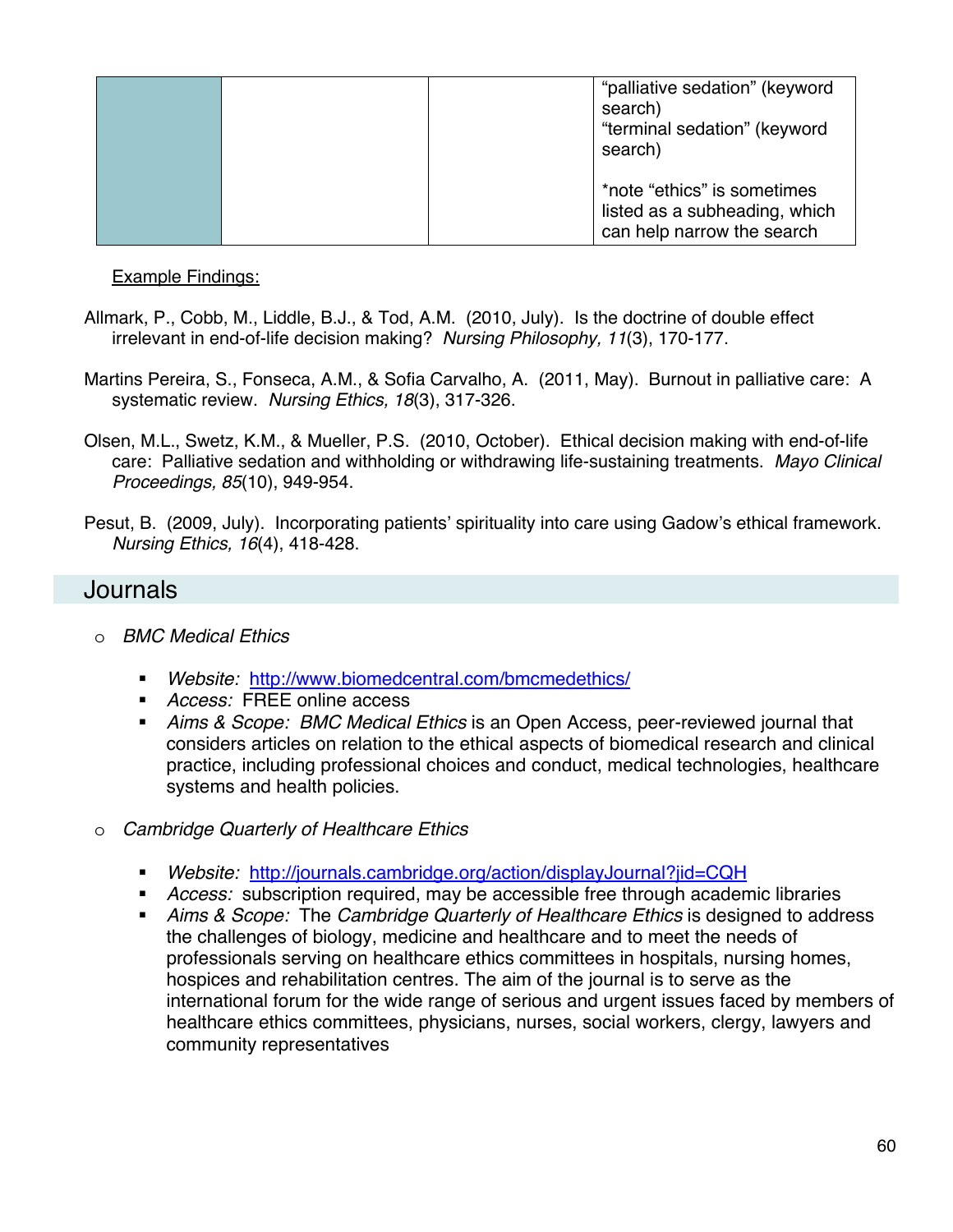- o *HEC Forum (HealthCare Ethics Committee Forum: An Interprofessional Journal on Healthcare Institutions' Ethical and Legal Issues)* 
	- *Website:* http://www.springer.com/social+sciences/applied+ethics/journal/10730
	- *Access:* subscription required, may be accessible free through academic libraries
	- *Aims & Scope:* HEC Forum is an international, peer-reviewed publication featuring original contributions of interest to practicing physicians, nurses, social workers, risk managers, attorneys, ethicists, and other HEC committee members. Contributions from all pertinent sources are included, written in a style written appealing to HEC members and lay readers. HEC Forum publishes essays and research papers, and includes such sections as Essays on Substantive Bioethical/Health Law Issues; Analyses of Procedural and Operational Committee Issues; Document Exchange; Special Articles; International Perspectives; Mt. /St. Anonymous: Cases and Institutional Policies; Point/Counterpoint Argumentation; Case Reviews, Analyses, and Resolutions; Chairperson's Section; `Tough Spot'; Critical Annotations; Health Law Alert; Network News and Letters to the Editors.
- o *Internet Journal of Law, Healthcare, and Ethics* 
	- **Website:** http://www.ispub.com/journal/the\_internet\_journal\_of\_law\_healthcare \_and \_ethics.html
	- *Access:* FREE online access
	- *Aims & Scope: The Internet Journal of Law, Healthcare and Ethics* is a multidisciplinary journal addressing current issues at the intersection of law, healthcare and ethics. IJLHE seeks high quality submissions that are timely and cutting edge that will generate discussion and promote further inquiry. Authors can expect a rapid turnaround of decisions on submissions. Because IJLHE is an open access journal, all articles will be available on the internet to reach a broad audience. The Journal covers a variety of bioethical topics in the following areas: health law & policy, neuroethics and nanoethics, emerging technologies, philosophy and ethics in healthcare, philosophy & health care ethics, public health & policy. IJLHE encourages authors to submit conceptual and empirical papers ranging from substantive articles on the state of the art to commentaries or policy arguments to scientific research, empirical research studies or book reviews. IJLHE seeks to promote a constructive dialogue between scholars in law, philosophy, ethics, medicine, social sciences, and science.
- o *JONA's Healthcare Law, Ethics, and Regulation* 
	- *Website:* http://journals.lww.com/jonalaw/pages/default.aspx
	- *Access:* subscription required, may be accessible free through academic libraries
	- *Aims & Scope: JONA's Healthcare Law, Ethics, and Regulation* provides valuable information on the changing regulations affecting healthcare will keep readers up-todate on this dynamic and critical aspect of the profession. Discussions of current problems and trends in healthcare law, and the ethics involved in ensuring quality patient care, are sure to assist readers in their leadership.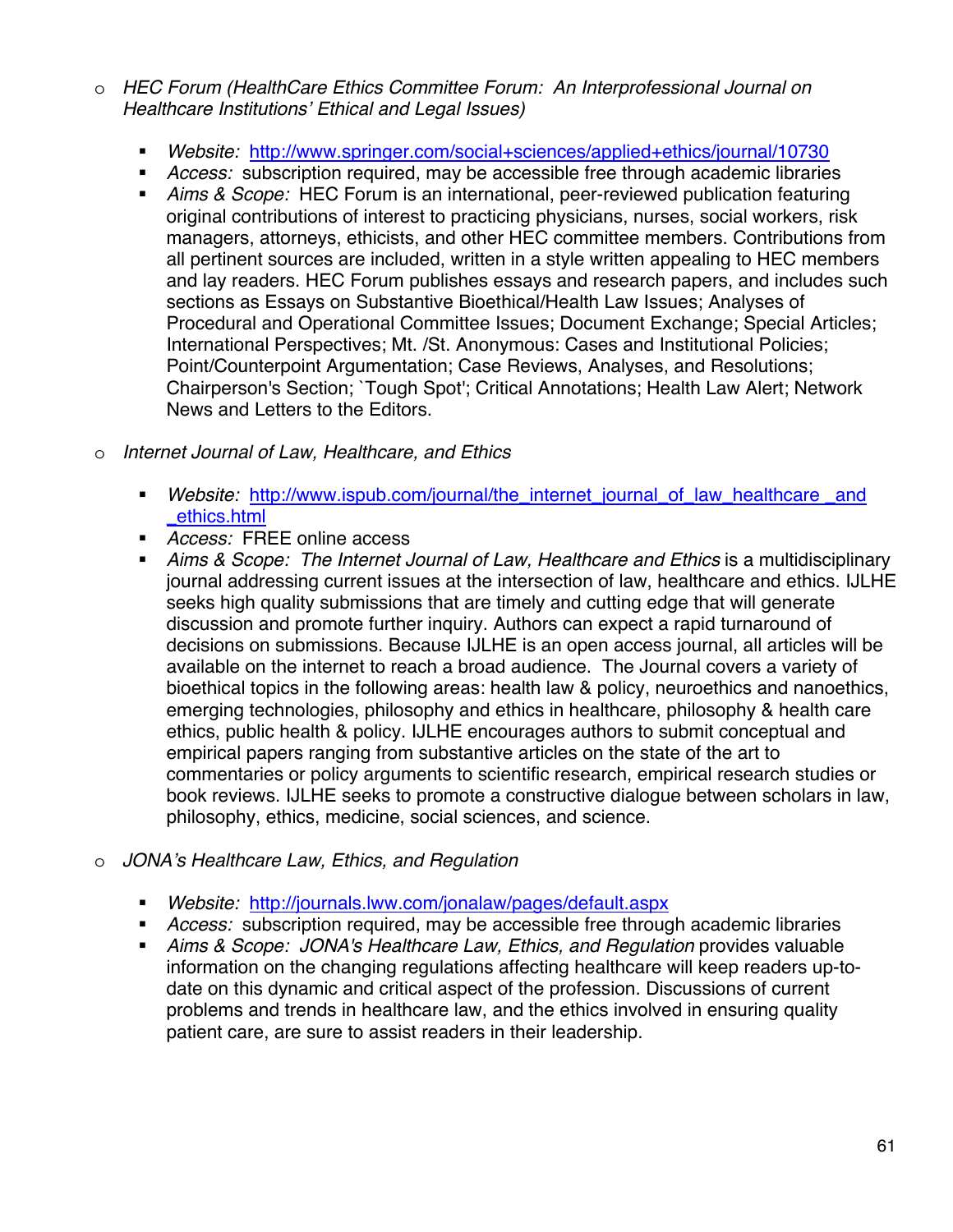#### o *Journal of Clinical Ethics*

- *Website:* http://www.clinicalethics.com/
- *Access:* subscription required, may be accessible free through academic libraries
- *Aims & Scope: The Journal of Clinical Ethics* is written for and by physicians, nurses, attorneys, clergy, ethicists, and others whose decisions directly affect patients. More than 70 percent of the articles in *JCE* are authored or co-authored by physicians. *JCE* is a double-blinded, peer-reviewed journal indexed in PubMed, Current Contents/Social & Behavioral Sciences, the Cumulative Index to Nursing & Allied Health Literature, and other indexes.
- o *Journal of Ethics in Mental Health* 
	- *Website:* http://www.jemh.ca/index.html
	- *Access:* FREE online access
	- *Aims & Scope: The Journal of Ethics in Mental Health* is an international, peerreviewed, web-based journal, available free on-line worldwide. We publish 2 issues per year (April and November). The journal was developed in association with Whitby Mental Health Centre and McMaster University (Canada). The journal aims at providing a useful forum for sharing ideas and experiences among all who are committed to improving ethical standards, behaviours, and choices in mental health care giving.
- o *Journal of Law, Medicine, and Ethics* 
	- *Website:* http://onlinelibrary.wiley.com/journal/10.1111/(ISSN)1748-720X
	- *Access:* some FREE issues/sections, most articles require a subscription but may be accessible free through academic libraries
	- *Aims & Scope:* Material published in *The Journal of Law, Medicine & Ethics (JLME)* contributes to the educational mission of The American Society of Law, Medicine & Ethics, covering public health, health disparities, patient safety and quality of care, and biomedical science and research. It provides articles on such timely topics as health care quality and access, managed care, pain relief, genetics, child/maternal health, reproductive health, informed consent, assisted dying, ethics committees, HIV/AIDS, and public health. Symposium issues review significant policy developments, health law court decisions, and books. A leading peer-reviewed journal for research at the intersection of law, health policy, ethics, and medicine, *JLME* is THE authoritative source for health law teachers, practitioners, policy makers, risk managers, and anyone involved with the safe, equitable, and ethical delivery and promotion of the public's health.
- o *Journal of Medical Ethics* 
	- *Website:* http://jme.bmj.com/
	- *Access:* all articles published prior to 2006 are free if you register, otherwise a subscription is required but may be available through academic libraries
	- *Aims & Scope: Journal of Medical Ethics* is a leading international journal that reflects the whole field of medical ethics. The journal seeks to promote ethical reflection and conduct in scientific research and medical practice. It features original articles on ethical aspects of health care, as well as case conferences, book reviews, editorials,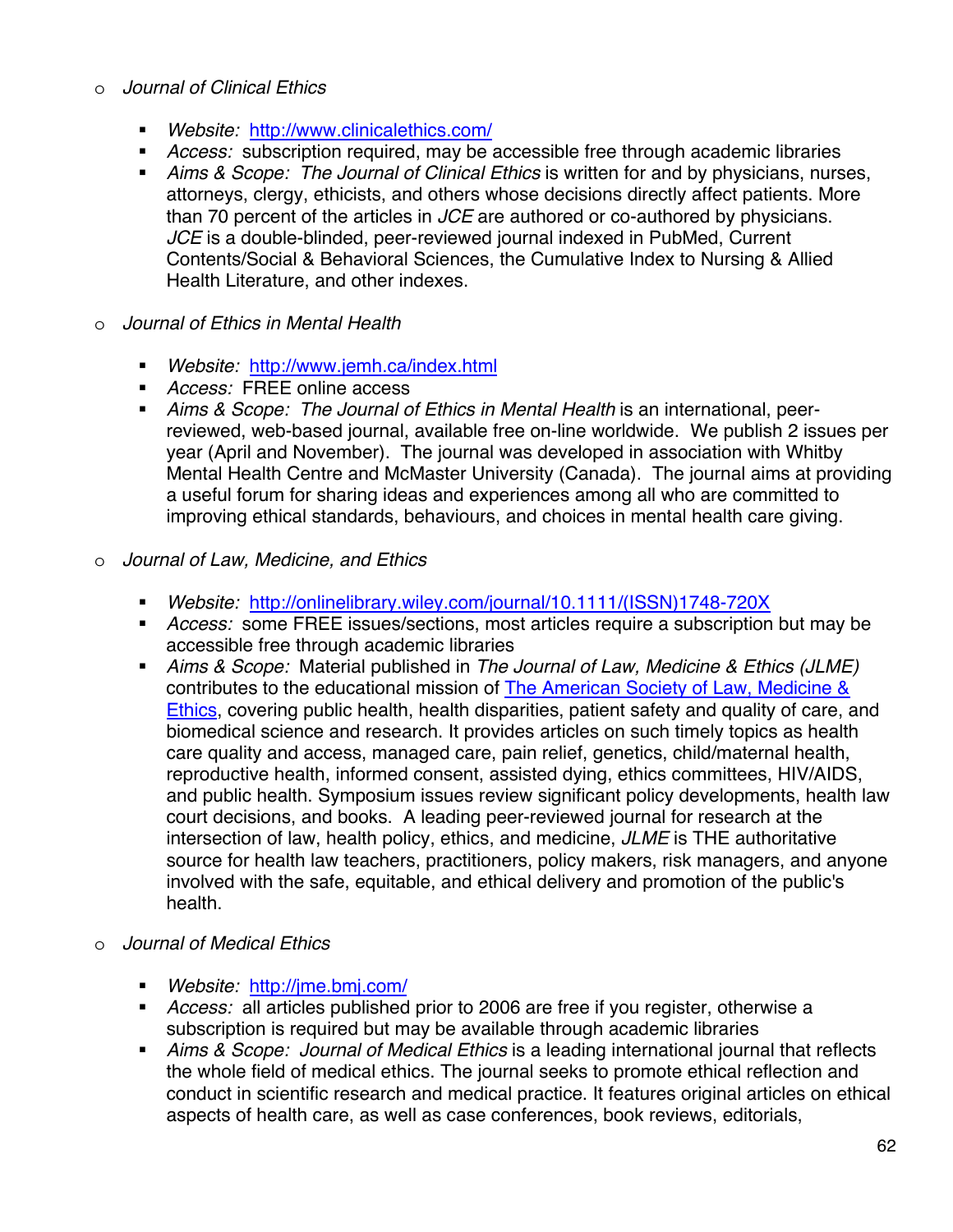correspondence, news and notes. To ensure international relevance JME has Editorial Board members from all around the world including the US, Europe, Australasia and Far East.

- o *Nursing Ethics* 
	- *Website:* http://nej.sagepub.com/
	- *Access:* subscription required, may be accessible free through academic libraries
	- *Aims & Scope: Nursing Ethics* takes a practical approach to this complex subject and relates each topic to the working environment. The articles on ethical and legal issues are written in a comprehensible style and official documents are analysed in a userfriendly way. The international Editorial Board ensures the selection of a wide range of high quality articles of global significance. *Nursing Ethics* adheres to a rigorous doubleblind reviewing policy in which the identity of reviewers and authors are concealed from both parties. Each manuscript is reviewed by at least two referees. All manuscripts are reviewed as rapidly as possible (e.g. 4-6 weeks) of submission.

#### o *Online Journal of Health Ethics*

- *Website:* http://www.ojhe.org/
- *Access:* FREE online access
- *Aims & Scope:* It is the purpose of this on-line ethical journal to provide a forum to inform ethical debates from a holistic worldview. Clearly, this approach demands a multicultural, multidisciplinary team of scholars open to challenges of their ontologies. While editors do not purport that readers will be left without a reasonable doubt regarding one's ethical quandaries, what is promised is the presentation of scholarly works known for their veracity and challenges to the commonly believed and generally accepted notions of truth and right. This philosophy demands the presentation of works which are not just expedient for the hour, but which form the basis of principles for the future. Works presented consist of clinical cases studies, poems, songs, art, dilemmas, ethical papers from renown experts and novices, and electronic bulletin board interactive chats, to name a few. Collectively, these varied forms of expression, while endorsed by some, will not be agreeable to all. What is promised though is a forum wherein expression of ideas is valued and encouraged.
- o *Philosophy, Ethics, and Humanities in Medicine* 
	- *Website:* http://www.peh-med.com/
	- *Access:* FREE online access
	- *Aims & Scope: Philosophy, Ethics, and Humanities in Medicine* considers articles on the philosophy of medicine and biology, and on ethical aspects of clinical practice and research.

### Network

- o Provincial Health Ethics Network
	- *Website:* http://www.phen.ab.ca/index.html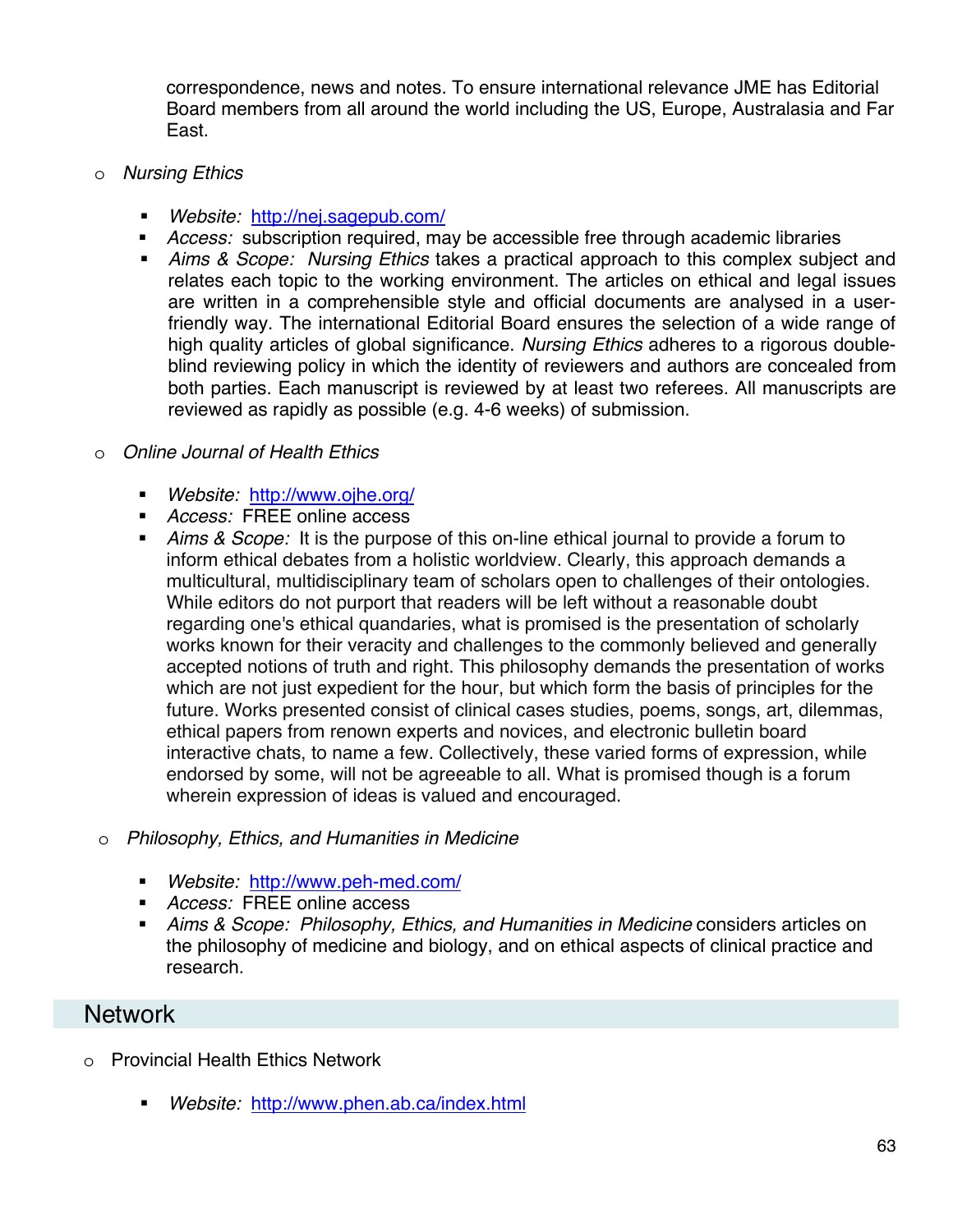- *Mission:* To facilitate examination, discussion and decision-making with respect to ethical issues in health and health care.
- *Online Resources:* ethics committee resources, books for download, articles, teaching resources, overview of ethics, and related links.

## Websites



- o To search for online resources/websites related to unique populations:
	- Go to www.google.ca
	- Search using phrases such as "nursing ethics palliative care," "ethical issues palliative care," "moral distress palliative care," etc.
- o Canadian Bioethics Companion
	- *Website:* http://canadianbioethicscompanion.ca/the-canadian-bioethicscompanion/chapter-3-end-of-life-issues/
	- *Resource:* Chapter 3 End of Life Issues
- o Canadian Nurses Association
	- *Website:* http://www.cna-aiic.ca/CNA/practice/ethics/code/resources/ default\_e.aspx
	- *Resource:* Code of Ethics for Registered Nurses
- o Dartmouth College "Handbook for Rural Health Ethics: A Practical Guide for Professionals"
	- *Website:* http://dms.dartmouth.edu/cfm/resources/ethics/chapter-11.pdf
	- *Resource:* Chapter 11: Ethics Conflicts in Rural Communities: End-of-life Decision-Making
- o International Association for Hospice & Palliative Care
	- *Website:* http://www.hospicecare.com/Ethics/ and http://www. hospicecare.com/manual/ethical-main.html
	- *Resource:* "Ethical Issues in Palliative Care" (list of ethics articles and essays) and "Ethical Issues" in the IAHPC Manual of Palliative Care
- o National Institute of Health Bioethics Resources on the Web
	- *Website:* http://bioethics.od.nih.gov/index.html
	- *Resource:* list of multiple online resources related to ethics and health
- o NursingEthics.ca
	- *Website:* http://www.nursingethics.ca/
	- *Resource:* codes of ethics from provincial nursing associations, and related articles and links.
- o The Royal Children's Hospital Melbourne
	- *Website:* http://www.rch.org.au/rch\_palliative/prof/index.cfm?doc\_id=1682
	- *Resource:* "Ethical Issues in Paediatric Palliative Care"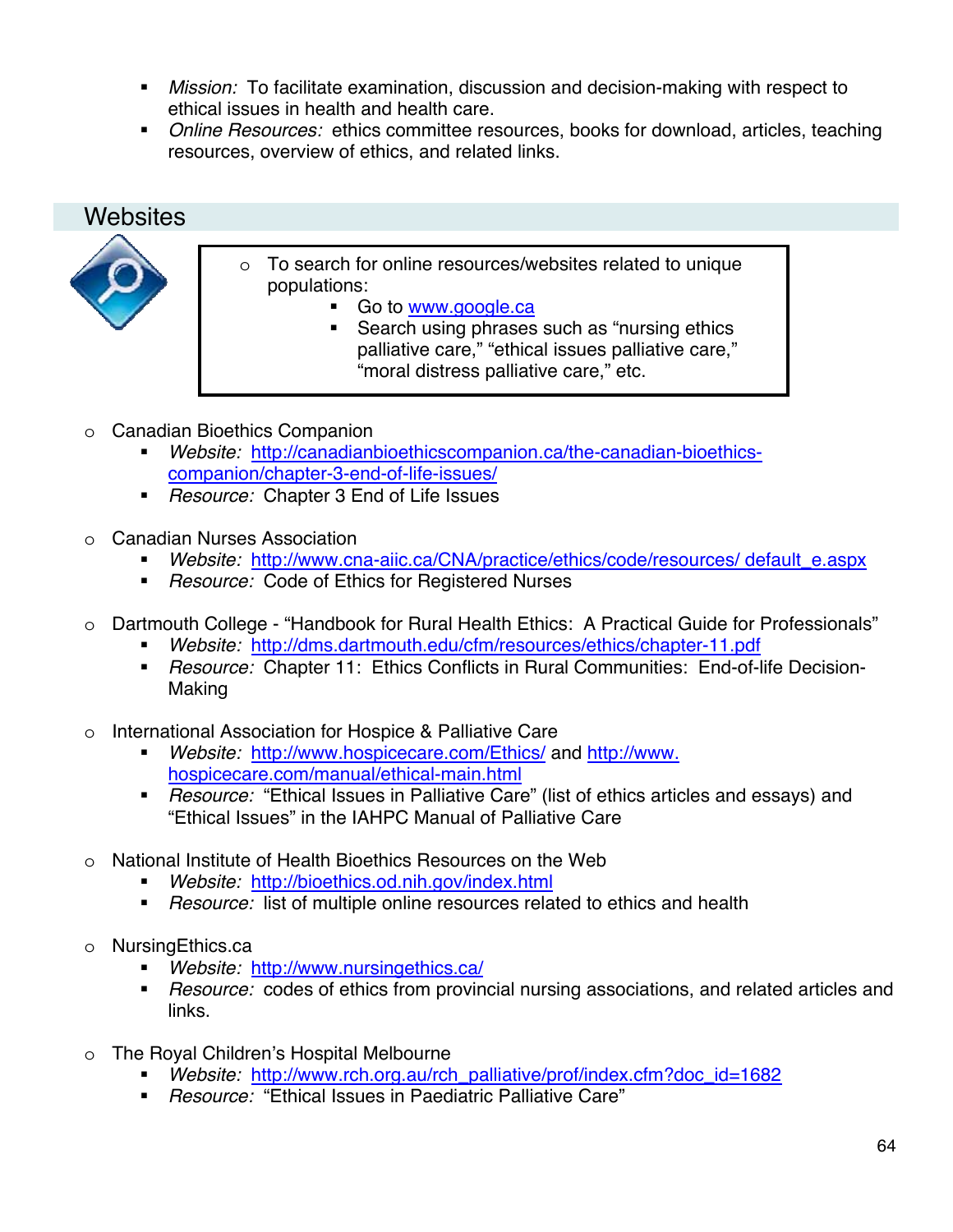- o University of Minnesota, Center for Bioethics
	- *Website:* http://www.ahc.umn.edu/img/assets/26104/End\_of\_Life.pdf
	- *Resource:* End of Life Care: An Ethical Overview

## Audio-Visual Teaching Aides

- o YouTube
	- *Website:* http://www.youtube.com/
	- *Search Terms:* "nursing ethics palliative," "caregiver burnout," "principle of double effect," "palliative sedation," "assisted suicide," "euthanasia," etc.
	- *Example Resources:* "Introduction to Principles in Health Care Ethics," "NCBC: What is the Moral Principle of Double Effect?" "Eye to Eye: Assisted Suicide," etc.
- o Google Videos
	- *Website:* http://video.google.ca/?hl=en&tab=wv
	- *Search Terms:* "nursing ethics palliative," "palliative care moral dilemma," "principle of double effect," "palliative sedation," "assisted suicide," "euthanasia," etc.
	- *Example Resources:* "Relational Ethics Palliative Care," "End-of-Life Care: Weighing Ethics and Rationing Resources," "Moral Distress in Delivering End-of-Life Care – Palliative Care," "Palliative Care Nursing – Caring for Yourself," etc.
- o PainClinician.com "Pain, Ethics, and Palliative Sedation"
	- *Website:* http://painclinician.com/video/id/152/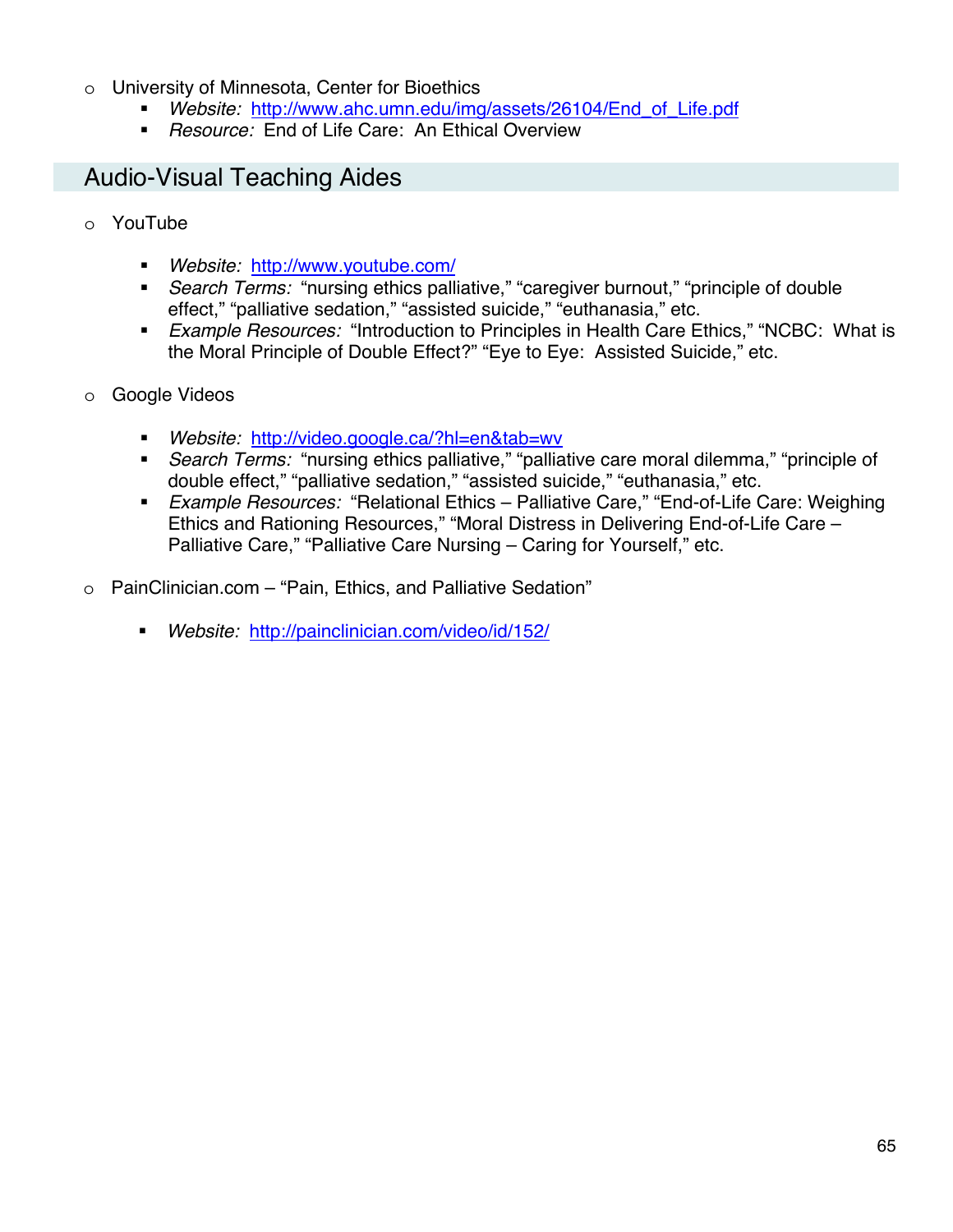# **f) Competency 6**

**Competency 6: Demonstrates the ability to attend to psychosocial and practical issues such as planning for death at home and after death care relevant to the person and the family members.** 

# *Database Search Strategies*

| <b>Search Terms</b>     |                                                                                                                                                                                                                                                                                                                                 |                                                                                                                                                                                                                                                   |
|-------------------------|---------------------------------------------------------------------------------------------------------------------------------------------------------------------------------------------------------------------------------------------------------------------------------------------------------------------------------|---------------------------------------------------------------------------------------------------------------------------------------------------------------------------------------------------------------------------------------------------|
|                         |                                                                                                                                                                                                                                                                                                                                 | Competency 6:                                                                                                                                                                                                                                     |
|                         | $(+/-)$ Nursing                                                                                                                                                                                                                                                                                                                 | Social & Practical Issues                                                                                                                                                                                                                         |
|                         |                                                                                                                                                                                                                                                                                                                                 |                                                                                                                                                                                                                                                   |
|                         |                                                                                                                                                                                                                                                                                                                                 | "home care services"<br>"home nursing"                                                                                                                                                                                                            |
| "terminal care"         |                                                                                                                                                                                                                                                                                                                                 | "caregivers"                                                                                                                                                                                                                                      |
| "end of life care"      | "learning"                                                                                                                                                                                                                                                                                                                      | "adaptation psychological"                                                                                                                                                                                                                        |
| (keyword search)        |                                                                                                                                                                                                                                                                                                                                 | "emotions"                                                                                                                                                                                                                                        |
|                         |                                                                                                                                                                                                                                                                                                                                 | "cultural sensitivity" (keyword<br>search"                                                                                                                                                                                                        |
|                         |                                                                                                                                                                                                                                                                                                                                 | "values and beliefs" (keyword                                                                                                                                                                                                                     |
| "palliative care        |                                                                                                                                                                                                                                                                                                                                 | search"                                                                                                                                                                                                                                           |
| nursing" (keyword       |                                                                                                                                                                                                                                                                                                                                 | "burial" (keyword search)                                                                                                                                                                                                                         |
|                         |                                                                                                                                                                                                                                                                                                                                 | "spiritual care" (keyword                                                                                                                                                                                                                         |
|                         |                                                                                                                                                                                                                                                                                                                                 | search)                                                                                                                                                                                                                                           |
|                         |                                                                                                                                                                                                                                                                                                                                 | "home death" (keyword<br>search)                                                                                                                                                                                                                  |
|                         |                                                                                                                                                                                                                                                                                                                                 |                                                                                                                                                                                                                                                   |
| General:                | "education,                                                                                                                                                                                                                                                                                                                     | "home environment"                                                                                                                                                                                                                                |
| "palliative care"       | nursing"                                                                                                                                                                                                                                                                                                                        | "home care equipment and                                                                                                                                                                                                                          |
|                         |                                                                                                                                                                                                                                                                                                                                 | supplies"                                                                                                                                                                                                                                         |
|                         |                                                                                                                                                                                                                                                                                                                                 | "postmortem care"<br>"information needs"                                                                                                                                                                                                          |
|                         |                                                                                                                                                                                                                                                                                                                                 | "psychosocial aspects of                                                                                                                                                                                                                          |
|                         |                                                                                                                                                                                                                                                                                                                                 | illness"                                                                                                                                                                                                                                          |
|                         | clinical"                                                                                                                                                                                                                                                                                                                       | "stress, psychological"                                                                                                                                                                                                                           |
| "hospice and palliative | "learning                                                                                                                                                                                                                                                                                                                       | "spiritual care"                                                                                                                                                                                                                                  |
| nursing"                | methods"                                                                                                                                                                                                                                                                                                                        | "family functioning"                                                                                                                                                                                                                              |
|                         |                                                                                                                                                                                                                                                                                                                                 | "rituals and ceremonies"                                                                                                                                                                                                                          |
|                         |                                                                                                                                                                                                                                                                                                                                 | "burial practices"                                                                                                                                                                                                                                |
|                         |                                                                                                                                                                                                                                                                                                                                 | "cultural sensitivity"<br>"values and beliefs"                                                                                                                                                                                                    |
|                         |                                                                                                                                                                                                                                                                                                                                 | "health knowledge, attitudes                                                                                                                                                                                                                      |
|                         |                                                                                                                                                                                                                                                                                                                                 | practice"                                                                                                                                                                                                                                         |
|                         |                                                                                                                                                                                                                                                                                                                                 | "professional-family relations"                                                                                                                                                                                                                   |
|                         |                                                                                                                                                                                                                                                                                                                                 | + "culture"                                                                                                                                                                                                                                       |
|                         |                                                                                                                                                                                                                                                                                                                                 | "emotional needs" (keyword                                                                                                                                                                                                                        |
|                         |                                                                                                                                                                                                                                                                                                                                 | search)                                                                                                                                                                                                                                           |
|                         |                                                                                                                                                                                                                                                                                                                                 | "preparing for death" (keyword<br>search)                                                                                                                                                                                                         |
|                         |                                                                                                                                                                                                                                                                                                                                 | "death at home" (keyword                                                                                                                                                                                                                          |
|                         | <b>Palliative Care Nursing</b><br>General:<br>"palliative care"<br><b>Nursing Specific:</b><br>"nursing care"<br>search)<br>"terminal care"<br>"terminally ill patients"<br>"end of life care"<br>(keyword search)<br><b>Nursing Specific:</b><br>"holistic nursing"<br>"nursing practice,<br>evidence-based"<br>"nursing care" | General<br>Education<br>"education,<br>nursing"<br>"teaching"<br>"clinical teaching"<br>(keyword search)<br>"curriculum"<br>"education,<br>clinical"<br>"learning<br>environment,<br>"teaching"<br>"education<br>research"<br>"students, nursing" |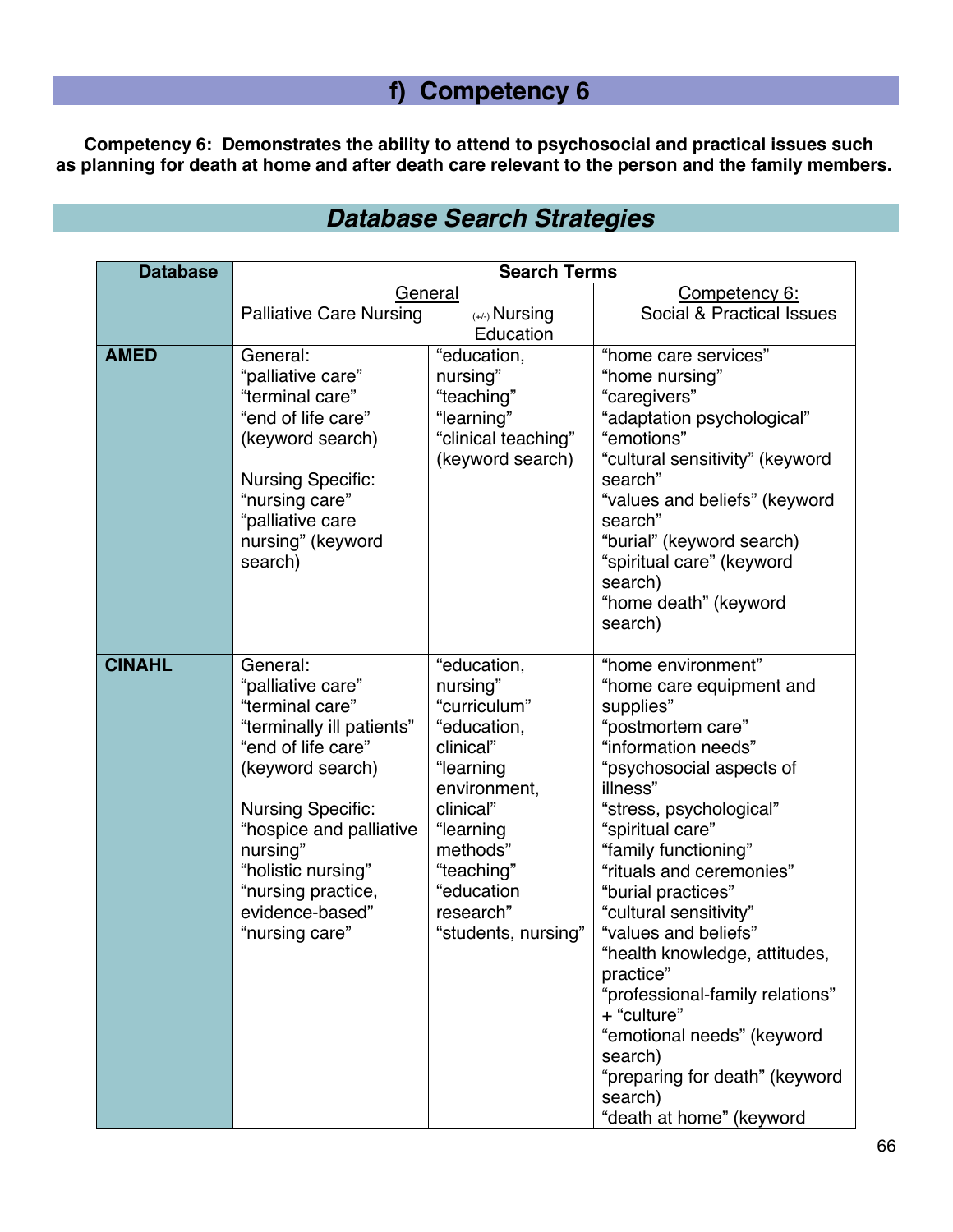| <b>Cochrane</b> | General:<br>"palliative care"<br>"end of life care"<br>"terminal care"<br>(search above terms<br>in title, abstract, or<br>keywords)                                                                                                                        | "nursing students"<br>"learning"<br>(search above<br>terms in title,<br>abstract, or<br>keywords)   | search)<br>"family needs" (keyword<br>search)<br>"family needs"<br>"psychosocial issues"                                                                                                                                                                                                                                                                                                                                    |
|-----------------|-------------------------------------------------------------------------------------------------------------------------------------------------------------------------------------------------------------------------------------------------------------|-----------------------------------------------------------------------------------------------------|-----------------------------------------------------------------------------------------------------------------------------------------------------------------------------------------------------------------------------------------------------------------------------------------------------------------------------------------------------------------------------------------------------------------------------|
|                 | <b>Nursing Specific:</b><br>"nursing"<br>(search above term in<br>title, abstract, or<br>keywords)                                                                                                                                                          |                                                                                                     |                                                                                                                                                                                                                                                                                                                                                                                                                             |
| <b>Embase</b>   | General:<br>"palliative therapy"<br>"terminal care"<br>(includes end of life<br>and hospice care)<br><b>Nursing Specific:</b><br>"evidence based<br>nursing"<br>"hospice nursing"<br>"holistic nursing"<br>"palliative care<br>nursing" (keyword<br>search) | "nursing<br>education"<br>"nursing student"<br>"curriculum"<br>"education<br>program"<br>"teaching" | "family functioning"<br>"psychosocial care"<br>"home care"<br>"posthumous care"<br>"health care planning"<br>"cultural sensitivity"<br>"transcultural care"<br>"needs assessment" +<br>"emotion"<br>"values and beliefs" (keyword<br>search)<br>"preparing for death" (keyword<br>search)                                                                                                                                   |
| <b>Medline</b>  | General:<br>"palliative care"<br>"terminal care"<br>"end of life care"<br>(keyword search)<br><b>Nursing Specific:</b><br>"evidence-based<br>nursing"<br>"holistic nursing"<br>"palliative care<br>nursing" (keyword<br>search)                             | "education,<br>nursing"<br>"curriculum"<br>"teaching"<br>"students,<br>nursing"                     | "funeral rites"<br>"cultural characteristics"<br>"cultural diversity"<br>"ceremonial behaviour"<br>"family relations"<br>"cultural competency"<br>"home care services" +<br>"death"<br>"adaptation, psychological" +<br>"family"<br>"needs assessment" +<br>"emotions" or "social support"<br>or "spirituality"<br>"home death" (keyword<br>search)<br>"preparing for death" (keyword<br>search)<br>"religion and medicine" |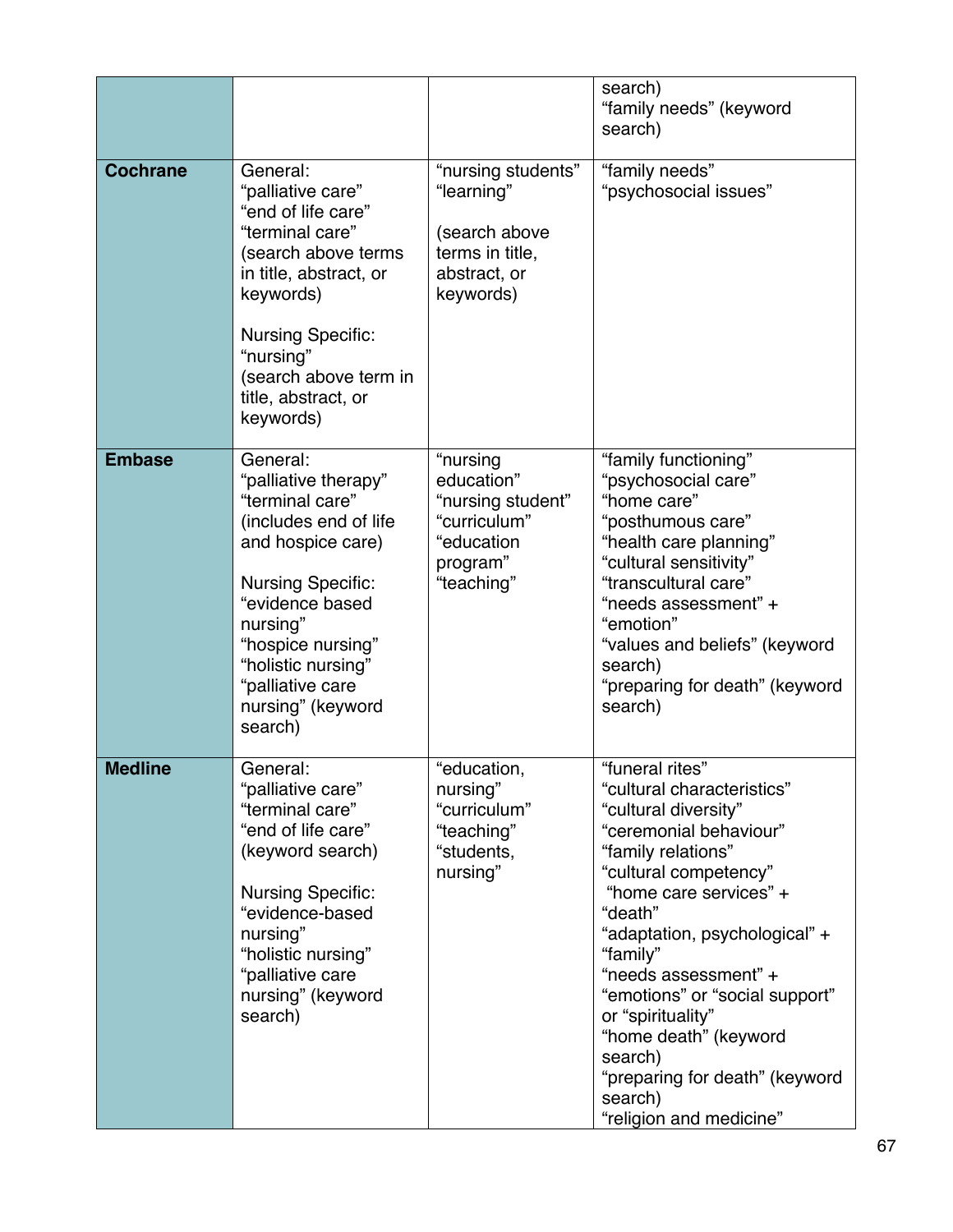|  | (keyword search)<br>"values and beliefs" (keyword<br>search)<br>"cultural sensitivity" (keyword<br>search) |
|--|------------------------------------------------------------------------------------------------------------|
|  |                                                                                                            |

Example Findings:

- Karlsson, C. & Beggren, I. (2011). Dignified end-of-life care in the patients' own homes. *Nursing Ethics, 18*(3), 374-385.
- McNamara, B. & Rosenwax, L. (2010, April). Which carers of family members at the end of life need more support from health services and why? *Social Science & Medicine, 70*(7), 1035-1041,
- Nakamura, S., Kuzuya, M., Funaki, Y., Matsui, W., & Ishiguro, N. (2010, April). Factors influencing death at home in terminally ill cancer patients. *Geriatrics & Gerontology International, 10*(2), 154-160.

Whittington, E. (2006, summer). Planning for death. *CURE: Cancer Updates, Research, & Education, 5*(2), 26

### Journals

- o *Death Studies* 
	- *Website:* http://www.tandf.co.uk/journals/tf/07481187.html
	- *Access:* subscription required, may be accessible free through academic libraries
	- *Aims & Scope:* Now published ten times each year, this acclaimed journal provides refereed papers on significant research, scholarship, and practical approaches in the fast growing areas of bereavement and loss, grief therapy, death attitudes, suicide, and death education. It provides an international interdisciplinary forum in which a variety of professionals share results of research and practice, with the aim of better understanding the human encounter with death and assisting those who work with the dying and their families.
- o *Illness, Crisis, and Loss* 
	- *Website: http://www.baywood.com/journals/previewjournals.asp?Id=1054-1373*
	- *Access:* subscription required, may be accessible free through academic libraries
	- *Aims & Scope: Illness, Crisis & Loss* is the resource that furthers your understanding and knowledge of the psychosocial and ethical issues associated with life-threatening illness, traumatic human crises, grief, and loss. The broad focus of the journal makes it relevant to a wide range of professionals and scholars, such as grief counselors, therapists, social workers, thanatologists, physicians and nurses, medical ethicists, and anyone else who works with people in crisis situations. *Illness, Crisis & Loss* publishes peer-reviewed articles, book reviews, and essays on psychological and ethical issues associated with life-threatening illnesses, traumatic human crises, grief, and loss. Through editorials, interviews, and commentaries, you will also discover the latest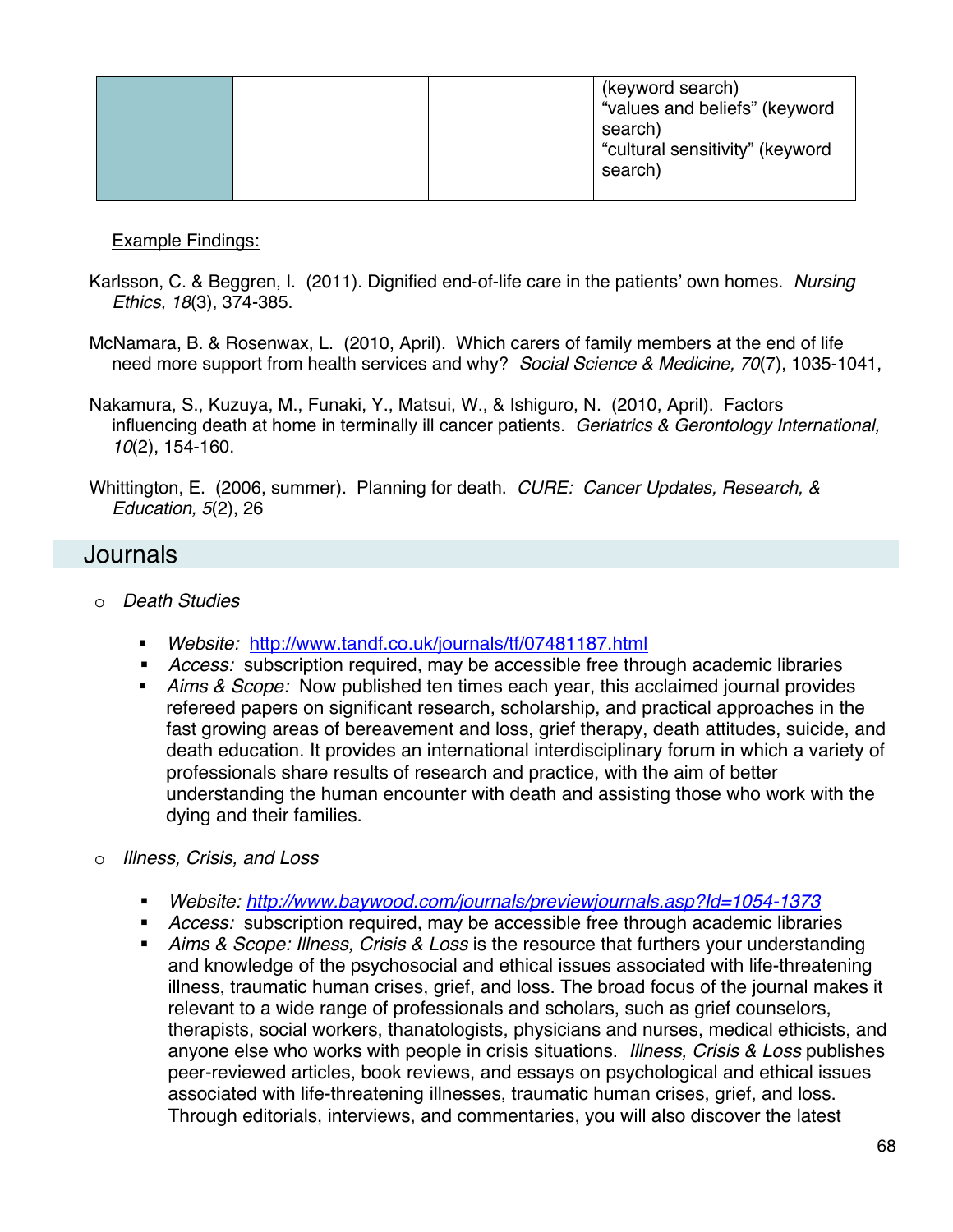thinking on the most pressing ethical and psychosocial issues from those working on the frontlines.

- o *Journal of Loss and Trauma* (pre-2001, *Journal of Personal and Interpersonal Loss*)
	- *Website:* http://www.tandf.co.uk/journals/titles/15325024.asp
	- *Access:* subscription required, may be accessible for free through academic libraries
	- *Aims & Scope:* In one forum, *Journal of Loss and Trauma* brings together scholarship on personal losses relating to family, health, and aging issues. The journal addresses issues dealing with psychological and physical health and interpersonal losses relative to extended family, community life, and society as a whole. In order to broaden the reader's perspective on loss and bereavement, the journal defines loss as a major reduction in a person's resources, whether personal, material, or symbolic, to which the person was emotionally attached. Types of loss covered include: death and dying; dissolution and divorce; loss of employment; life-threatening diseases and long-term disability; loss of possessions; homelessness; recurring and haunting memories; disenfranchisement and stigmatization; losses resulting from war and violence; and aging. The *Journal of Loss & Trauma* highlights common as well as differing impacts of major losses while revealing commonalities of the various healing processes. Interdisciplinary in its approach, the journal publishes empirically-oriented papers, case studies with intervention strategies, point-counterpoint discussions, theoretical analyses, essays on concepts or links among relevant fields, and therapeutic approaches. Book reviews are also regular features.
- o *Journal of Social Work in End-of-Life & Palliative Care* (pre-2005, *Loss, Grief, & Care*)
	- *Website:* http://www.tandfonline.com/loi/wzlg20
	- *Access:* FREE online access
	- *Aims & Scope:* Original research and conceptual articles explore issues crucial to individuals with serious, life-threatening, and life-limiting illness and their families across the lifespan. The focus includes, but is not limited to, the following areas: interprofessional practice and research; practice and policy innovations; practice evaluation; end-of-life communication and decision making; pain management and palliative care; grief and bereavement; ethical issues; sudden traumatic death; secondary trauma and compassion fatigue among professional caregivers. Topics addressed may cover a range of health and mental health community practice settings. The "Reflections" section of the journal is dedicated to using creative writing to give voice to the personal impact of end-of-life and palliative care in clinical practice, community organizing, policy practice, research, and education. Content is accepted in three forms: poetry, essays, and case studies.
- o *Mortality*
	- *Website:* http://www.tandf.co.uk/journals/titles/13576275.asp
	- *Access:* subscription required, may be accessible for free through academic libraries
	- *Aims & Scope:* A foremost international, interdisciplinary journal that has relevance both for academics and professionals concerned with human mortality. *Mortality* is essential reading for those in the field of death studies and in a range of disciplines, including anthropology, art, classics, history, literature, medicine, music, socio-legal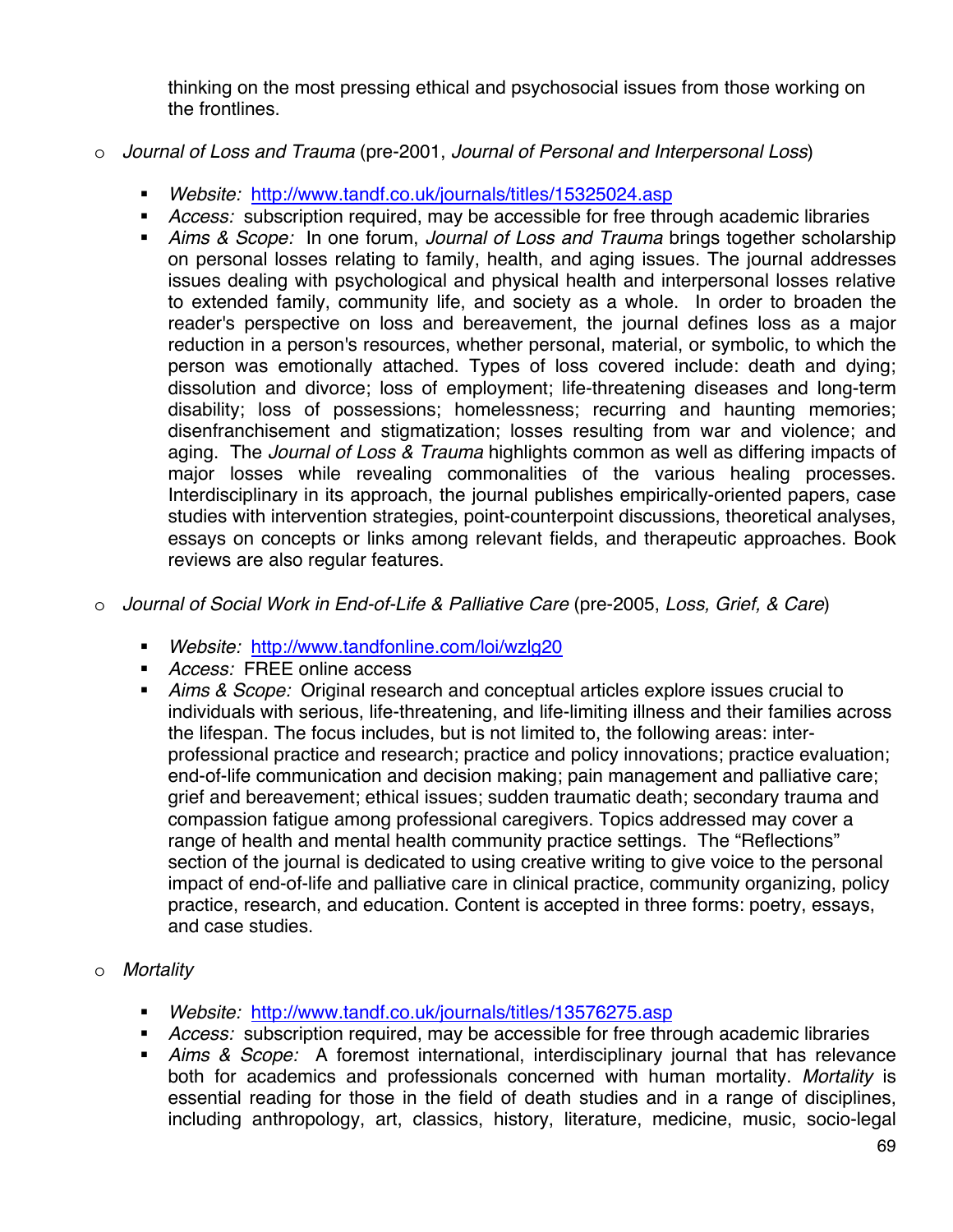studies, social policy, sociology, philosophy, psychology and religious studies. The journal is also of special interest and relevance for those professionally or voluntarily engaged in the health and caring professions, in bereavement counselling, the funeral industries, and in central and local government. Unique features of the journal are the Classic Revisited series wherein key texts in the study of death are subjected to contemporary reappraisal by an expert in the discipline, and Virtual Themed Issues, which are online collections of articles on key themes introduced by an expert.

#### o *OMEGA – Journal of Death & Dying*

- *Website:* http://www.baywood.com/journals/previewjournals.asp?Id=0030-222*8*
- *Access:* subscription required, may be accessible for free through academic libraries
- *Aims & Scope:* This journal brings insight into terminal illness; the process of dying, bereavement, mourning, funeral customs, suicide. Fresh, lucid, responsible contributions from knowledgeable professionals in universities, hospitals, clinics, old age homes, suicide prevention centers, funeral directors and others, concerned with thanatology and the impact of death on individuals and the human community. *OMEGA* is a rigorously peer-refereed journal. Drawing significant contributions from the fields of psychology, sociology, medicine, anthropology, law, education, history and literature, *OMEGA* has emerged as the most advanced and internationally recognized forum on the subject of death and dying. It serves as a reliable guide for clinicians, social workers, and health professionals who must deal with problems in crisis management, e.g., terminal illness, fatal accidents, catastrophe, suicide and bereavement.

### **Associations**

- o ADEC: The Thanatology Association
	- *Website:* http://www.adec.org//AM/Template.cfm?Section=Home#
	- *Mission:* The Association for Death Education and Counseling<sup>®</sup> is an international, professional organization dedicated to promoting excellence and recognizing diversity in death education, care of the dying, grief counseling and research in thanatology. Based on quality research, theory and practice, the association provides information, support and resources to its international, multicultural, multidisciplinary membership and to the public.
	- *Online Resources:* self-study course, webinars, and related links.
- o Canadian Home Care Association
	- *Website:* http://www.cdnhomecare.ca/index.php
	- *Mission:* The Canadian Home Care Association, as a national voice, promotes excellence in home care through leadership, awareness and knowledge to shape strategic directions.
	- *Online Resources:* CHCA Initiatives "The Gold Standard for Palliative Home Care"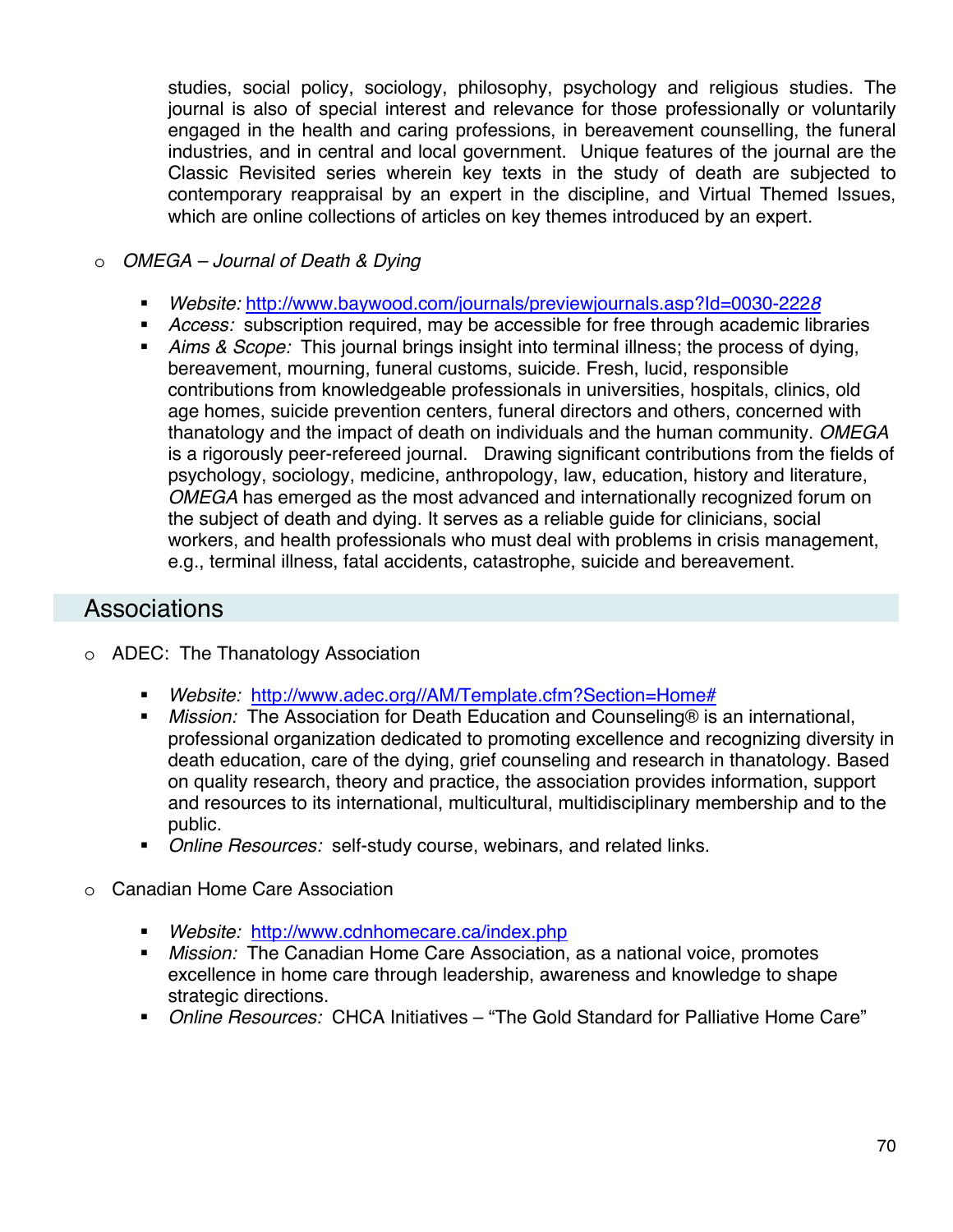## Websites



- o To search for online resources/websites related to unique populations:
	- Go to www.google.ca
		- Search using phrases such as "psychosocial issues in palliative care," "dying at home," "caring for the dying at home," "palliative care at home," "assessing family needs in death," "spiritual care in palliative care," "family care in palliative care," etc.
- o British Columbia Ministry of Health
	- *Website:* http://www.health.gov.bc.ca/hcc/pdf/expected\_home\_death.pdf
	- *Resource:* "Joint Protocol for Expected/Planned Home Deaths in British Colombia"
- o Canadian Virtual Hospice
	- *Website:* http://thehealthline.ca/Docs/DyingAndDeathAtHome.pdf
	- *Resource:* "Considerations for Dying at Home"
- o International Network for Cancer Treatment and Research Palliative Care Handbook
	- *Website:* http://inctr-palliative-care-handbook.wikidot.com/home
	- *Resource:* "Psychosocial Assessment" (listed in table of contents)
- o Mayo Clinic
	- *Website:* http://www.mayoclinic.com/health/cancer/CA00048
	- *Resource:* "End of Life: Caring for a Dying Loved One"
- o National Cancer Institute
	- *Website:* http://www.cancer.gov/cancertopics/factsheet/Support/end-of-life-care
	- *Resource:* "End of Life Care: Questions and Answers"
- o The Healthline
	- *Website:* http://thehealthline.ca/Docs/DyingAndDeathAtHome.pdf
	- *Resource:* "Dying and Death at Home … Information for Family & Friends,"

## Audio-Visual Teaching Aides

- o YouTube
	- *Website:* http://www.youtube.com/
	- *Search Terms:* "spirituality in palliative care," "nursing spiritual assessment," "end-of-life decision-making," "end-of-life planning," "supporting family caregivers," etc.
	- *Example Resources:* "Spiritual care in life threatening illness," "Spirituality in Palliative Care," "Hospice resources for end-of-life decision-making caregivers," "Thinking ahead – the importance of end of life planning," etc.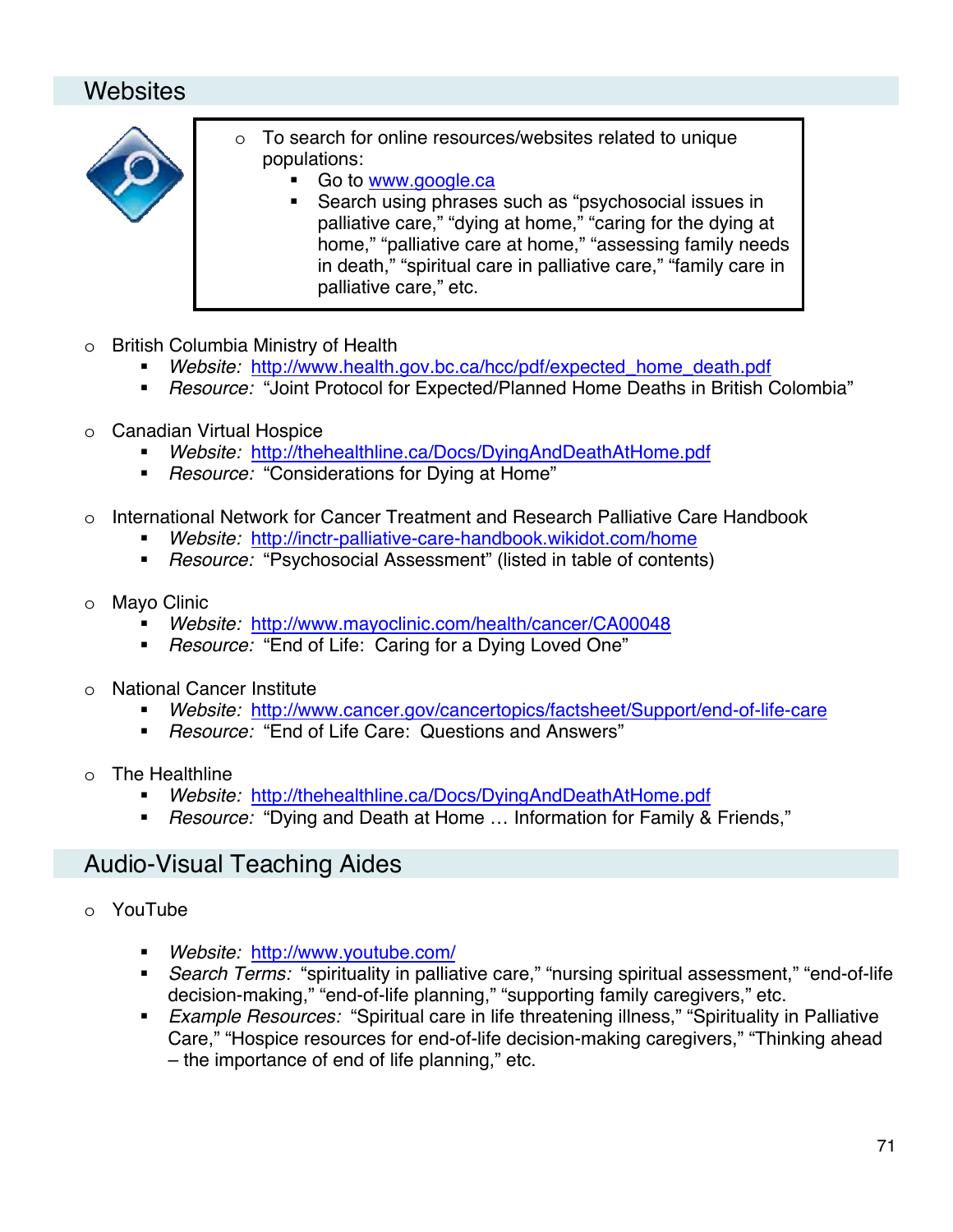#### o Google Videos

- *Website:* http://video.google.ca/?hl=en&tab=wv
- *Search Terms:* "dying at home," "planning home palliative care," "making end of life choices," "end of life decision making, "etc.
- *Example Resources:* "End of life choices in the Jewish tradition," "Making choices about end of life medical care," "Dr. Bardwell discusses the psychosocial needs of cancer patients," "Family decision making in palliative and end-of-life care," etc.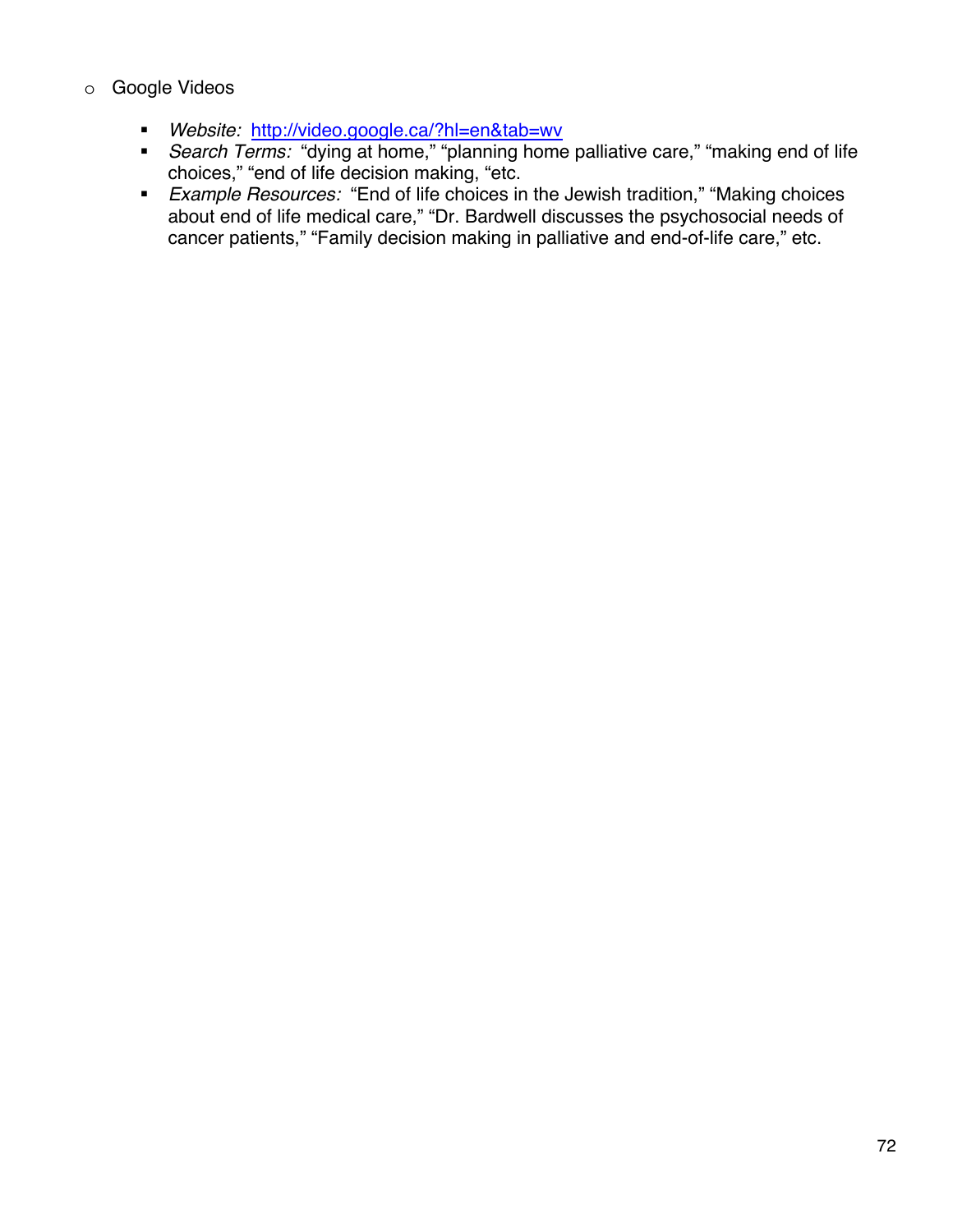# **g) Competency 7**

**Competency 7: Identifies the full range and continuum of palliative and end-of-life care services, resources and the settings in which they are available, such as home care.** 

|  |  | <b>Database Search Strategies</b> |
|--|--|-----------------------------------|
|--|--|-----------------------------------|

| <b>Database</b>         | <b>Search Terms</b>              |                         |                                                          |  |
|-------------------------|----------------------------------|-------------------------|----------------------------------------------------------|--|
|                         | General                          |                         | Competency 7:                                            |  |
|                         | <b>Palliative Care Nursing</b>   | $(+/-)$ Nursing         | <b>Services</b>                                          |  |
|                         |                                  | Education               |                                                          |  |
| <b>AMED</b>             | General:<br>"education,          |                         | "patient care management"                                |  |
|                         | "palliative care"                | nursing"                | "continuity of patient care"                             |  |
|                         | "terminal care"                  | "teaching"              | "home care services"                                     |  |
|                         | "end of life care"               | "learning"              | "health facilities"                                      |  |
|                         | (keyword search)                 | "clinical teaching"     | "patient participation"                                  |  |
|                         |                                  | (keyword search)        | "needs assessment"                                       |  |
|                         | <b>Nursing Specific:</b>         |                         | "advanced directives"                                    |  |
|                         | "nursing care"                   |                         | "decision making"                                        |  |
|                         | "palliative care nursing"        |                         | "place of death" (keyword                                |  |
|                         | (keyword search)                 |                         | search)                                                  |  |
|                         |                                  |                         | "end of life services" (keyword                          |  |
|                         |                                  |                         | search)                                                  |  |
|                         |                                  |                         | "referral and consultation"                              |  |
|                         |                                  |                         | (keyword search)                                         |  |
|                         |                                  |                         | "care options" (keyword                                  |  |
|                         |                                  |                         | search)                                                  |  |
| <b>CINAHL</b>           | General:                         |                         |                                                          |  |
|                         | "palliative care"                | "education,<br>nursing" | "home intravenous therapy"<br>"home nutritional support" |  |
|                         | "terminal care"                  | "curriculum"            | "home visits"                                            |  |
|                         | "terminally ill patients"        | "education,             | "respite care"                                           |  |
|                         | "end of life care"               | clinical"               | "home care equipment and                                 |  |
|                         | (keyword search)                 | "learning               | supplies"                                                |  |
|                         |                                  | environment,            | "health services for the aged"                           |  |
|                         | <b>Nursing Specific:</b>         | clinical"               | "continuity of patient care"                             |  |
| "hospice and palliative |                                  | "learning               | "goals and objectives"                                   |  |
| nursing"<br>methods"    |                                  | "case management"       |                                                          |  |
|                         | "holistic nursing"<br>"teaching" |                         | "decision-making, family" +                              |  |
|                         | "nursing practice,               | "education              | "advanced care planning"                                 |  |
|                         | evidence-based"                  | research"               | "decision-making, patient" +                             |  |
|                         | "nursing care"                   | "students, nursing"     | "advanced care planning"                                 |  |
|                         |                                  |                         | "decision-making, patient"                               |  |
|                         |                                  |                         | "referral and consultation" +                            |  |
|                         |                                  |                         | "health care delivery"                                   |  |
|                         |                                  |                         | "end of life services" (keyword                          |  |
|                         |                                  |                         | search)                                                  |  |
|                         |                                  |                         | "care options" (keyword                                  |  |
|                         |                                  |                         | search)                                                  |  |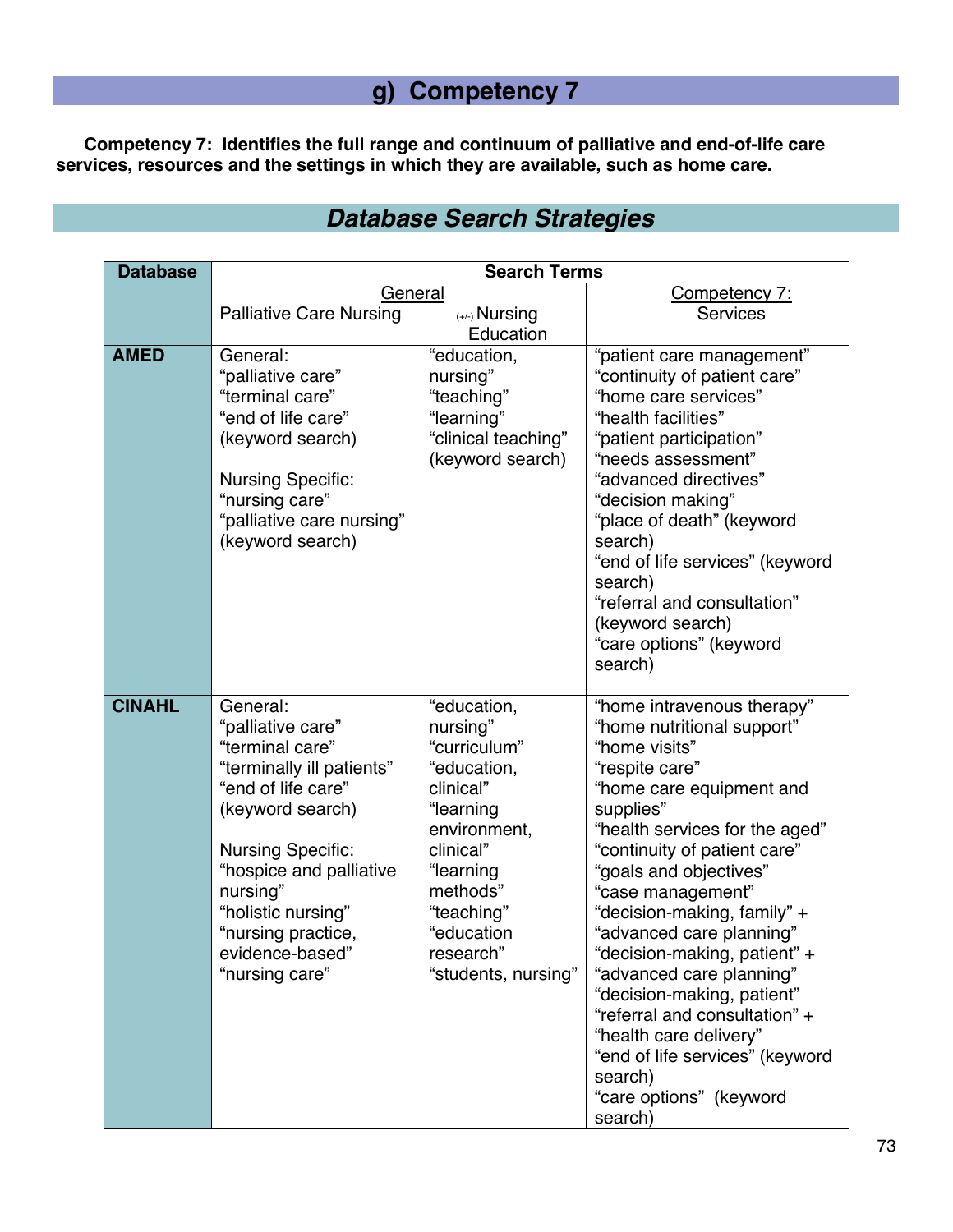|                                                                                                                                                                                                                                                                                                                                                                                  |                                                                                                                                                                                                                              | "care settings" (keyword<br>search)                                                                                                                                                                                                                                                                                                                                                                                  |                                                                                                                                                                                                                                                                                                                                                                                           |
|----------------------------------------------------------------------------------------------------------------------------------------------------------------------------------------------------------------------------------------------------------------------------------------------------------------------------------------------------------------------------------|------------------------------------------------------------------------------------------------------------------------------------------------------------------------------------------------------------------------------|----------------------------------------------------------------------------------------------------------------------------------------------------------------------------------------------------------------------------------------------------------------------------------------------------------------------------------------------------------------------------------------------------------------------|-------------------------------------------------------------------------------------------------------------------------------------------------------------------------------------------------------------------------------------------------------------------------------------------------------------------------------------------------------------------------------------------|
| General:<br><b>Cochrane</b><br>"palliative care"<br>"end of life care"<br>"terminal care"<br>(search above terms in<br>title, abstract, or<br>keywords)<br><b>Nursing Specific:</b><br>"nursing"<br>(search above term in<br>title, abstract, or<br>keywords)                                                                                                                    |                                                                                                                                                                                                                              | "nursing students"<br>"learning"<br>(search above<br>terms in title,<br>abstract, or<br>keywords)                                                                                                                                                                                                                                                                                                                    | "health services"<br>"end of life services"<br>"goals"<br>"patient participation"                                                                                                                                                                                                                                                                                                         |
| <b>Embase</b><br>General:<br>"nursing<br>"palliative therapy"<br>education"<br>"terminal care" (includes<br>"nursing student"<br>end of life and hospice<br>"curriculum"<br>"education<br>care)<br>program"<br>"teaching"<br><b>Nursing Specific:</b><br>"evidence based<br>nursing"<br>"hospice nursing"<br>"holistic nursing"<br>"palliative care nursing"<br>(keyword search) |                                                                                                                                                                                                                              | "patient preference"<br>"family decision making"<br>"patient decision making"<br>"respite care"<br>"home oxygen therapy"<br>"case management"<br>"patient referral" +<br>"consultation"<br>"health care personnel" +<br>"referral and consultation"<br>"end of life services" (keyword<br>search)<br>"care options" (keyword<br>search)<br>"patient goals" (keyword<br>search)<br>"care setting" (keyword<br>search) |                                                                                                                                                                                                                                                                                                                                                                                           |
| <b>Medline</b>                                                                                                                                                                                                                                                                                                                                                                   | General:<br>"palliative care"<br>"terminal care"<br>"end of life care"<br>(keyword search)<br><b>Nursing Specific:</b><br>"evidence-based<br>nursing" "holistic<br>nursing"<br>"palliative care nursing"<br>(keyword search) | "education,<br>nursing"<br>"curriculum"<br>"teaching"<br>"students, nursing"                                                                                                                                                                                                                                                                                                                                         | "patient preference"<br>"respite care"<br>"home care services, hospital-<br>based"<br>"home infusion therapy"<br>"parenteral nutrition, home"<br>"home nursing"<br>"health facilities"<br>"health services for the aged"<br>"case management"<br>"delivery of health care"<br>"continuity of patient care" +<br>"referral and consultation"<br>"personal autonomy" +<br>"decision making" |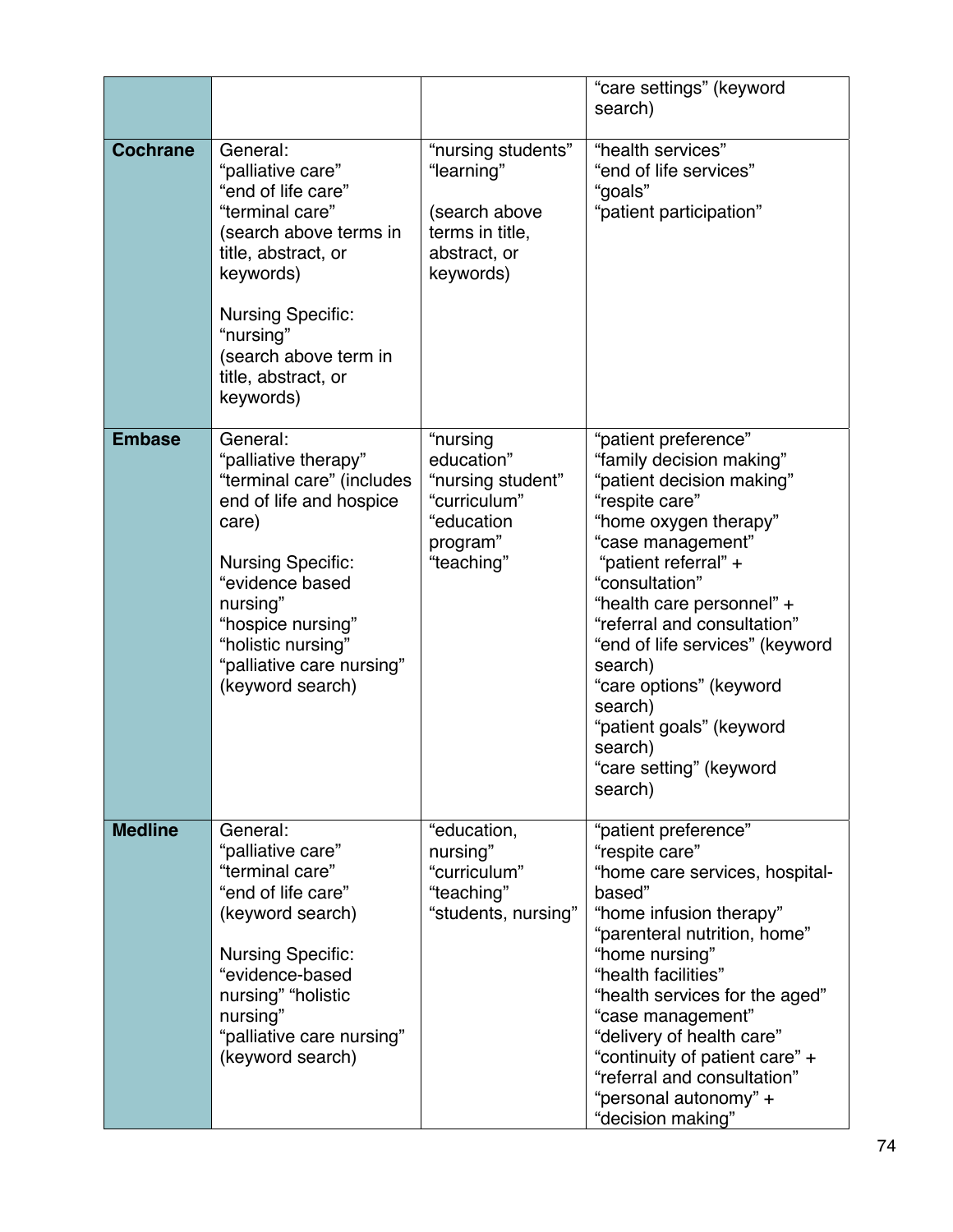| "patient goals" (keyword<br>search)<br>"care settings" (keyword<br>search) |  |  |  | "patient participant" + "decision<br>making"<br>"end of life services" (keyword<br>search) |
|----------------------------------------------------------------------------|--|--|--|--------------------------------------------------------------------------------------------|
|----------------------------------------------------------------------------|--|--|--|--------------------------------------------------------------------------------------------|

#### Example Findings:

- Bowers, B., Roderick, S., & Arnold, S. (2010, November). Improving integrated team working to support people to die in the place of their choice. *Nursing Times, 106*(32), 14-16.
- Engelhardt, J.B., Rizzo, V.M., Penna, R.D.D., Feigenbaum, P.A., Kirkland, K.A., Nicholson, J.S., et al. (2009, November). Effectiveness of care coordination and health counselling in advanced illness. *American Journal of Managed Care, 15*(11), 817-825.
- Hui, D., Con, A., Christie, G., & Hawley, P.H. (2009, December). Goals of care and end-of-life decision making for hospitalized patients at a Canadian tertiary care cancer center. *Journal of Pain & Symptom Management, 38*(6), 871-881.
- Johnston, D.L., Nagel, K., Friedman, D.L., Meza, J.L. Hurwitz, C.A., & Friebert, S. (2008, October). Availability and use of palliative care and end-of-life services for pediatric oncology patients. *Journal of Clinical Oncology, 26*(28), 4646-4650.
- Kuehn, B.M. (2001, March). ASCO: Patients with advanced cancer need advice on end-of-life care options. *JAMA: Journal of the American Medical Association, 305*(12), 1185-1186.
- Pellett, C. (2009, November). Provision of end of life care in the community. *Nursing Standard, 24*(12), 35-40.

### Journals

- o *British Journal of Community Nursing* 
	- *Website:* http://www.bjcn.co.uk/
	- *Access:* subscription required, may be accessible free through academic libraries
	- *Scope & Aims: British Journal of Community Nursing* is now the only monthly journal for nursing in the home. And it has changed, to provide you with even more of the right information to help you care for your clients better. *British Journal of Community Nursing* will help you manage complex cases more effectively and improve your case management skills. It will help you to: (1) Provide better end-of-life care; (2) Meet the needs of frail older people with co-morbidities; and (3) Support, manage and teach selfcare for long-term conditions. The journal promotes excellence in clinical practice and articles are written by practitioners and peer-reviewed by leading authorities in the field. The journal is indexed on MEDLINE®- testament to the journal's quality and reputation.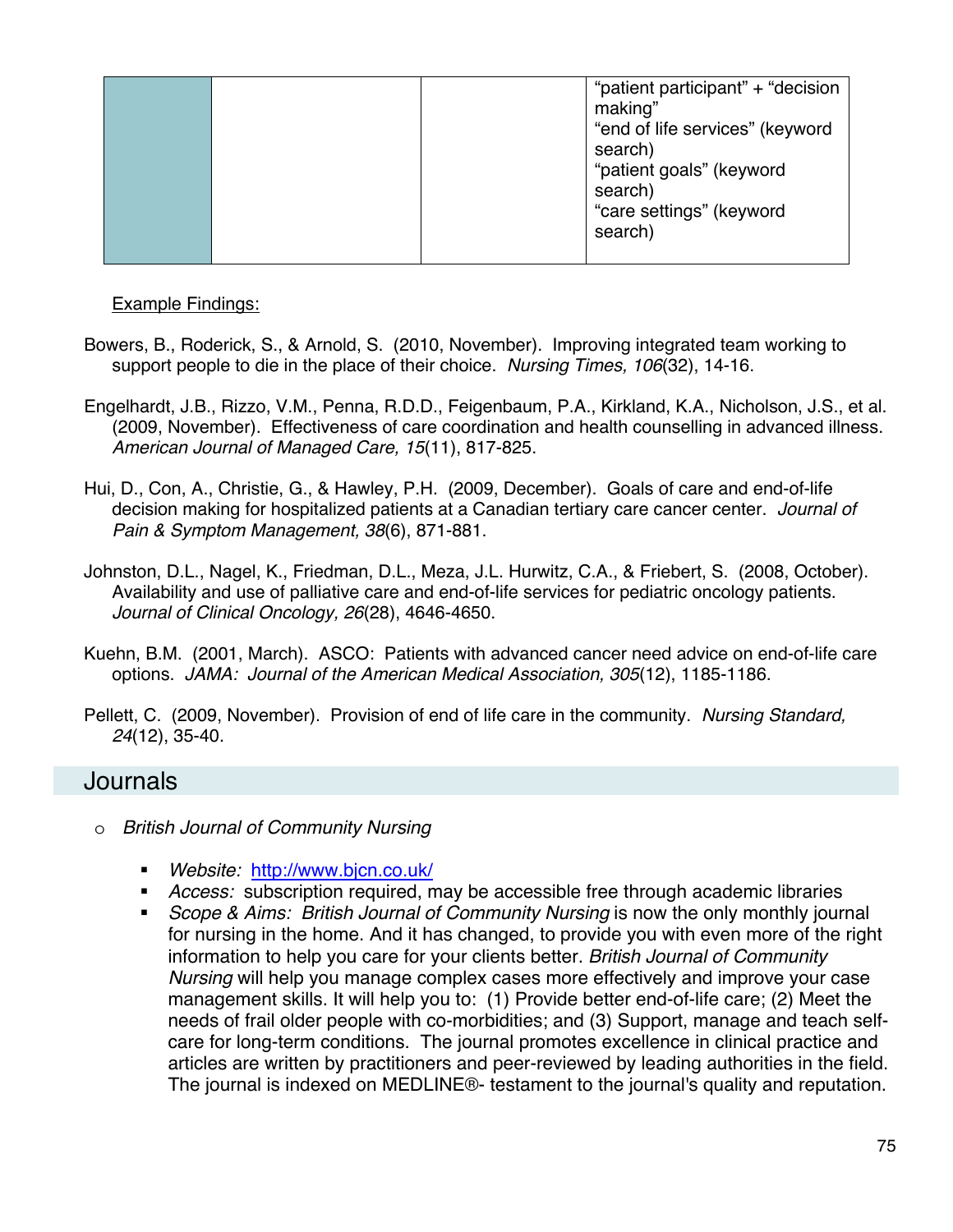#### o *Home Care Provider*

- *Website:* http://www.sciencedirect.com/science/journal/1084628X
- *Access:* subscription required, may be accessible free through academic libraries
- *Aims & Scope:* Home Care Provider is written by and for the multidisciplinary health care professionals who work in the home care field. This bimonthly publication presents original, peer-reviewed articles on current advances and developments in managed care, infection control, clinical problem-solving, equipment and technologies, regulatory changes, documentation updates, reimbursement guidelines, and health care reform news. Home Care Provider also carries CE articles. The journal publishes a special section by the Joint Commission for Accreditation of Healthcare Organizations.
- o *Home Health Care Management & Practice* 
	- *Website:* http://hhc.sagepub.com/
	- *Access:* subscription required, may be accessible free through academic libraries
	- *Aims & Scope: Home Health Care Management & Practice* (*HHCMP*) is a peerreviewed bi-monthly journal for clinicians, case managers, administrators, and educators providing health care in the home and other community-based venues, such as hospices, adult day centers, correctional facilities, wellness centers, durable medical equipment suppliers, primary care outreach clinics and other settings.
- o *Home Healthcare Nurse* 
	- *Website:* http://journals.lww.com/homehealthcarenurseonline/pages/default.aspx
	- *Access:* some FREE issues/sections, most articles require a subscription but may be accessible free through academic libraries
	- *Aims & Scope: Christen MelcherHome Healthcare Nurse* is the professional, contemporary journal serving the educational and communication needs of home care and hospice nurses. The journal is highly interactive and timely, focusing on the multidimensional, interdisciplinary and specialty practice areas of home care nursing. Clinical, operational, and educational home care nursing issues are the core of the publication; plentiful columns and features focus on practical, up-to-date approaches to everyday situations, as well as analysis and interpretation of how healthcare trends affect the home care nurse's practice.
- o *Journal of Community Nursing* 
	- *Website:* http://www.jcn.co.uk/
	- *Access:* FREE online access if you register (free to register)
	- *Aims & Scope:* not given

### **Networks**

- o CARNET Canadian Researchers at the End-of-Life Network
	- *Website:* http://www.thecarenet.ca/
	- *Mission:* CARENET is based at Kingston General Hospital in Kingston, Ontario, Canada and led by Dr. Daren K. Heyland, a Professor of Medicine and Epidemiology at Queen's University in Kingston. CARENET is a group of health care professionals from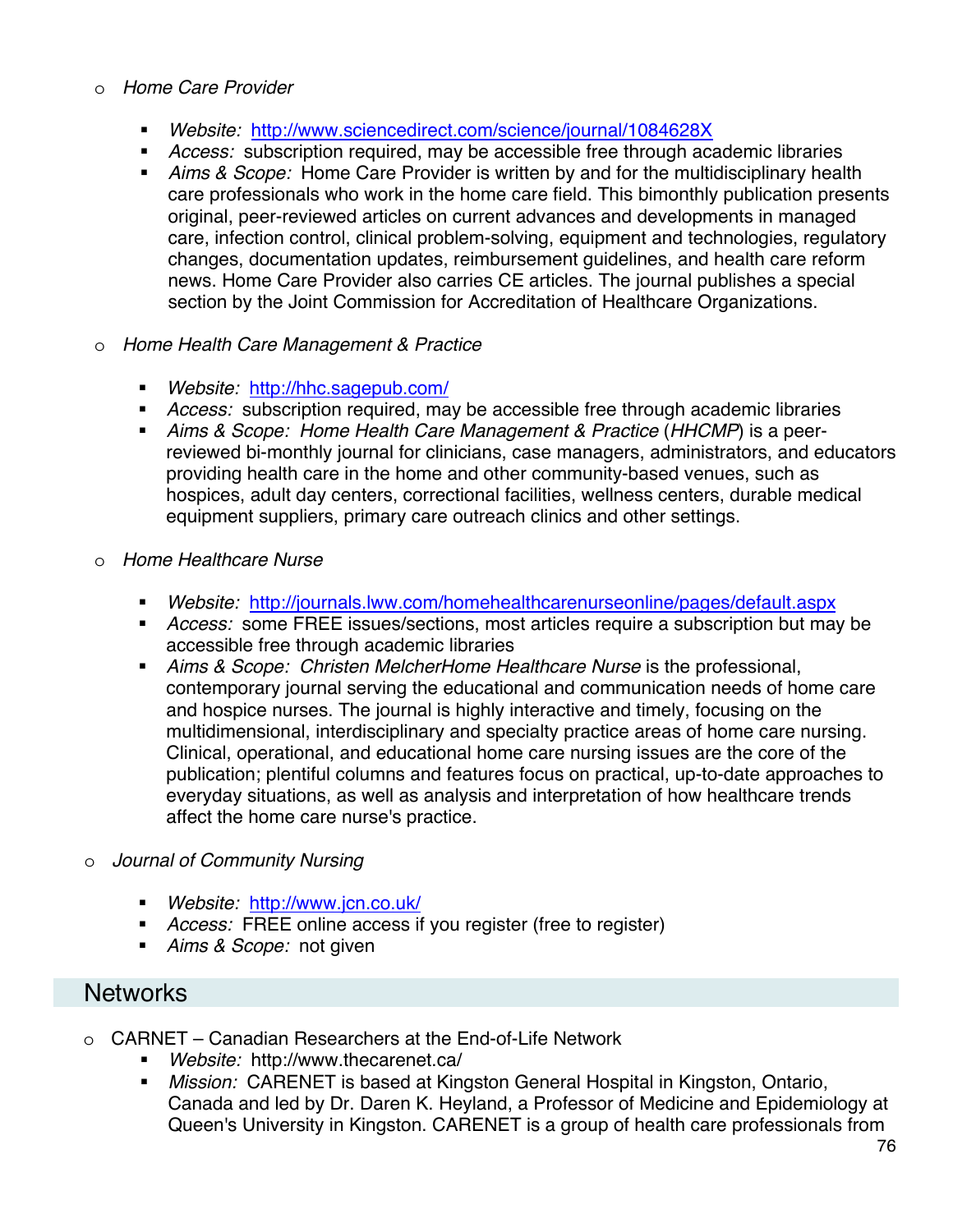across the country who collaborate with each other to understand and improve palliative and end-of-life care through research, healthcare/patient tools and communication and decision making between patients, their families and health professionals. As a group, we believe that we can make significant improvements to end of life care in Canada by optimizing communication and decision-making between seriously ill patients, their families and health professionals.

*Online Resources:* decision aid and advanced care planning tools

### Websites



- o To search for online resources/websites related to unique populations:
	- Go to www.google.ca
	- Search using phrases such as "end of life services Canada," "end of life services" + your province, "end of life options Canada," "palliative care services Canada," "palliative care settings," etc.
- o British Columbia Ministry of Health End of Life Care
	- *Website:* http://www.health.gov.bc.ca/hcc/endoflife.html
	- *Resource:* overview of framework, health authorities, home care, advance care planning, benefits program and related links
- o Canadian Association of Occupational Therapists Position Statement: Occupational Therapy and End-of-Life Care
	- *Website:* http://www.caot.ca/default.asp?pageid=1284
	- *Resource:* overview of occupational therapists (OT) role in end-of-life care and access to OT care
- o Canadian Hospice Palliative Care Association
	- *Website:* http://www.chpca.net/business/
	- *Resource:* business directory of hospice/palliative care services in Canada (grouped by type, eg. "outpatient clinic")
- o Canadian Institute of Health Information
	- *Website:* http://www.cihi.ca/CIHI-ext-portal/internet/EN/Home/home/cihi000001 (search "end of life")
	- *Resource:* "Health Care Use at the End of Life in Atlantic Canada" and "Health Care Use at the End of life in Western Canada"
- $\circ$  Canadian Virtual Hospice Considerations for a Home Death
	- *Website:* http://www.virtualhospice.ca/en\_US/Article/Decisions/Considerations +for+a+Home+Death.aspx
	- *Resource:* overview of things to consider when planning to die at home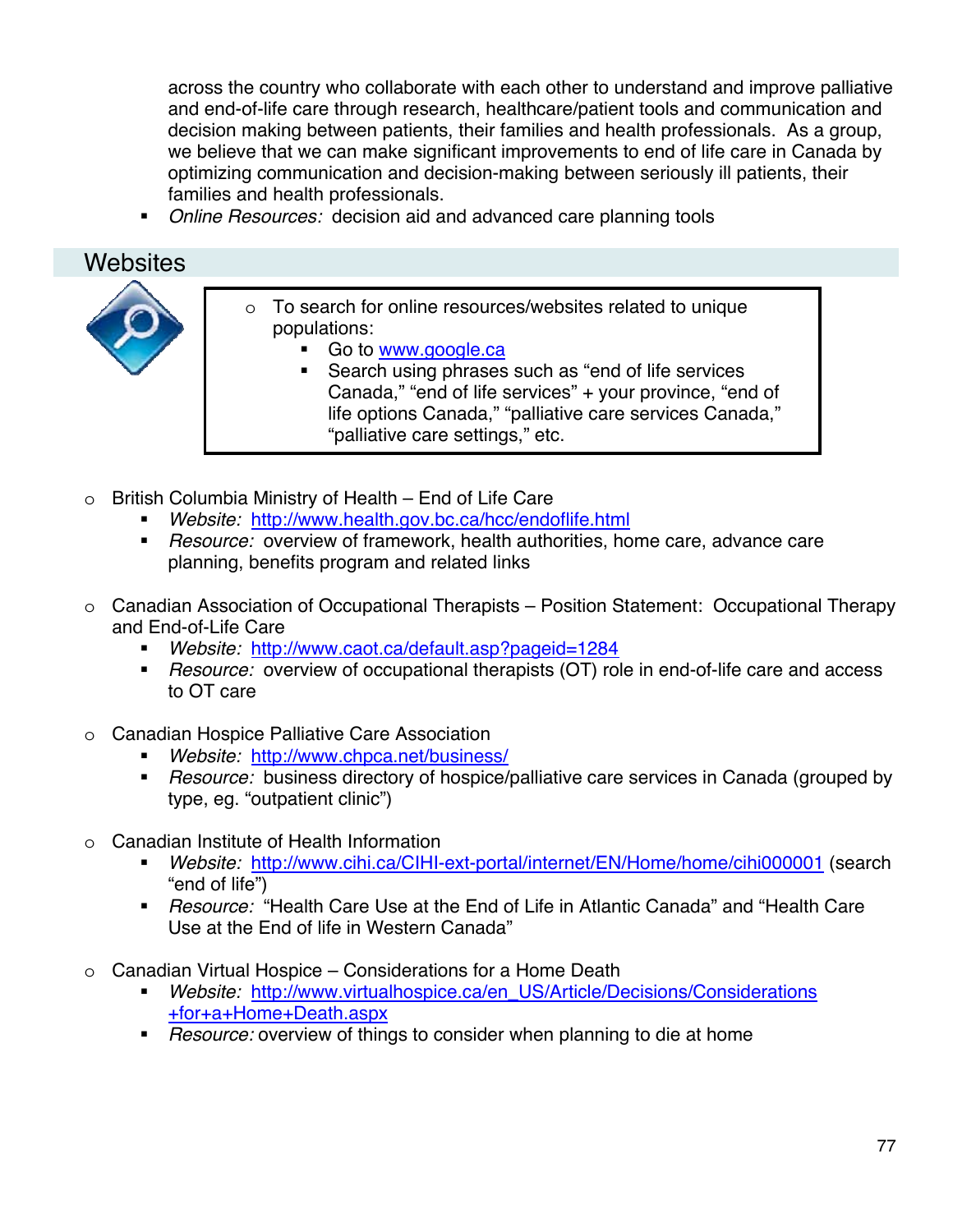- o Canadian Virtual Hospice What is Palliative Care?
	- *Website:* http://www.virtualhospice.ca/en\_US/Main+Site+Navigation/Home/ Topics/Topics/What+Is+Palliative+Care\_/What+Is+Palliative+Care\_.aspx
	- *Resource:* overview of when and where palliative care is provided, and how to access palliative care services
- $\circ$  Health Canada Palliative and End-of-Life Care
	- *Website:* http://www.hc-sc.gc.ca/hcs-sss/palliat/index-eng.php
	- *Resource:* overview of service delivery, federal support, and written resources
- o Living Lessons Hospice Palliative Care Fact Sheet
	- *Website:* http://www.living-lessons.org/main/hospice.asp
	- *Resource:* list of facts about palliative/hospice care access and use in Canada
- $\circ$  Palliative.org Information for the General Public
	- *Website:* http://www.palliative.org/PC/GeneralPublic/PalliativeCare/PCIdx.html
	- *Resource:* overview of various health professionals' role in palliative care (e.g. nurses, dieticians, physiotherapist, etc.)
- o Quality End of Life Care Coalition of Canada Hospice Palliative Home Care in Canada: A Progress Report
	- *Website:* http://www.qelccc.ca/uploads/files/hphc-progress\_report/Hospice\_ Palliative\_Home\_Care\_Progress\_Report-final.pdf
	- *Resource:* overview of hospice palliative care access, case management, public education, nursing/professional services, pharmaceuticals, and equipment
- o Victorian Order of Nurses Palliative Care Services
	- *Website:* http://www.von.ca/en/services/program\_listing.aspx?cat=10
	- *Resource:* brief overview of services with links to locate where the services are provided

## Audio-Visual Teaching Aides

- o YouTube
	- *Website:* http://www.youtube.com/
	- *Search Terms:* "home care dying," "conversations about dying," "end of life options," etc.
	- *Example Resources:* "Conversations about End of Life," "Study Finds Ways to Help Dying Patients," "The Last Chapter – End of Life Decision," etc.
- Google Videos
	- *Website:* http://video.google.ca/?hl=en&tab=wv
	- *Search Terms:* "discussing end of life options," "talking about end of life care," "referring to hospice care," "palliative care for Canadians," etc.
	- *Example Resources:* "Reflective Discussion Video Talking About End of Life Care," "Issues in Geriatric Medicine 1: End-of-Life Discussion," "Health Matters: Palliative Care and Hospice Services," "Types of Hospice Care Services," etc.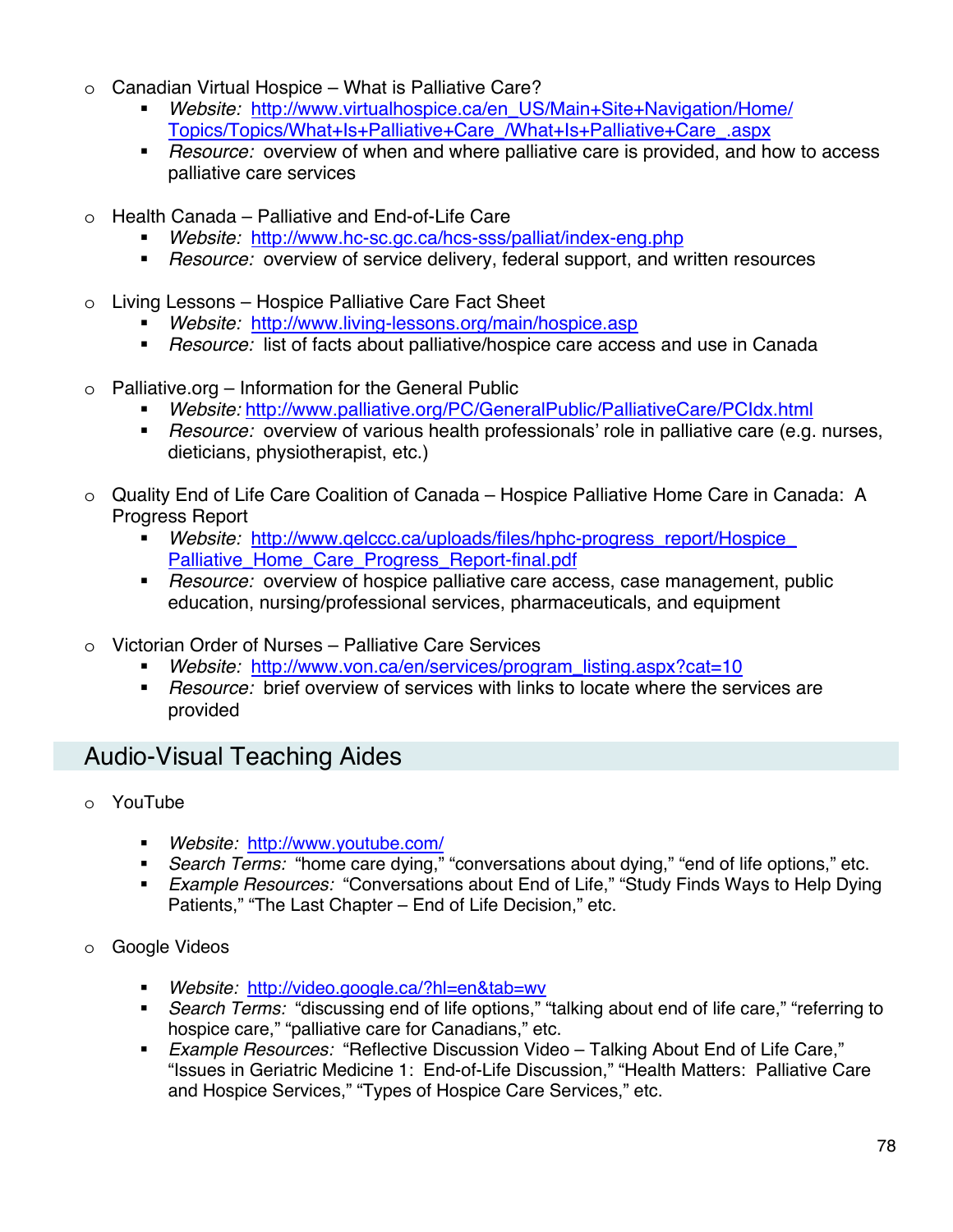## **h) Competency 8**

**Competency 8: Educates and mentors patients and family members on care needs, identifying the need for respite for family members, and safely and appropriately delegating care to other caregivers and care providers.** 

| <b>Database</b> | <b>Search Terms</b>                                                                                                                                                                                                                                                         |                                                                                                                                                                                                        |                                                                                                                                                                                                                                                                                                                                                |  |
|-----------------|-----------------------------------------------------------------------------------------------------------------------------------------------------------------------------------------------------------------------------------------------------------------------------|--------------------------------------------------------------------------------------------------------------------------------------------------------------------------------------------------------|------------------------------------------------------------------------------------------------------------------------------------------------------------------------------------------------------------------------------------------------------------------------------------------------------------------------------------------------|--|
|                 | General<br><b>Palliative Care Nursing</b>                                                                                                                                                                                                                                   | $(+/-)$ Nursing<br>Education                                                                                                                                                                           | Competency 8:<br><b>Respite &amp; Delegation</b>                                                                                                                                                                                                                                                                                               |  |
| <b>AMED</b>     | General:<br>"palliative care"<br>"terminal care"<br>"end of life care"<br>(keyword search)<br><b>Nursing Specific:</b><br>"nursing care"<br>"palliative care nursing"<br>(keyword search)                                                                                   | "education,<br>nursing"<br>"teaching"<br>"learning"<br>"clinical teaching"<br>(keyword search)                                                                                                         | "respite care"<br>"caregivers"<br>"self-care"<br>"patient participation"<br>"research"<br>"patient care planning"<br>"family participation" (keyword<br>search)<br>"patient care conferences"<br>(keyword search)<br>"caregiver support" (keyword<br>search)                                                                                   |  |
| <b>CINAHL</b>   | General:<br>"palliative care"<br>"terminal care"<br>"terminally ill patients"<br>"end of life care"<br>(keyword search)<br><b>Nursing Specific:</b><br>"hospice and palliative<br>nursing"<br>"holistic nursing"<br>"nursing practice,<br>evidence-based"<br>"nursing care" | "education,<br>nursing"<br>"curriculum"<br>"education,<br>clinical"<br>"learning<br>environment,<br>clinical"<br>"learning<br>methods"<br>"teaching"<br>"education<br>research"<br>"students, nursing" | "respite care"<br>"caregiver support"<br>"caregiver burden"<br>"self-care"<br>"patient participation"<br>"role stress"<br>"patient-family conferences"<br>"patient care conferences"<br>"caregiver" + "support,<br>psychosocial"<br>"caregiver" + "research"<br>"caregiver strain" (keyword<br>search)<br>"family support" (keyword<br>search) |  |
| <b>Cochrane</b> | General:<br>"palliative care"<br>"end of life care"<br>"terminal care"<br>(search above terms in<br>title, abstract, or<br>keywords)                                                                                                                                        | "nursing students"<br>"learning"<br>(search above<br>terms in title,<br>abstract, or<br>keywords)                                                                                                      | "respite care"<br>"patient care conference"<br>"role strain"<br>"self-care"                                                                                                                                                                                                                                                                    |  |

## *Database Search Strategies*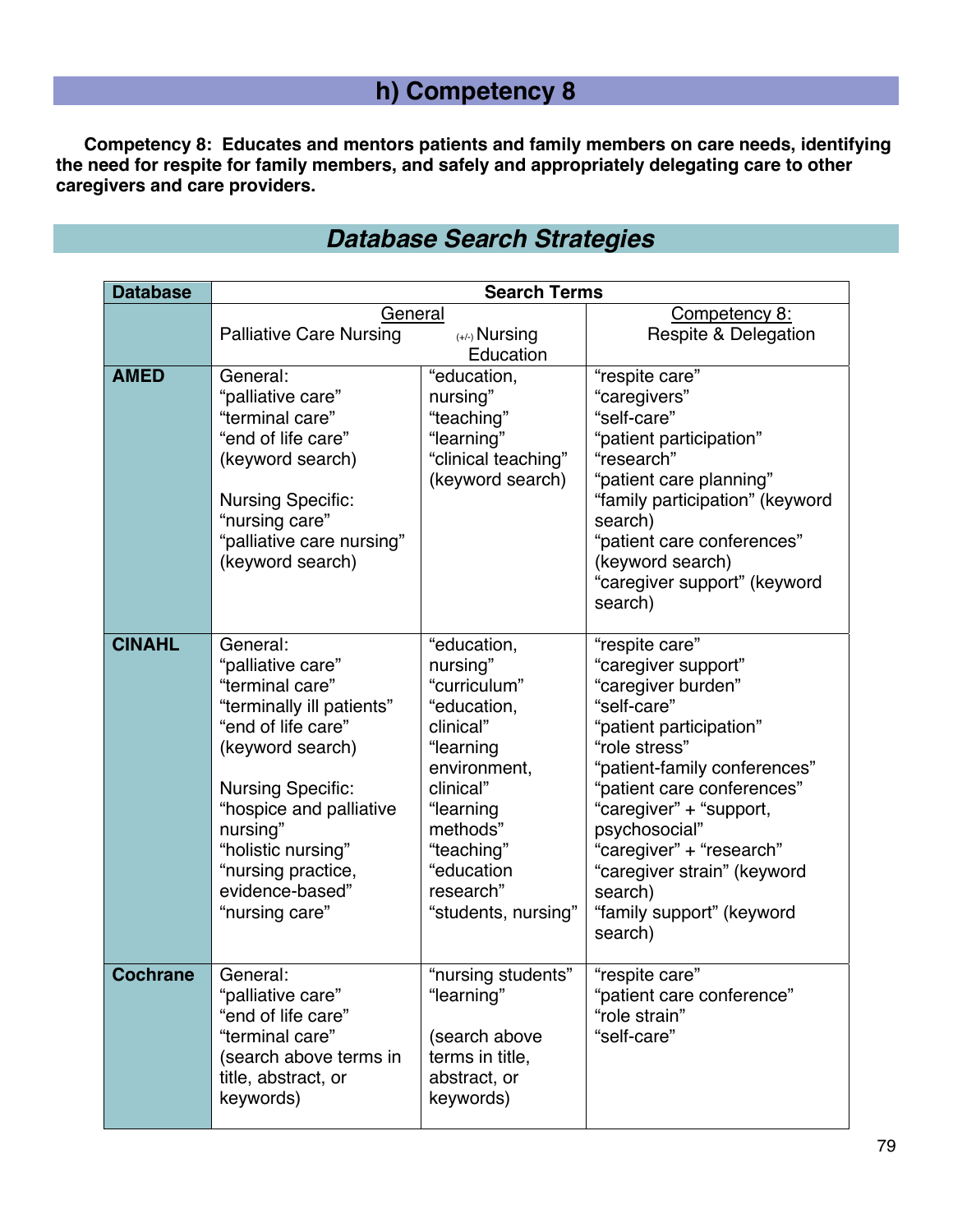| <b>Nursing Specific:</b><br>"nursing"<br>(search above term in<br>title, abstract, or<br>keywords) |                                                                                                                                                                                                                                                          |                                                                                                     |                                                                                                                                                                                                                                                                                                             |
|----------------------------------------------------------------------------------------------------|----------------------------------------------------------------------------------------------------------------------------------------------------------------------------------------------------------------------------------------------------------|-----------------------------------------------------------------------------------------------------|-------------------------------------------------------------------------------------------------------------------------------------------------------------------------------------------------------------------------------------------------------------------------------------------------------------|
| <b>Embase</b>                                                                                      | General:<br>"palliative therapy"<br>"terminal care" (includes<br>end of life and hospice<br>care)<br><b>Nursing Specific:</b><br>"evidence based<br>nursing"<br>"hospice nursing"<br>"holistic nursing"<br>"palliative care nursing"<br>(keyword search) | "nursing<br>education"<br>"nursing student"<br>"curriculum"<br>"education<br>program"<br>"teaching" | "respite care"<br>"caregiver burden"<br>"caregiver support"<br>"clinical decision making"<br>"self care"<br>"research"<br>"patient participation" +<br>"decision making"<br>"caregiver" + "psychosocial<br>care"<br>"caregiver" + "patient care<br>planning"<br>"caregiver involvement"<br>(keyword search) |
| <b>Medline</b>                                                                                     | General:<br>"palliative care"<br>"terminal care"<br>"end of life care"<br>(keyword search)<br><b>Nursing Specific:</b><br>"evidence-based<br>nursing"<br>"holistic nursing"<br>"palliative care nursing"<br>(keyword search)                             | "education,<br>nursing"<br>"curriculum"<br>"teaching"<br>"students, nursing"                        | "respite care"<br>"self care"<br>"research"<br>"family nursing"<br>"patient participation" +<br>"decision making"<br>"caregivers" + "decision<br>making"<br>"caregivers" + "social support"<br>"role stress" (keyword search)<br>"family support" (keyword<br>search)                                       |

#### Example Findings:

- Anderson, B.A. & Kralik, D. (2008, December). Palliative care at home: Carers and medication management. *Palliative & Supportive Care, 6*(4), 349-356.
- Bradburn, J. & Maher, J. (2005, March). User and carer participation in research in palliative care. *Palliative Medicine, 19*(2), 91-92.
- Gustavson, K. & Dal Santo, T.S. (2008). Caregiver service use: A complex story of care at the end of life. *Journal of Social Work in End-of-Life & Palliative Care, 4*(4), 286-311.
- Hasson, F., Spence, A., Waldron, M., Kernohan, G., McLaughlin, D., Watson, B., et al. (2009, Autumn). Experiences and needs of bereaved carers during palliative and end-of-life care for people with chronic obstructive pulmonary disease. *Journal of Palliative Care, 25*(3), 157-163.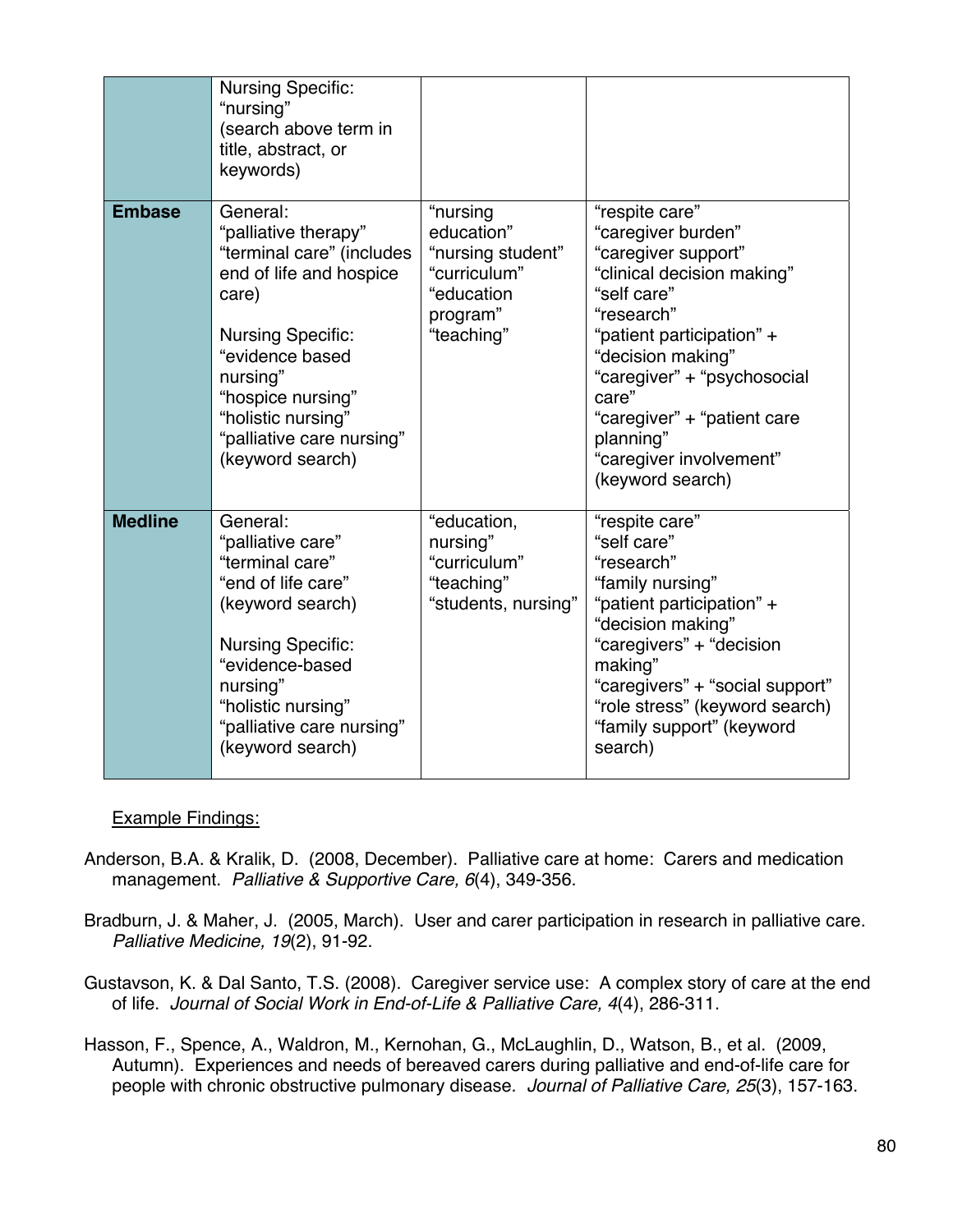- Johnston, B. (2010, May). Can self-care become an integrated part of end-of-life care? Implications for palliative nursing. *International Journal of Palliative Nursing, 16*(5), 212-214.
- Mandel, M. & Savoy, E. (2011, March). Research on supporting patients and family caregivers with palliative and end-of-life care. *Home Healthcare Nurse, 29*(3), 148-153.

### Journal

- o *Journal of Family Nursing* 
	- *Website:* http://jfn.sagepub.com/
	- *Access:* subscription required, may be accessible free through academic libraries
	- *Aims & Scope: Journal of Family Nursing* (*JFN*) is a peer-reviewed, quarterly journal of nursing research, practice, education, and policy issues, as well as empirical and theoretical analyses on the subject of family health. Its interdisciplinary, international, and collaborative perspectives examine cultural diversity and families across the life cycle.

### Association

- o International Family Nursing Association
	- *Website:* http://internationalfamilynursing.org/
	- *Mission:* The mission of the Association is to foster the individual and collective development of nurses involved in the promotion of health care to families by providing a unique international forum of shared responsibility for the advance of family nursing. The Association offers opportunities for leadership, socialization, and collegial exchange related to all aspects of family nursing.
	- *Online Resource:* list of books outlining various family assessment models

### **Networks**

- o Multiple respite care networks exist for various regions. To locate,
	- Go to http://www.google.ca/
	- Search using terms "respite care network" + your region/province
		- o Examples: Huron Respite Network, ON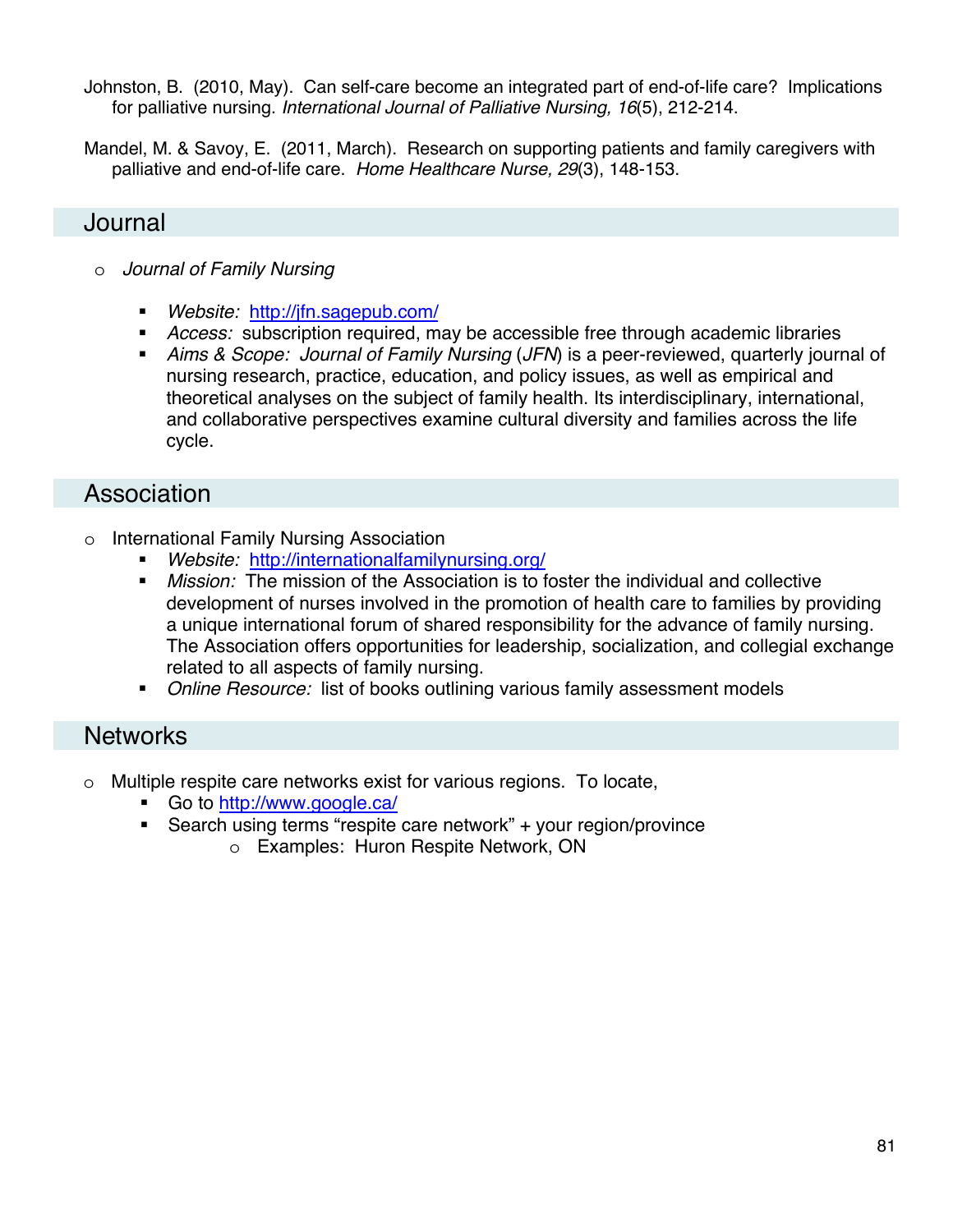## Websites



- o To search for online resources/websites related to unique populations:
	- Go to www.google.ca
	- Search using phrases such as "family participation in patient care," "care dying patient family," "patient and family centered palliative care," "family caregivers palliative care," "role family palliative care," "respite care at end of life," etc.
- o Institute for Patient- and Family-Centred Care
	- *Website:* http://www.ipfcc.org/index.html
	- *Resource:* useful links, topics of interest, supporting evidence, tools for change, and assessment tools
- o National Cancer Institute Family Caregivers in Cancer: Roles and Challenges
	- *Website:* http://www.cancer.gov/cancertopics/pdq/supportivecare/caregivers/ healthprofessional/page1
	- *Resource:* overview of interacting with family caregivers, potential roles of family caregivers, impact of having a family caregiver, factors in caregiver assessment, interventions for caregivers, etc.
- o National Hospice and Palliative Care Organization Patient and Family Centered Care
	- *Website:* http://www.nhpco.org/i4a/pages/index.cfm?pageid=4894
	- *Resource:* links to national standards for patient and family centered care, related resources and tools, self-assessment tool, etc.
- o Patient-Centered Care Guide
	- *Website:* http://www.patient-centeredcare.org/index.html
	- *Resource:* strategies for making care patient-centered and communicating effectively with patients and families

### Audio-Visual Teaching Aides

- o YouTube
	- *Website:* http://www.youtube.com/
	- *Search Terms:* "palliative respite care," "caregiver stress," "caregiver burden," "family involvement in patient care," etc.
	- *Example Resources:* "Signs of Caregiver Stress," "One Voice, Patient and Family Centered Care-Mayo Clinic," etc.
- o Google Videos
	- *Website:* http://video.google.ca/?hl=en&tab=wv
	- *Search Terms:* "respite care end of life," "caregiver burden," "caregiver strain,"
	- *Example Resources:* "Caregiver Burden," "The Modified Caregiver Strain Index," etc.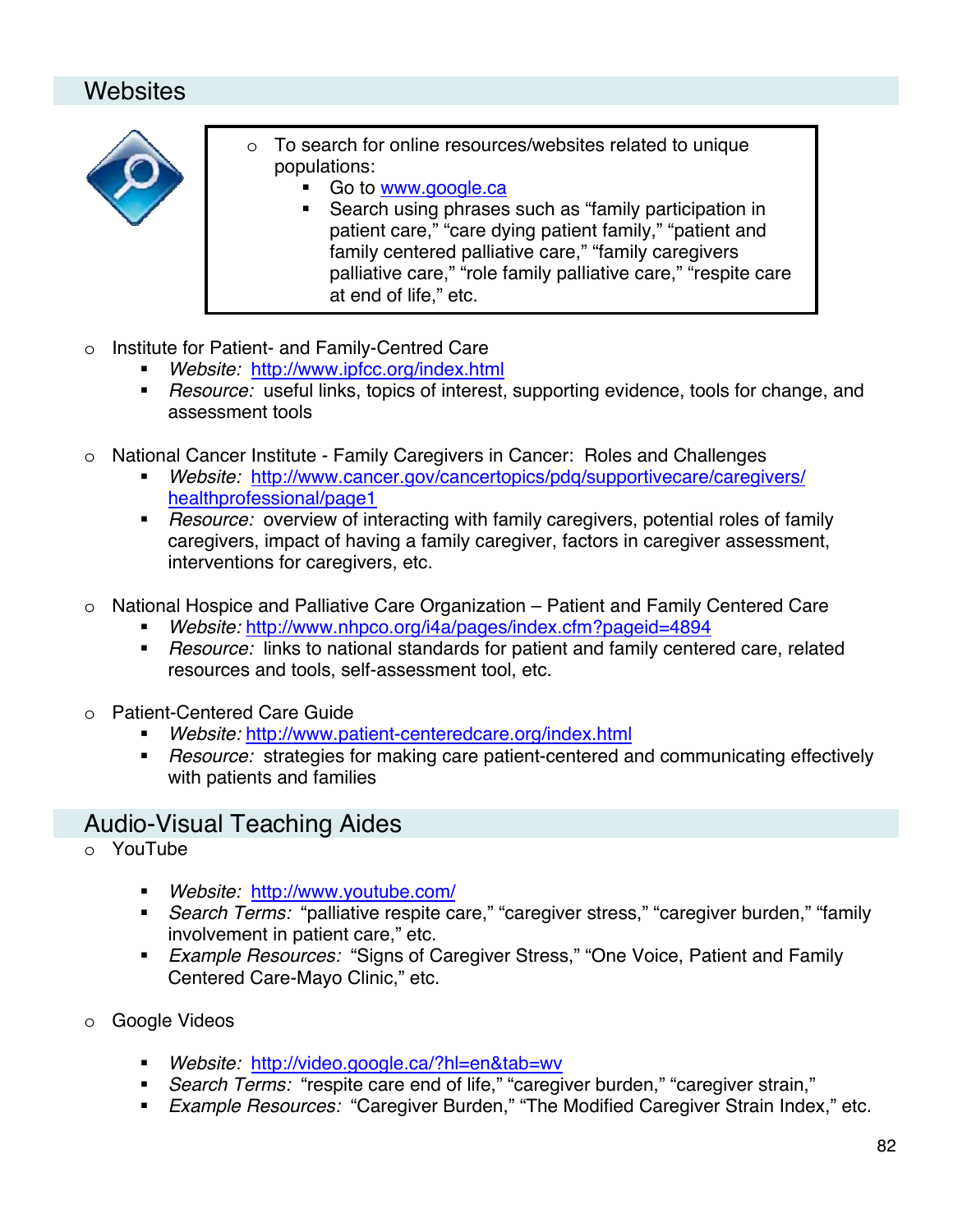## **i) Competency 9**

**Competency 9: Demonstrates the ability to collaborate effectively to address the patient and family members' priorities within an integrated inter-professional team, including non-professional health care providers, and the patient himself or herself.** 

|  | <b>Database Search Strategies</b> |
|--|-----------------------------------|
|  |                                   |

| <b>Database</b> | <b>Search Terms</b>                                                                                                                                                                                                                                                         |                                                                                                                                                                                                        |                                                                                                                                                                                                                                                                                                                                                                                                                                                             |
|-----------------|-----------------------------------------------------------------------------------------------------------------------------------------------------------------------------------------------------------------------------------------------------------------------------|--------------------------------------------------------------------------------------------------------------------------------------------------------------------------------------------------------|-------------------------------------------------------------------------------------------------------------------------------------------------------------------------------------------------------------------------------------------------------------------------------------------------------------------------------------------------------------------------------------------------------------------------------------------------------------|
|                 | General                                                                                                                                                                                                                                                                     | $(+/-)$ Nursing                                                                                                                                                                                        | Competency 9:                                                                                                                                                                                                                                                                                                                                                                                                                                               |
|                 | <b>Palliative Care Nursing</b>                                                                                                                                                                                                                                              | Collaboration                                                                                                                                                                                          |                                                                                                                                                                                                                                                                                                                                                                                                                                                             |
| <b>AMED</b>     | General:<br>"palliative care"<br>"terminal care"<br>"end of life care"<br>(keyword search)<br><b>Nursing Specific:</b><br>"nursing care"<br>"palliative care nursing"<br>(keyword search)                                                                                   | Education<br>"education,<br>nursing"<br>"teaching"<br>"learning"<br>"clinical teaching"<br>(keyword search)                                                                                            | "patient care team"<br>"interprofessional relations"<br>"group processes"<br>"multidisciplinary team"<br>(keyword search)<br>"teamwork" (keyword search)<br>"collaboration" (keyword<br>search)                                                                                                                                                                                                                                                             |
| <b>CINAHL</b>   | General:<br>"palliative care"<br>"terminal care"<br>"terminally ill patients"<br>"end of life care"<br>(keyword search)<br><b>Nursing Specific:</b><br>"hospice and palliative<br>nursing"<br>"holistic nursing"<br>"nursing practice,<br>evidence-based"<br>"nursing care" | "education,<br>nursing"<br>"curriculum"<br>"education,<br>clinical"<br>"learning<br>environment,<br>clinical"<br>"learning<br>methods"<br>"teaching"<br>"education<br>research"<br>"students, nursing" | "interprofessional relations"<br>"education, interdisciplinary"<br>"research, interdisciplinary"<br>"multidisciplinary team" $+$ :<br>"nursing role"<br>"professional role"<br>"collaboration"<br>"patient centered care"<br>"goal-setting"<br>"multidisciplinary approach"<br>(keyword search)<br>"interdisciplinary team"<br>(keyword search)<br>"interprofessional<br>communication" (keyword<br>search)<br>"shared decision-making"<br>(keyword search) |
| <b>Cochrane</b> | General:<br>"palliative care"<br>"end of life care"                                                                                                                                                                                                                         | "nursing students"<br>"learning"<br>(search above                                                                                                                                                      | "multidisciplinary team"                                                                                                                                                                                                                                                                                                                                                                                                                                    |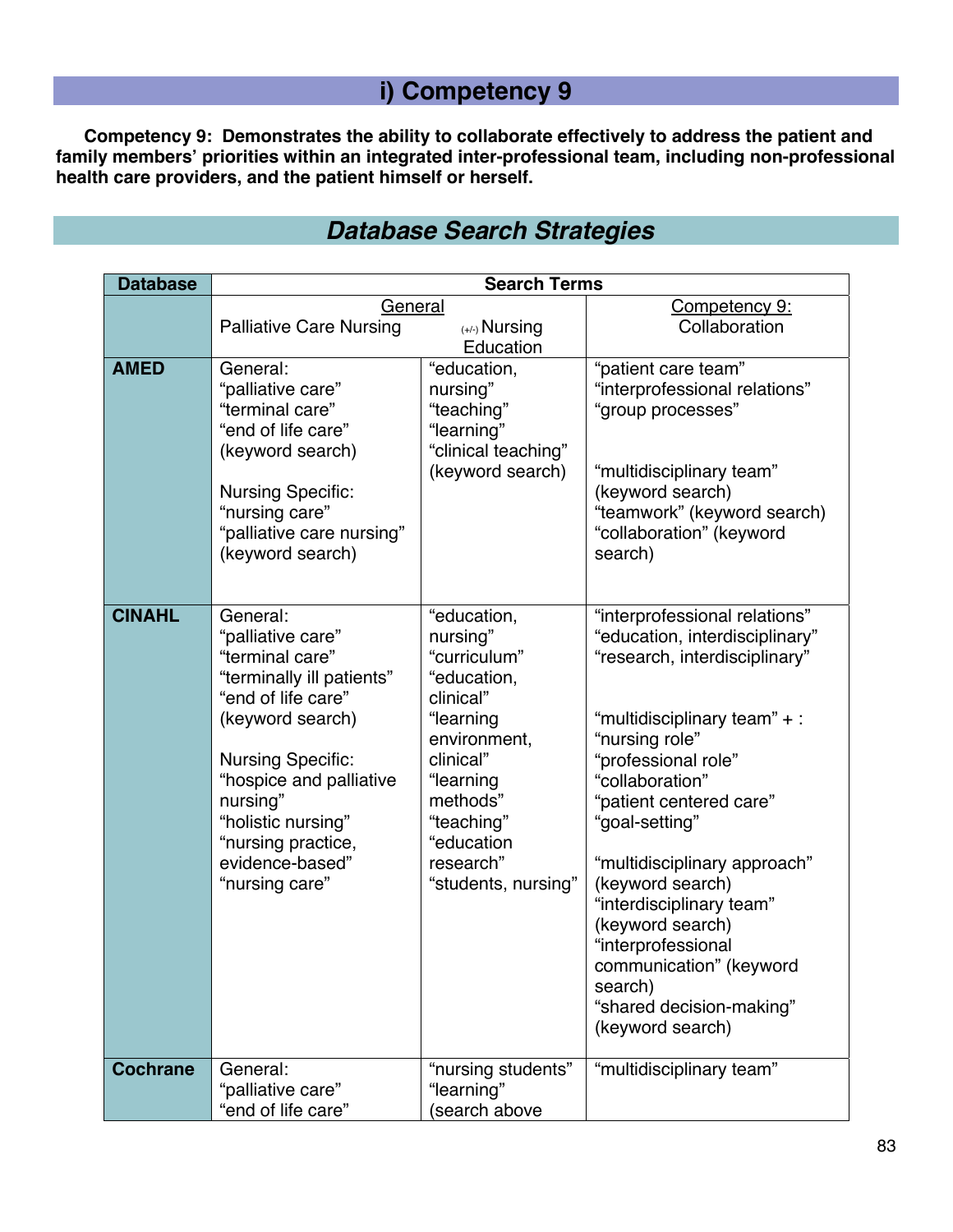|                | "terminal care"<br>(search above terms in<br>title, abstract, or<br>keywords)<br><b>Nursing Specific:</b><br>"nursing"<br>(search above term in<br>title, abstract, or                                                                                   | terms in title,<br>abstract, or<br>keywords)                                                        |                                                                                                                                                                                                                                                                                                                                                                                                             |
|----------------|----------------------------------------------------------------------------------------------------------------------------------------------------------------------------------------------------------------------------------------------------------|-----------------------------------------------------------------------------------------------------|-------------------------------------------------------------------------------------------------------------------------------------------------------------------------------------------------------------------------------------------------------------------------------------------------------------------------------------------------------------------------------------------------------------|
|                | keywords)                                                                                                                                                                                                                                                |                                                                                                     |                                                                                                                                                                                                                                                                                                                                                                                                             |
| <b>Embase</b>  | General:<br>"palliative therapy"<br>"terminal care" (includes<br>end of life and hospice<br>care)<br><b>Nursing Specific:</b><br>"evidence based<br>nursing"<br>"hospice nursing"<br>"holistic nursing"<br>"palliative care nursing"<br>(keyword search) | "nursing<br>education"<br>"nursing student"<br>"curriculum"<br>"education<br>program"<br>"teaching" | "teamwork"<br>"interdisciplinary<br>communication"<br>"interpersonal communication"<br>"conflict management"<br>"interpersonal communication"<br>+"clinical decision making"<br>"interpersonal communication"<br>+ "conflict"<br>"collaboration" + "decision<br>making"<br>"collaboration" + "patient care"<br>"multidisciplinary team"<br>(keyword search)<br>"interdisciplinary team"<br>(keyword search) |
| <b>Medline</b> | General:<br>"palliative care"<br>"terminal care"<br>"end of life care"<br>(keyword search)<br><b>Nursing Specific:</b><br>"evidence-based<br>nursing"<br>"holistic nursing"<br>"palliative care nursing"<br>(keyword search)                             | "education,<br>nursing"<br>"curriculum"<br>"teaching"<br>"students, nursing"                        | "patient care team" + :<br>"interprofessional relations"<br>"nursing's role"<br>"cooperative behaviour"<br>"interdisciplinary<br>communication"<br>"interprofessional relations" +<br>"conflict (Psychology)"<br>"teamwork" (keyword search)<br>"interdisciplinary approach"<br>(keyword search)<br>"interdisciplinary education"<br>(keyword search)<br>"interdisciplinary care"<br>(keyword search)       |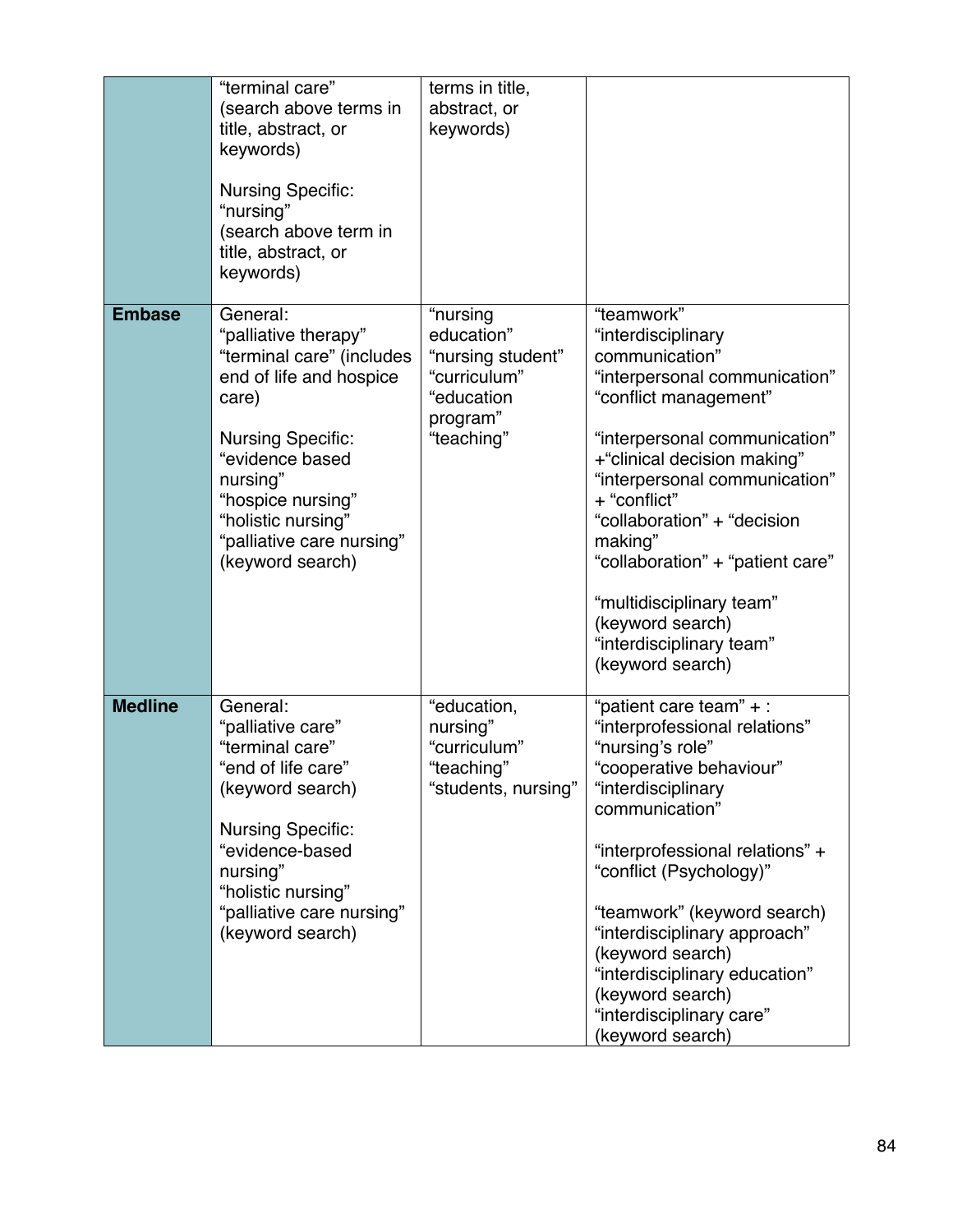#### Example Findings:

- Bowers, B., Roderick, S., & Arnold, S. (2010, August). Improving integrated team working to support people to die in the pace of their choice. *Nursing Times, 106*(32), 14-16.
- Curtis, J.R. (2008, April). Caring for patients with critical illness and their families: The value of the integrated clinical team. *Respiratory Care, 53*(4), 480-487.
- Forrest, C. & Derrick, C. (2010, January). Interdisciplinary education in end-of-life care: creating new opportunities for social work, nursing, and clinical pastoral education students. *Journal of Social Work in End-of-Life & Palliative Care, 6*(1-2), 91-116.
- Frank, R.K. (2009, May). Shared decision making and its role in the end of life care. *British Journal of Nursing, 18*(10), 612-618.
- Hall, P., Marshall, D., Weaver, L., Boyle, A., & Taniguchi, A. (2011, June). A method to enhance student teams in palliative care: Piloting the McMaster-Ottawa team observed structured clinical encounter. *Journal of Palliative Medicine, 14*(6), 744-750.
- Kirsch, N.R. (2009, October). The multidisciplinary team: End-of-life ethical decision. *Topics in Geriatric Rehabilitation, 25*(4), 292-306.

#### Journals

- o *Journal of Interprofessional Care* 
	- *Website:* http://informahealthcare.com/loi/jic
	- *Access:* subscription required, may be accessible free through academic libraries
	- *Aims & Scope:* The *Journal of Interprofessional Care* aims to disseminate research and new developments in the field of interprofessional education and practice. We welcome contributions containing an explicit interprofessional focus, and involving a range of settings, professions, and fields. Areas of practice covered include primary, community and hospital care, health education and public health, and beyond health and social care into fields such as criminal justice and primary/elementary education. Papers introducing additional interprofessional views, for example, from a community development or environmental design perspective, are welcome. The Journal is disseminated internationally and encourages submissions from around the world.
- o *Journal of Multidisciplinary Healthcare* 
	- *Website:* http://www.dovepress.com/journal-of-multidisciplinary-healthcare-journal
	- *Access:* FREE online access
	- *Aims & Scope: The Journal of Multidisciplinary Healthcare* (JMDH) aims to represent and publish research in healthcare areas delivered by practitioners of different disciplines. This includes studies and reviews conducted by multidisciplinary teams as well as research which evaluates or reports the results or conduct of such teams or healthcare processes in general. The journal covers a very wide range of areas and we welcome submission from practitioners at all levels and from all over the world. Good healthcare is not bounded by person, place or time and the journal aims to reflect this.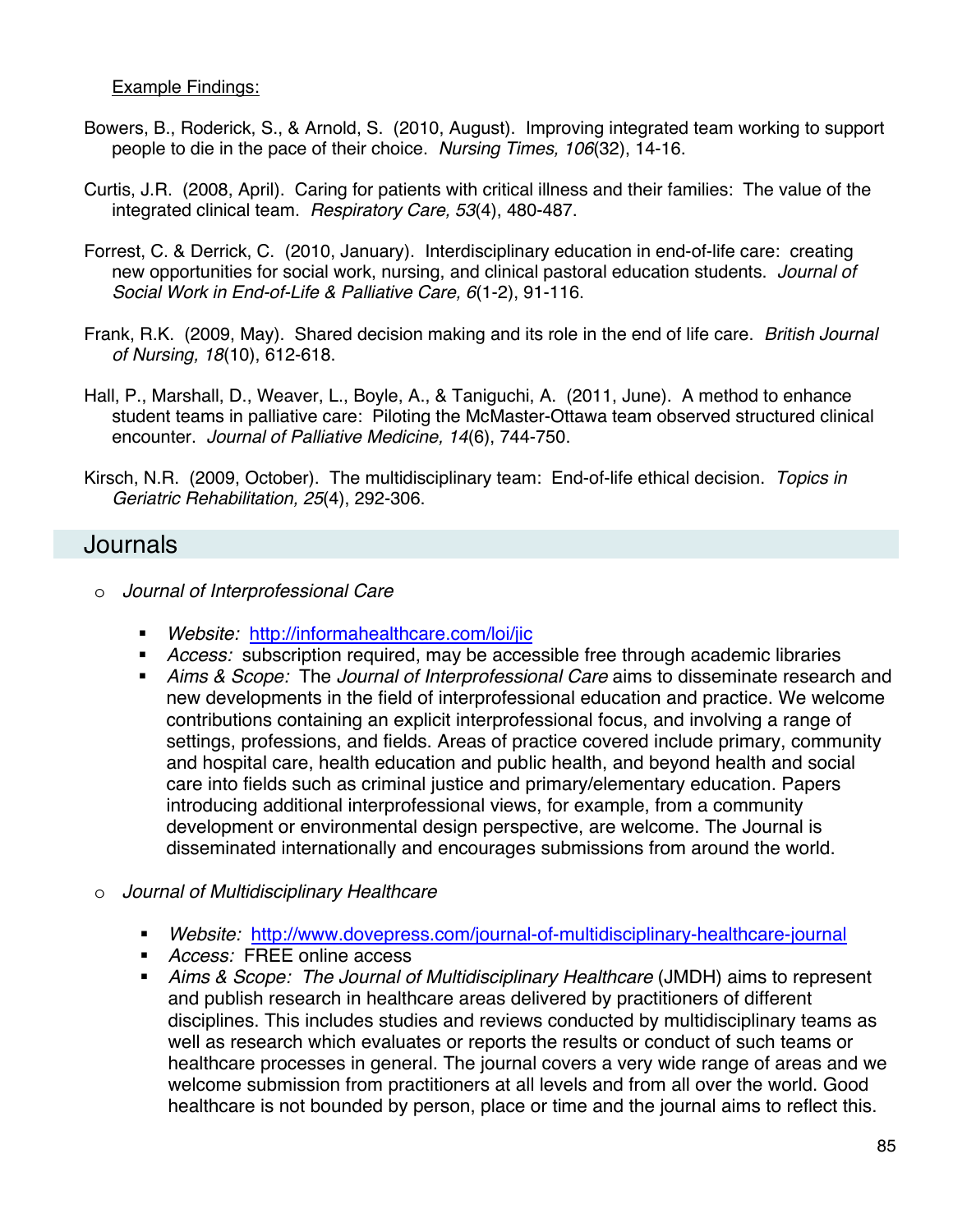The JMDH is published as an open-access journal to allow this wide range of practical, patient relevant research to be immediately available to practitioners who can access and use it immediately upon publication.

- o *Journal of Research in Interprofessional Practice and Education* 
	- *Website:* http://www.jripe.org/index.php/journal
	- *Access:* FREE online access
	- *Aims & Scope: The Journal of Research in Interprofessional Practice and Education* is a peer-reviewed, open access journal that disseminates theoretical perspectives, methodologies, and evidence-based knowledge to inform interprofessional practice, education, and research to improve health care delivery, quality of care, and health status for individuals, families and communities. The journal adopts the CAIPE definition of Interprofessional Education as "occasions when two or more professions learn with, from and about each other to improve collaboration and the quality of care" (CAIPE, 1997 revised). Occasions for this kind of interactions among professionals include but are not limited to professional contacts within and between specific health or educational agencies, and community contexts. Interactions among professionals from the same profession are also within the scope of the journal when their analysis contributes to understanding and/or providing the evidence for the processes involved in interprofessional practice and education (IPE). The journal supports IPE knowledge development through sound methodology and experimentation.

### **Network**

- Interprofessional Network of BC
	- *Website:* http://www.cihc.ca/regional/overview/westlist/inbc
	- *Mission:* Health and education partners from across BC have joined together to form the Interprofessional Network of British Columbia (In-BC). In-BC networks many initiatives that provide interprofessional education opportunities for students and practitioners in health care fields in diverse rural and urban clinical settings.
	- *Online Resources:* related documents and overview of projects

### **Websites**



- o To search for online resources/websites related to unique populations:
	- Go to www.google.ca
	- Search using phrases such as "multidisciplinary palliative care team," "nurse role in multidisciplinary team," "conflict management in multidisciplinary team," "communication in multidisciplinary palliative team," "shared decision making on palliative team," etc.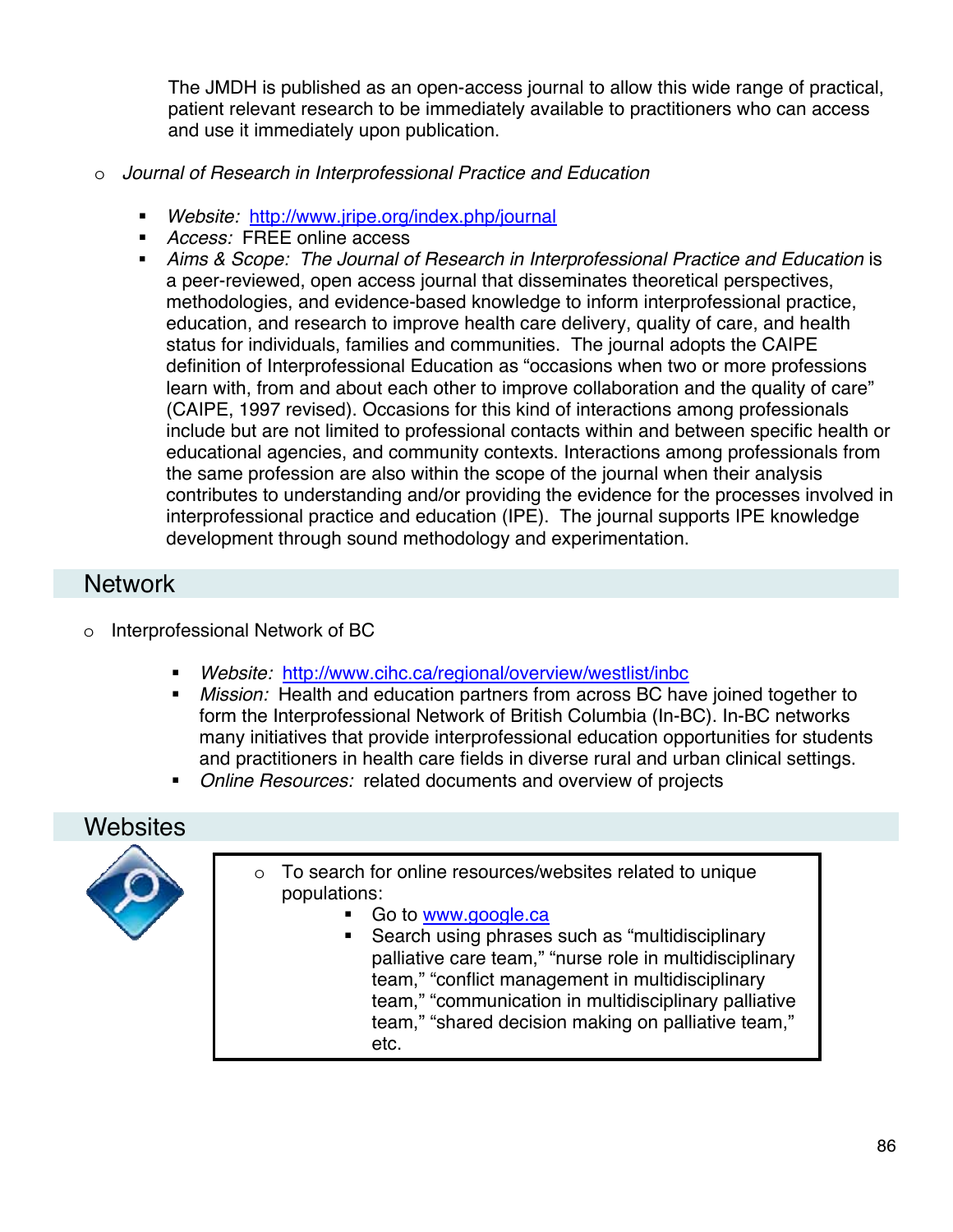- o Canadian Interprofessional Health Collaboration
	- *Website:* http://www.cihc.ca/
	- *Resource:* videos, newsletters, self-learning module on palliative care, resource toolkit.
- o Care Search Multi Disciplinary Team
	- *Website:* http://www.caresearch.com.au/caresearch/tabid/1474/Default.aspx
	- *Resource:* list of online resource related to establishing/managing a multidisciplinary team, and online articles
- o Health Care Team Effectiveness Project
	- *Website:* http://homepages.inf.ed.ac.uk/jeanc/DOH-glossy-brochure.pdf
	- *Resource:* overview of findings from the project, including elements of health care teams that improved effectiveness
- o Health Council of Canada
	- *Website:* http://healthcouncilcanada.ca/en/ (listed under "Online Library" "Publications" - "Primary Health Care")
	- *Resource:* "Teams in Action: Primary Health Care Teams for Canadians" and "Interprofessional Collaboration and Quality Primary Healthcare"
- o International Association for Hospice & Palliative Care Manual of Palliative Care
	- *Website:* http://www.hospicecare.com/manual/principles-main.html
	- *Resource:* section on "Multidisciplinary and interprofessional teams"
- o Interprofessional Rural Program of BC
	- *Website:* http://www.irpbc.com/
	- *Resource:* list of related links
- o Ontario Ministry of Health and Long-Term Care Family Health Teams, Guide to Interdisciplinary Team Roles and Responsibilities
	- *Website:* http://www.health.gov.on.ca/transformation/fht/guides/fht\_inter\_ team.pdf
	- *Resource:* Overview of various team members' responsibilities on family health teams
- o Saskatchewan Academic Health Sciences Network Interprofessional Health Collaborative of Saskatchewan
	- *Website:* http://www.saskhealthsciencesnetwork.usask.ca/IHCS/IHCS/index.php
	- *Resource:* link to list of related resources (e.g. "A Guide for Effective Interprofessional Primary Health Care Teams")

## Audio-Visual Teaching Aide

- o YouTube
	- *Website:* http://www.youtube.com/
	- *Search Terms:* "interprofessional communication," "interprofessional collaboration," "palliative care team," "conflict management health care team," etc.
	- *Example Resources:* "SBAR: Effective Communication" + "No SBAR: Ineffective Communication," "Cooperate, Coordinate, Collaborate," "Capturing the Cultural Shift," "What is the Role of the Palliative Care Team?" etc.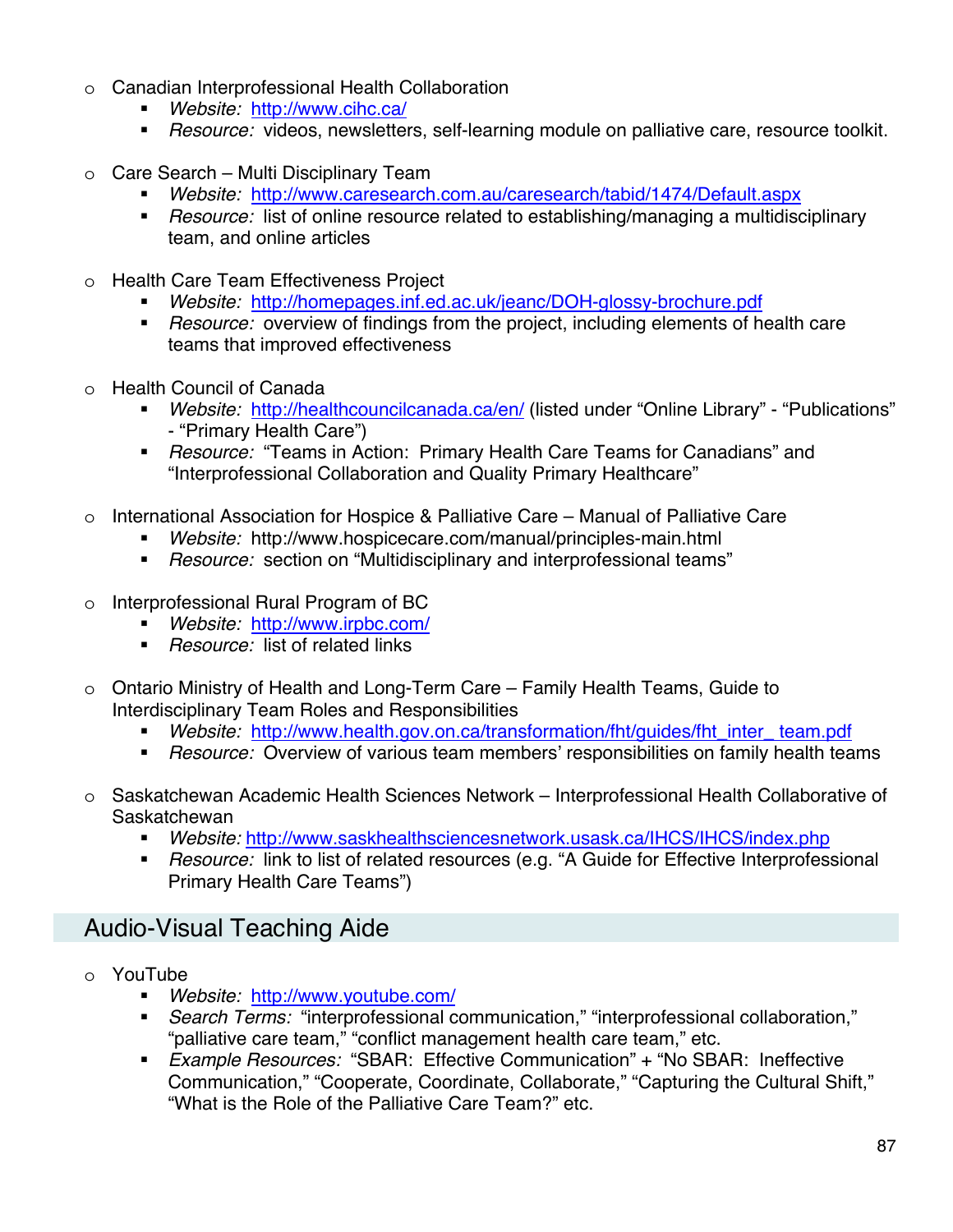- o Google Videos
	- *Website:* http://video.google.ca/?hl=en&tab=wv
	- *Search Terms:* "multidisciplinary palliative care team," "interprofessional collaboration," "Interprofessional teamwork," "conflict end of life", etc.
	- *Example Resources:* "Practical, team-based palliative care discussion video," "Inter-Professional Team Work," "Interprofessional Collaboration," "Caring at the End of Life," etc.
- o Communication for Health Professionals
	- *Website:* http://www.norquest.ca/healthcomm/#
	- *Resources:* interactive tool with video scenarios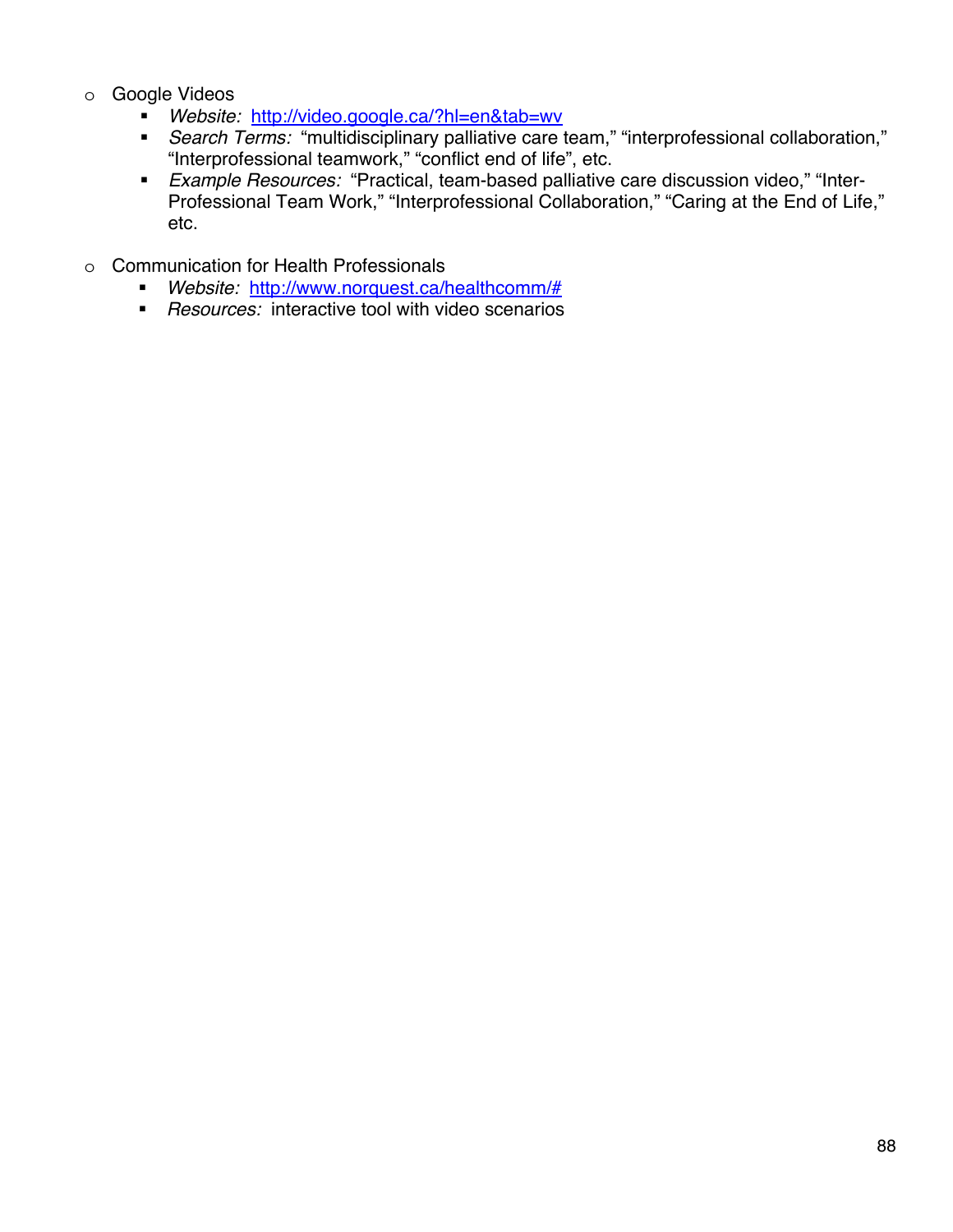## Appendix: Sample search in CINAHL

|   |                       |                     | New Search Publications CINAHL Headings Cited References More -                     |                |                                                                  | Sign In 19 Fisher Preferences New Featured Ask A Librarian Rets                |
|---|-----------------------|---------------------|-------------------------------------------------------------------------------------|----------------|------------------------------------------------------------------|--------------------------------------------------------------------------------|
|   | 18CO.                 | Field Codes         | Searching: CENAHL Choose Databases =<br>[iii] Suppert Subject Terms                 |                |                                                                  | QUEEN'S UNIVERSITY<br>LIBRARY - BHSL                                           |
|   |                       |                     | Basic Search   Advanced Search   Visual Search   - Search History                   |                | Search Clear                                                     |                                                                                |
|   |                       |                     |                                                                                     |                |                                                                  |                                                                                |
|   | Search History/Alerts |                     | Print Search History   Retrieve Searches   Retrieve Alerts   Save Searches / Alerts |                |                                                                  |                                                                                |
|   |                       |                     | Select / desilect all Search with AND                                               | Search with OR | <b>Delete Searches</b>                                           | <b>Refresh Search Results</b>                                                  |
|   | 10 e                  | Search Search Terms |                                                                                     |                | Sisanch Options                                                  | <b>Actions</b>                                                                 |
| 四 | 59                    | S s7 and S8         |                                                                                     |                | Expanders - Apply related words<br>Search modes - Bosinar/Phrase | <sup>55</sup> View Results (2) If View Details in Edit                         |
| 四 | $^{58}$               |                     | (3 (MH "Learning Methods")                                                          |                | Expanders - Apply related words<br>Search modes - Booksa/Phrase  | EN View Results (4004) LE View Details LE Edit                                 |
| 四 | 52                    | 13 st and so        |                                                                                     |                | Expanders - Apply related words<br>Search modes - Bookard Phrase | <sup>55</sup> View Results (220) L. View Details L. Edit                       |
| E | 58.                   |                     | (3 (M4 "Education, Nursing")                                                        |                | Expanders - Apply related words<br>Search modes - Bookard Phrase | <sup>53</sup> View Results (24757) <i>L.</i> View Details and Edit             |
| 司 | 55                    |                     | St or 52 or 53 or 54                                                                |                | Expanders - Apply related words<br>Search modes - Bookard Phrase | <sup>55</sup> View Results (24763) L. View Details Le Edit                     |
| 罚 | S4                    |                     | <sup>1</sup> end of life care"                                                      |                | Expanders - Apply rationd words                                  | SN View Results (3226) (A View Details 1960 Edit                               |
| 司 | 53                    |                     | [13 (MH "Terminally II Patients")                                                   |                | Expanders - Apply related words<br>Search modes - Bookard Phrase | <sup>55</sup> View Results (6095) <i>L. View Details</i> all Edit              |
| 四 | 52                    |                     | (3) (MK "Terminal Care").                                                           |                | Expanders - Apply related words<br>Search modes - Bookard Phrase | <sup>EN</sup> View Results (8662) <b><i>L</i></b> View Details <b>and Edit</b> |
| 司 | 51                    |                     | [13] (MH "Pallative Care").                                                         |                | Expanders - Apply related words<br>Search modes - Bookard Phrase | <sup>13</sup> View Results (14052) <i>U</i> View Details and Edit              |